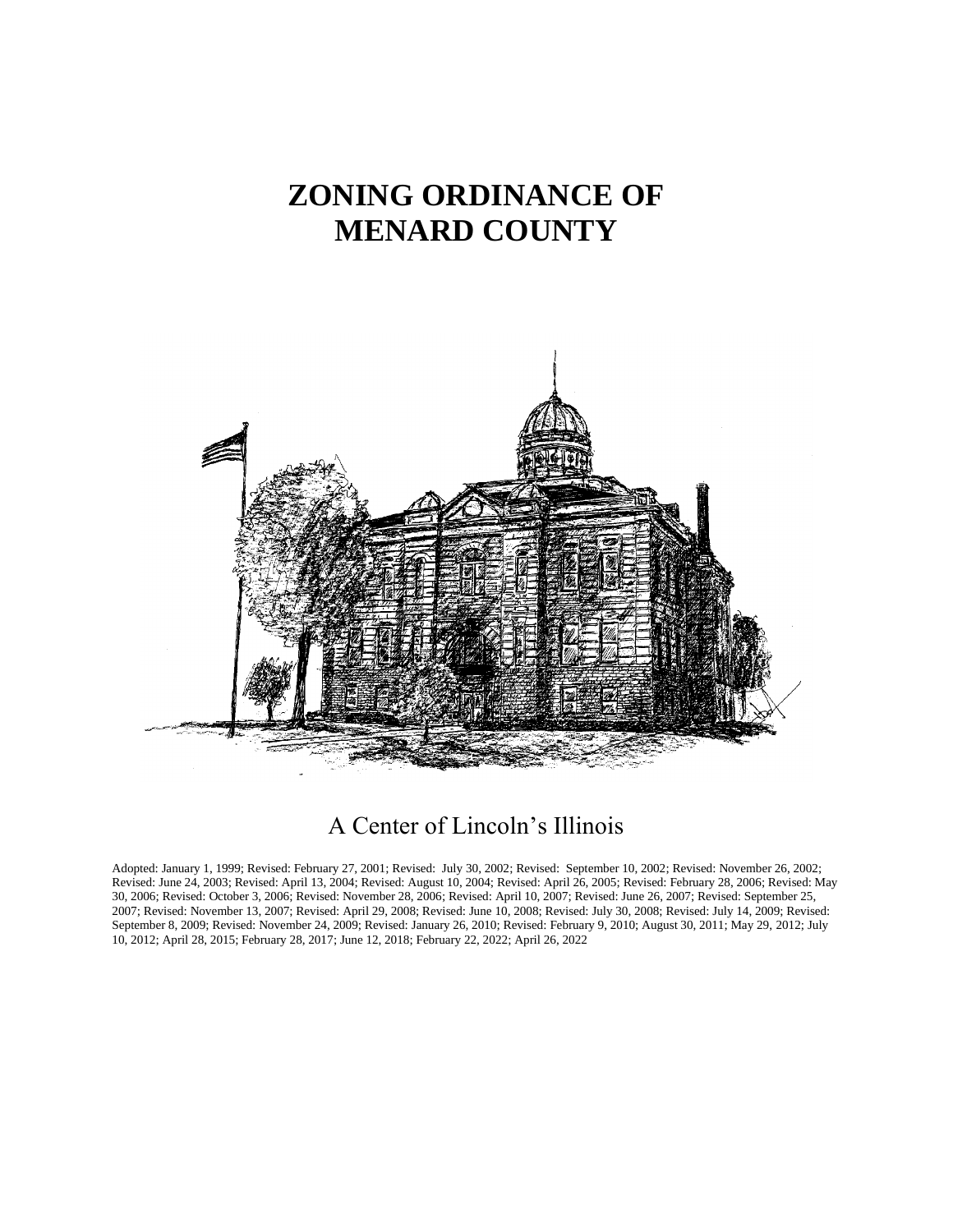### **INDEX**

| Overview          |                                                   | Page 3-4     |
|-------------------|---------------------------------------------------|--------------|
| Article I         |                                                   | Page 5-6     |
| Article II        | Interpretation                                    | Page 7-12    |
| Article III       | Definitions                                       | Page 13-36   |
| Article IV        | Lots & Yards                                      | Page 37-38   |
| Article V         | <b>Off Street Parking Regulations</b>             | Page 39-44   |
| Article VI        | <b>Establishment of Districts</b>                 | Page 45-46   |
| §6.03             | <b>AG District Regulations</b>                    | Page 47-54   |
| §6.04             | <b>RR Rural Residential District Regulations</b>  | Page 55-60   |
| §6.05             | <b>R-1 District Regulations</b>                   | Page 61-64   |
| §6.06             | <b>R-3 District Regulations</b>                   | Page 65-68   |
| §6.07             | <b>B-1 Downtown Business District Regulations</b> | Page 69-78   |
| §6.08             | B-2 Highway Business District Regulations         | Page 79-88   |
| §6.09             | M-1 Manufacturing District Regulations            | Page 89-96   |
| §6.10             | PL-Public Lands District Regulations              | Page 97-100  |
| §6.11             | <b>Planned Unit Development Regulations</b>       | Page 101-106 |
| §6.12             | <b>Sign Regulations</b>                           | Page 107-114 |
| §6.13             | Mobile and Manufactured Home Regulations          | Page 115-116 |
| §6.14             | <b>Telecommunications Facilities</b>              | Page 117-120 |
| Article VII       | Amendments of Regulations & Districts             | Page 121-128 |
| Article VIII      | Permitting                                        | Page 129-132 |
| Article IX        | Non-Conformities                                  | Page 133-136 |
| Article X         | <b>Special Use Regulations</b>                    | Page 137-146 |
| Article XI        | Appeals                                           | Page 147-150 |
| Article XII       | Variations                                        | Page 151-152 |
| Article XIII      | Administration & Enforcement                      | Page 153-160 |
| Article XIV       | <b>Schedule of Fees</b>                           | Page 161-162 |
| <b>Article XV</b> | Complaints & Penalties for Violations             | Page 163     |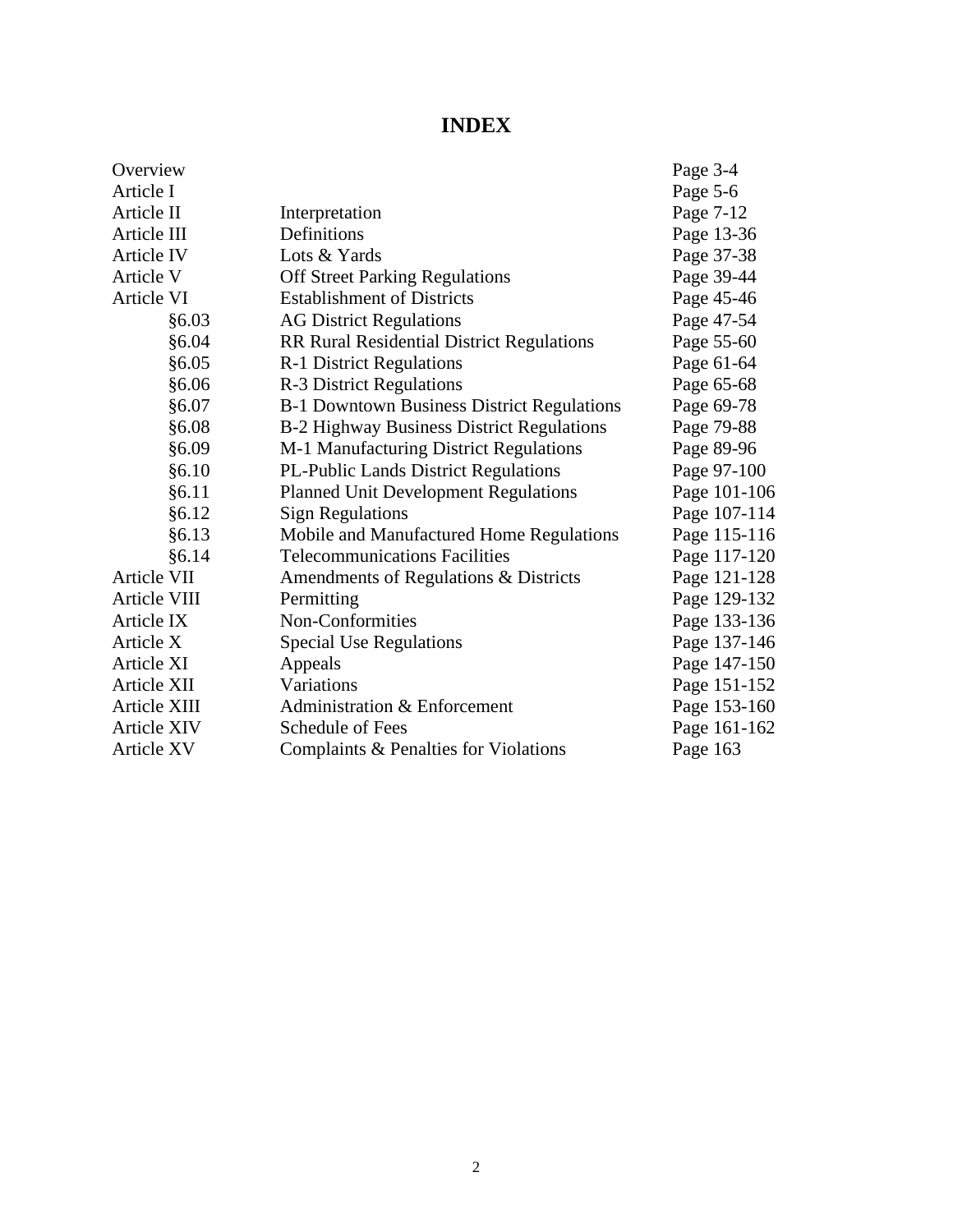### **An Overview**

Menard County's regional/comprehensive plan is implemented by two ordinances; the zoning ordinance and the subdivision code. The two ordinances regulate different things.

The zoning ordinance regulates the "use" of land. The subdivision ordinance regulates the "division" of land.

The zoning code regulates location of buildings on lots. The subdivision code regulates the creation of lots.

The zoning code requires certain on-site features, like yards and parking areas, in connection with specified uses. The subdivision code enumerates what public streets, utilities and services must be provided to serve newly created lots.

The zoning ordinance divides the county into zoning districts, lists permitted and special uses authorized in each district and establishes bulk regulations that control setbacks, the location of buildings on lots, yards, building height and intensity of use. The subdivision code establishes minimum requirements for lot size, lot shape, block size, block shape, street right-of-way dedication requirements, standards for construction of streets, water supply and distribution systems, septic and sanitary sewer systems, storm sewers and storm water drainage systems, and storm water detention facilities. The code also establishes public land dedication requirements for parks, storm water detention facilities, and schools.

The zoning code recognizes that any use of land impacts the use of adjoining property. Subdivision regulations recognize that when any single piece of land is divided into two or more parts with separate ownership, there is a likelihood that the land will be used more intensively after the division than it was before the division. There will be two or more owners, two or more principal uses, and two or more times the activity associated with the parcel of land than there was prior to the division.

The County's zoning regulations provide a method for public involvement in determining appropriate locations for specific land uses. The County's subdivision regulations provide a method for public involvement when land is divided to insure that the burdens imposed by the activity generated from the subdivision will be born by the subdivider.

Zoning and subdivision codes regulate different things. Each plays an important part in guiding the growth and development of the County.

\_\_\_\_\_\_\_\_\_\_\_\_\_\_\_\_\_\_\_\_\_\_\_\_\_\_\_\_\_\_\_\_\_\_\_\_\_\_\_\_\_\_\_\_\_\_\_\_\_\_\_\_\_\_\_\_\_\_\_\_\_\_\_\_\_\_\_\_\_\_\_\_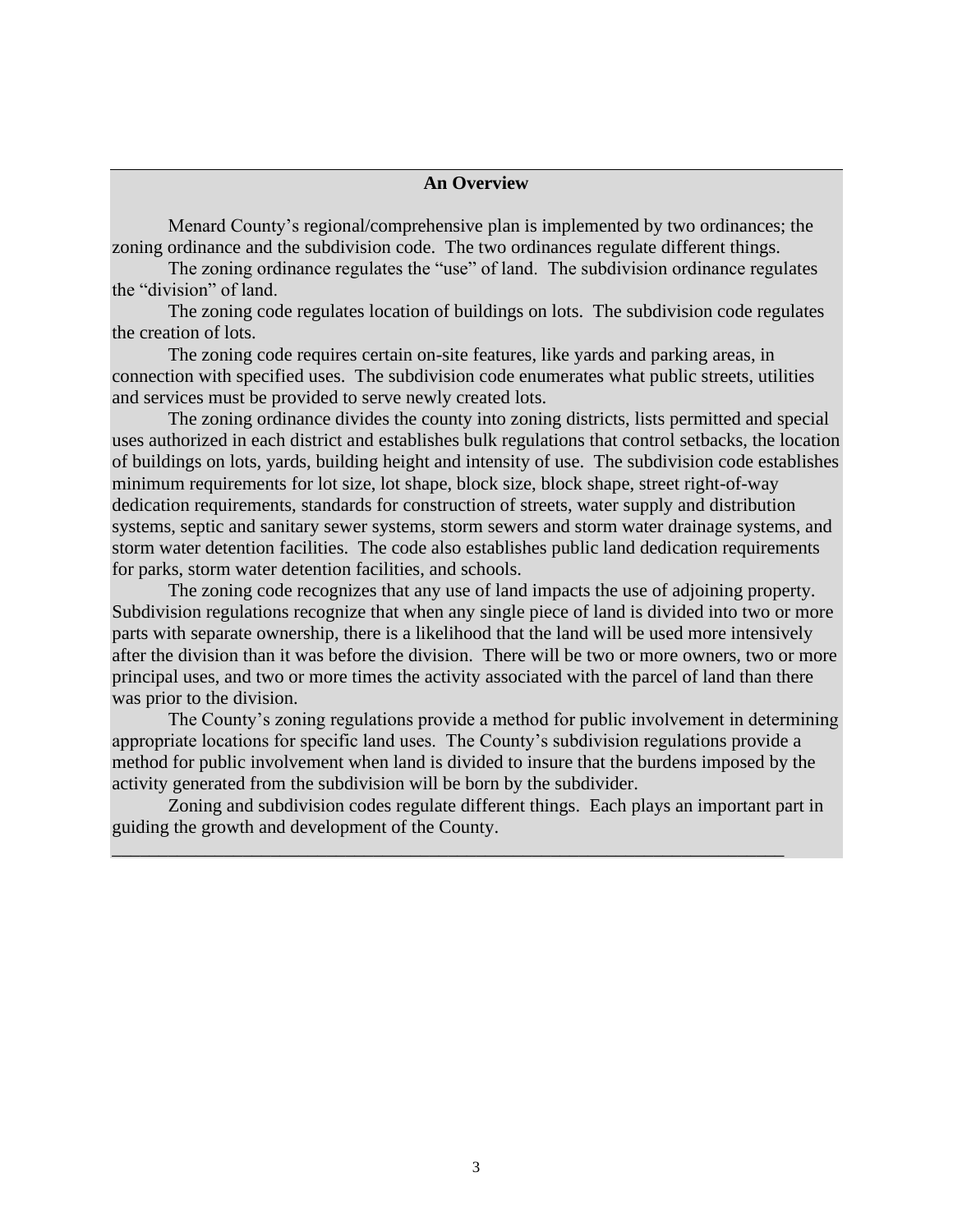### INTENTIONALLY BLANK PAGE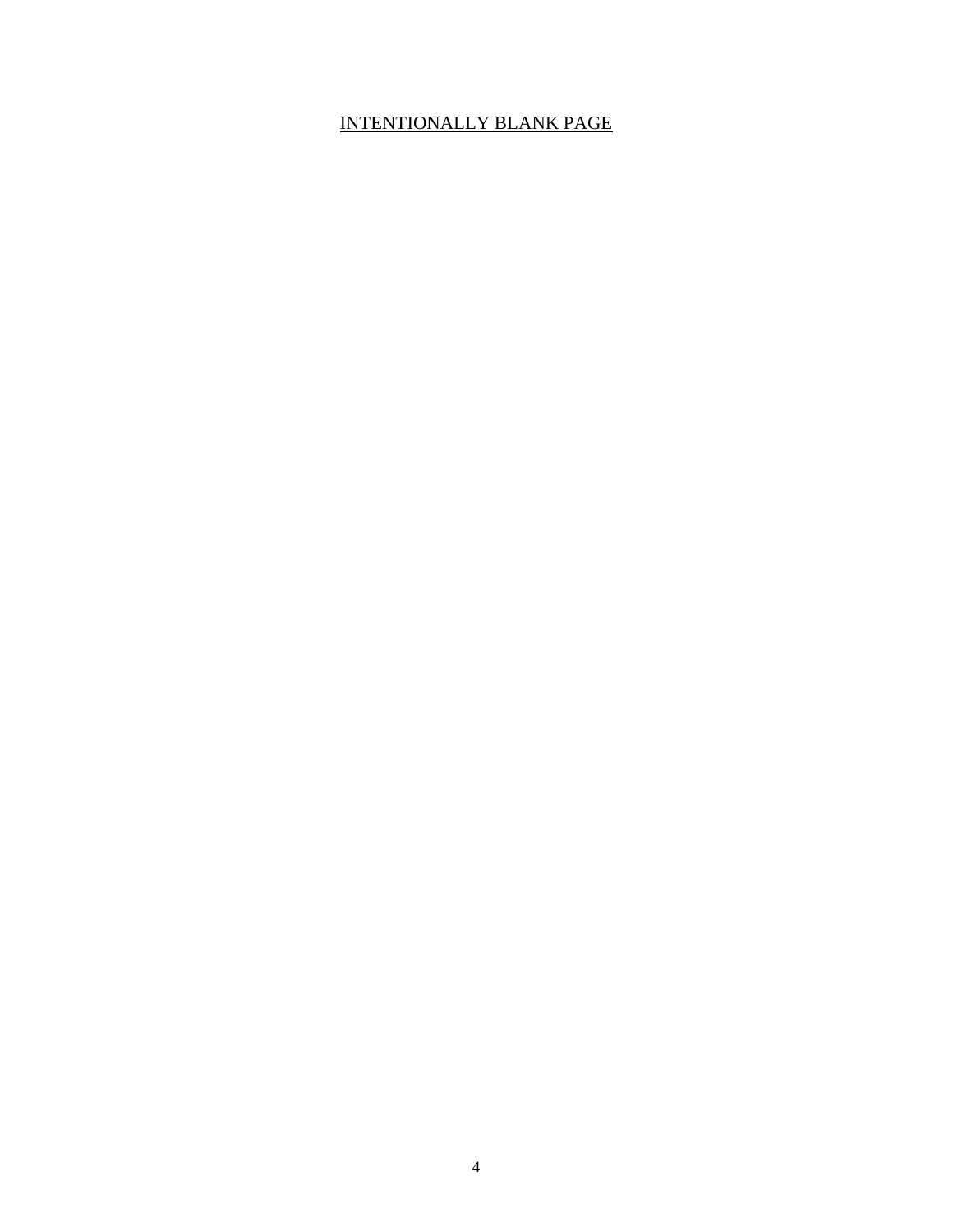### ARTICLE I

§1.01 TITLE. This ordinance is the zoning ordinance of Menard County. References in this document to "the zoning code", "the zoning ordinance", "this code", or "this ordinance" shall be deemed to be references to the zoning ordinance of Menard County as amended from time to time.

§1.02 SOURCE OF AUTHORITY. This code is adopted pursuant to legislative authorization codified at 55 ILCS 5/5-12001 et.seq. and other applicable statutory provisions.

This code has been adopted as a comprehensive amendment to a previously existing zoning ordinance (ordinance # , originally adopted on \_\_\_\_\_\_\_\_\_\_\_\_, 19 \_\_\_\_\_\_). This is not an initial or original zoning ordinance as described in 55 ILCS 5/5-12007, but is an amendment to such an ordinance.

Intergovernmental Relations

Menard County has adopted a comprehensive plan, zoning ordinance and subdivision regulations. Petersburg, Athens, and Greenview have also adopted comprehensive plans, zoning ordinances and subdivision regulations. No other municipality in Menard County has adopted ordinances regulating land use.

|    | The interrelationship between the various governmental land use regulations can be summarized as follows: |
|----|-----------------------------------------------------------------------------------------------------------|
| 1. | zoning and subdivision matters within Petersburg, Athens, and Greenview: by Petersburg, Athens,           |
|    | and Greenview exclusively;                                                                                |
| 2. | zoning matters including zoning and occupancy permits in Menard County outside Petersburg,                |
|    | Athens, and Greenview, (including decisions within the corporate limits of any other municipality)        |
|    | by Menard County. Petersburg, Athens, and Greenview have "protest" powers pursuant to                     |
|    | Section 55 ILCS 5/5 12014, for zoning matters within 1 $\frac{1}{2}$ miles of their corporate limits;     |
| 3. | subdivision regulations in Menard County within $1\frac{1}{2}$ mile of Petersburg, Athens, and Greenview: |
|    | both sets of regulations apply. The subdivision must be approved by both the County and the               |
|    | applicable municipality. The higher or more demanding standard applies;                                   |
| 4. | subdivision regulations in Menard County more than $1\frac{1}{2}$ miles from Petersburg, Athens, and      |
|    | Greenview: by Menard County exclusively;                                                                  |
| 5. | the existence of an annexation agreement (pursuant to 65 ILCS $5/11-15.1-1$ ) does not limit or           |
|    | curtail the rights of Menard County. Such agreements, depending on their provisions, may confer           |
|    | land use authority, by contract, on the municipality where it would not otherwise exist;                  |
| 6. | the County, Municipalities and other units of local government may transfer powers by                     |
|    | intergovernmental agreements pursuant to Article 7 $\&$ 10 of the Illinois Constitution and 5 ILCS        |
|    | $220/1$ et seq.                                                                                           |
|    |                                                                                                           |

### §1.03 EFFECTIVE DATE. This code is effective January 1, 1999.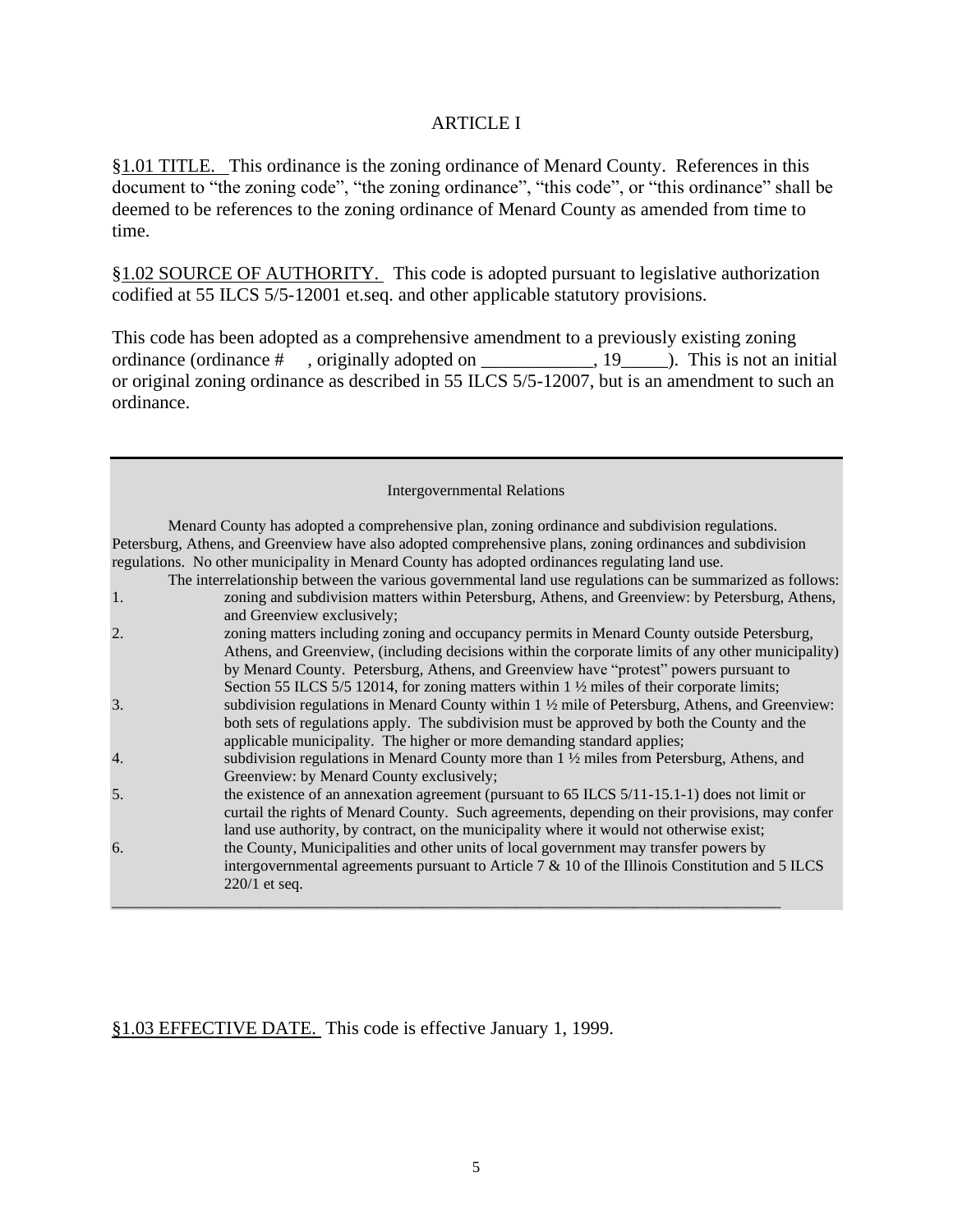§1.04 STYLE. The substantive provisions are set forth in the text of this ordinance. Background, explanatory and illustrative material is set forth in text and drawings that are shaded.

§1.05 PURPOSES. This code is adopted for the following purposes:

- A. to implement the County's comprehensive/regional plan;
- B. to exercise statutory zoning authority;
- C. to protect and promote the public health, safety, morals, comfort and general welfare;
- D. to protect and promote the "public interest".

### Public Interest

A word about the "public interest". The County Commissioners are elected representatives of "the people". Planning Commission and Zoning Board of Appeals members are appointed by elected officials to conduct hearings, make recommendations and in some cases make final decisions on the "public's" business. The Zoning Administrator is a "public" servant. Zoning regulations, like all laws, are intended to protect and promote the "public interest" – often described as "public health, safety, morals comfort general welfare".

Who is the "public" and what is the "public interest"?

The landowner is part of the public. The developer is part of the public. Each neighbor is part of the public. An advocate with a particular "cause" is part of the public. But no one individual or group is the public generally. The general public includes those who don't care about any particular zoning decision and those who trust elected and appointed officials to "protect and promote" their interest without their presence or active participation.

The public interest isn't determined by counting noses. It is not appropriate to decide land use matters based on the following rationale: "since there is only one developer and fifteen objectors, we'll go with the objectors". Unpleasant land uses, if necessary for the general public good, have to be "somewhere" and "somewhere" is generally seen as someone's backyard. Society needs gravel pits, asphalt plants, landfills, prisons, power plants, inexpensive housing, apartment buildings, mobile home parks and church bells. Certainly, such sues meet a public need but not every proposal needs to be approved. Sometimes the "public interest", is best served by denying a specific request. The "public " is all of the people including generations to come, not just those with a vested interest in the particular matter then under consideration. The "public interest" is decision making aimed at fulfilling society's needs and providing the protection that society generally deserves and expects. Land use decisions often involve a balancing of rights. Land use decisions are not easy.

\_\_\_\_\_\_\_\_\_\_\_\_\_\_\_\_\_\_\_\_\_\_\_\_\_\_\_\_\_\_\_\_\_\_\_\_\_\_\_\_\_\_\_\_\_\_\_\_\_\_\_\_\_\_\_\_\_\_\_\_\_\_\_\_\_\_\_\_\_\_\_\_\_\_\_\_\_\_\_\_\_\_\_\_\_\_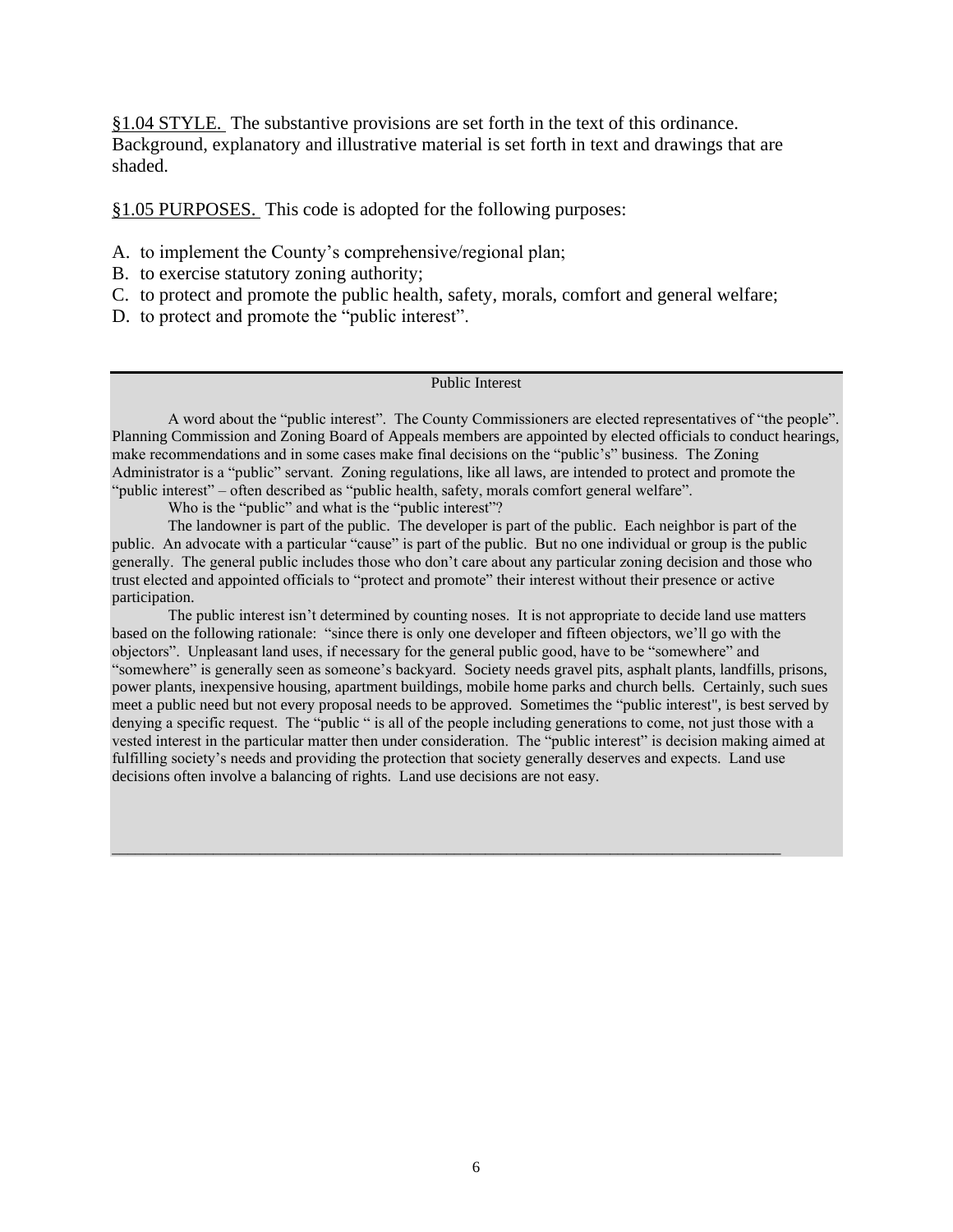### ARTICLE II

### §2.01 INTERPRETATION.

- A. In their interpretation and application, the provisions of this code shall be held to be the minimum requirements deemed necessary for the promotion of the public health, safety, and general welfare.
- B. This code is not intended to abrogate any easement, covenant, or other private agreement but if the requirements of this code are more restrictive than such easements, covenants, or private agreements, the requirements of the code shall govern.
- C. The County of Menard does not enforce private deed restrictions, covenants, or agreements through its zoning code.
- D. To the extent that a building, structure or use not lawfully existing at the time of the adoption of this code is in conflict with the requirements of the code, that building, structure or use shall remain unlawful subject to §2.02 A.
- E. Where conditions imposed by any provision of this code are either more or less restrictive than conditions imposed by any other provisions of any other law, ordinance, resolution, rule or regulation applicable to property or to the use of property the regulation which is more restrictive or which imposes the higher standard or requirement shall govern.
- F. If any part or provision of this code or the application of this code to any person or circumstances is adjudged invalid by any court of competent jurisdiction, the judgment shall be confined in its operation to the part, provision, or application directly involved in the controversy in which the judgment shall be rendered and it shall not affect or impair the validity of the remainder of these regulations or the application of them to other persons or circumstances. The Menard County Commissioners hereby declare that they would have enacted the remainder of these regulations even without any such part, provisions, or application, which is judged to be invalid.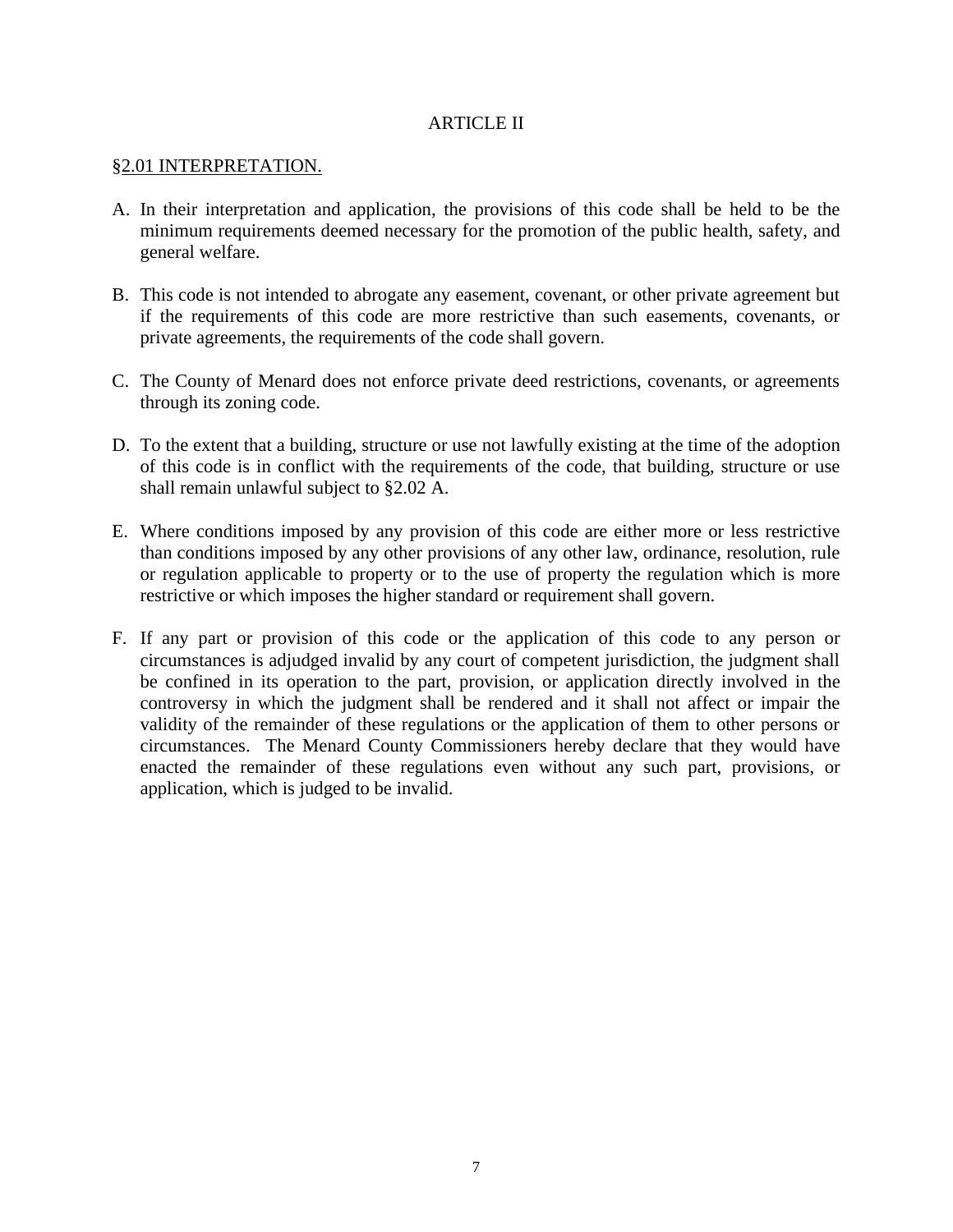### §2.02 EXCEPTIONS AND TRANSITIONAL PROVISIONS.

- A. Amnesty Provisions. Prior to the adoption of this code a variety of buildings, structures and uses have been established with the authorization and/or acquiescence of the County in ways that violated or arguably violated the provisions of prior zoning regulations. It is the intent of this code to henceforth consider all such buildings, structures and uses that do not meet the requirements of this code to be lawful but non-conforming under the provisions of this code.
- B. Buildings Under Construction. Where construction of a building has been lawfully commenced prior to the effective date of this code, and provided that construction is diligently pursued, the building may be completed and occupied as originally intended. Such buildings and uses shall be subject to the provisions of this Code pertaining to nonconformities if it is not in conformity with the provisions of this code.
- C. Uses and Structures. The following uses are permitted in all districts: light poles, traffic regulatory signs, directional signs, street name signs, utility poles, wires, cables, conduits, vaults, laterals, pipes, mains, valves, railroad right-of-way containing railroad tracts, public rights-of way, gas regulator stations, sewage lift stations, water wells and pumping stations, when located underground.
- D. Height Regulations. The following uses and structure are exempted from the height regulations in this code: appurtenances usually required to be placed above the roof level and not intended for human occupancy such as: church spires, belfries, cupolas, antennas, water tanks, flag poles, public monuments, and ventilators.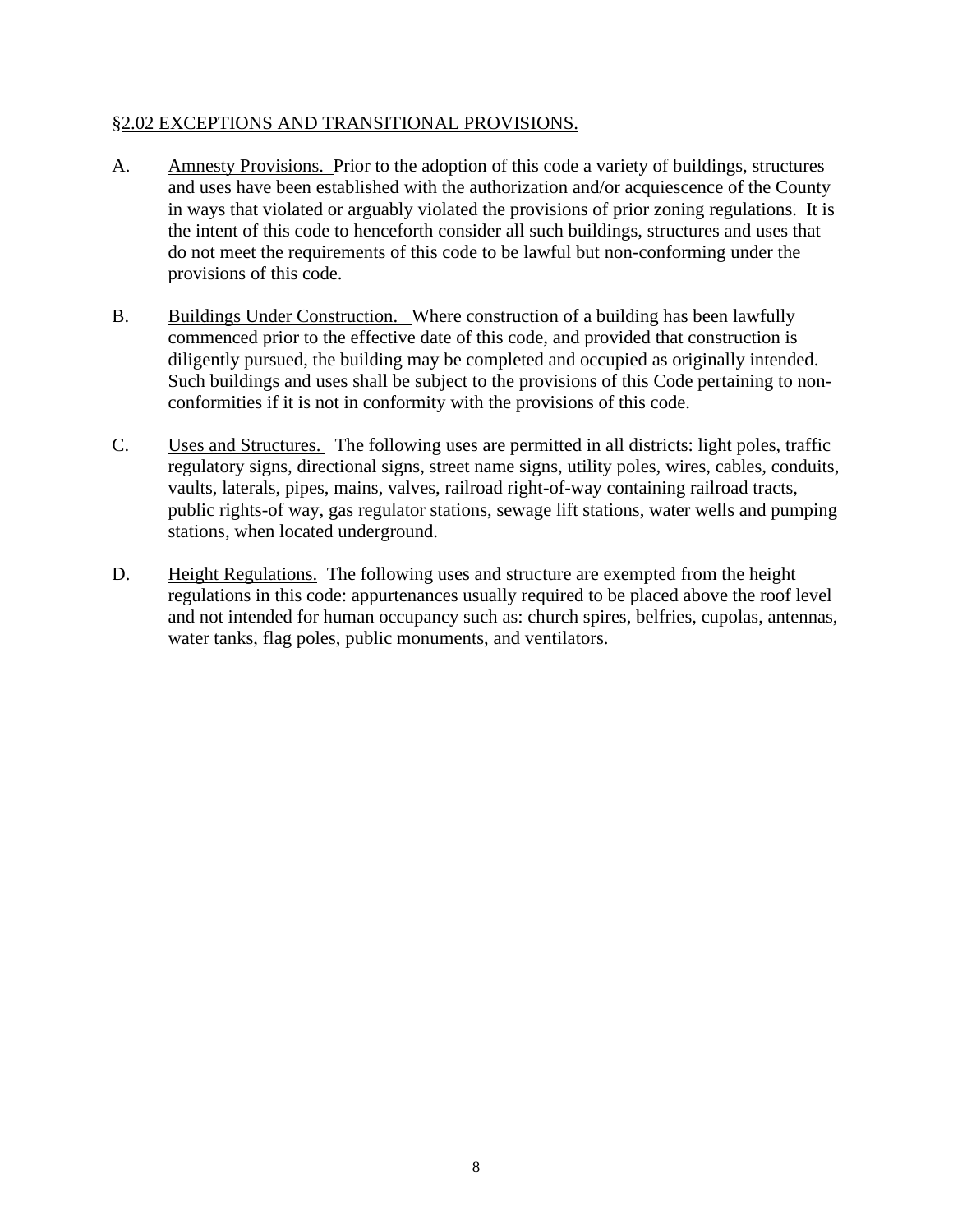### §2.03 REGULATORY PROVISIONS.

It shall be unlawful for any person:

- A. to use or develop or permit the use or development of any property except in compliance with this code:
- B. to cause or permit any contiguous property (public roads, streets, and alleys shall act as a demarcation line for purposes of determining contiguity. - i.e., lots/parcels owned by an entity but located across a public road from a lot/parcel owned by the same entity shall be deemed to be separate and distinct lots/parcels) in common ownership or unified control to be devoted to more than one principal use provided, however:
	- 1. lawful nonconformities involving multiple or mixed principal uses may be continued but not expanded
	- 2. any conforming platted lot may be used or developed for a principal use separate from the principal use of the remaining contiguous property in common ownership or unified control
	- 3. any combination of non-conforming platted lots which create a conforming parcel may be used or developed for a principal use separate from the principal use of the remaining contiguous property in common ownership or unified control.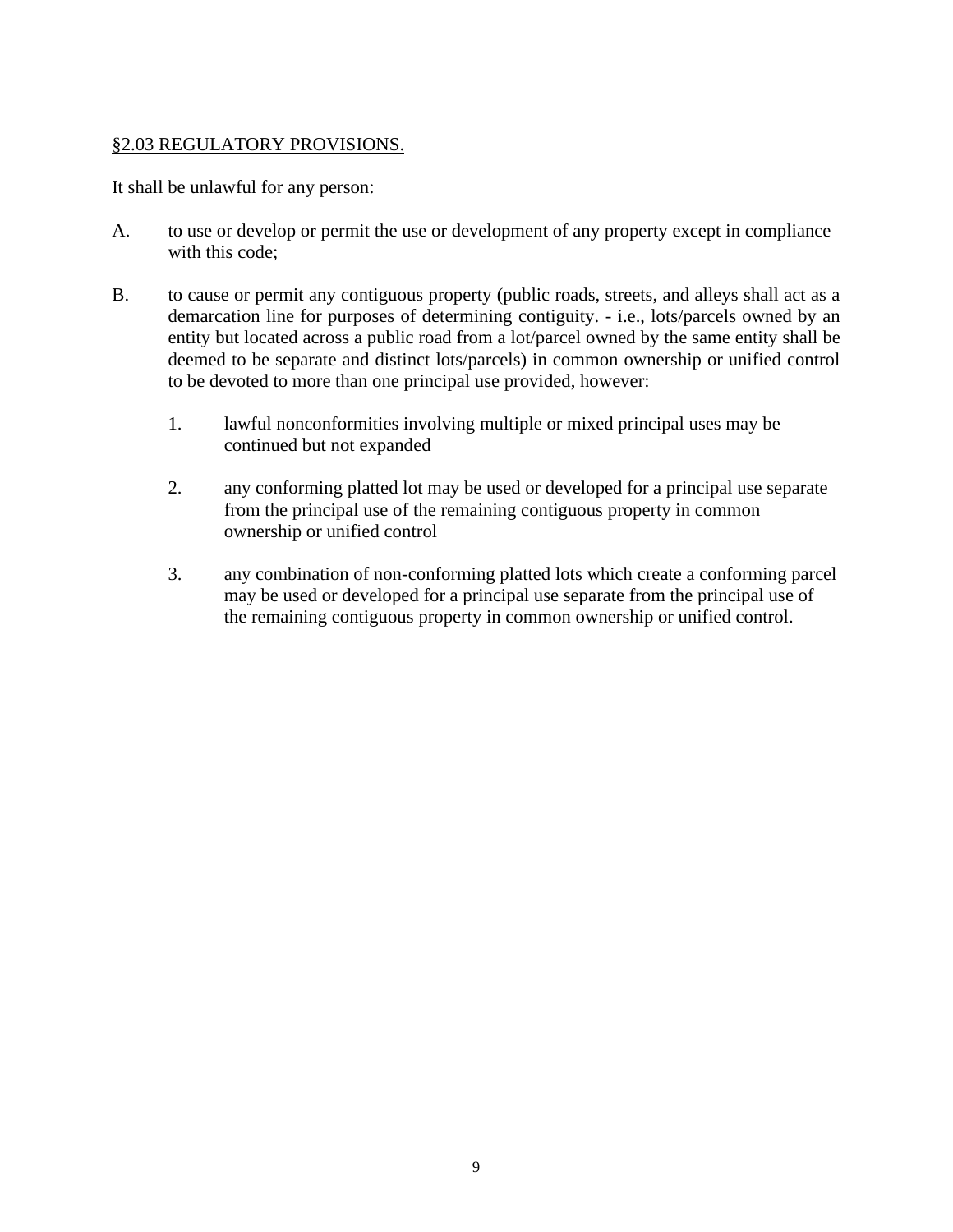# Common Ownership or Unified Control Tom and Susie Smith own 3 acres in Tallula. The property lays out as follows: 15 16 17 2.59

Smiths acquired lot 15 in 1963, that lot is  $50' \times 100'$ . They acquired lot 16 in 1973, that lot is  $75' \times 100'$ . They acquired lot 17 in 1973, that lot is 50' x 100' and they acquired a 2.59 acre piece in 1980 when Tom inherited it at the death of his father. Lots 15, 16, and 17 are platted lots. The 2.59 acre piece has never been subdivided and is described by a metes and bounds description. The property is all vacant. The Land is zoned R-1 and single family residential use is permitted on parcels containing 7500 square feet.

Tom and Susie want to build as many houses as they can. What are their options?

1. The zoning administrator first needs to determine what property is in "common ownership and unified control". The zoning administrator should review title information, tax records, and other information on historical use to make the determination. Assuming the zoning administrator determines that all the property is in common ownership and/or unified control, the following is possible:

- B. Smiths can not use the 2.59 acre parcel alone because it is not a "platted lot" and does not constitute all property in single ownership or unified control;
- C. Smiths can not use either Lot 15 or 17 alone because they are not "conforming" lots';
- D. Smiths could use lot 16 alone but to do so they would leave Lot 15 unbuildable; since that lot would not meet the minimum code requirements of the R-1 districts and would not be adjacent to any contiguous property in common ownership or unified control;
- E. Smiths may use Lot 15 and one-half of Lot 16 and Lot 17 and the remainder of Lot 16 as home sites, each resulting combination of platted lots meets the minimum 60' lot width and 7500 square foot lot size requirements;
- F. Assuming Smiths sell off lots 15, 16 and 17, they can use the remainder of the property for one additional building site since it represents all remaining contiguous property of an ownership or unified control and is a "conforming" parcel;
- G. If Smiths can lawfully convey utilizing an "exception to the County's subdivision regulations: the "common ownership and unified control: of the tract will end and the piece conveyed can be used by the new title holder;
- H. Smiths can "subdivide" under the County's subdivision regulations to create additional "platted lots". \_\_\_\_\_\_\_\_\_\_\_\_\_\_\_\_\_\_\_\_\_\_\_\_\_\_\_\_\_\_\_\_\_\_\_\_\_\_\_\_\_\_\_\_\_\_\_\_\_\_\_\_\_\_\_\_\_\_\_\_\_\_\_\_\_\_\_\_\_\_\_\_\_\_\_\_\_\_\_\_\_\_\_\_\_\_
- C. to "develop" property without first obtaining a zoning permit;
- D. to "occupy" newly developed property without first obtaining an occupancy permit;
- E. to use any part of a lot, yard or other open space of off-street parking required in connection with one use for the purpose of causing or attempting to cause another use to comply with this code;
- F. to violate or fail to meet any condition, requirement or prerequisite in the issuance or approval of any special use permit, or variation;

A. Smiths can use all 3 acres for one principal use;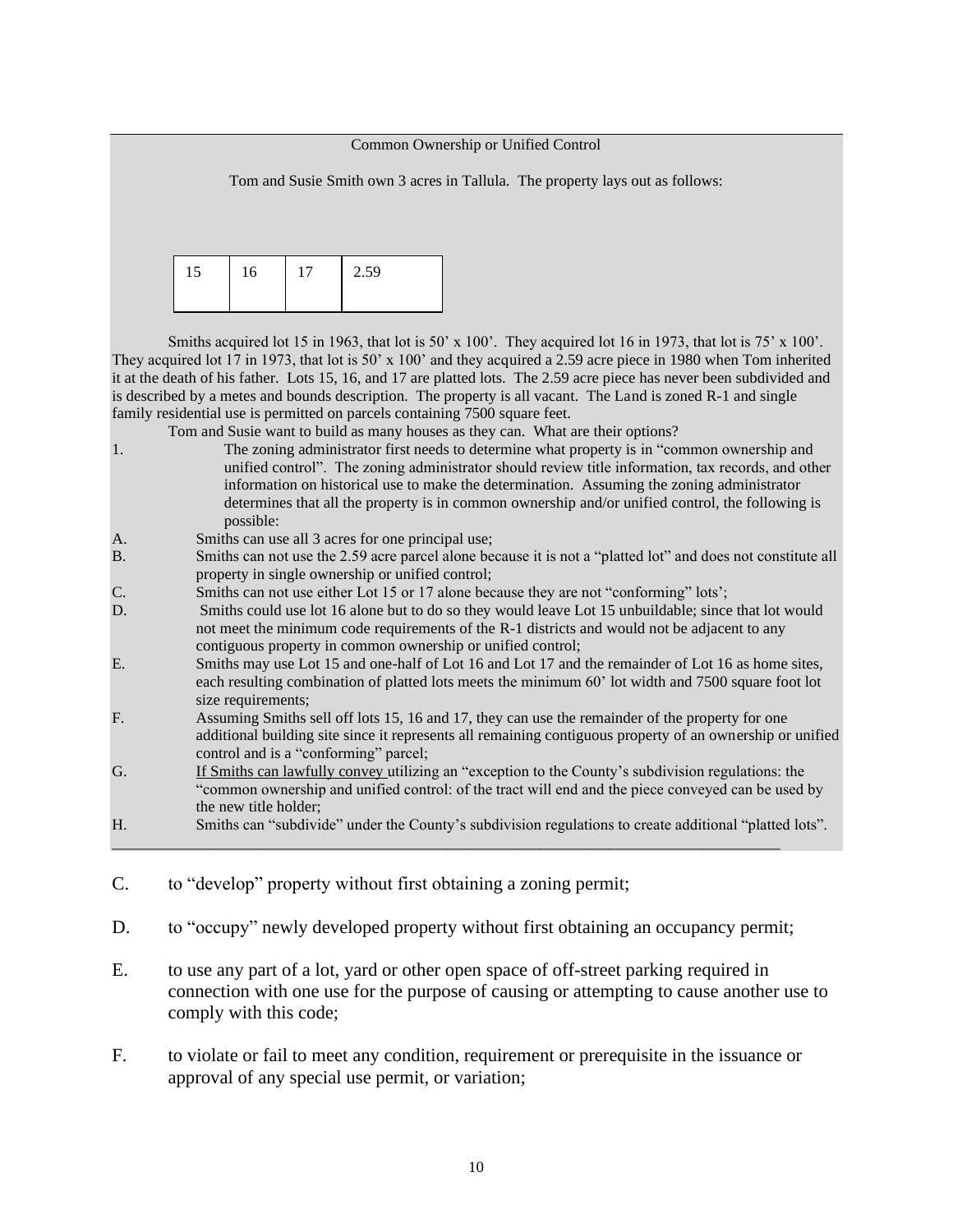- G. to knowingly submit false, inaccurate, or deceptive material in any complaint, or any application for a zoning permit, occupancy permit, special use permit, variation, appeal, text amendment or map amendment, or in any public hearing conducted pursuant to this code.
- H. To violate any provision of this code.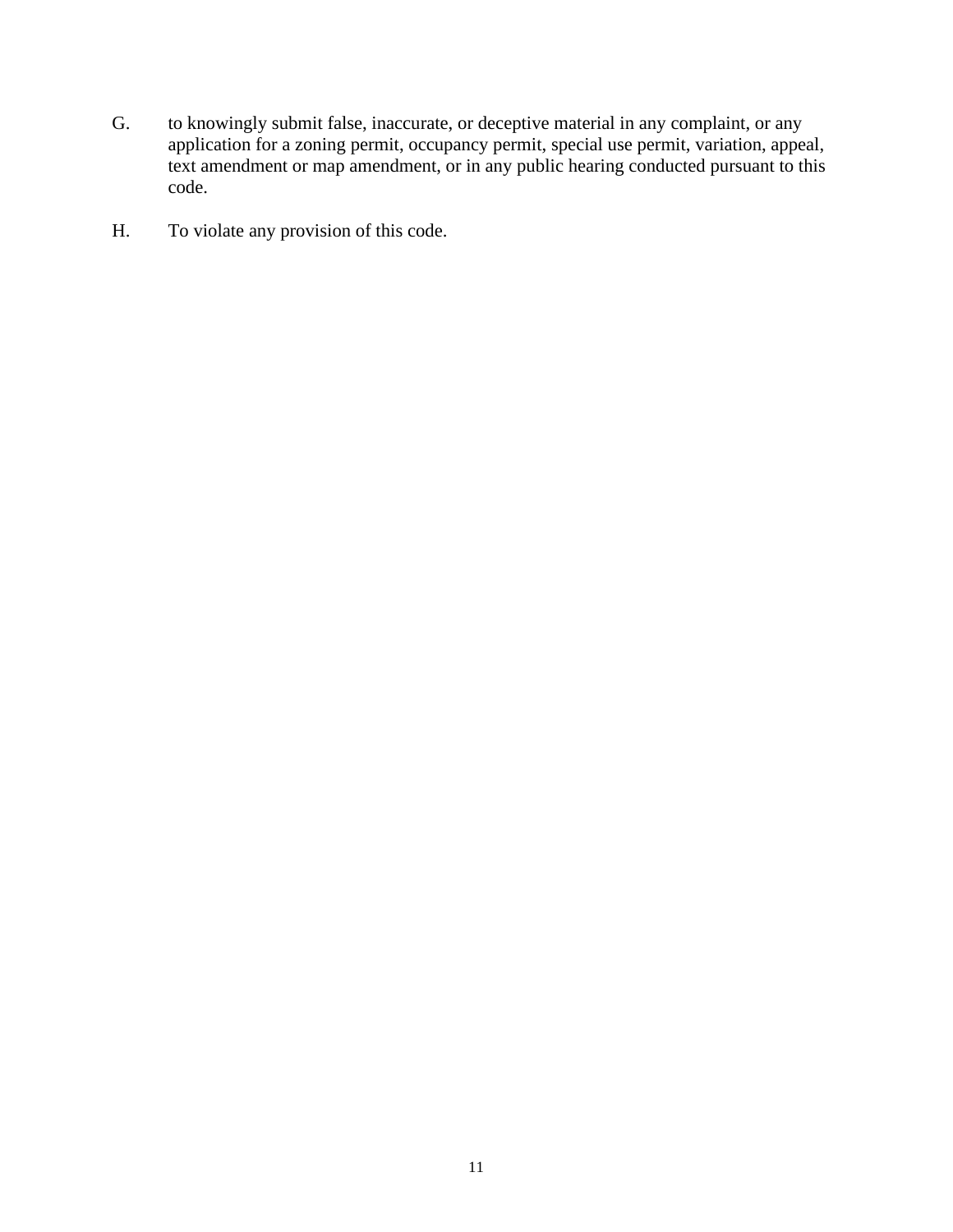### INTENTIONALLY BLANK PAGE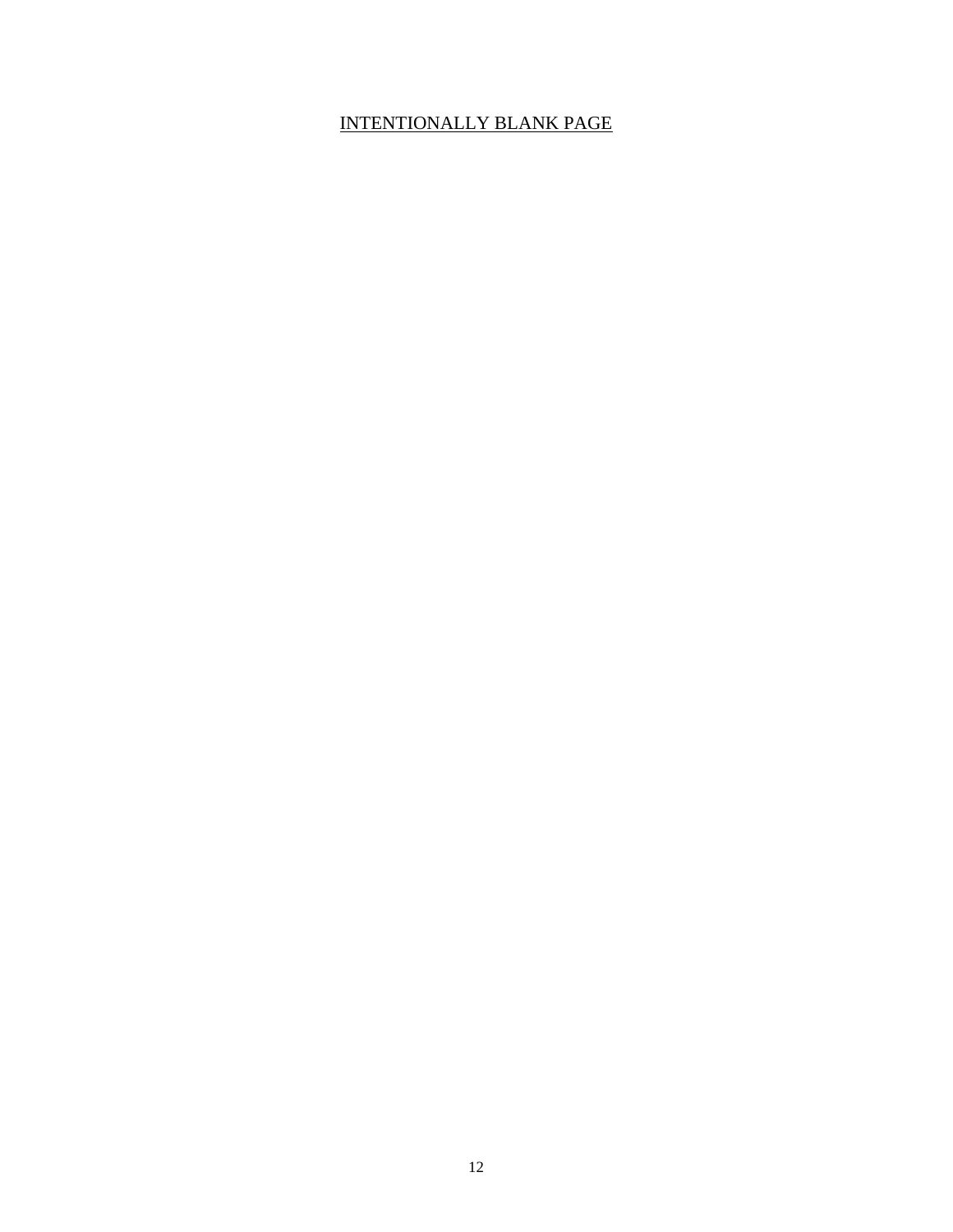### ARTICLE III

§3.01 DEFINITIONS. The following words and terms, whenever they occur in this code, shall be interpreted as herein defined:

\_\_\_\_\_\_\_\_\_\_\_\_\_\_\_\_\_\_\_\_\_\_\_\_\_\_\_\_\_\_\_\_\_\_\_\_\_\_\_\_\_\_\_\_\_\_\_\_\_\_\_\_\_\_\_\_\_\_\_\_\_\_\_\_\_\_

| Abutting (Contiguous, Adjacent). Abutting means have one or more common boundary<br>lines or district lines. |  |   |               |   |   |          |  |  |  |
|--------------------------------------------------------------------------------------------------------------|--|---|---------------|---|---|----------|--|--|--|
|                                                                                                              |  |   |               |   |   | Abutting |  |  |  |
|                                                                                                              |  | A | B             | C | D |          |  |  |  |
|                                                                                                              |  |   | <b>STREET</b> |   |   |          |  |  |  |
| Abutting                                                                                                     |  |   |               |   |   |          |  |  |  |
| A and B, B and C and C and D are "abutting. A, B, C, and D abut the street.                                  |  |   |               |   |   |          |  |  |  |

Accessory Building or Use. An accessory building or use is one which:

- a. Is subordinate to and serves a principal building or use;
- b. Is subordinate in area, extent, and purpose to the principal building or use; and
- c. Contributes to the comfort or convenience of occupants of the principal building or use; and
- d. Is located on the same lot or parcel as the principal building or use.

Adult Entertainment. Books, magazines, periodicals, films, videos or live performances which substantially or significantly emphasize:

- a. less than completely or opaquely covered human genitals and pubic regions
- b. human buttocks
- c. female's breasts below a point immediately above the areola
- d. human male genitals in a discernibly turgid state even if completely or opaquely covered
- e. any act of human masturbation, sexual intercourse and/or sodomy
- f. any fondling or other erotic touching of the human genitals, pubic regions, buttocks, and/or female breasts

by description (oral or written), illustration (still or moving) or performance involving erotic dancers, strippers, male or female impersonators or by other means.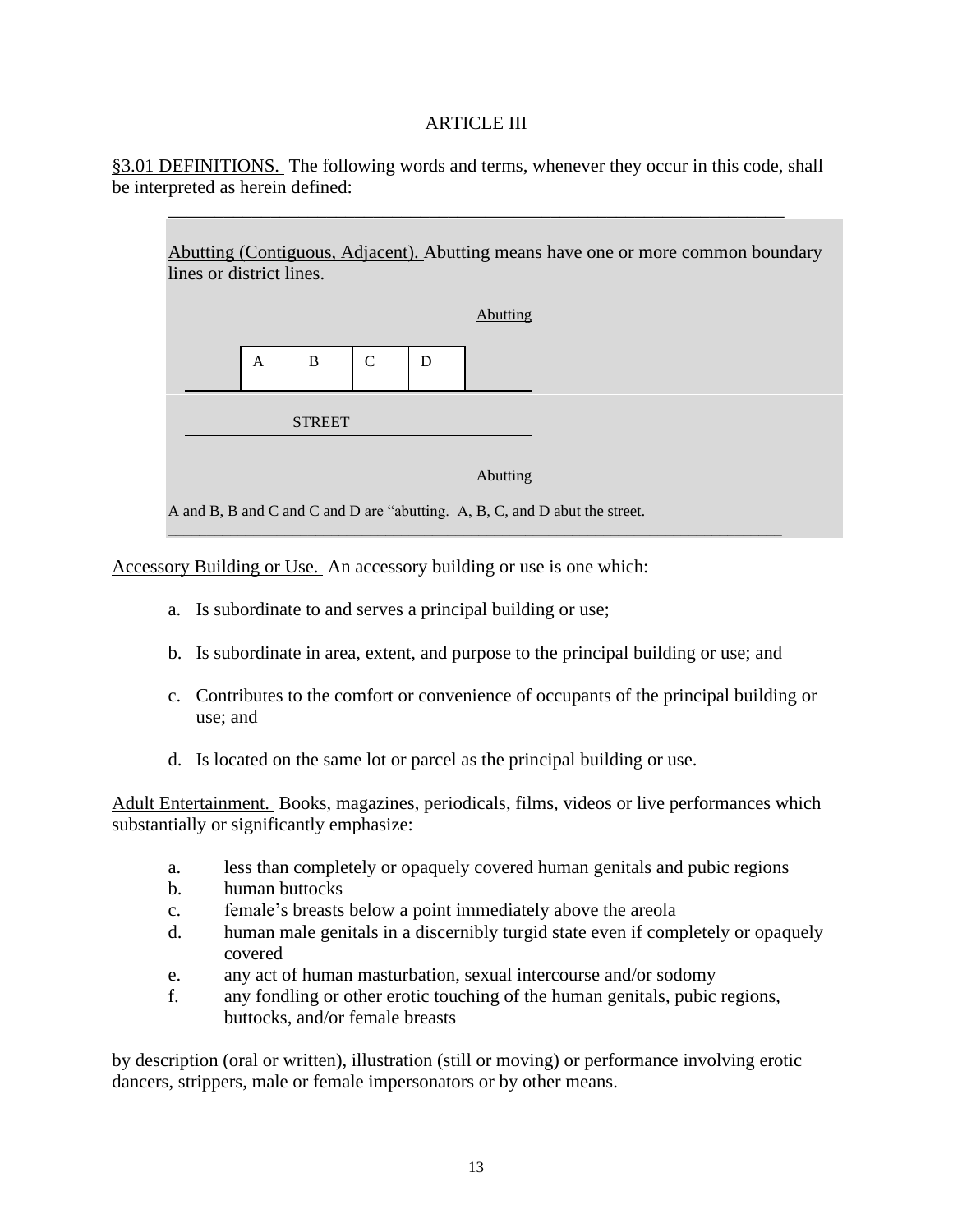Adult Entertainment Facility. An adult entertainment facility is a business establishment, the principal use of which is the offering of adult entertainment. An adult entertainment facility may or may not offer food and may or may not have a liquor license.

Adult Entertainment Facilities

Adult entertainment facilities are not authorized as a permitted or special use in any zoning district in Menard County. Any request for an adult entertainment facility shall require a text amendment by the County Commissioners as provided in Article VII and shall be subject to such other restrictions as may be established by such amendment.

 $\_$  , and the set of the set of the set of the set of the set of the set of the set of the set of the set of the set of the set of the set of the set of the set of the set of the set of the set of the set of the set of th

Agricultural Purposes. The growing, harvesting and storing of corn, beans, grains, grasses (including legumes), vegetables, fruits, plants and trees; the raising of livestock; the raising and breeding of game birds and game animals and associated product sales; the growing, developing, processing, conditioning or selling of hybrid seed corn, seed beans, seed oats, or other farm seed but not the excavation of sand, gravel or limestone.

Airport. An airport is any area of land or water which is used or intended for use for the landing and taking off of aircraft, and any appurtenant areas which are used or intended for use for airport buildings or other airport facilities or rights-of-way, including all necessary taxiways, aircraft storage and tie-down areas, hangars, and other necessary buildings and open spaces.

Alteration. Alteration shall mean any change in size, shape, or character of a building or structure or change in the use thereof.

Amusement Center. An amusement center is an establishment, the principal use of which is the operation of mechanical, electronic and/or video type game machines.

Auction House. An Auction House is a building, area, or areas within a building used for the public sale of goods, wares, merchandise, or equipment to the highest bidder.

Automobile Salvage Yard. An automobile salvage yard means an area of land where three (3) or more cars, trucks, buses or other motor vehicles inoperable or unlicensed, or parts thereof in an amount equivalent to three such vehicles, are stored in the open and are not being restored to operation.

Automobile Service Station. An automobile service station means buildings and premises where gasoline, oil, grease, batteries, tires and automobile accessories may be supplied and dispensed at retail. In addition, any of the following services may be rendered and sales made:

- a. Sale and servicing of spark plugs, batteries, and distributors, and distributor parts,
- b. Tire servicing and repair, but no recapping or regrooving;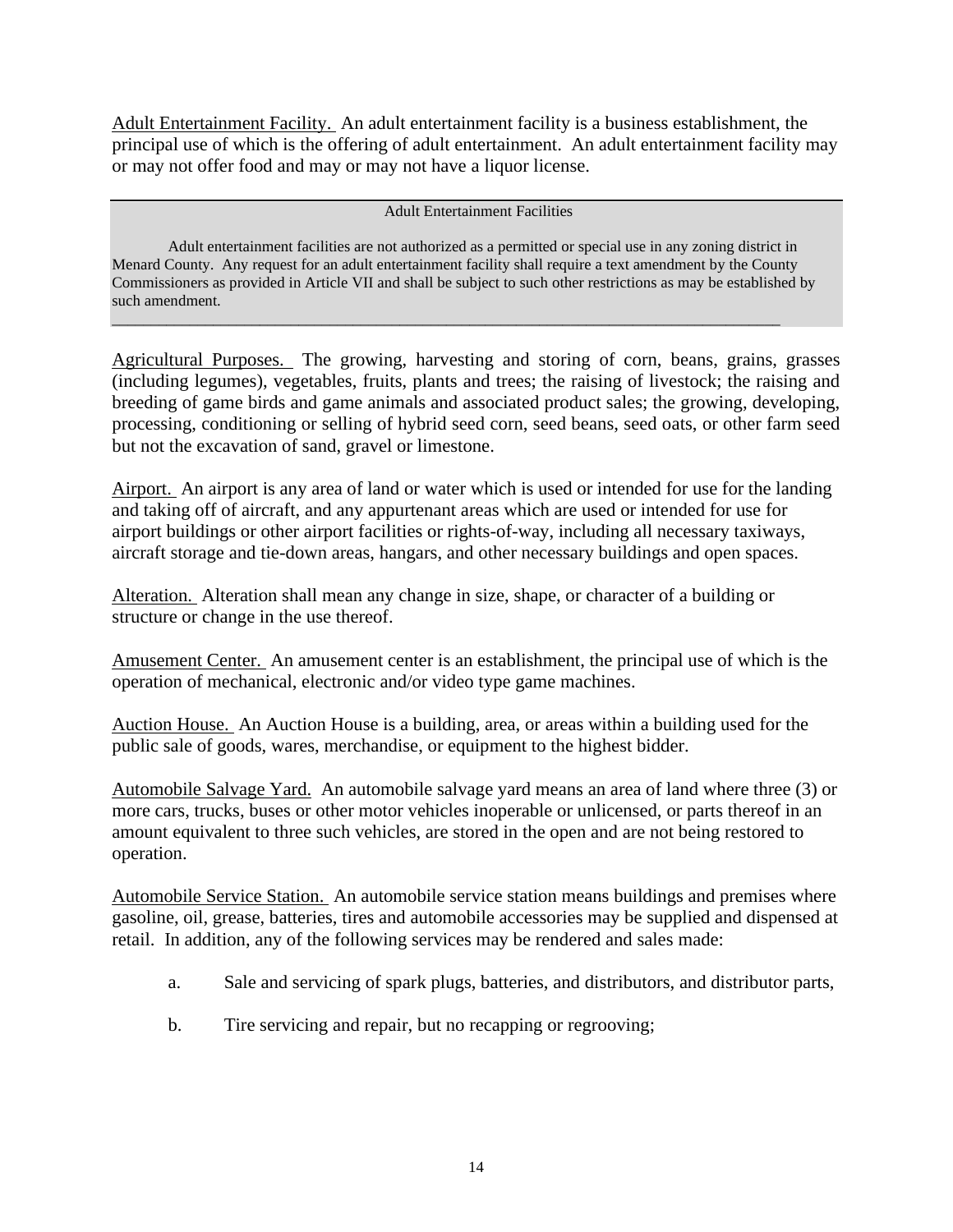- c. Replacement of mufflers and tail pipes, water hose, fan belts, brake fluid, light bulbs, fuses, floor mats, seat covers, windshield wipers and wiper blades, grease retainers, wheel bearings, mirrors and the like;
- d. Radiator cleaning and flushing;
- e. Washing and polishing, and sale of automotive washing and polishing materials;
- f. Greasing and lubrication;
- g. Providing and repairing fuel pumps, oil pumps, and lines;
- h. Servicing and repair of carburetors;
- i. Emergency wiring repairs;
- j. Adjusting and repairing brakes;
- k. Minor motor adjustments not involving the removal or the head or crankcase or racing the motor.

Activities permissible at an automobile service station do not include aviation sales, automobile sales, boat sales, farm implement sales, house-car trailer sales, mobile home sales, recreation vehicle sales or auto body work, straightening of auto body parts, painting, welding, storage of automobiles not in operating condition, or other work involving noise, glare, fumes, smoke, or other characteristics to an extent greater than normally found in automobile service stations.

Awning. An awning is a roof-like cover, which projects from the wall of a building and overhangs into the yard or public or private street.

Basement. The basement is that portion of a building which is partly below and partly above grade and having at least one-half (1/2) its height above grade.

See Grade & Cellar

Bed and Breakfast. An operator-occupied single family dwelling providing accommodations for a charge to the public with no more than 5 guest rooms for rent, in operation for more than 10 nights in a 12 month period. Breakfast may be provided to the guests only. Bed and Breakfast establishments shall not include motels, hotels, boarding houses, or food service establishments.

Block. A block is a tract of land bounded by public streets, or by a combination of streets and public parks, cemeteries, railroad rights-of-way, shorelines of waterways, or other lines of demarcation.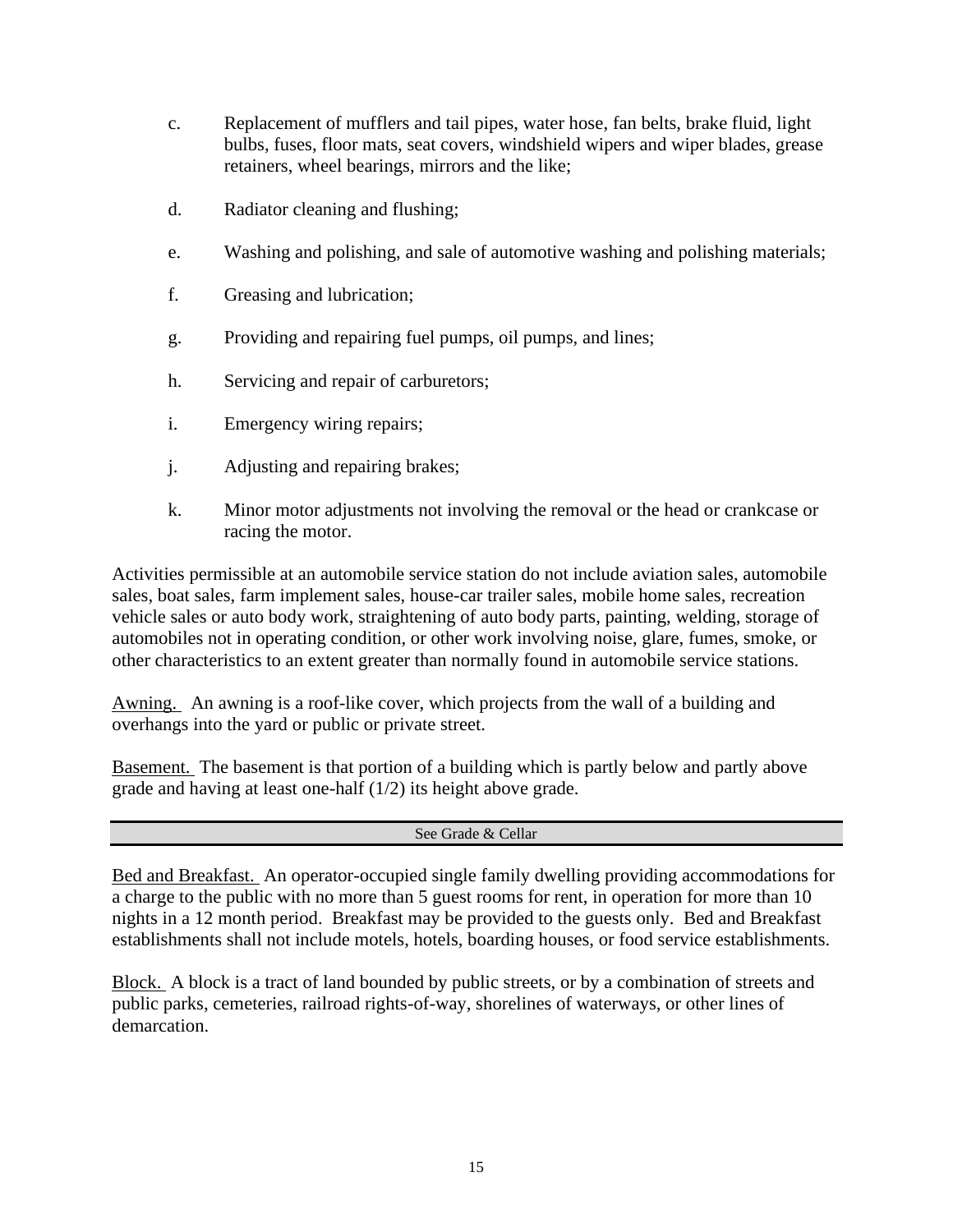

Building. A building is any structure built for the support, shelter, or enclosure of persons, animals, chattels, or movable property of any kind, and which is permanently affixed to the ground

Building Height. Building height is the measurement of vertical distance from grade to the top of the highest roof beams of a flat roof or to the mean level of the highest gable or slope or a peaked roof. When a building faces on more than one street, the height shall be measured from the average of the grades abutting each street.

see Grade

Building, Principal. A principal building is a building in which the principal use of the lot, on which it is located, is conducted.

Building, Residential. A residential building is a building which is arranged, designed, used as intended to be used for residential occupancy by one or more persons and which included, but is not limited, to the following types:

- a. Single-family detached dwellings.
- b. Modular dwellings.
- c. Mobile home dwellings.
- d. Two-family dwellings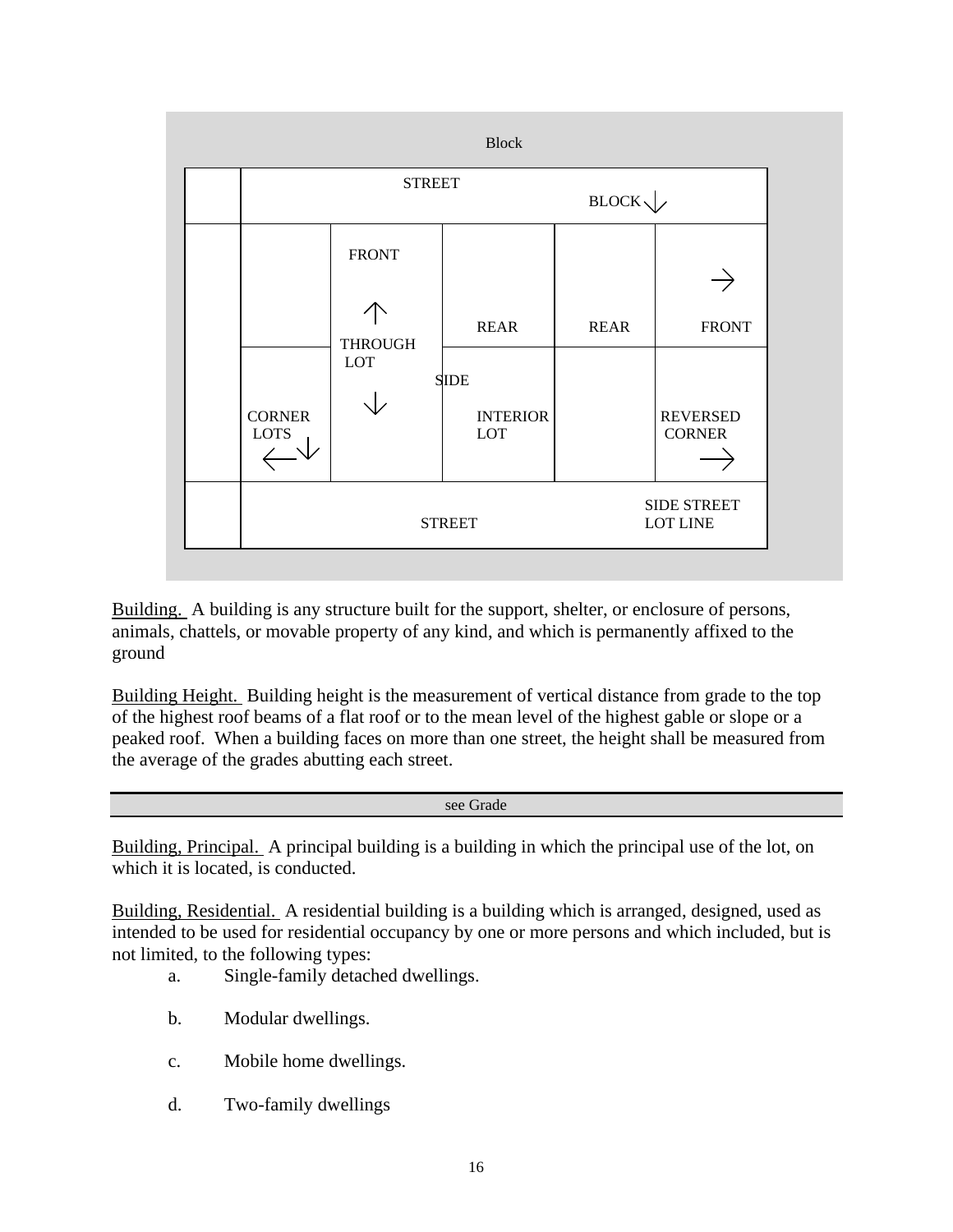- e. Multiple-family dwellings.
- f. Group homes.
- g. Rooming houses.
- h. Nursing homes.

Bulk. Bulk is a term used to measure, assess, and regulate the impact of buildings, structures or land uses on other nearby buildings, structures or land uses and includes the following factors:

- a. Size and height of buildings;
- b. Location of exterior walls and required on-site facilities at all levels in relation to lot lines, public streets, or to other buildings;
- c. Gross floor area of buildings in relation to lot area (floor area ratio);
- d. All open spaces allocated to buildings or uses;
- e. Amount of lot area provided per use;
- f. Type, amount and location of landscaping and site screening used to shield or reduce the impact of land uses on surrounding property; and
- g. Regulations of building based on slope and/or proximity to flood plains or flood ways.
- h. Time limitations for which land and/or structures can be considered legal, nonconforming uses.

### Variation of "Bulk" Regulations

"Bulk" is a term that is of particular relevance to variations (§12.01 et seq.). Variations may modify the "Bulk" regulations required in a particular zoning district for a particular use but only in the manner and subject to the standards established by this code. It is "bulk" regulations that may be relaxed through the use of the variation procedure.

Car Wash. A car wash is a building or portion thereof, containing facilities for washing motor vehicles, using automatic production-line methods with conveyors, blowers, steam cleaning, or other mechanical devices; or providing space, water, and equipment for the hand washing of autos, whether by the customer or the operator.

Carport. A carport is an automobile shelter, usually formed by extension of the roof from the side of a building and enclosed on not more than two (2) sides by a wall.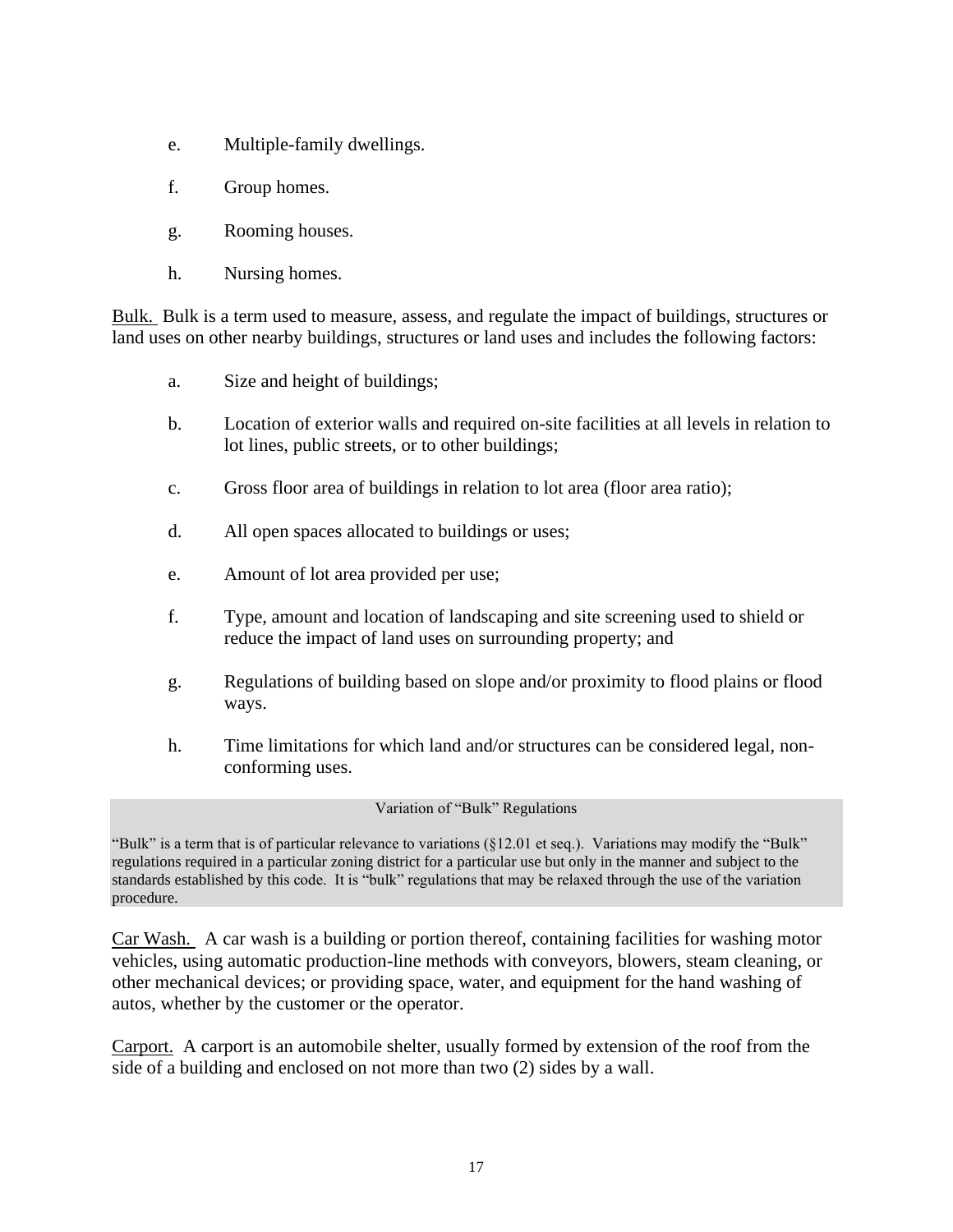Cellar. A cellar is that portion of a building which is partly or completely below grade and having at least one-half (1/2) of its height below grade.

See Grade & Basement

Common Driveway. A common driveway is a driveway serving two or more structures or offstreet parking areas, which are located on individual lots.



Compatible Use. A compatible use is a property, use, or service which is capable of direct association with certain other uses because it is complimentary, congruous, and otherwise not detrimental.

Conforming. A lot, building or use that meets or exceeds the minimum requirements of the applicable zoning district.

Conforming Building or Structure. A conforming building or structure is any building or structure which complies with all the regulations of this zoning code or of any amendment hereto governing bulk for the zoning district in which such building or structure is located.

Conforming Use. A conforming use is a use which complies with all of the regulations of the zoning code or any amendment hereto for the zoning district in which such use is located.

Construction. Construction means the act of adding an addition to an existing structure or the erection of a new principal or accessory structure on a lot.

Convenience Store. A retail establishment that is primarily engaged in retail dealings in goods required by the inhabitants of a residential district to meet their day-to-day needs, which articles for sale are restricted to a limited range of primarily food items such as milk, bread, soft drinks, ice cream, canned and bottled goods, snacks and candy, meat, and to complement such items may include the limited sale of magazines, books, gasoline, housewares, toiletries, stationary, tobacco products and alcoholic beverages for consumption off the premises.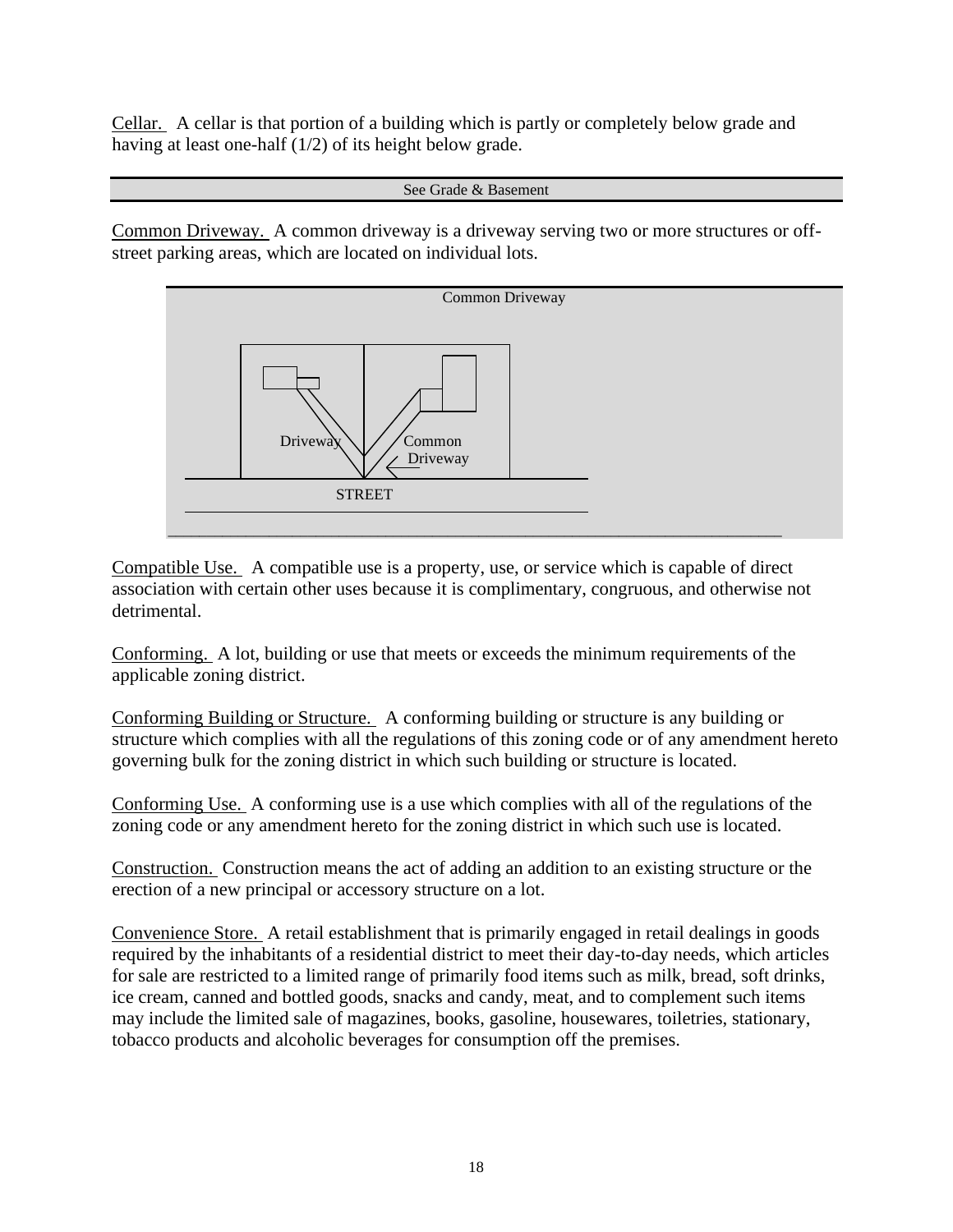Day Care Center. A Day Care Center is a premise receiving more than eight (8) individuals for care during part of a day or night. As used herein the term individual does not include the operator(s) of the Day Care Center.

see Family

Day Care Home. A day care home is a dwelling unit in which one (1) or more persons provides care for part of the day or night to not more than eight (8) individuals, excluding the members of the family residing in the dwelling unit.

see Family

Demolition. Demolition means any act or process that destroys in part or in whole a building or structure.

Develop. To develop means to:

- a. change the principal use of property, or
- b. construction of any structure

District. (Zoning District) A district is a portion of the territory of Menard County within which certain generally uniform regulations and requirements unique thereto, apply under the provisions of this code.

Driveway. A driveway is a private access way for motor vehicles between a public or private street and one or more structures or off-street parking spaces.

see Common Driveway

Dwelling. A dwelling is a building designed or used principally for residential occupancy, including, without limitation, single-family dwellings, two-family dwellings, multiple-family dwellings and group home.

see Family

Dwelling, Multiple-Family. A multiple-family dwelling is a building containing three (3) or more dwelling units.

see Family

Dwelling, Single-Family. A single-family dwelling is a building containing one (1) dwelling unit only.

see Family

Dwelling, Two-Family. A two-family dwelling is a building containing two (2) dwelling units only.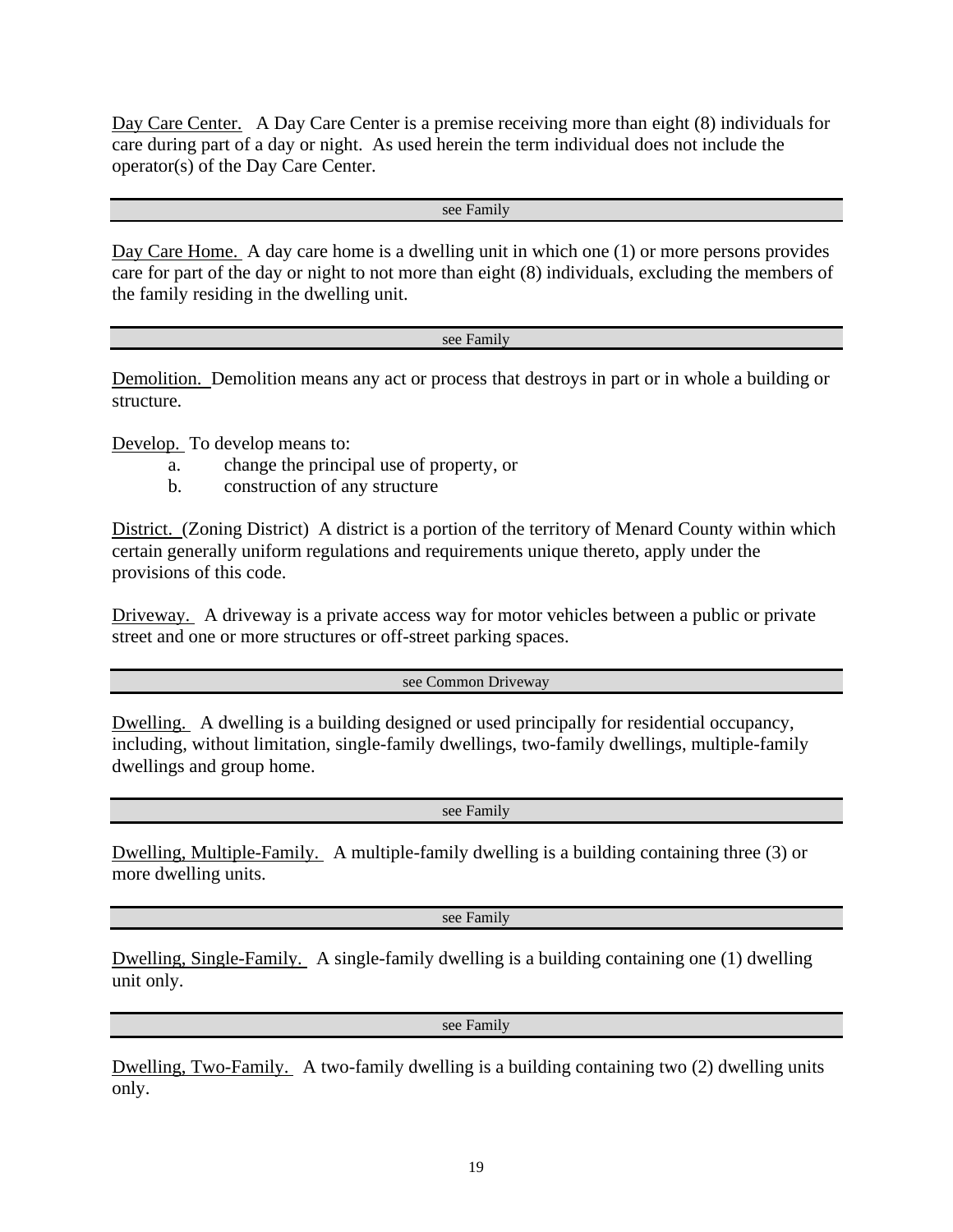see Family

Dwelling Unit. A dwelling unit is one or more rooms arranged or designed for the use of one family living together as a single housekeeping unit with cooking, living, sanitary and sleeping facilities in a self-contained unit, so that access to the street and any additional facilities (such as laundry, heating units, etc.) can be gained without passing through any other residential or commercial unit.

see Family

Dwelling Unit, Mobile Home. A mobile home dwelling unit is a dwelling unit or vehicular, portable design built on a chassis and designed to be moved from one site to another and capable of being used without a permanent foundation built to standards promulgated by the U.S. Department of Housing and Urban Development.

see Family

Dwelling Unit, Modular. A modular dwelling unit is a factory fabricated, transportable building, designed to be used by itself or to be incorporated with similar units at a building site into a dwelling. The term is intended to apply to major assemblies and does not include prefabricated panels, trusses, plumbing trees, and other prefabricated sub elements, which are to be incorporated into a structure at the site. Modular units are built to meet or exceed the current standards of the B.O.C.A. Building Code or equivalent.

see Family

Efficiency Unit. An efficiency unit is a dwelling unit consisting of one principal room together with bathroom, kitchen, hallway, closets, or dining alcove directly off the principal room.

see Family

Excavation. An excavation is any breaking of ground, except common household gardening, ground care and agricultural use.

Family. A family is either one (1) person or two (2) or more persons each related to each other by blood, marriage, or legal adoption, any foster children residing with such person or persons in a "foster family home" as that term is defined in the Illinois Child Care Act of 1969, as amended, and an aggregate of not more than two (2) roomers or boarders not related to each other, whether or not gratuitous, maintaining a common household in a dwelling unit; or a group of not more than six (6) persons not so related maintaining a common household in a dwelling unit. However, in no case shall more than two (2) unrelated individuals occupy an efficiency unit or one (1) bedroom dwelling unit.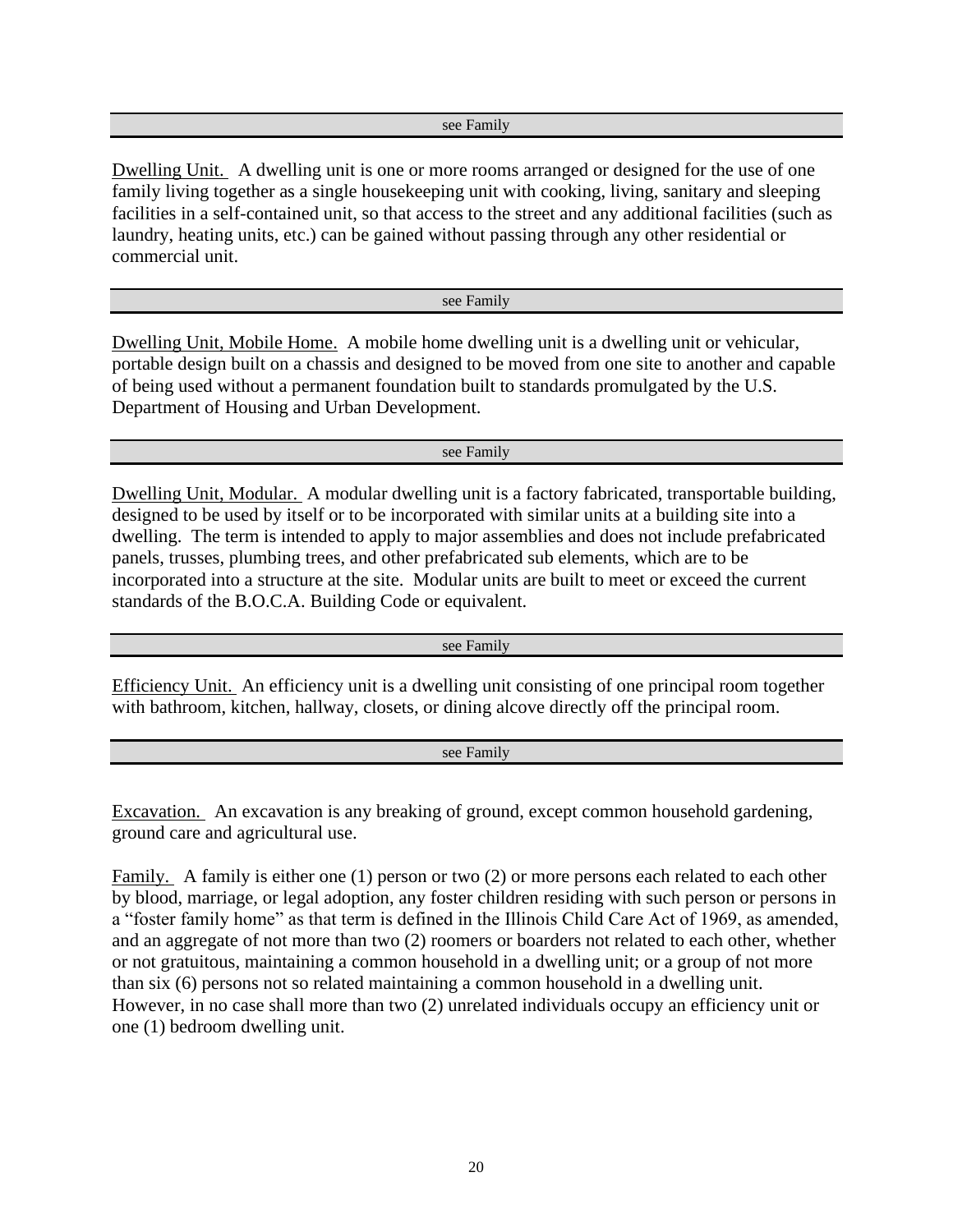### Family and Occupancy Limitations

How many people can be accommodated:

A. In a family-any number of people related by blood, marriage or adoption, any foster children and up to two other unrelated individuals (roomer, boarder, household guests, staff, domestic help, etc.) or B. Two unrelated individuals in an efficiency or one bedroom dwelling unit, and six unrelated individuals in any other dwelling unit (including any adopted or foster children, roomer, boarder, household guest, staff domestic help, etc).

In a dwelling unit – one family

In a single family dwelling – one family

In a two family dwelling – two families or one in each dwelling unit

In a mobile home dwelling unit – one family

In a modular dwelling unit – one family

In an efficiency unit – one family

In a multiple family dwelling – one family per dwelling unit

In a group home – up to six unrelated individuals including any in-resident or nor-resident staff

In a hotel or motel – transient guests

In a day care home – up to eight individuals for part of the day or night excluding members of the resident family

In a day care center – more than eight individuals for part of the day or night including the operators or the day care center \_\_\_\_\_\_\_\_\_\_\_\_\_\_\_\_\_\_\_\_\_\_\_\_\_\_\_\_\_\_\_\_\_\_\_\_\_\_\_\_\_\_\_\_\_\_\_\_\_\_\_\_\_\_\_\_\_\_\_\_\_\_\_\_\_\_\_\_\_\_\_\_\_\_\_\_\_\_\_\_\_\_\_\_\_\_

Farm. Land principally devoted to agricultural purposes.

Fence. A fence is a structure which is a barrier and is used as a boundary, screen, separation, means of privacy, protection or confinement and is constructed of wood, plastic, metal, wire mesh, masonry, or comparable material.

Floor Area. Floor area is the sum of the gross horizontal area of several floors of the building excluding areas used for:

- a. Accessory off-street parking.
- b. Basement or cellar areas devoted exclusively to storage and not open to the public.

All horizontal dimensions shall be taken from the exterior faces of the walls or from the centerline of walls separating two dwelling units or two buildings.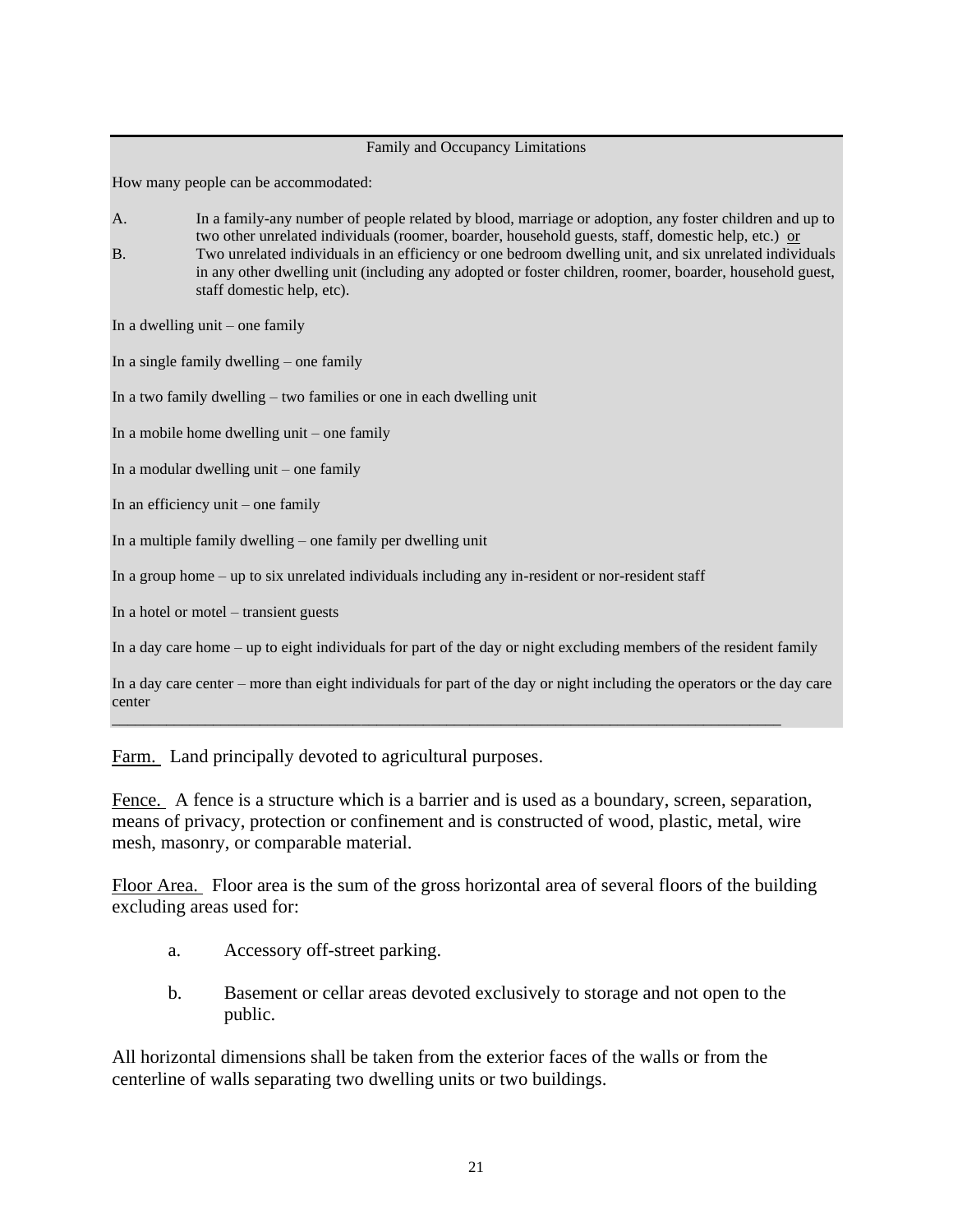Floor Area Ratio. Floor area ratio is the numerical value obtained by dividing the floor area of a building or buildings by the lot on which the building is located.

Frontage. Frontage is the measure of lineal contiguity between a lot or portion thereof and another lot, public street, alley or public way.

Garage, Private. A private garage is an accessory building or an accessory portion of a principal building, including a carport, the principal use of which is the storage of one or more motor vehicles of the person, family or families resident in the principal building to which the garage is accessory and in which no business or commercial service or activity is performed, provided however, if a private garage is of sufficient size to provide, within the garage, all the off-street parking required by the Zoning Ordinance for the principal use, then any extra or surplus space may be rented for a fee to persons not resident in the principal building to which the garage is accessory, which such space may be used for the principal purpose of storing boats, trailers, recreational vehicles and/or private passenger motor vehicles.

Grade. A reference plane representing the average of finished ground level adjoining the building at all exterior walls.



Average of finished ground level adjoining the building at all exterior walls.

Group Home. A group home is a dwelling unit occupied by up to six (6) persons not related by blood, marriage, or legal adoption maintaining a common household including any in resident or equivalent of in-residence staff.

 $\_$  , and the set of the set of the set of the set of the set of the set of the set of the set of the set of the set of the set of the set of the set of the set of the set of the set of the set of the set of the set of th

see Family

Home Occupation. A home occupation is an occupation or profession practiced by a member of the family residing in the dwelling unit and which occupation is clearly an accessory use to the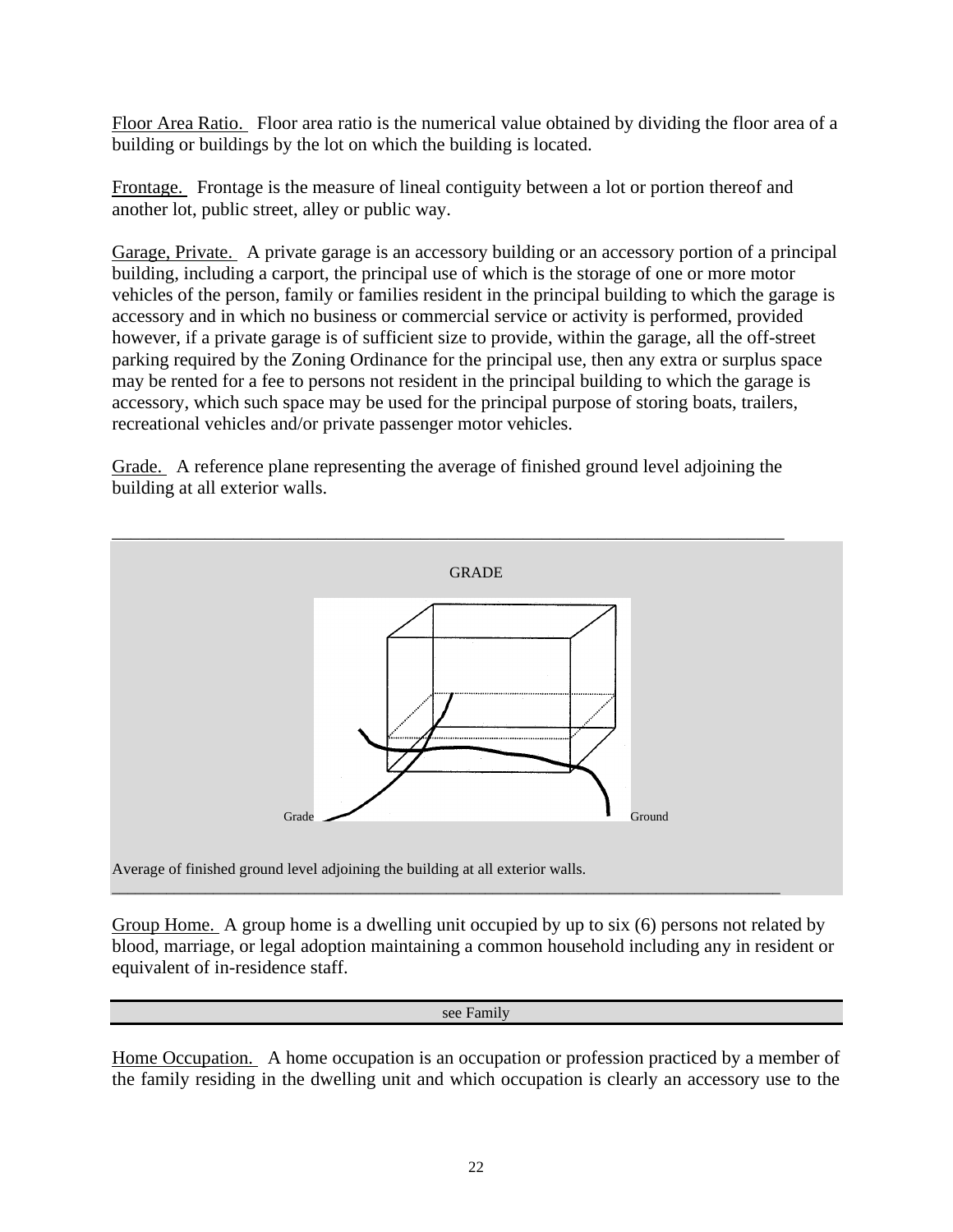principal residential use of the dwelling unit or the principal use of a farm in which a residential dwelling is located and meets the following standards:

- a. Such home occupation shall be conducted entirely within a dwelling unit or otherwise authorized accessory buildings;
- b. The total floor area devoted to such use shall not exceed twenty-five (25) percent of the gross floor area of the dwelling unit and no more than twenty-five (25) percent of the gross floor area of any story shall be devoted to such use. Any authorized accessory building in which home occupation activities are conducted shall not exceed 2,500 square feet;
- c. There is no sign, other than a nameplate not more than one (1) square foot in area, no other display and no activity that will indicate from the exterior that the building is being utilized in whole or in part for any purpose other than residential or accessory building purposes;
- d. There are no commodities sold or services rendered that require receipt and delivery of merchandise, goods or equipment by other than personal motor vehicle, ordinary mail, UPS, Federal Express or comparable commercial carrier utilizing panel truck delivery vehicles;
- e. There is no person other than members of the family residing in the dwelling unit employed or otherwise engaged in such home occupations;
- f. A professional person may use his dwelling for consultation or performance of religious rites;
- g. An instructor of piano lessons in the home shall be permitted to instruct up to, but not more than five (5) pupils at a time, using not more than two pianos, and instructors of other musical instruments and dance shall be limited to one (1) pupil per lesson in the home. All other home occupations shall be restricted to no more than twenty (20) customers in the home or allowable accessory building. A photographer for hire shall be allowed to photograph customers outdoors, provided the activity is conducted on property in which the photographer owns and resides, and meets other home occupation standards set forth herein;
- h. A person may use his dwelling or accessory building for sales to the public if such sales activity is conducted in the home or allowable accessory building and meets the other regulations set forth herein for home occupations;
- i. Garage sales may be conducted as a home occupation, provided no more than three (3) sales are held per year at any one residence, and such sales last no more than twelve (12) days per year;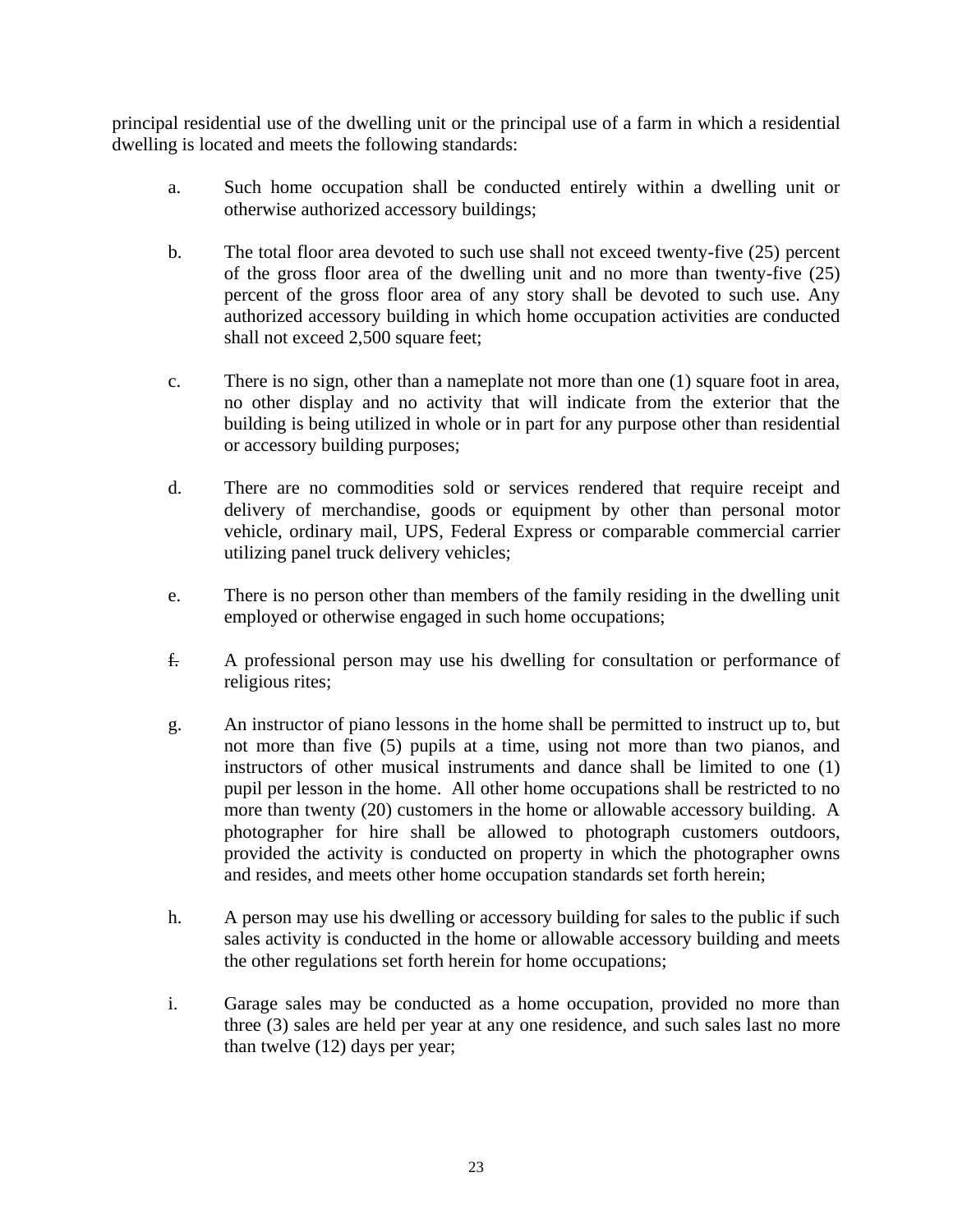j. Home occupations located on lots containing twenty (20) acres or more shall be allowed to provide a maximum of five (5) parking spaces for customers/clients.

Hotel (Motel) . A hotel is an establishment which is open to transient guests, in contradistinction to a rooming house, and is commonly known as a hotel (motel) in the community in which it is located; and which provides customary hotel services such as mail service, the furnishing and laundering of linen, telephone service, the use and upkeep of furniture and desk service.

Junk Yard. A junk yard is an open area where junk, waste, scrap, used equipment and vehicle parts, discarded or salvaged materials are bought, sold, exchanged, stored, baled, packaged, disassembled, or handled, including but not limited to scrap iron and other metal, paper, rags, rubber tires and bottles. A junkyard included automobile wrecking or salvage yards, house wrecking or salvage yards, used lumberyards and places or yards for storage of salvaged structural steel materials and equipment, but does not include uses established entirely within enclosed buildings.

Kennel. A kennel is any premise where three (3) or more dogs, three (3) or more cats, or three (3) or more other household domestic animals are owned, boarded, bred or offered for sale, provided such dogs, cats or other household domestic animals are over six (6) months of age.

Landscaped (Landscaping or Landscaped Condition). Landscaped shall mean an area planted and maintained in grass, shrubs, bushes, trees or flowers.

Lawn and Garden Equipment Storage Shed. A structure often purchased pre-built or as a kit in pre-fabricated sections. It is not served by heat, electricity or plumbing and is not placed on a permanent foundation. The structure is intended to store lawn; garden and/or pool care equipment.

Livestock. Domesticated horses, cattle, llamas, chickens, turkeys, ostrich, peacock, sheep, and swine. Livestock does not include dogs, cats, fish, other birds, reptiles, mink, fox, or other fur bearing or wild animals.

Lot. A lot is a platted lot or a parcel occupied, or intended to be occupied, by a main building or a group of buildings, or utilized for the principal use and uses accessory thereto, together with such open spaces as are required under the provisions of this code, or as may be provided therewith.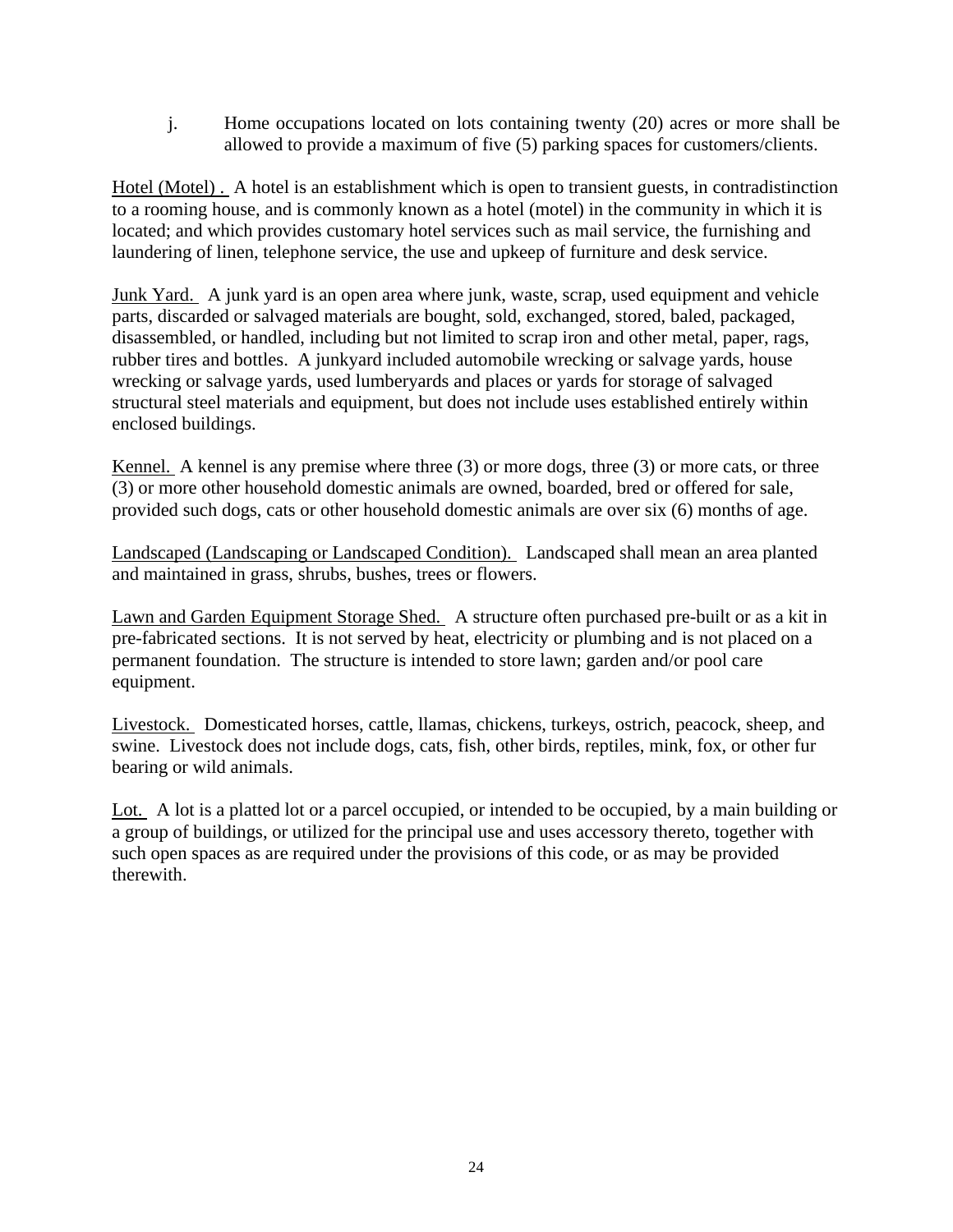### "How To Describe Land"

Land is described in a variety of ways. In some instances, its description is based on ownership; in some cases, on use and, in some cases, on the extent of "governmental" involvement leading to the creation of the description. The Menard County Zoning Ordinance uses a number of terms to describe land and its ownership.

The most general term is "property". That term is defined as "real property or any interest in real property". Individual ownership, joint tenancy, tenancy in common and tenancy by the entirety are terms used to describe ways in which property is titled. Those terms don't have much relevance to the zoning ordinance. Fee simple, life estates, remainder interest, easements, and licenses are terms used to describe a "quality of ownership". Those descriptions also don't have much relevance to a zoning ordinance. The terms "parcel", "lot of record", "platted lots", "outlot", and "lot", are terms that describe governmental involvement prior to the creation of the description. These are important terms the meaning of which needs to be understood.

If land has not been subdivided and a final subdivision plat recorded, the description of a piece of property is usually by a metes and bounds description and the tract is referred to as a "parcel" in the Menard County Zoning Ordinance.

If land has been subdivided and a final subdivision plat recorded, an individual piece of property that results from the subdivision and can therefore be lawfully conveyed is either a lot of record (or platted lot) or an outlot. Lots of record (or platted lots) are buildable (outlots are not buildable).

"Lot" is a term that includes both "parcels" and "lots of record" (or "platted lots"). The term "lot" is ordinarily used to describe a piece of property devoted to a single principal use.

The phrase "unified ownership or control" is used to describe parcels acquired at separate times by the same controlling entity. Menard County's subdivision regulations and this code prohibit property "in unified ownership or control" from being resold into separate ownership without being subdivided or from being used or developed for multiple separate principal uses unless such a division is authorized as an exception to the subdivision code or multiple use is authorized by this code.

**\_\_\_\_\_\_\_\_\_\_\_\_\_\_\_\_\_\_\_\_\_\_\_\_\_\_\_\_\_\_\_\_\_\_\_\_\_\_\_\_\_\_\_\_\_\_\_\_\_\_\_\_\_\_\_\_\_\_\_\_\_\_\_\_\_\_\_\_\_\_\_\_\_\_\_\_\_\_**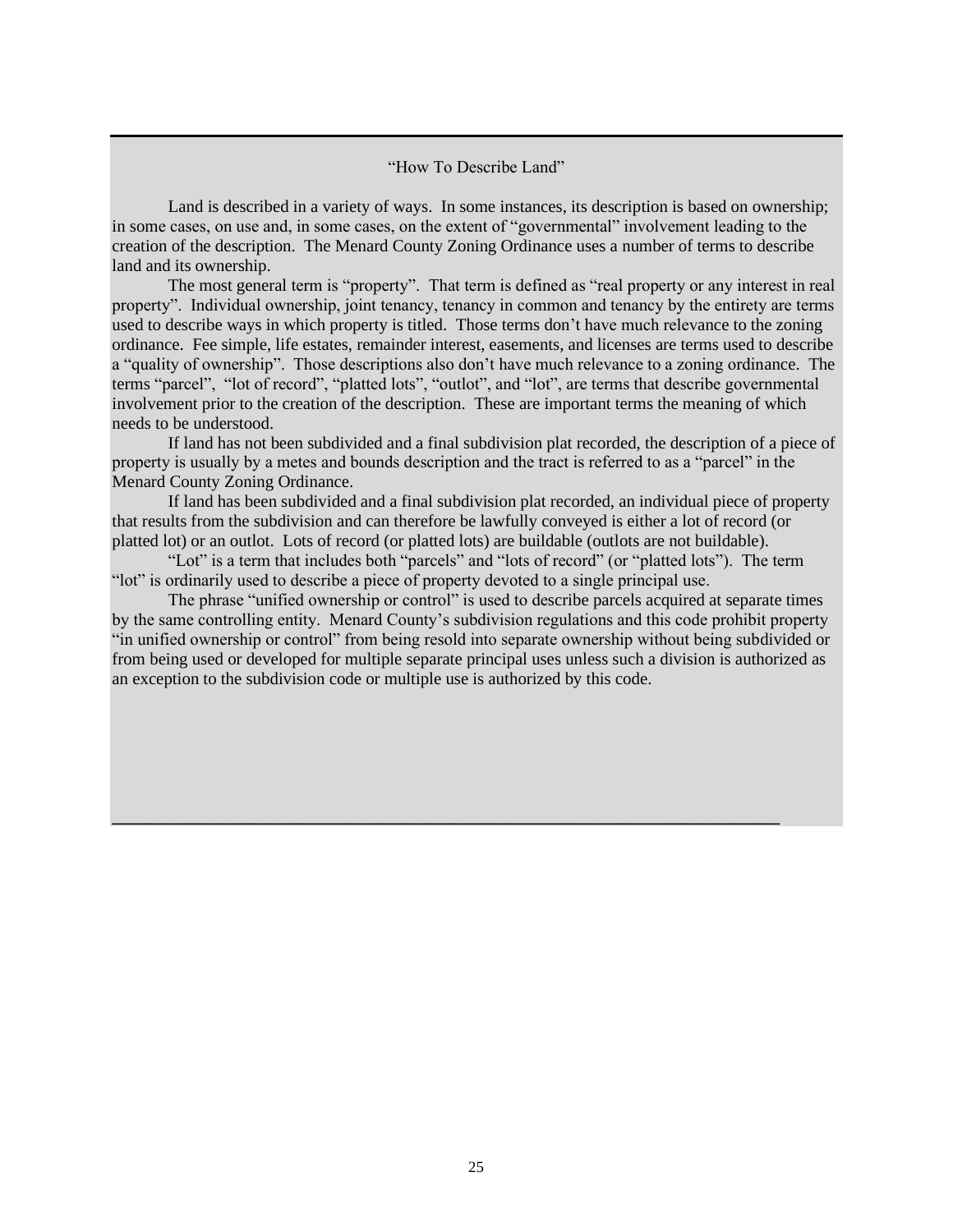

Parcel – 1, 2, 3, and part of  $\_\_\_\_$ 1/4 are parcels

Lot  $-1$ , 2, 3, and part of  $\_\_\_\_$ 1/4 are lots

Platted lot or "lot of record"  $-1$ , 2, and 3 are platted lots or lots of record

Non-conforming lot – in the R-1 single family district, lot 1 and 3 are non-conforming as to lot width and lot area

\_\_\_\_\_\_\_\_\_\_\_\_\_\_\_\_\_\_\_\_\_\_\_\_\_\_\_\_\_\_\_\_\_\_\_\_\_\_\_\_\_\_\_\_\_\_\_\_\_\_\_\_\_\_\_\_\_\_\_\_\_\_\_\_\_\_\_\_\_\_\_\_\_\_\_\_\_\_\_\_\_\_\_\_\_\_

Outlot A is an outlot

Lot, Area. Lot area is the area of a horizontal plane bounded by the vertical planes through front, side, and rear lot lines.

Lot, Corner. A corner lot is a lot situated at the intersection of two (2) streets, the interior angle of such intersection not exceeding 135 degrees.

Lot, Non-Conforming. (See Non-Conforming Lot)

Lot, Platted. A piece of property described as a lot in a recorded final subdivision plat.

Lot, Reversed Corner. A reversed corner lot is a corner lot the street side lot line of which is substantially a continuation of the front lot line of the first lot to its rear.

see Block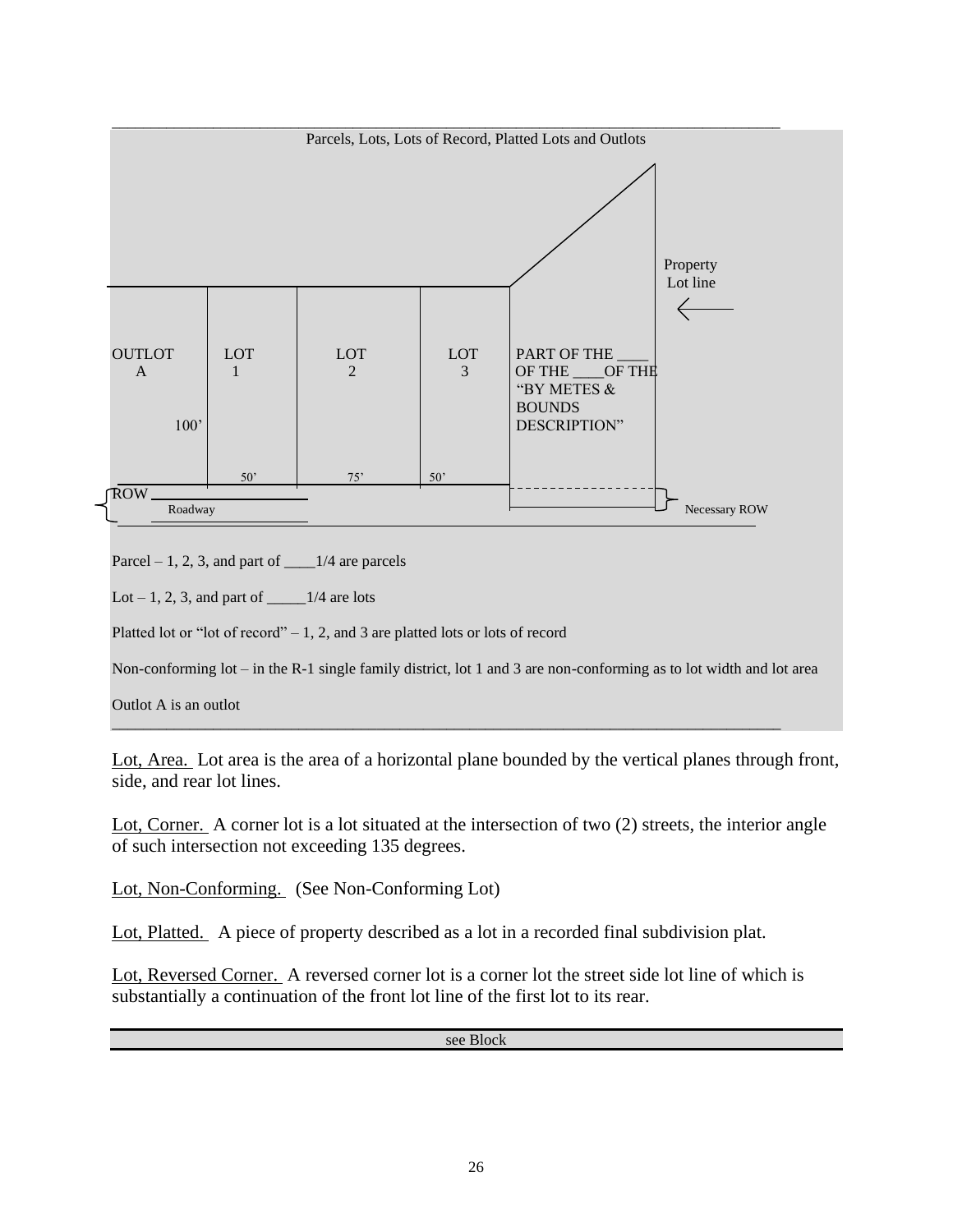Lot, Through. A through lot is a lot having a pair of opposite lot lines along two (2) more or less parallel public streets, and which is not a corner lot. On a through lot both street lines shall be deemed front lot lines.

### see Block

Lot, Interior. An interior lot is a lot other than a corner or reversed corner lot.

see Block

Lot Depth, Minimum. The lot depth is the mean horizontal distance between the front lot line and the rear lot line of a lot, measured within the lot boundaries.

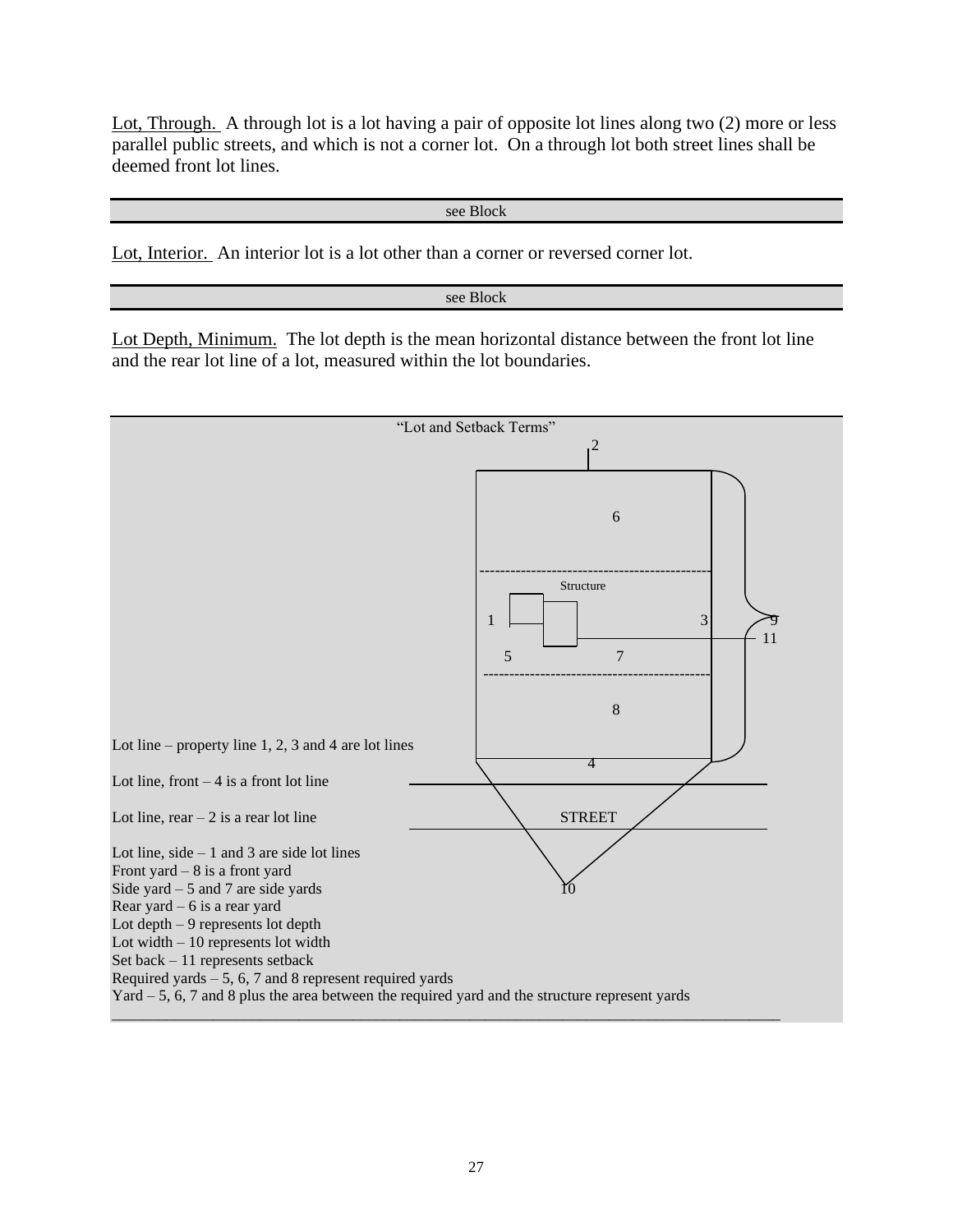Lot Width, Minimum. Minimum lot width is the mean horizontal distance between the side lot lines of a lot, measured within the lot boundary. Lot width is measured at the front lot line or at the required setback line or cul-de-sac within the lot boundary behind the required front yard setback line.

Lot Line. A lot line is a boundary line of a lot excluding all proposed and one-half of all necessary right-of-way.

### See Setback and Necessary Right-of-Way

Lot Line, Front. The front line is that boundary line of any lot which is along a dedicated public street or the occupation line on a non-dedicated public street. On corner lots the front lot line shall be the boundary line along such street right-of-way line that is established at the time of application for a zoning permit- the other line abutting the other street shall be a sideline.

Lot Line, Rear. The rear lot line is that boundary of a lot which is most distant from and is, or is approximately parallel to the front lot line. If the rear lot line is less than ten (10) feet in length, or if the lot forms a point at the rear, the rear lot line shall be deemed to be a line ten (10) feet in length within the lot, parallel to, and at the maximum distance from, the front lot line.

Lot of Record, (Platted Lot). A lot of record or platted lot is part of a subdivision lawfully approved and recorded in the office of the Menard County Recorder of Deeds shown referenced or described as a numbered lot in the subdivision.

Lot Line, Side. The side lot line shall be any boundary of a lot, which is not a front lot line or a rear lot line.

Major Recreational Equipment. Major recreational equipment shall include travel trailers (a vehicular, portable structure built on a chassis, designed to be used as a temporary dwelling for travel, recreational or vacation uses, or one permanently identified as a Travel Trailer by the manufacturer of the trailer); Pick-up Coach (a structure designed to be mounted on a truck chassis for use as a temporary dwelling for travel, recreation and vacation); Motor-home (a portable temporary dwelling to be used for travel, recreation and vacation, constructed as an integral part of a self-propelled vehicle); and Camping trailer (a canvas, material or metal folding structure, mounted on wheels, and designed for travel, recreation and vacation use); boats, trailer and snowmobiles.

Mobile Home Park. A mobile home park is a lot or lands upon which two (2) or more mobile home dwelling units are harbored and shall include any buildings, structure, tent vehicle, or enclosure used or intended for use as a part of the equipment of such mobile home park.

Nameplate. A nameplate is a sign indicating the name and address of a building or the name of an occupant thereof and/or the practice of a permitted occupation therein.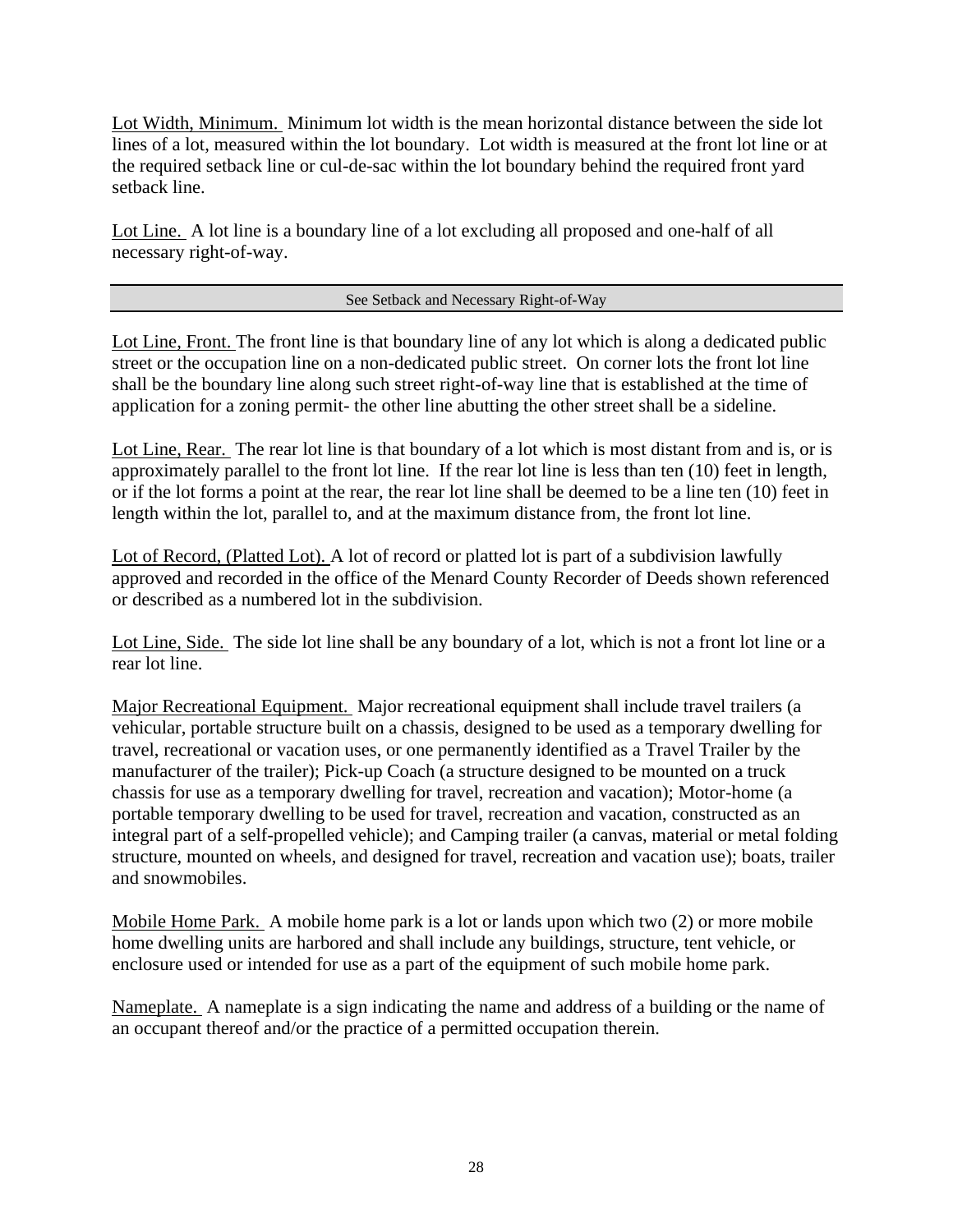### Necessary Right-of-Way.

A. 100' for the following roads:

Illinois Route 97 Illinois Route 123 Illinois Route 29 Middletown Blacktop Avenue (C.H. 1) Athens Blacktop Road (C.H. 2) Fancy Prairie Avenue (C. H. 11) Gudgel Avenue (C.H. 4) Newmansville Avenue (C.H. 6) East Oakford Avenue (C.H. 7) Fairgrounds Street (C.H. 7) Sweetwater Avenue (C.H. 10) Peoria Street (C.H. 10) Quarry Avenue (C.H. 11) West Oakford Avenue (C.H. 12) Atterberry Street (C.H. 13) Post Street (C.H. 14) Curtis Blacktop Road (C.H. 16) Altig Bridge Avenue (C.H. 17) Rahman Street Lower Salt Creek Street (TR 120) Hubly Street Levee Street

And any other road designated as a "principal arterial" or "major" street or highway in Menard County's Comprehensive Plan.

B. 80' for the following roads:

Five Points Street (C.H. 5) Rock Creek Avenue (C.H. 5) Oakland Cemetery Street (C.H. 9) Sunny Acres Road (C.H. 15) Chautauqua Road (C.H. 15) Golf Course Avenue (TR 103) Reimer Avenue (TR 119) State Park Road (TR 119) Peoria Street (TR 186)(South of Sweetwater Avenue) Harrison Avenue (TR 85) Kelly Street (TR 66)(South of Illinois Route 97)

And any other road designated as a "minor arterial" or collector street, or highway, in Menard County's Comprehensive Plan.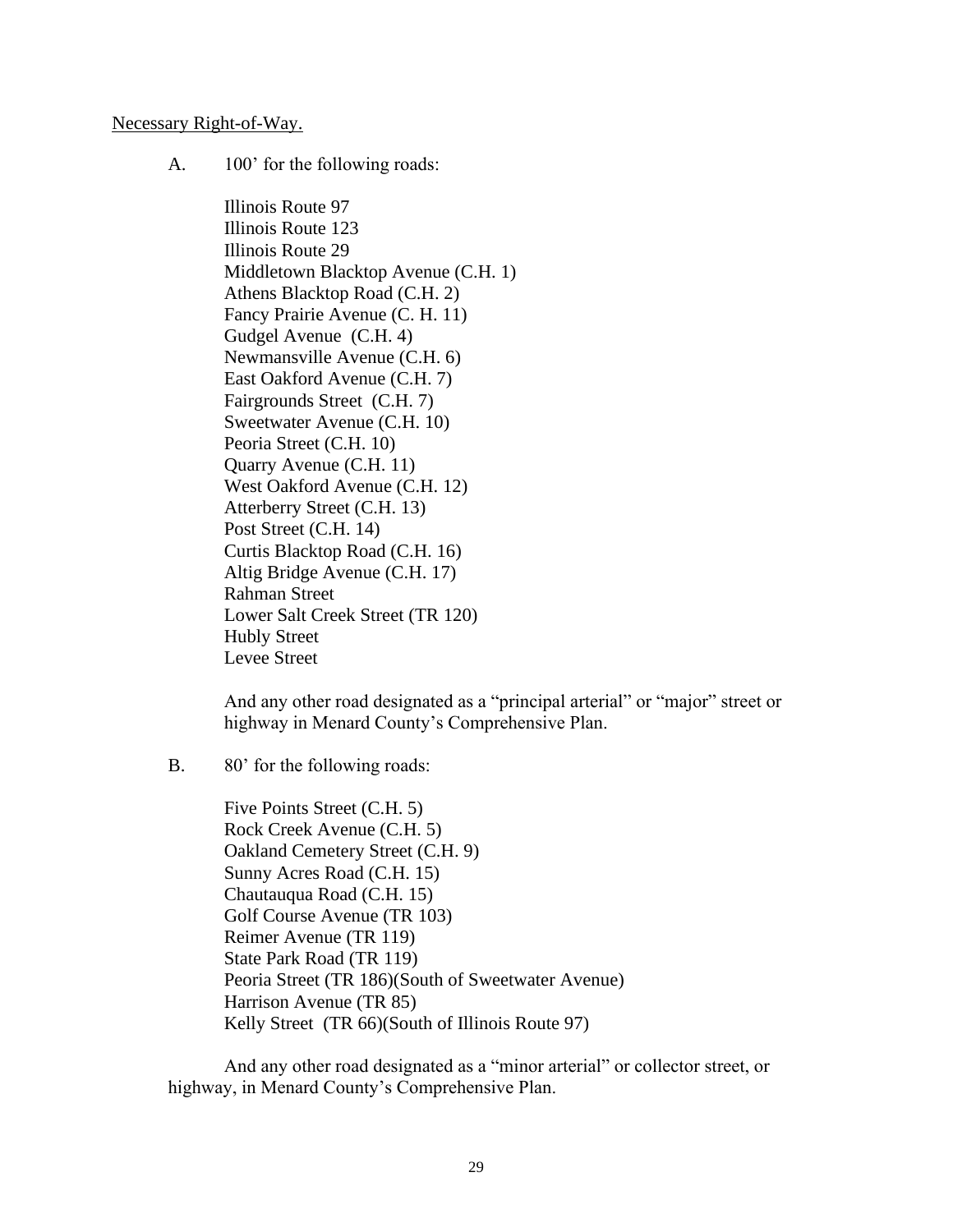C. 60' for any other street or road in the County

which Right-of-way in each case, shall be centered on the centerline of the abutting roadway or, if none, the property line.

Non-Conforming Building or Structure. A non-conforming building or structure is any building or structure or portion thereof lawfully existing at the time of adoption of the Ordinance, or amendment thereto, which does not comply with all the regulations of this Ordinance or any amendment hereto governing bulk for the zoning district in which such building or structure is located.

Non-Conforming Lot. N A non-conforming lot is a lot of record which when recorded met the minimum lot area and other dimension requirements of the applicable zoning ordinances of Menard County, but which through subsequent amendments to such Code or other acts of a public body has caused the lot of record to be in conflict with the minimum lot area or other dimension requirements of this code.

Non-Conforming Use. A non-conforming use is any use of land, buildings, or structures which such use is located, but which use was permitted at the time such use was established.

Nursery (Greenhouse). A nursery is a space, building or structure, or combination thereof, for the storage of live trees, shrubs or plants offered for wholesale, or retail sale on the premises, including products used for gardening or landscaping. The definition of nursery within the meaning of this Code does not include any space, building, or structure used principally for the sale of fruits, vegetables, or Christmas trees.

Nursing/Retirement Home. A nursing home is a home for the aged, chronically ill, incurable persons or a place of rest for those suffering bodily disorders in which three (3) or more persons, not members of the immediate family residing on the premises, are received, kept or provided with food and shelter or care, but not including group homes, hospitals, clinics, or institutions devoted primarily to the diagnosis and treatment of disease, illness or injury.

Office. An office is a building or part thereof, designed, intended or used for the practice of a profession, the carrying on of a business, the conduct of public administration, or, where not conducted on the site thereof, the administration of an industry, but shall not include a retail commercial use, any industrial use, financial institution, or place of public assembly.

Official Comprehensive Plan (Comprehensive Plan, Regional Plan). The Official Comprehensive Plan is the composite of the functional and geographic elements of the Comprehensive Plan of Menard County in the form of plans, maps, charts, textual materials and the official map, as adopted by the County Board.

Official Map. The Official Map is the map adopted by the County Board as a part of the Comprehensive Plan which is designated "Official Map" in that Plan.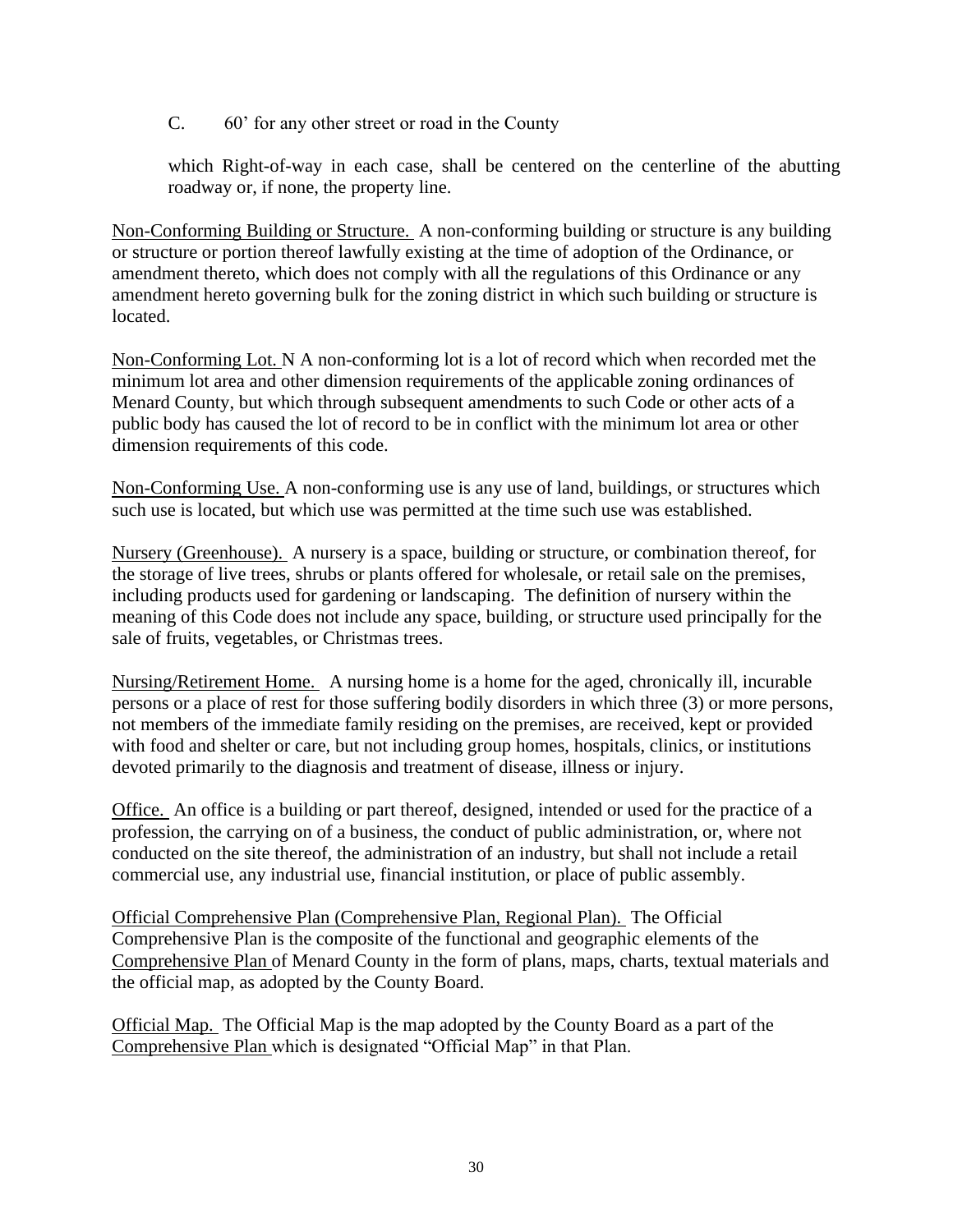Official Zoning Map. The Official Zoning Map is the map adopted by the County Board showing all the zoning district boundaries within Menard County, Illinois.

Open Sales Lot. An open sales lot is any land used or occupied for the purpose of buying and selling merchandise, motor vehicles, any form of trailers, mobile homes, motorized homes, motor scooters, motorcycles, boats, aircraft and monuments, or for the sorting of same prior to sale.

Outlot. An outlot is a part of a subdivision lawfully approved and recorded in the office of the Menard County Recorder of Deeds which is shown, referenced or described as a numbered or lettered outlot(s). Outlot (s) can be conveyed but are not buildable lots for zoning purposes.

Parcel. Any property in a contiguous ownership and unified control that is not a platted lot or an outlot.

Parking Space. A parking space is an off-street parking area adjacent to a driveway which provides the parking for a single motor vehicle.

Planning Commission. The Regional Planning Commission of Menard County created and empowered pursuant to ILCS 5.5-14001 et. seq.

\_\_\_\_\_\_\_\_\_\_\_\_\_\_\_\_\_\_\_\_\_\_\_\_\_\_\_\_\_\_\_\_\_\_\_\_\_\_\_\_\_\_\_\_\_\_\_\_\_\_\_\_\_\_\_\_\_\_\_\_\_\_\_\_\_\_

Principal. Principal means main, primary or predominated use.

Principal/Accessory Uses. For zoning purposes every "lot" has only one "principal use". It may have multiple buildings and accessory uses, but only one "principal use". For example, the principal use of a 30-acre farm is ordinarily agricultural production. The farm may have multiple buildings, homes, barns, storage sheds, silos, etc. and may be used in various "accessory ways", i.e. as a residence, as a business, etc.

The principal use of a 4-acre homesite is ordinarily residential. The home site may have multiple buildings, a house, a garage, etc. and may have various accessory uses such as a house, home occupation, outside storage and parking spaces.

Zoning regulations and the permitting requirements of this code are triggered by a change in principal use, i.e. from agricultural to residential or commercial or construction (a term defined to include both new construction and the alteration of existing structures). When development occurs, zoning and occupancy permits need to be obtained.

Property. Property means real property or any legal interest in real property.

Property line. Property line means the boundaries of a lot.

Recyclable Material(s). Reusable material including but not limited to metals, glass, plastic and paper which are intended for reuse, remanufacture or reconstitution for sale or reuse. Recyclable material does not include refuse or hazardous materials.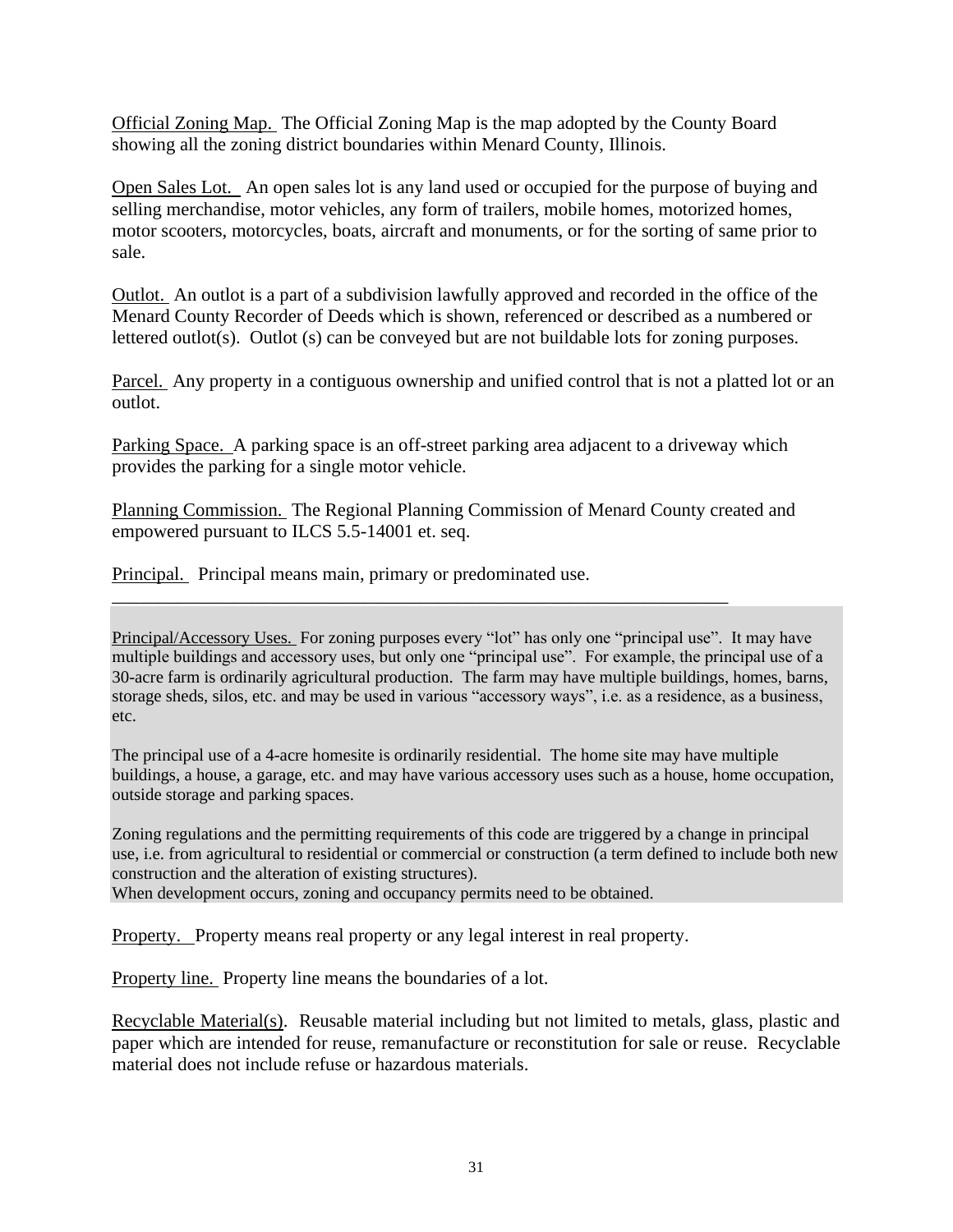Recycling Facilities. Structures or a portion of premises used for the collection and/or processing of recyclable material(s) that are not visible to the public from ground level nor meet the definitional criteria of an automobile salvage yard or junk yard, as defined herein.

Removal. Removal means any relocation of a structure on its site or to another site.

Repair. Repair is any change that is not construction, removal, or alteration. This would include simple and minor mending to bring an element of a structure back to its original condition. It assumes that minimal expense and effort need be incurred to complete the repair.

Restaurant. A restaurant is a business establishment of any food for consumption on the premises. A restaurant may or may not have a liquor license. A restaurant may not offer adult entertainment.

Riding Stables. A riding stable is the grounds and building where horses are bred, raised, boarded or kept for remuneration, hire, or sale.

Roadside Market. A roadside market is a structure for the display and sale of agricultural products grown on the site only, with no space for customers within the structure itself.

Rooming House. A rooming house is any residential building, or any part thereof, containing one (1) or more rooming units, in which space is let by the owner or operator to seven (7) or more persons who do not constitute a family.

Rooming Unit. A rooming unit is any room or group of rooms forming a single habitable unit used or intended to be used for living and sleeping, but not for cooking or eating purposes.

Row House (Town House). A row house (town house) is a multiple-family dwelling containing three (3) or more attached dwelling units, each on its own plot of ground and joined to one (end unit) or two (interior units) dwelling units by firewalls. Each dwelling unit shall occupy the internal space from the ground to the roof.

Setback. Setback is the horizontal distance between the front lot line and any building or structure located on such lot.

### See Lot Line, Front and necessary Right-of-Way

Sign. A sign is any identification, description, illustration of device illuminated or nonilluminated which is visible from any public place or is located on private property and exposed to the public and which directs attention to a product, service, place, activity, person, institution, business or solicitation, including any permanently installed or situated merchandise; or any emblem, printing, banner, pennant, placard or temporary sign designed to advertise, identify or convey information, with the exception of window displays and national, state, county, municipal and religious flags.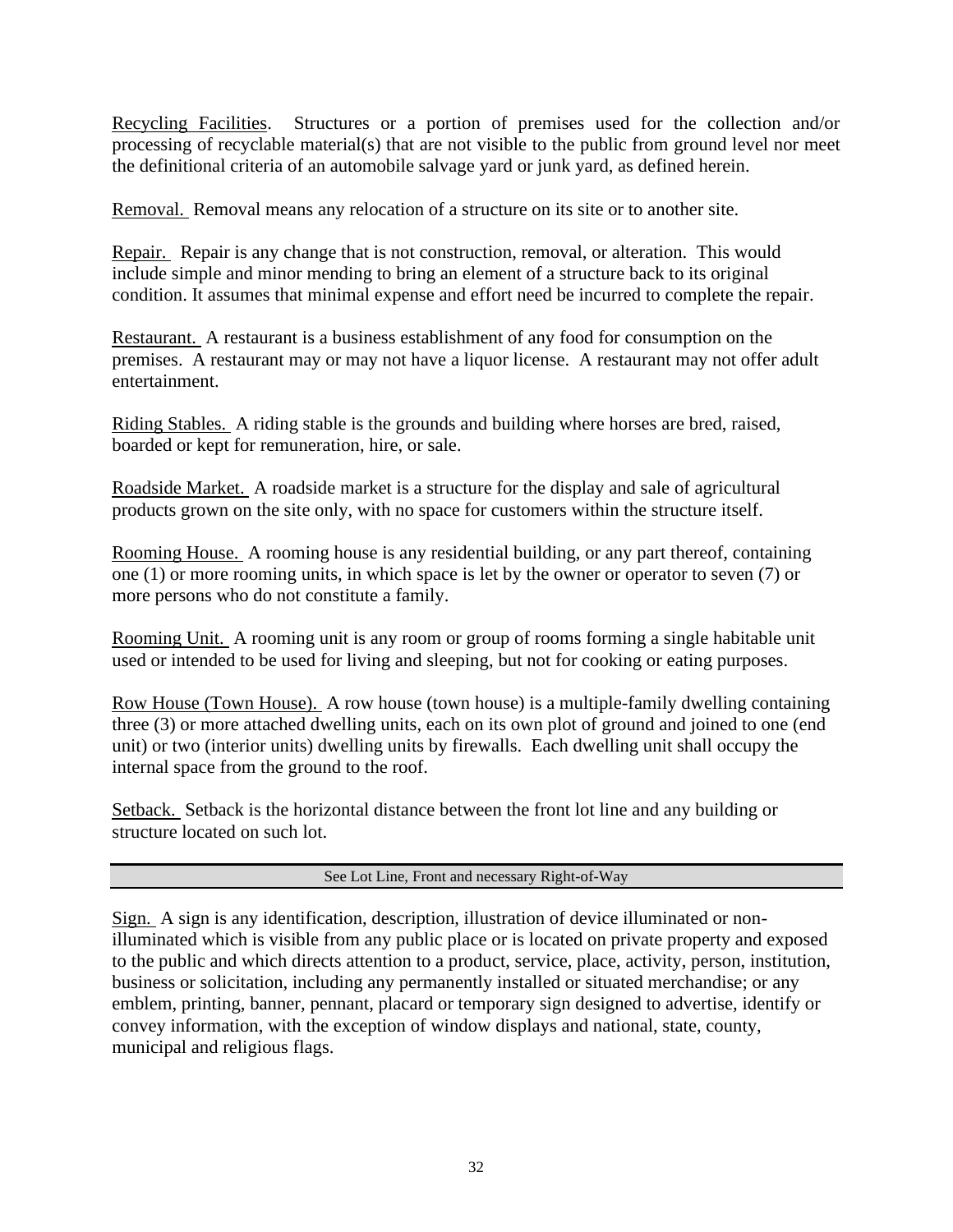Sign – Off Premises. A sign, the content of which pertains to a product, service, place, activity, person, institution, business or solicitation located on the property other than the property in which the sign is located.

Sign – On Premises. A sign, the content of which pertains to a product, service, place, activity, person, institution, business or solicitation located on the same property on which the sign is located.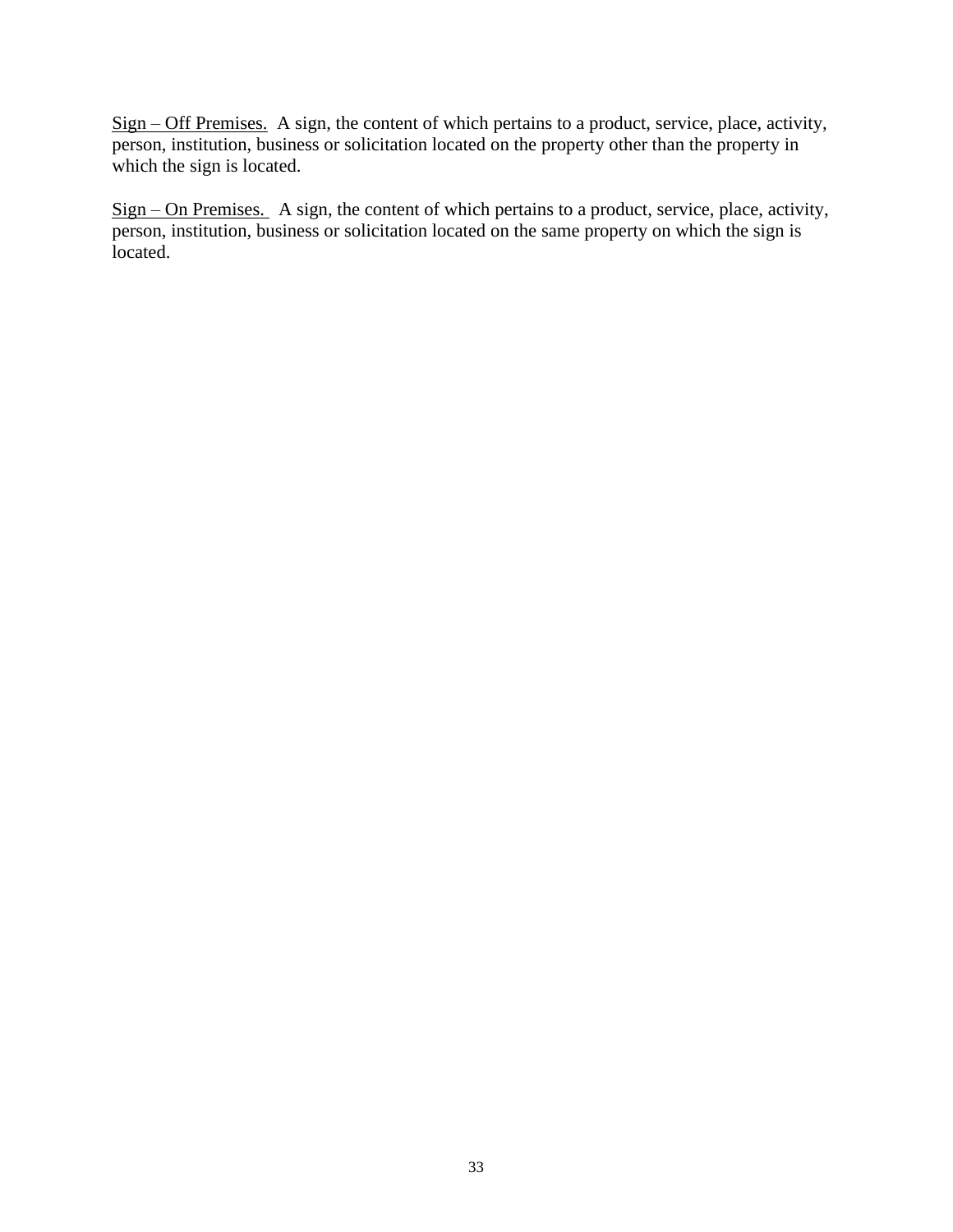Signable Area. Signable area is measured by:

- a. enclosing each face of each sign (excluding any standard) in a rectangle with two sides parallel to the ground;
- b. computing the number of square feet in each rectangle;
- c. compute the total number of square feet in all rectangles.





Special Use. A special use is a specific use of land or buildings, or both, described and permitted by the Code, subject to special provisions and which because of its unique characteristics cannot be properly classified as a permitted use.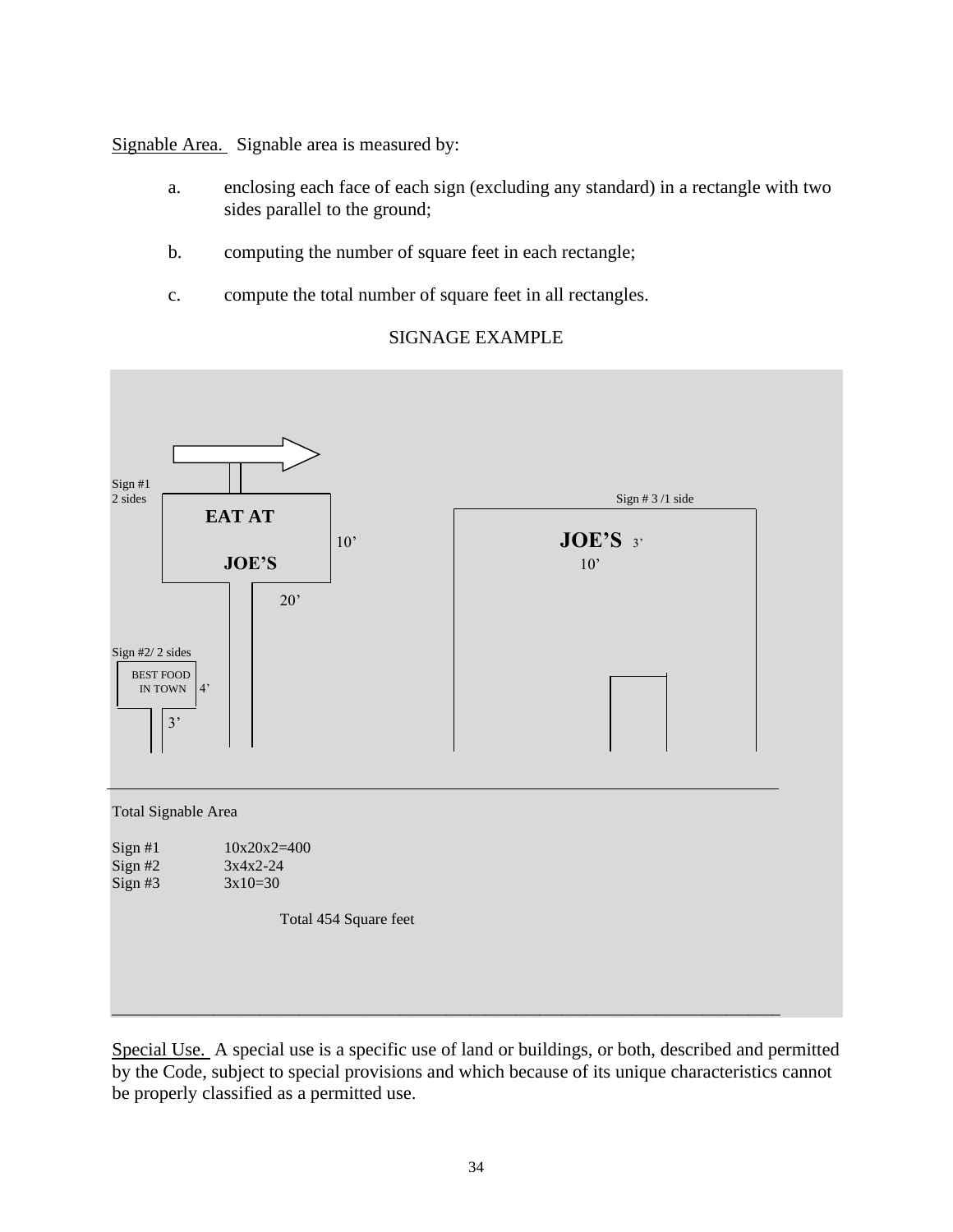Story. A story is that portion of a building included between the upper surface of the floor and upper surface of the floor or roof next above. A basement shall be counted as a Story, and a cellar shall not be counted as a Story, unless it contains a dwelling unit.

Street, Public. A public street is a dedicated and accepted public right-of-way or other public way used and maintained by the County of Menard or public road district which, in either case, affords the principal means of access to adjacent lots or property.

Streets, Private (easement of access). A private street is a privately owned lane, road, or street, which affords the principal means of access to adjacent property.

Structural Alteration. A structural alteration is any change, other than incidental repairs, which would prolong the life of the supporting members of a building, such as the addition, removal, or alteration of bearing walls, columns, beams, girders, or foundations. Structural alteration may constitute development.

Structure. A structure is anything constructed or erected, the use of which requires permanent or temporary location or in the ground including, but not limited to, buildings, fences, gazebos, signs, billboards, supporting tower, and swimming pools.

Subdivision Identification Sign. A freestanding sign identifying a recognized subdivision, apartment or condominium complex or residential development.

Tavern, (Bar, Cocktail Lounge, Night Club). – A tavern is a business establishment, the principal use of which is for the sale of alcoholic beverages for consumption on the premises. A tavern may or may not offer food. A tavern may not offer adult entertainment.

Use. (N). The purpose to which property is devoted or for which it is occupied or maintained.

Uses. (V). To devote property to a purpose.

Use, Permitted. A permitted use is a use which may be lawfully established in a particular district or districts, provided it conforms with all requirements and regulations of such district.

Variation. A variation is a minor deviation from the bulk requirements of this ordinance where such variation will not be contrary to the public interest and where, do to conditions peculiar to the property and not the direct result of the actions of the owner, a literal enforcement of this ordinance would result in unnecessary hardship.

Warehouse. A warehouse is a structure, part thereof, or area used principally for the storage of goods and merchandise.

WECS Project. The collection of WECS's and substations as specified in a Special Use Permit application pursuant to this Ordinance.

WECS Tower. The support structure to which the nacelle and rotor are attached.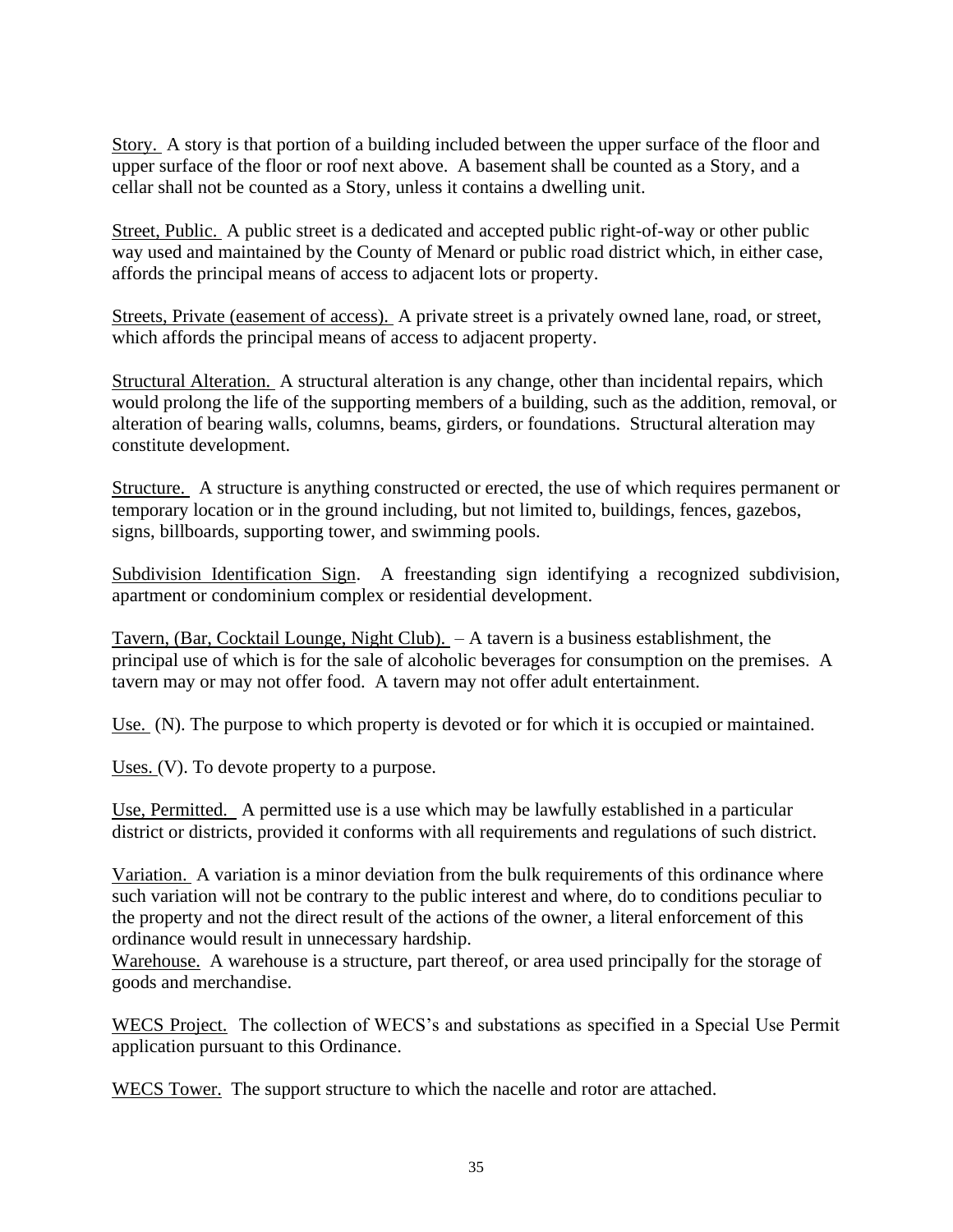WECS Tower Height. The distance from the rotor blade at its highest point to the top surface of the WECS foundation.

Wholesale Establishment. A wholesale establishment is a business establishment engaged in selling to retailers or jobbers rather than consumers.

Wind Energy Conversion System (WECS), Private. All necessary devices that together convert wind energy into electricity, including the rotor, nacelle, generator, WECS tower, electrical components, WECS foundation, transformer and electrical cabling from the WECS tower to the substation(s), where the aggregate generating capacity is 3 megawatts (MW) or less, and the WECS is located on private property for the use of the owner of the property on which the WECS is to be located and the towers and blades are painted white or gray or another nonreflective, unobtrusive color and complies with any applicable Illinois Pollution Control Board (IPCB) noise level regulations.

Yard. A yard is an open space, on the same lot with a building or structure, unoccupied and unobstructed from its lowest level to the sky, except as otherwise permitted by this code.

Yard, Front. A front yard is that yard, required or otherwise, extending along the full length of the front lot line between the side lot lines from the front line of the building or structure to the rear property line.

Yard, Rear. A rear yard is that yard, required or otherwise, extending along the full length of the rear lot line between the side lot lines from the rear lot line of the building or structure to the rear property line.

Yard, Side. A side yard is that yard, required or otherwise, extending along the side yard between the front yard and the rear yard from the side line of the building or structure to the side property line.

Yard, Corner Side. A corner side yard is that area between the setback lines, the side lot line, and rear lot line, which area faces the street.

Yard, Interior Side. An interior side yard which is located immediately adjacent to another lot or to any alley separating such side yard from another lot.

Zoning Administrator. The Zoning Administrator is a person appointed by the County Board to perform the duties of Zoning Administrator.

Zoning Board of Appeals. The Zoning Board of Appeals for Menard County, Illinois.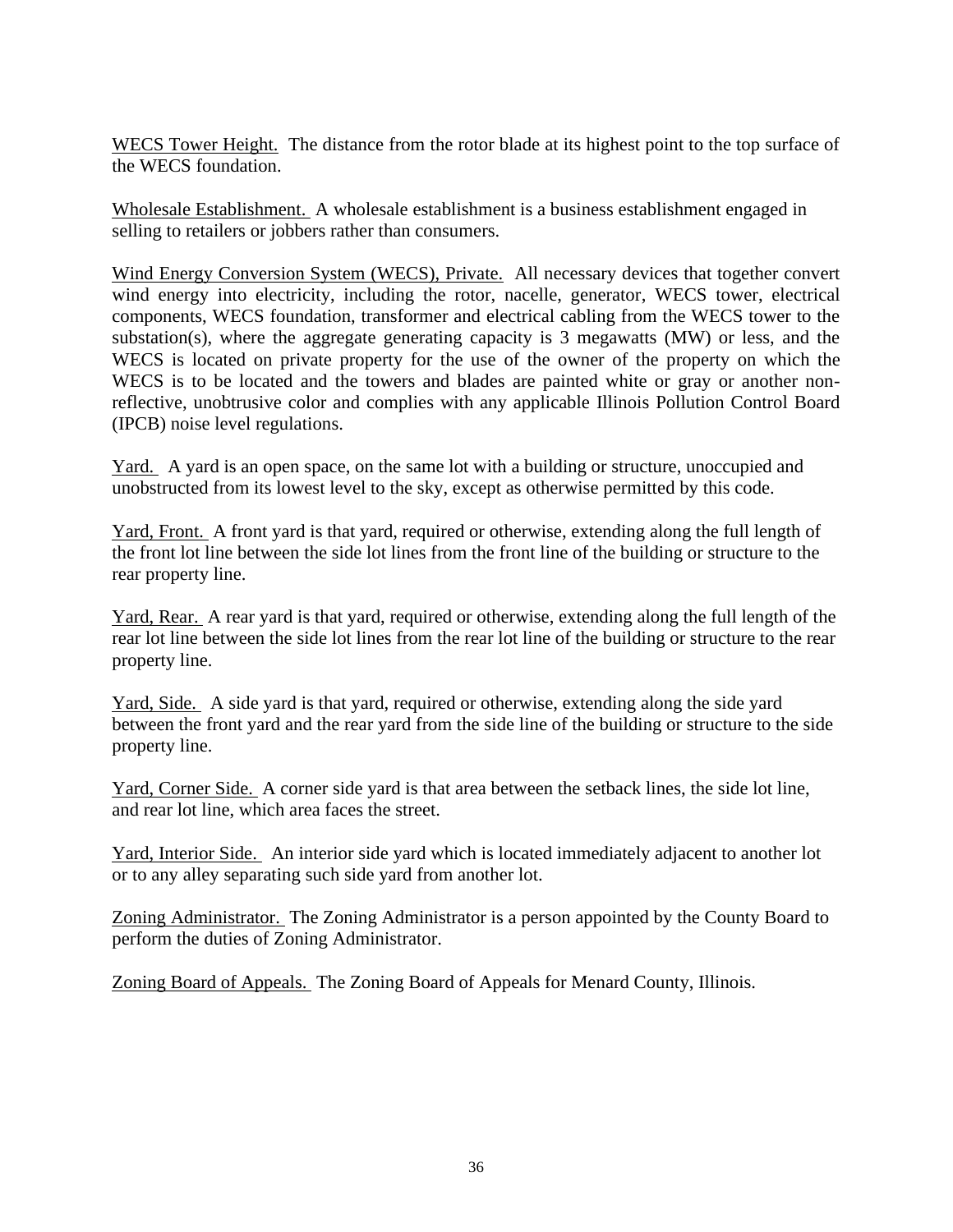## ARTICLE IV

### §4.01 LOTS AND YARDS

- A. General Lot and Yard Requirements. The following lot and yard regulations shall apply to all lots or tracts of land on which a structure is located.
	- 1. The minimum yard space required for one structure for use shall not be considered as the yard of any other, including an adjoining structure or use.
	- 2. Required yards shall be located on the same lot as the principal building or use.
	- 3. No lot shall be divided, hereafter, into two or more lots and no part of a lot shall be sold unless resultant lots conform to all yard or setback requirements in the district where the lots are to be located. Legal nonconforming structures, located on lots to be divided, shall not be required to conform to yard or setback requirements when property boundaries cannot accommodate said yard or setback requirements. This provision shall only be applicable when seeking a division of land.
	- 4. At least two-thirds (2/3) of the area of a required front yard or corner side yard shall be landscaped except in the A-Agriculture District.
	- 5. On corner lots in all districts, nothing shall be erected, placed, planted or allowed to grow in the following described triangle area in such a manner as to impede vision between a height of two and one-half  $(2 \frac{1}{2})$  feet and ten  $(10)$  feet above the centerline of grade of the intersecting streets. The triangle area is measured as follows: At the corner intersection property pin, measure back a distance of fifteen (15) feet, parallel with both street rights of way to form the legs of a triangle then complete the triangle with a line connecting the end point of each leg.
- B. Permitted Obstructions in Required Yards. No obstructions shall be allowed in any yard required by this code. However, the following shall not be considered to be obstructions when located in required yards specified subject to the requirements to maintain visibility at intersections contained in Section 4.01(A)(5) of this code.
	- 1. In All Required Yards. Sills, cornices, and other architectural features extending eighteen (18) inches or less into the yard; free-standing night lights of not more than one-half (1/2) foot candle power; awnings or canopies projecting into a yard not more than twenty-five (25) percent of the required yard depth; steps, landings, and fire escapes necessary for access to buildings or lots; chimneys projecting two (2) feet or less into the yard; arbors and trellises; flag poles, trees and shrubs; fences and walls, not exceeding six (6) feet in height when the principal use of a property is residential and eight (8) feet for all other principal uses except farms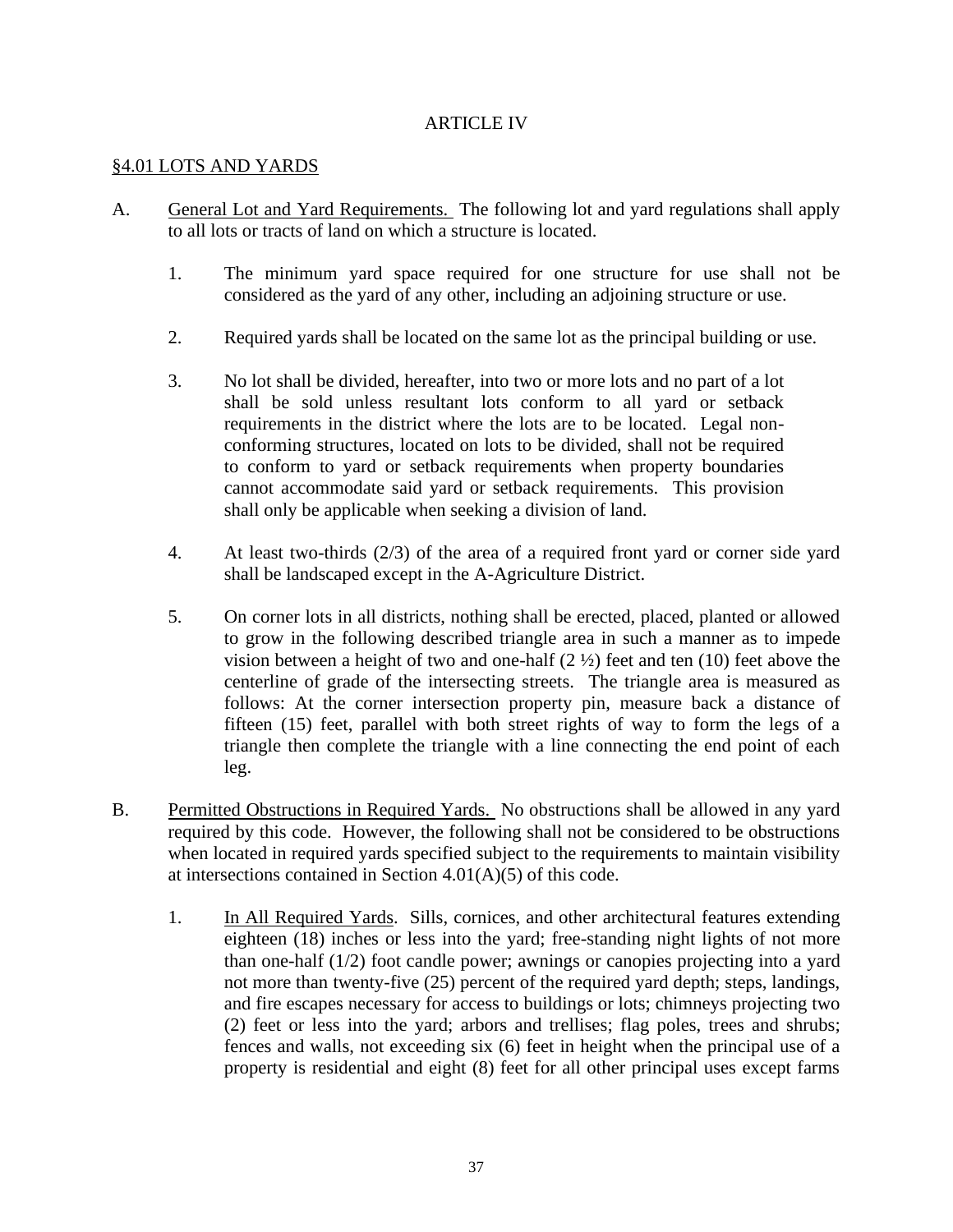which shall have no maximum fence height restrictions. The maximum fence height shall be measured from the established grade of the property.

- 2. In Required Front Yards or Corner Side Yards. Bay windows projecting three (3) feet or less into the yard; unroofed terraces, decks or balconies not projecting over ten (10) feet into the yard; eaves and gutters; fuel, air and water pumps in conjunction with automobile service stations, provided they shall be set back at least thirteen (13) feet back from the front property line; canopy over fuel pumps; advertising signs, devices, and nameplates.
- 3. In Required Side Yards. Eaves and gutters projecting two (2) feet or less; off street parking spaces in commercial districts; air conditioning equipment; refuse storage areas (dumpsters and garbage cans).
- 4. In Required Rear Yards of Lots and Parcels, Five (5) Acres or Less in Lot Size. Off street parking spaces; swimming pools; tennis courts, and other similar recreational facilities; accessory buildings (e.g., detached residential garages or carports or storage buildings); covered decks or screened porches; central air conditioning equipment; refuse storage areas (dumpsters and garbage cans); terraces and decks; bay windows projecting three (3) feet or less into the yard; eaves and gutters, provided that eaves and gutters of accessory building are not closer than two (2) feet from a lot line.
- C. Outdoor Lighting. All outdoor lights used to illuminated any lot shall be so shielded and directed so as to protect adjacent residentially zoned lots from direct or reflected glare.
- D. Dumpsters. Dumpsters providing refuse storage in the R-1, R-3 and B-1 zoning districts shall be screened with a wood or masonry fence on all sides except that area which must remain unobstructed in order to allow garbage pick-up. Individual garbage cans need not be screened.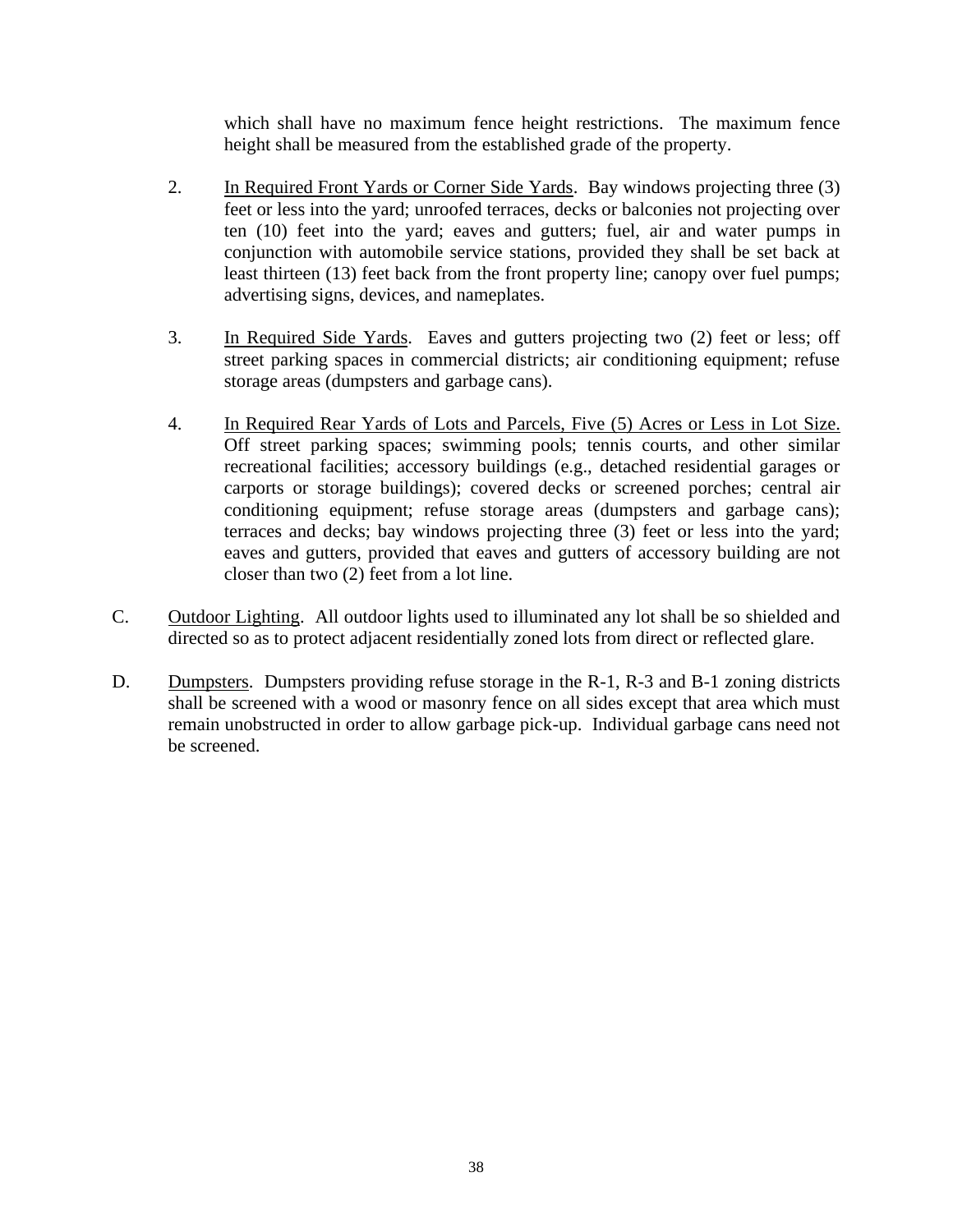## ARTICLE V

§5.01 OFF-STREET PARKING REGULATIONS. The following regulations are established to increase safety and lessen congestion in the pubic streets, to prevent the deficiency of automobile parking spaces associated with the development of land and increases automobile usage, to set standards for the requirement of off-street parking and loading unique to the particular needs of the district in which the use is located according to the anticipated amount of traffic generated by such uses, and to eliminate the on-street storage of vehicles. In connection with any building hereafter erected or substantially altered or enlarged, or any parking lot hereafter installed, there shall be provided off-street parking and loading areas meeting all the minimum requirements of this section.

### §5.02 GENERAL PROVISIONS.

- A. Permissive Parking and Loading Facilities. Nothing in this section shall be deemed to prevent the voluntary establishment of off-street parking and loading facilities beyond those required by this code to serve any new or existing uses of land or buildings, provided that there is adherence to all regulations herein governing the location, design and operation of such facilities.
- B. Damage or Destruction. When any building, structure or use which is in existence on the effective date of this ordinance is restored and continued in operation after being damaged or destroyed by fire, collapse, explosion, or other cause, to the extent that the cost of restoration does not exceed fifty percent (50%) of the fair cash market value, there shall be required only off-street parking and loading facilities equivalent to any maintained at the time of such damage or destruction. However, in no case shall it be necessary to restore or maintain off-street parking or loading facilities in excess of those required by this code.
- C. Existing Uses. Whenever the existing use of a building or structure erected prior to the effective date of this code shall hereafter be changed to a new use, additional off-street parking or loading facilities shall be required for such use only in the event the floor area, number of dwelling units or other factor affecting off-street parking requirements is increased and then only to the extent required by the additional floor area, number of dwelling units, or other factor affecting the parking requirements.
- D. Parking and Loading Area Plan. No application for a zoning permit for a new, enlarged, or altered structure or improvement shall be issued, unless there is included within the application a plan showing the location, layout, and critical dimensions of all off-street parking and loading facilities. Such plan shall be drawn to scale and show vehicular access and circulation patterns.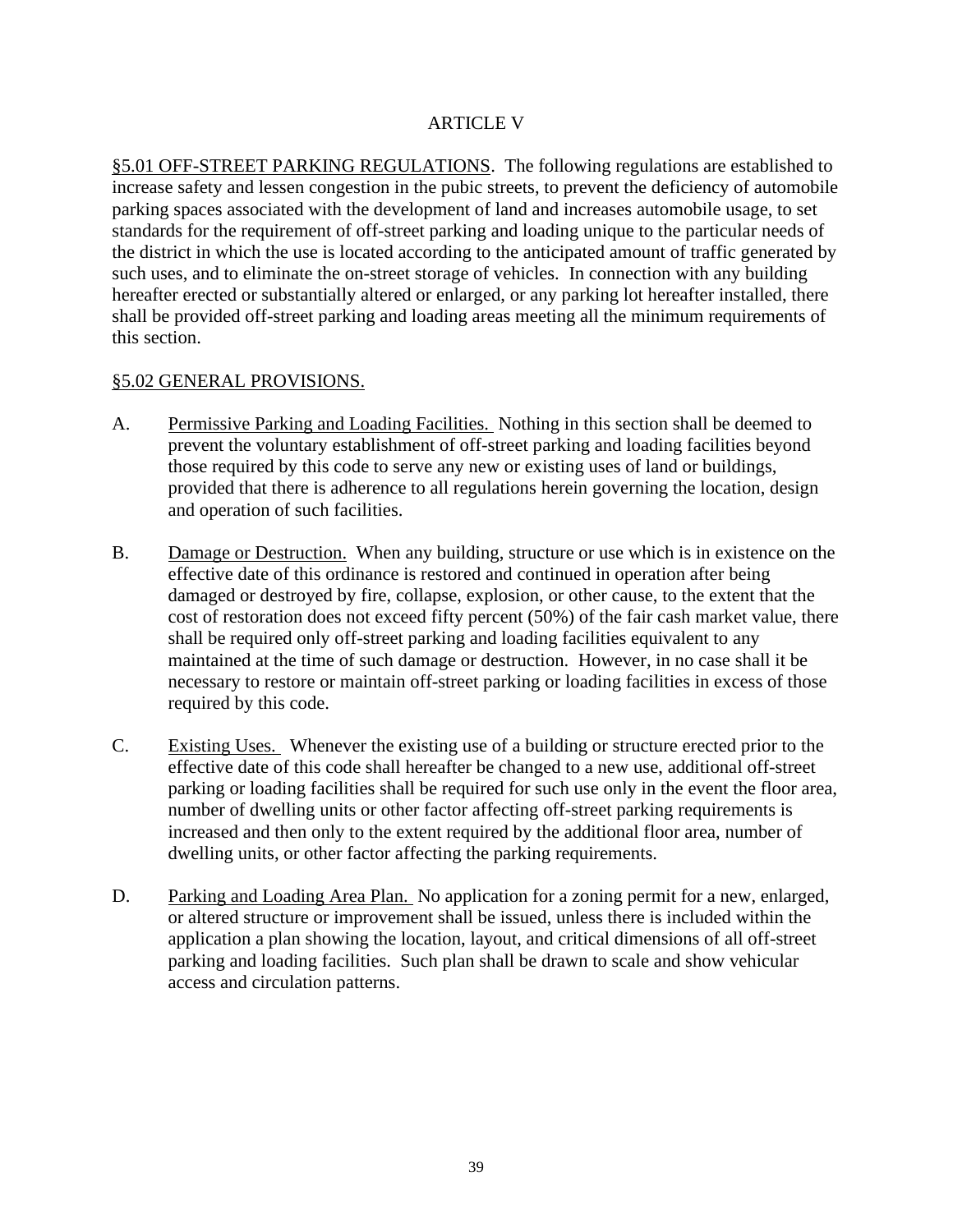## §5.03 DESIGN AND USE REQUIREMENTS.

- A. Use. Required off-street parking spaces accessory to uses listed in this Section shall be solely for the parking of motor vehicles of less than one (1) ton capacity of occupants, patrons, or employees or vehicles used in a permitted home occupation. Each required space shall be kept available at all times for the parking of one motor vehicle.
- B. Storage of Major Recreational Equipment. Any owner of major recreational equipment may park or store such equipment in a residence district subject to the following conditions:
	- 1. At no time shall such parked or stored equipment be occupied or used for dining, sleeping or housekeeping purposes while parked or stored in a residence district except that it shall be permissible for a bona fide guest of a householder to park, eat and sleep in a mobile home, travel trailer, pick-up coach, motor-home, or camping trailer in the rear yard of any dwelling house for a period not to exceed fourteen (14) days in one calendar year.
	- 2. If the major recreational equipment is parked or stored outside of a garage, it shall be parked or stored to the rear of the front building line of the principal structure on the lot and outside the required side yard setback. Such equipment need not be stored on a hard surface.
- C. Location.
	- 1. Required off-street parking spaces in residential districts shall be located on the same lot as the use served.
	- 2. Parking spaces required in other districts for all other uses shall be located on the same lot or on an adjoining lot, provided however that where ten (10) or more parking spaces are required:
		- a. Such parking spaces may be provided on a lot located no more than five hundred (500) feet as one walks from the lot requiring said parking.
		- b. Such lot shall be owned by the owner of the use requiring the parking or controlled by a five- (5) year lease on such lot.
		- c. No parking spaces permitted by (a) above shall be located in a residential district.
	- 3. Accessory off-street parking spaces shall not be located in the following locations:
		- a. In the R-1 Single Family and R-3 Multiple Family districts in the front yard(s) or corner side yard, except on a driveway or on a parking pad constructed of gravel, asphalt or concrete, which parking pad is adjacent to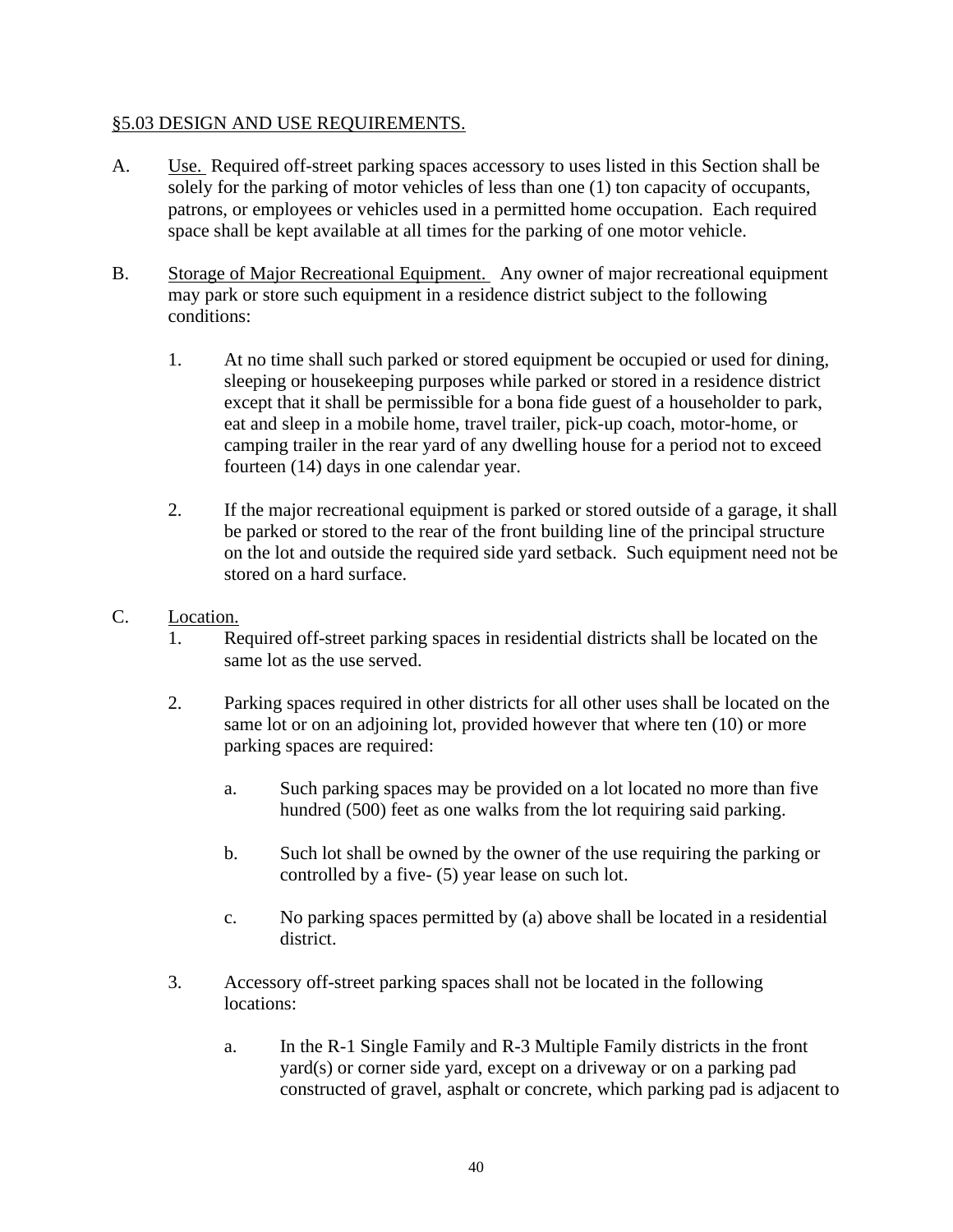

and existing single car driveway and no closer than three (3) feet from the property line as follows:

In no case shall a parking pad be adjacent to a street side lot line. In any event, a driveway shall lead directly to the off-street parking space, while maintaining at least two-thirds (2/3) of the required front or required corner side yard in a landscaped condition.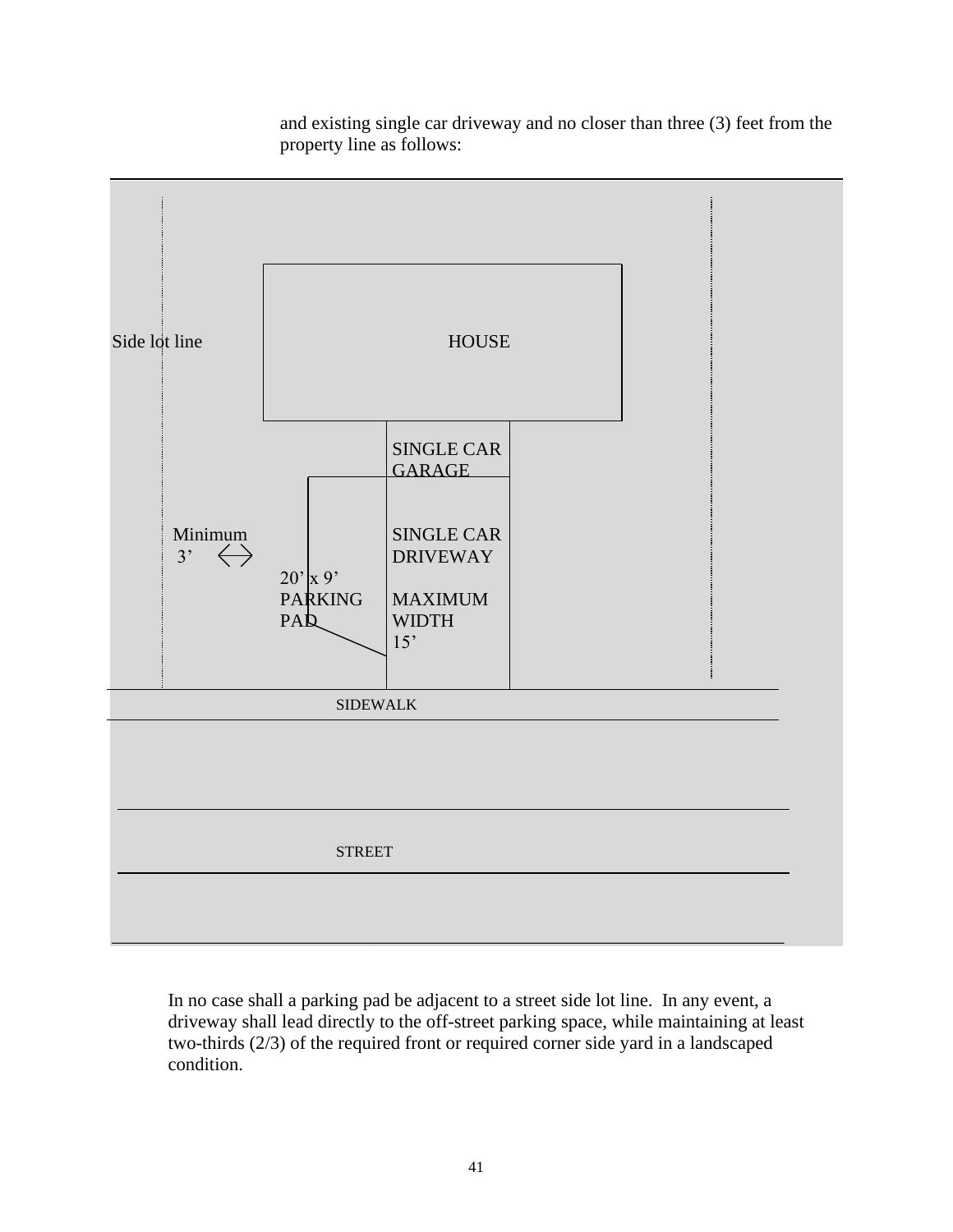- b. In all other districts in the required front yard or corner side yard unless otherwise authorized in this code;
- c. It shall be unlawful for any person to park a motor vehicle or for the owner of a lot to permit such vehicle to remain parked at a location where off-street parking spaces would be prohibited by this section. When any vehicle shall be parked in violation of any provision of this section, the person in whose name the vehicle is registered shall be prima facie responsible for such violation and subject to the penalties therefor. Defenses to the prima facie case shall be limited to a showing that the vehicle was not parked illegally or that the individual was not the registered owner at the time of the alleged violation.
- D. Computation. When computation of the required number of off-street parking spaces results in a requirement of a fractional space, a fraction of less than one-half (1/2) shall be disregarded and a fraction of one-half (1/2) or more shall be counted as one space.
- E. Collective Provision. Two (2) or more buildings or uses may collectively provide the required off-street parking, in which case the number of parking spaces provided shall not be less than the sum of the separate requirements for each such building or use.
- F. Design, Construction, and Maintenance Standards.
	- 1. Open and enclosed spaces. Accessory off-street parking spaces may be open to the sky or enclosed or partially enclosed in a structure.
	- 2. Surfacing. Parking areas and driveways may be gravel provided dust control methods are in place.
	- 3. Drainage. All parking areas shall be pitched and drained so as to prevent the flow of water from such area directly onto adjoining property.
	- 4. Size and Access. All off-street parking facilities shall be provided with appropriate means of vehicular access to a street or alley in a manner which will least interfere with traffic movements. Each required parking space shall open directly upon an aisle, a driveway, or a public-way of such width and design as to provide safe and efficient means of vehicular access and egress to such parking space at all times. Each off-street parking space proposed for a commercial or industrial establishment in the B-1, B-2 or M-1 zoning districts are encouraged to delineate its exact location. In no case shall the dimensions of such parking space area be less than eighteen (18) feet by nine (9) feet.
		- a. New common driveways in R-1 and R-3 districts are prohibited; Common driveways in the A agricultural, RR Rural Residential and B-2 highway business districts are encouraged.
		- b. No new driveway shall be less than ten (10) feet in width.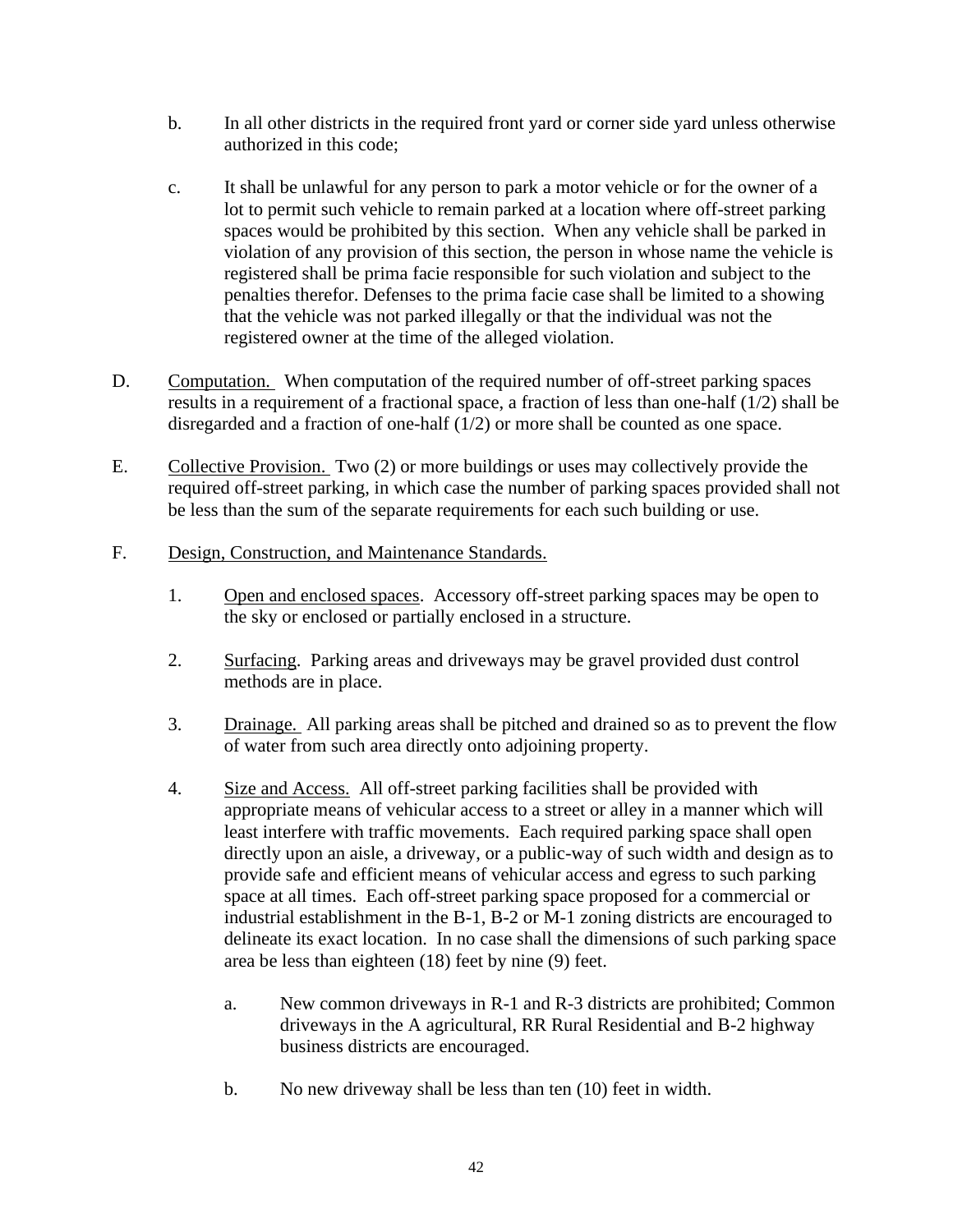- c. No part of a new driveway other than a common driveway shall be located within three (3) feet of the side property line.
- G. Required Number of Off-Street Parking Spaces. There shall be provided for each building, structure, and use hereafter erected, structurally altered or enlarged, the minimum of off-street parking spaces in accordance with the following:
	- 1. The requirement specified in the applicable district regulation.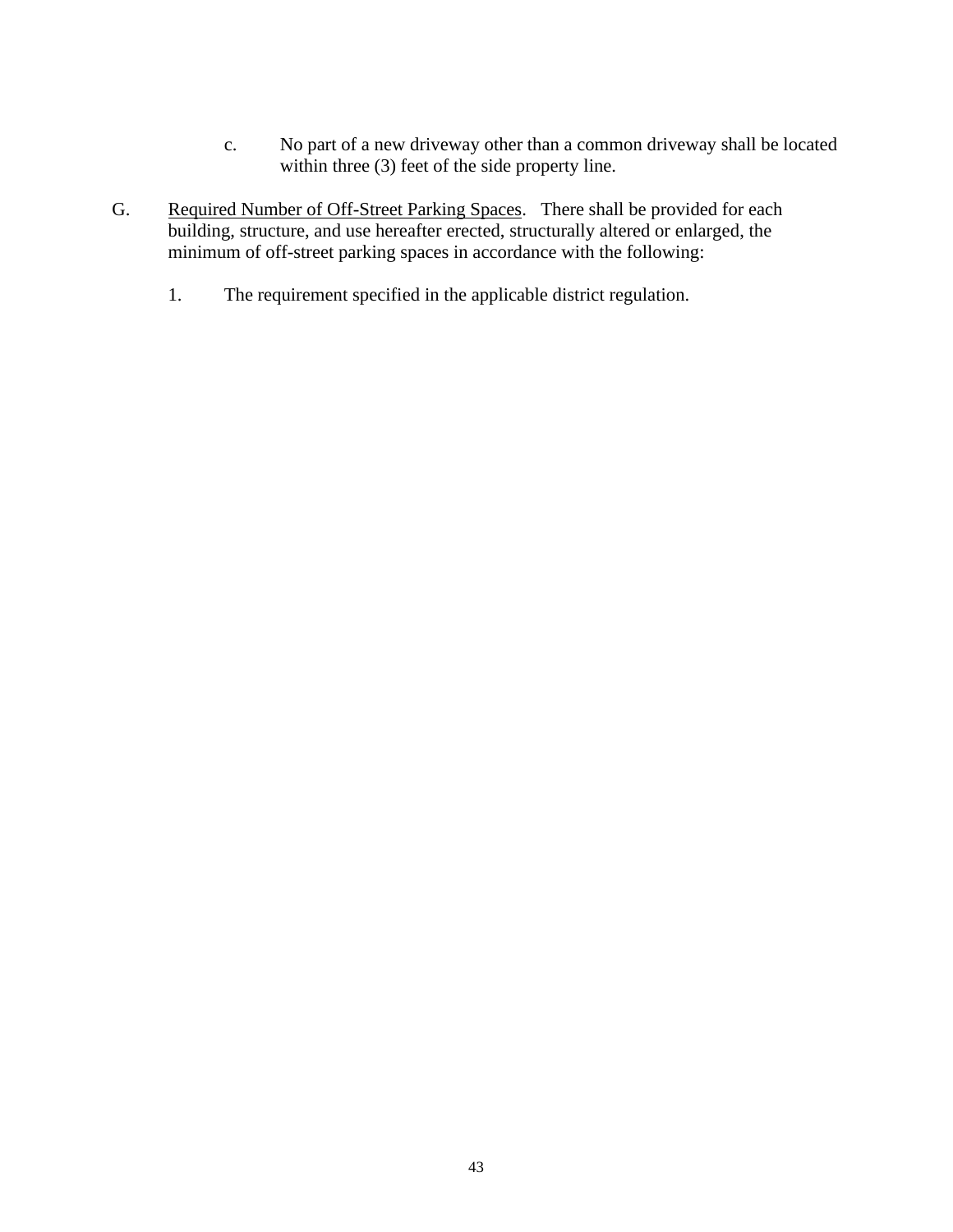# INTENTIONALLY BLANK PAGE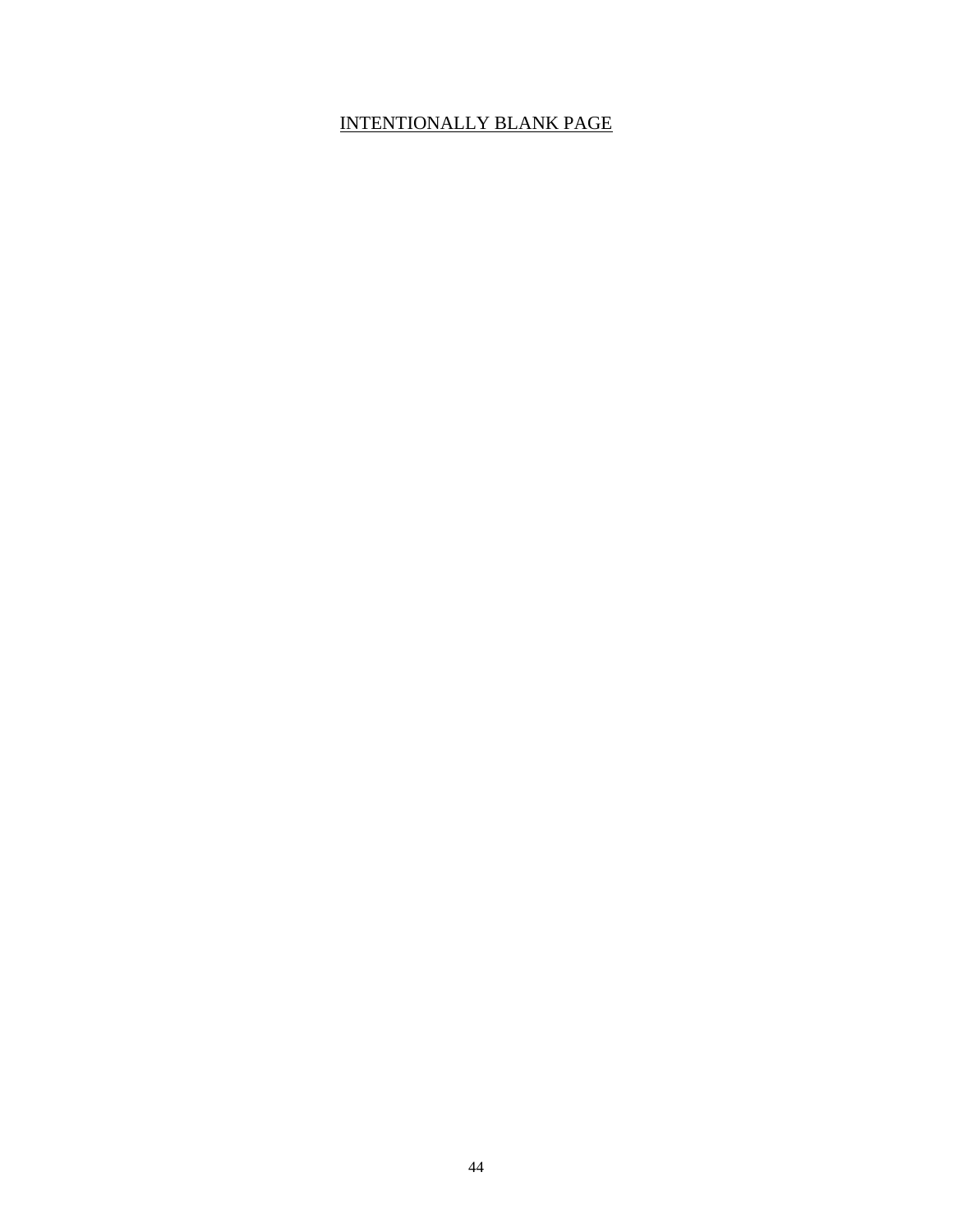### ARTICLE VI

§6.01 ESTABLISHMENT OF DISTRICTS. Menard County is divided into the following zoning districts:

- A. Agricultural Districts
	- A Agriculture
- B. Residence Districts
	- RR Rural Residential
	- R-1 Single Family
	- R-3 Multiple Family
- C. Business Districts
	- B-1 Downtown Business
	- B-2 Highway Business
- D. Manufacturing Districts
	- M-1 Manufacturing
- E. Public Lands Districts
	- P-L Public Lands

§6.02 ZONING MAP. The location and boundaries of the districts are hereby established as shown on the Official Zoning Map of Menard County. Amendments to such map shall be by ordinance duly adopted by the County Commissioners. Periodically, the Zoning Administrator shall cause the zoning map to be updated and published in pamphlet form indicating to the extent practicable all changes made since the last revision. The Official Zoning Map of Menard County or after the publication and effective date of a revised zoning map of Menard County shall establish the zoning status of land, building or other land uses within the County as of said date. Changes shall be solely and exclusively by the provision or ordinances duly adopted by the County Commissioners after the effective date of the Zoning Map of Menard County or the effective date of any revision thereto.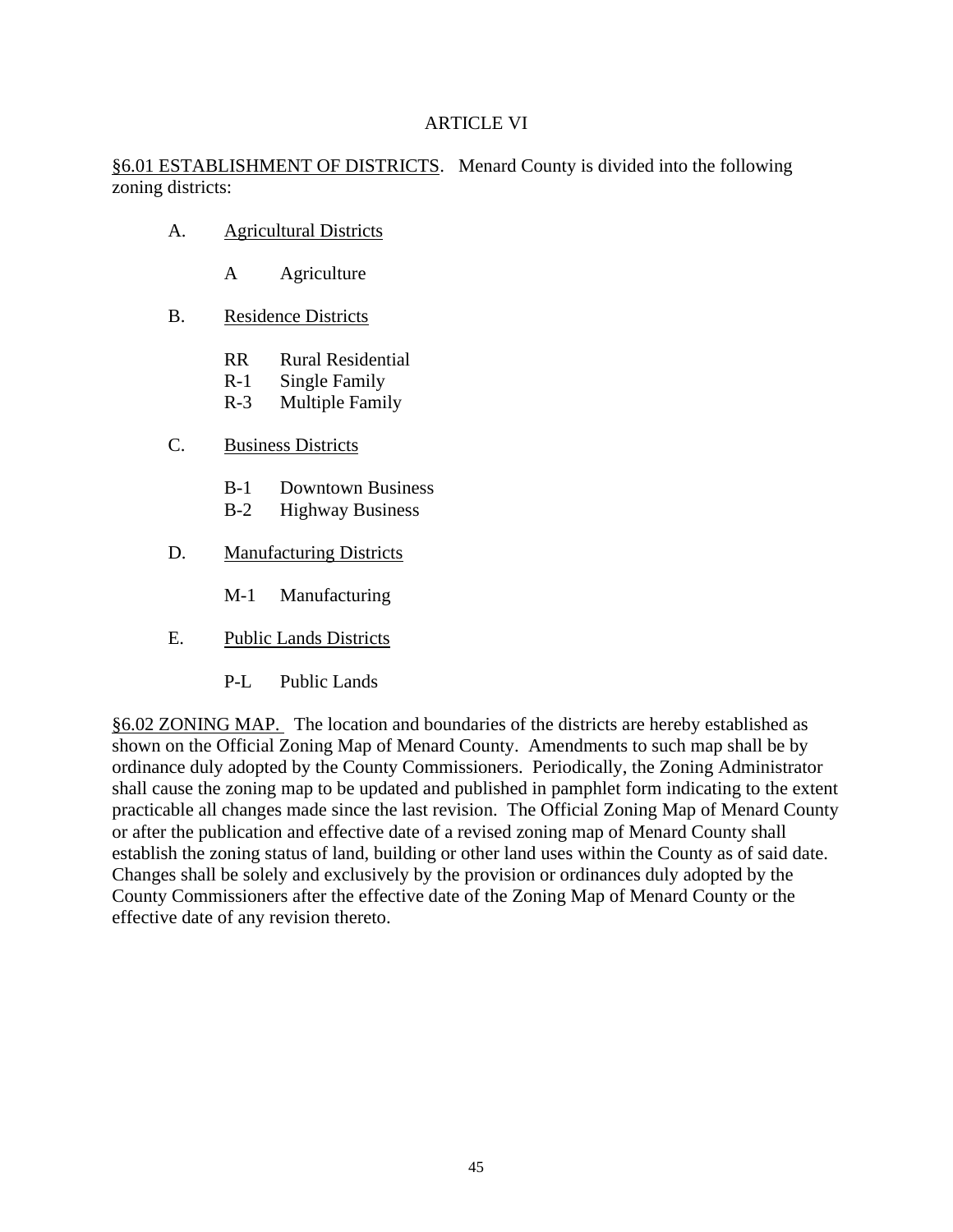- A. Rules for Interpretation. Where uncertainty exists with respect to the boundaries shown on the Zoning Map of Menard County, the following rules shall apply:
	- 1. Boundaries indicated as approximately following the center lines of streets, highways, or alleys shall be construed to follow such center lines;
	- 2. Boundaries indicated as approximately following platted lot lines or existing ownership lines shall be construed as following such lines;
	- 3. Boundaries indicated as approximately following governmental boundary lines shall be construed as following such lines;
	- 4. Boundaries indicated as following railroad lines shall be construed to lie midway between the main tracks of such railroad lines;
	- 5. Boundaries indicated as approximately following the center line of streams, canals, creeks, or other bodies of water shall be construed to follow such center lines;
	- 6. Boundaries indicated as parallel to or following an extension of features in (1) through (5) above shall be so construed.
	- 7. Where a district boundary divides property in single ownership or unified control at the time of the passage of this code, the Zoning Administrator, upon request of such property owner submitted within thirty (30) days of the adoption of this code, may extend the least restrictive zoning district applicable to any portion to such lot to the entire parcel and shall revise the official zoning map accordingly at the next regular update.
	- 8. Where, due to the scale, lack of detail, illegibility, or where physical features existing on the ground are at variance with those shown on the Zoning Map and there exists any uncertainty, contradiction or conflict as to the intended location of any boundary as shown thereon, the Zoning Administrator make an interpretation of said map upon request of any person. Any person aggrieved by such interpretation may appeal such interpretation to the Zoning Board of Appeals.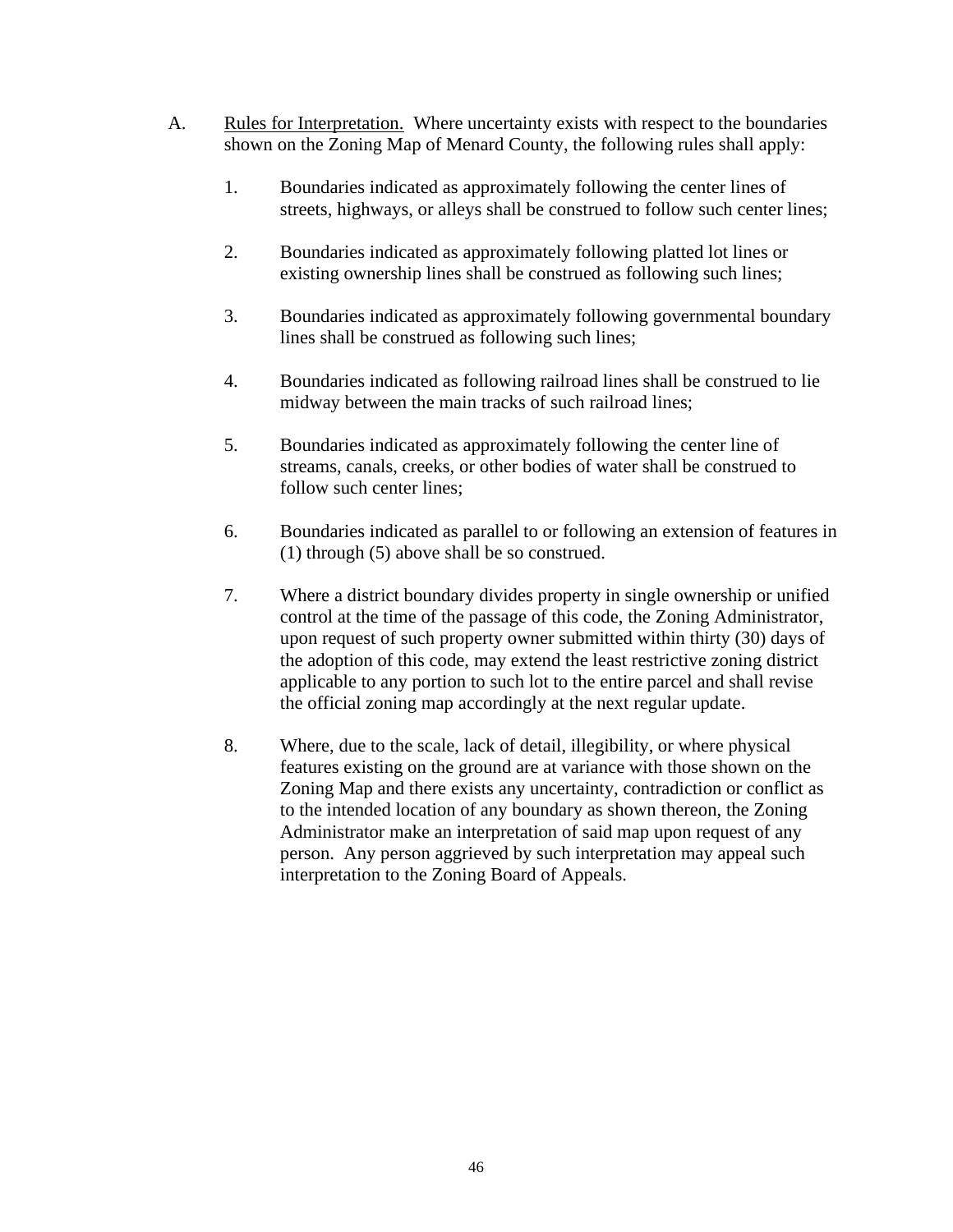### §6.03 A-AGRICULTURAL DISTRICT REGULATIONS

A. Purpose and Intent:

The purpose of the Agricultural district, as identified in the Comprehensive Plan of Menard County, is: First, to protect and maintain agriculture as a long term use of land; Second, to protect and maintain the future development of farm operations by protecting existing operations from incompatible uses; Third, to protect and expand the agricultural economic base; and, Fourth, to maintain and improve the quality of the agricultural soil resource.

- B. The following principal uses are permitted in the Agricultural District:
	- 1. Farms which may include the following accessory structures and land uses:
		- a. Single family dwelling (s), mobile home dwelling units as defined in §6.13 (Mobile & Manufactured Home Regulations) or modular dwelling units intended at the time of original occupancy for family members or tenants engaged in the farming operation, or other agricultural housing for seasonal workers including the following accessory uses: Accessory buildings, e.g., storage buildings and garages; Recreational amenities including gardens, in-ground swimming pools, above–ground swimming pools, playhouses and playground equipment; yard encroachments including t.v. antennas, satellite dishes; home occupations
		- b. Buildings for the storage, maintenance and repair of machinery and equipment used in the farming operation
		- c. Buildings providing shelter for livestock raised in the farming operation
		- d. Buildings for the storage of agricultural products and supplies raised or used on the farm
		- e. Fields for growing crops
		- f. Pastures
		- g. Fenced animal confinement areas
		- h. Outside open storage of equipment and supplies used in agricultural productions
		- i. Farm drainage and irrigation systems
		- j. Private riding stables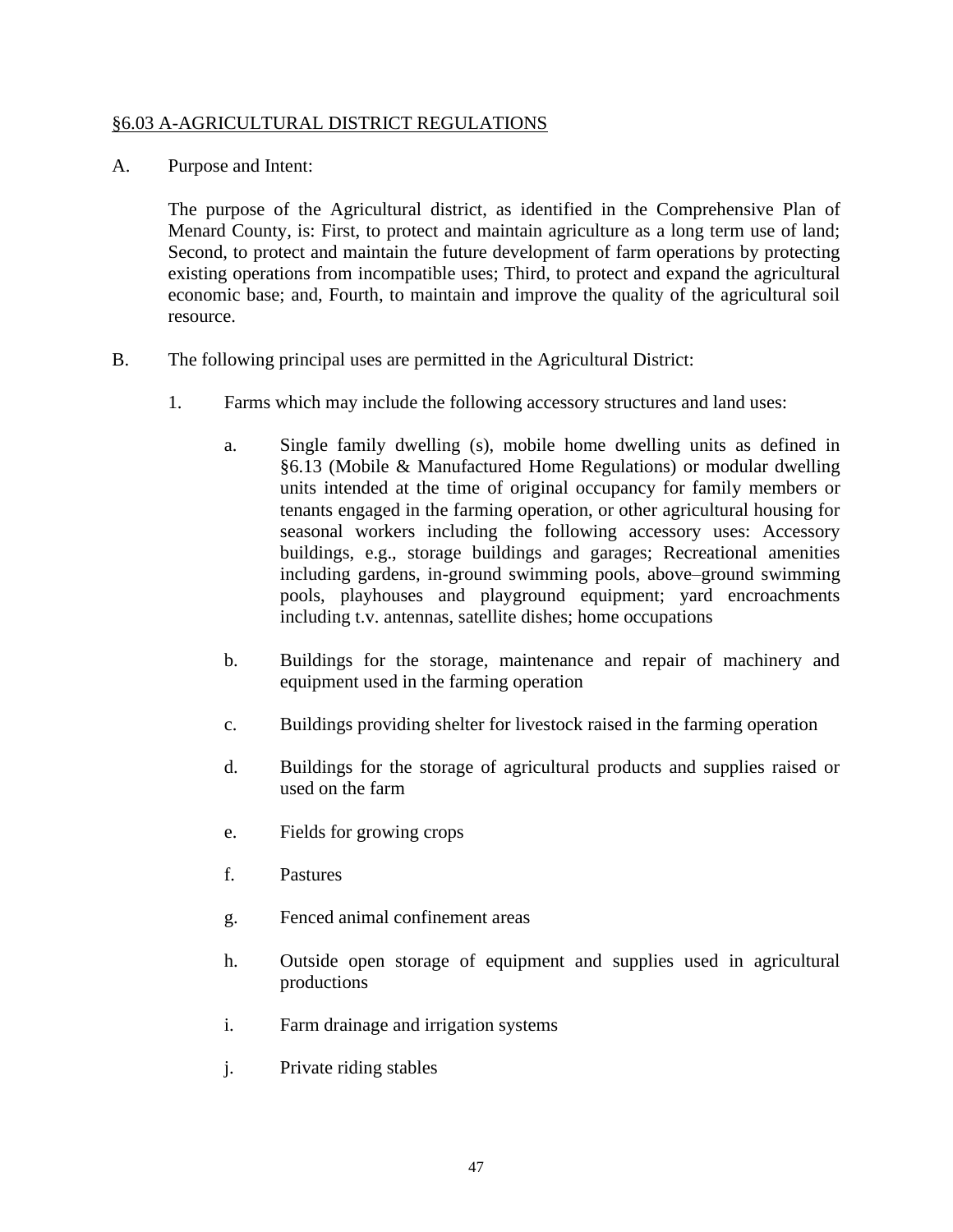- k. Dance/Fitness Center (no adult entertainment as defined will occur)
- l. Other structures or uses customarily incidental to agricultural activities
- m. Bed and Breakfast Establishment
- 2. Converted farm residences, single family dwellings, mobile home dwelling units or modular dwelling units which were initially intended and which were used for occupancy by family members or tenants engaged in the farming operation but are no longer used and occupied by persons engaged in such operations. The applicant must provide evidence showing the residential structure has been used as part of a farming operation and that the structure meets the above definition of a converted farm residence. The following accessory uses shall be allowed:
	- a) Accessory buildings, e.g., storage buildings and garages.
	- b) Recreational amenities including gardens, in-ground swimming pools, above– ground swimming pools, playhouses and playground equipment; yard encroachments including t.v. antennas, satellite dishes; and home occupations.
	- c) Permitted accessory buildings and land uses authorized in the Agricultural District for farms with the exception of Section 6.03(B)(1)(a) which shall not be applicable.
- 3. Single family dwellings, mobile home dwelling units as defined in §6.13 (Mobile & Manufactured Home Regulations) or modular dwellings on tracts containing thirty (30) acres or more including the following additional accessory uses:
	- a) Accessory buildings, e.g., storage buildings and garages.
	- b) Recreational amenities including gardens, in-ground swimming pools, above– ground swimming pools, playhouses and playground equipment; yard encroachments including t.v. antennas, satellite dishes; and home occupations.
	- c) Bed and Breakfast Establishment
- 4. Bed & Breakfast establishments
- 5. Day Care Homes
- 6. Public Schools
- 7. Churches and other places of public worship
- 8. Cemeteries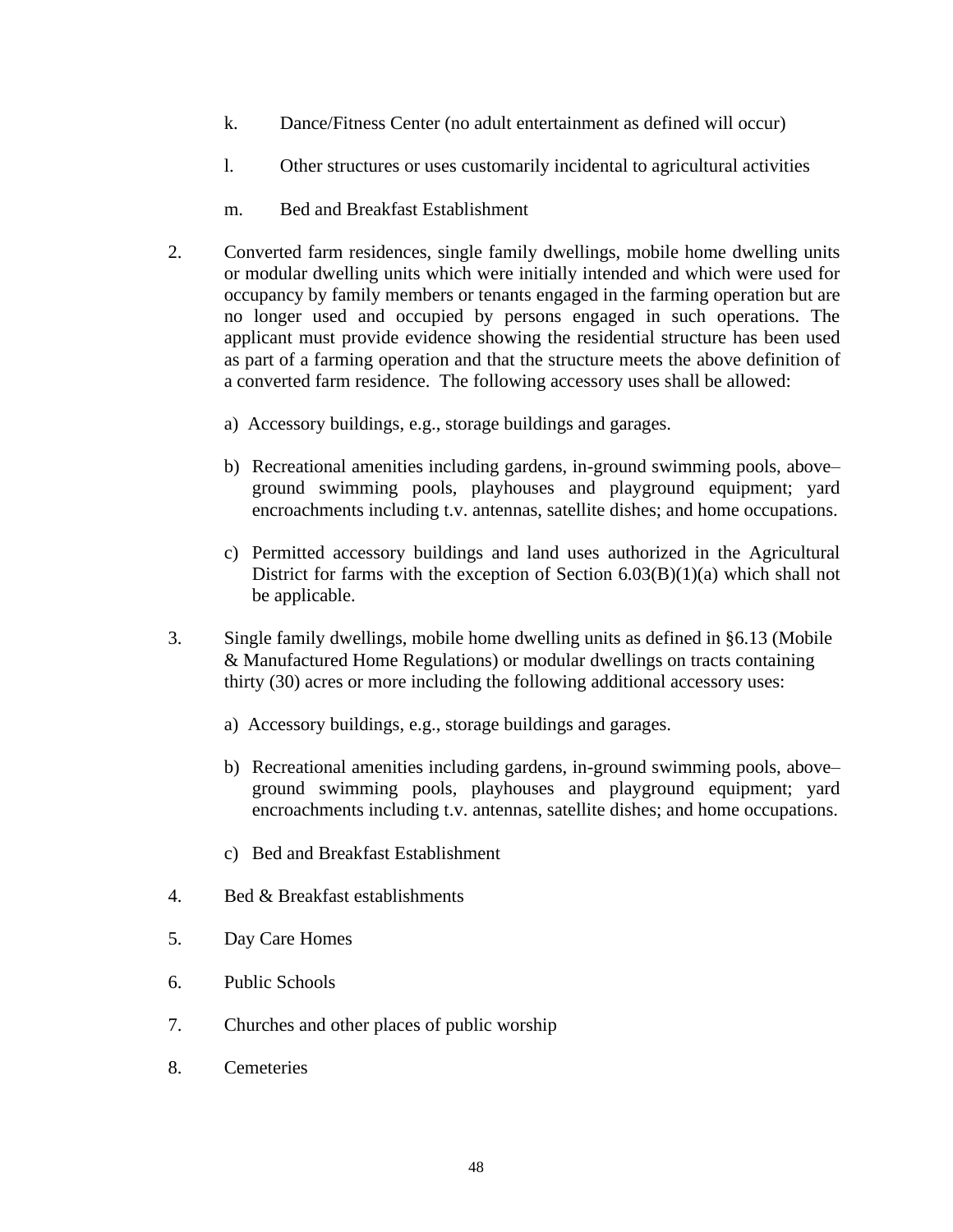- 9. Public Parks
- 10. Sod Farms & Tree Farms including Christmas Tree Farms
- 11. The following accessory uses may be provided in connection with the foregoing permitted uses:
	- a. off street automobile parking for employees and customers;
	- b. dumpsters for collection and refuse generated on site;
	- c. on premises advertising signs meeting the requirements of Section 6.12
	- d. incidental seasonal sales from Christmas Tree Farms
	- e. freestanding solar grids meeting the setback requirements of Section  $6.03(D)(3)(a)$
- 12. The following accessory uses may be provided in connection with the foregoing permitted uses by special use permit only:
	- a. private Wind Energy Conversion System
	- b. off-premises advertising signs
	- c. agribusiness uses as listed in §6.03C(1) below
- C. The following principal uses are authorized by special use permit:
	- 1. Agri-business, including any of the following:
		- a. greenhouse/nursery
		- b. roadside produce stand
		- c. farm supply storage and sale
		- d. feed storage and sales
		- e. grain elevator/storage
		- f. livestock sales
		- g. farm equipment/implement sales and repair
		- h. agricultural research and development
		- i. public riding stable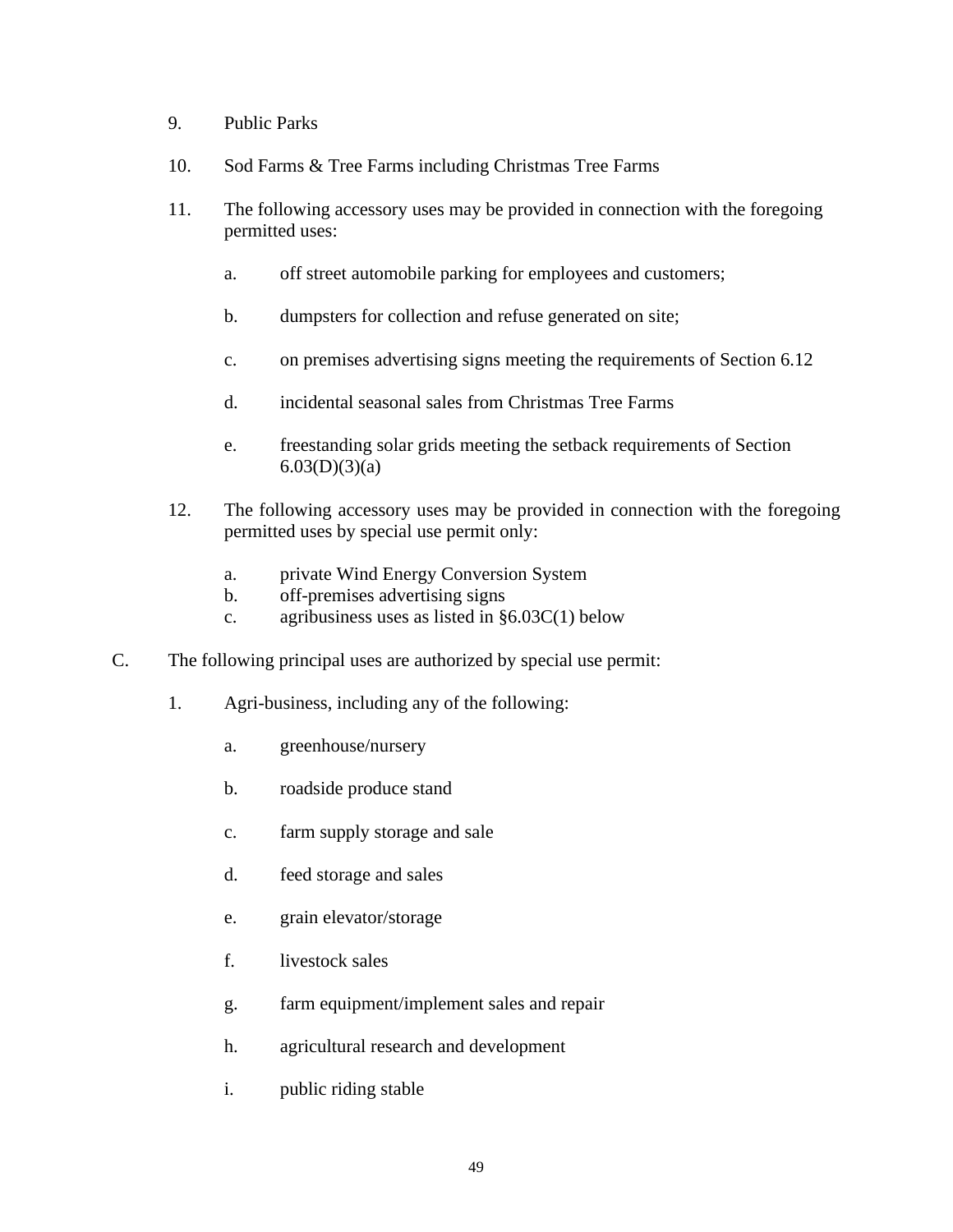- j. veterinary hospitals or clinics
- k. kennel
- l. hunting facilities
- m. fertilizer plants & storage tanks
- n. winery
- o. deer processing facility/meat market
- p. automobile body shop
- q. lawn & landscaping services (may include greenhouse(s), nursery & other associated uses)
- r. Agri-business, including any of the following:
	- Must be home-based from primary residence
	- No larger than 1,200 square feet
	- Must have documented Tax ID
	- Ample parking per county ordinance
	- No pod/trailer type structures
- 2. Public and quasi-public uses
	- a. hospitals/public medical facilities
	- b. Public utility installation other than poles, towers, wires cables, laterals, vaults, conduits and other similar distributing equipment of a public utility as defined in the Illinois Public Utilities Act or used for and in right-ofway of railroads but including towers, substations, exchanges, maintenance shops and yards and pumping stations, water filtration with associated treatment plants and elevated and underground storage tanks
	- c. arenas/stadiums
	- d. agricultural and horticultural fairs, displays, shows and exhibits
	- e. airport/heliport
	- f. public golf course
	- g. public highway & road district facilities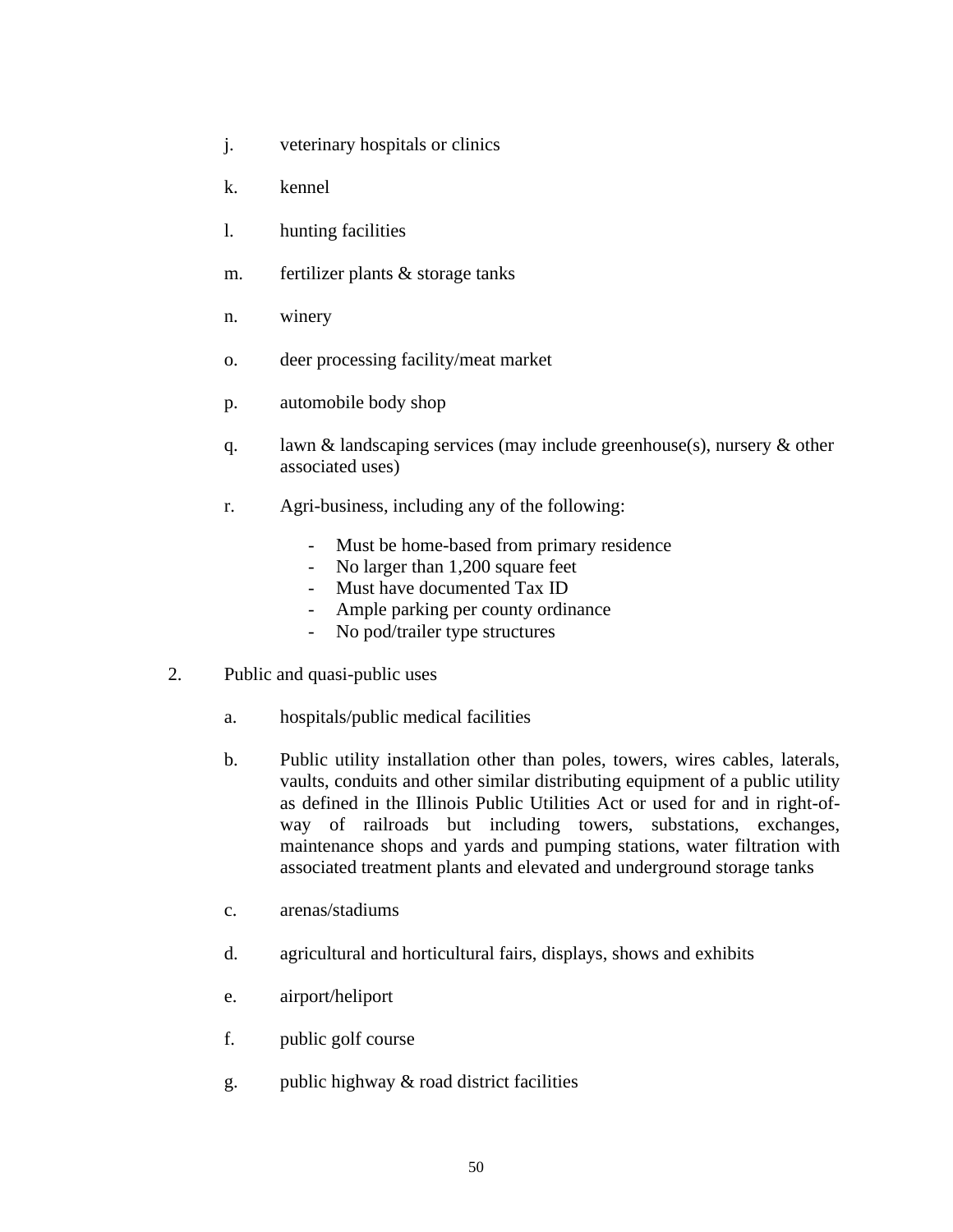- h. commercial/large scale solar farms meeting the requirements of the Menard County Solar Ordinance
- 3. Rural/High Impact Uses
	- a. mining and extraction of minerals
	- b. concrete batch plant/asphalt batch plant
	- c. prisons
	- d. sanitary landfills
- 4. Off premises advertising signs
- 5. The following accessory uses may be provided in connection with the forgoing special uses:
	- a. off street automobile parking for employees and customers;
	- b. dumpsters for collection and refuse generated on site;
	- c. on premises advertising signs (except where the principal use is an offpremises advertising sign) meeting the requirements of Section 6.12
	- d. freestanding solar grids meeting the setback requirements of Section  $6.03(D)(3)(a)$
- 6. The following accessory uses may be provided in connection with the foregoing special uses by special use permit only, unless otherwise stated:
	- a. private wind energy conversion system
	- b. off-premises advertising signs. Additional off-premises signs are not allowed as an accessory use when the principal use is an off-premise sign
- 7. Companion Animal Crematory Services: A companion animal crematory service is an onsite service that is accomplished with a proprietary self-contained appliance installed as an appurtenance to a parcel and which is compliant with the Illinois Environmental Protection Agency's ROSS (Register of Smaller Sources, 35 Ill Adm Code 201.175) and whereby the service is performed by the owner of said parcel. The service will be an accessory special use to the principal agricultural use of the parcel or the principal use of a farm in which a residential dwelling is located and meets the following standards: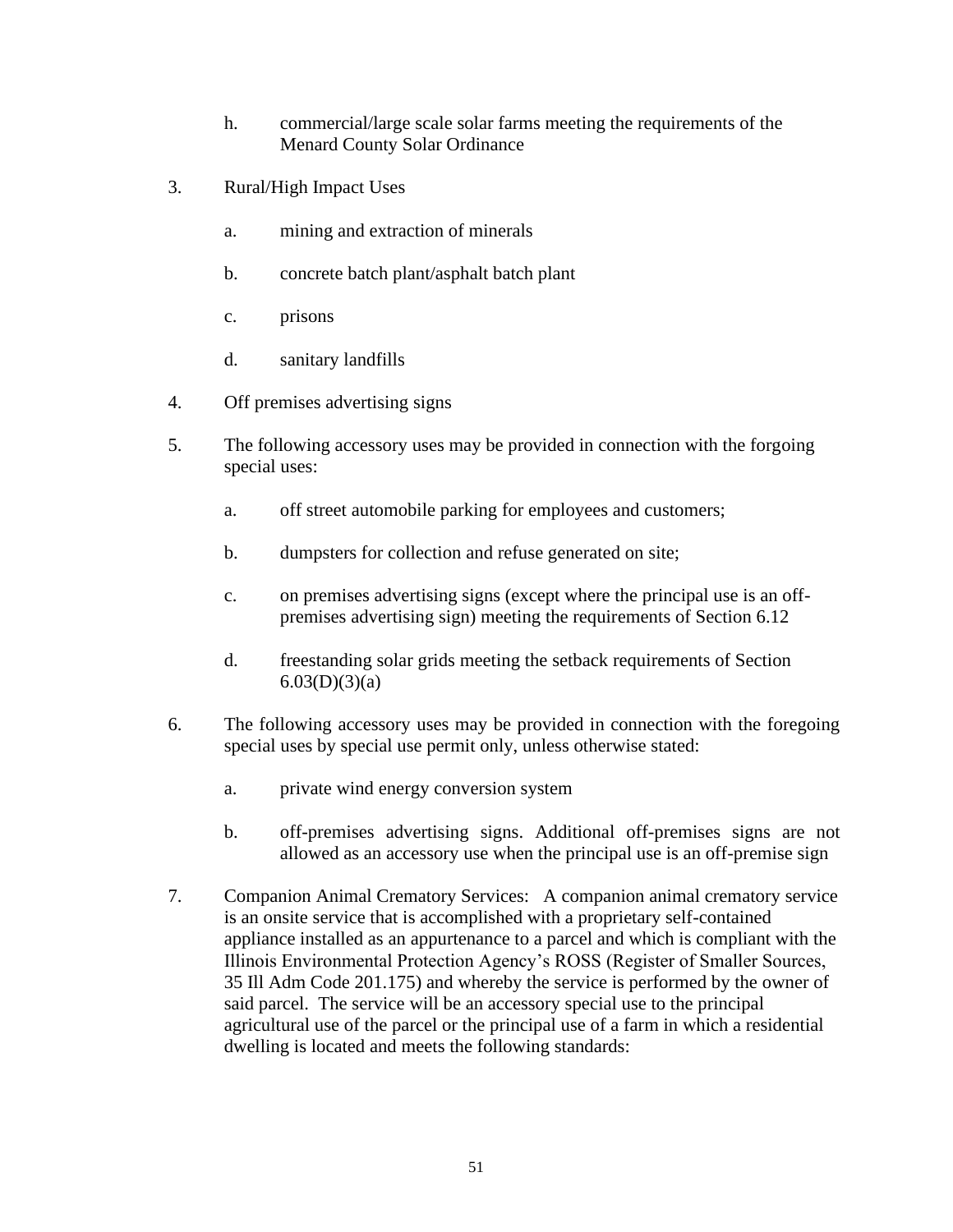- a. Companion, domesticated, and non-commercially raised or produced animals will be allowed;
- b. Per the IEPA ROSS requirements, the crematory service is allowed up to 5 tons (10,000 lbs) of material per year and a secondary particulate burner is also installed and utilized to meet NESHAP 40 CFR Parts 61 and 63, to ensure that no smoke or smell from the actual combustion is noticeable, and verification of such compliance shall be made to the County prior to any activity under this clause;
- c. Additional traffic does not create local roadway safety hazards to the property or neighboring property owners, off street parking shall be made available to limited on site visitors for the purpose of this service;
- d. Positioning of the appliance shall not be visible to neighbors and proper screening and/or any necessary measures to limit or prevent visible activity for said service to adjoining properties will be minimized to the best ability of the property owner;

This definition and provision shall in no way be intended or construed to allow the mass incineration or destruction of any commercially raised livestock.

- D. Agricultural District Bulk Regulations
	- 1. Minimum lot area:
		- a. Farms No minimum lot area except for the following farm accessory structures and land uses which shall have a minimum lot area requirement of 30 acres: Single family dwelling (s), mobile home dwelling units, as defined in §6.13 Mobile & Manufactured Home Regulations, or modular dwelling units, intended at the time of original occupancy for family members or tenants engaged in the farming operation, or other agricultural housing for seasonal workers including the following accessory uses: Accessory buildings, e.g., storage buildings and garages; Recreational amenities including gardens, in-ground swimming pools, above–ground swimming pools, playhouses and playground equipment; yard encroachments including t.v. antennas, satellite dishes; home occupations.
		- b. Converted farm residences one (1) acre
		- c. Non-farm residential use
			- 1. One (1) dwelling unit per thirty (30) acres on soils with a predominant soil productivity index of more than 110; or
			- 2. One (1) dwelling unit upon three (3) acres or more, on soils with a predominant soil productivity index of 110 and lower, per 30 acres of common ownership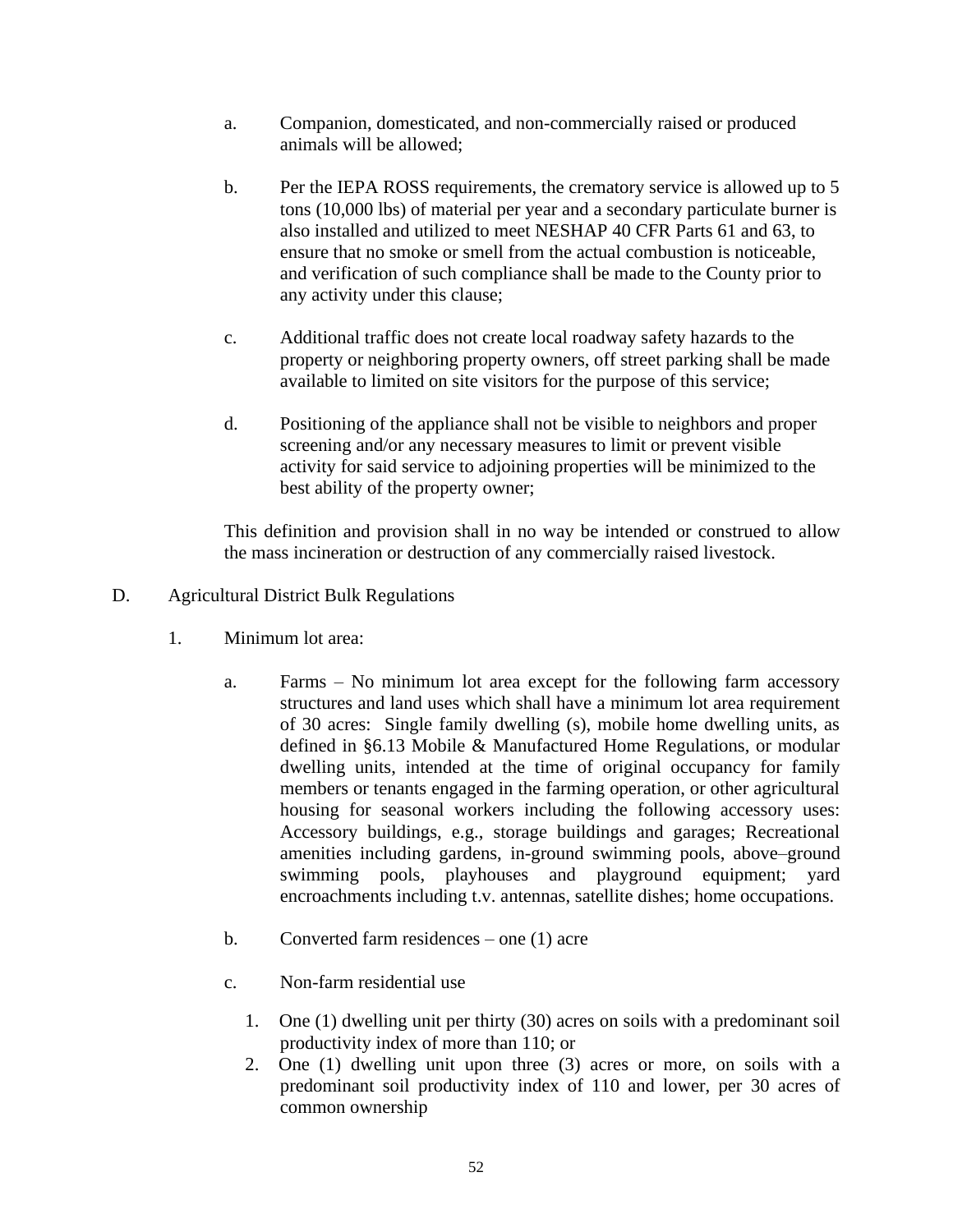- a. Soil productivity is determined by the "Average Crop, Pasture, and Forestry Productivity Ratings for Illinois Soils" bulletin 810, which is managed by the University of Illinois. Soil classifications will be determined by the current approved USDA/NRCS Menard County Soil Survey.
- b. Prior to the property being split, the owner must establish the boundaries of the thirty (30) acre property. Record of these splits will be maintained within the zoning and/or assessment office.
- d. Public schools 5 acres
- e. Churches, other places of public worship and day care homes 1 acre
- f. Cemeteries 1 acre
- g. Public parks 1 acre
- h. Agri-business uses  $-1$  acre except roadside produce stands where there shall be no minimum
- i. Other public or quasi-public uses 1 acre
- j. Rural/high impact uses 5 acres
- 2. Minimum lot width  $-200'$  extending to a distance equal to any front setback requirement with 200' of frontage on a public road measured at the front setback line. Roadside produce stands shall have no minimum lot width
- 3. Minimum setbacks:
	- a. for principal and accessory buildings, structures and outside storage areas – front shall be one-half the distance of the necessary right of way of the applicable road, measured from the center of the road, and an additional 50' (If existing right of way is greater than the necessary right of way, the front setback requirement of 50' shall be measured from the existing right of way line); side 10' except outdoor storage areas which shall have a 30' minimum; rear 10'
	- b. for converted farm residences and allowable accessory buildings, structures and outside storage areas – front shall be one-half the distance of the necessary right of way of the applicable road, measured from the center of the road, and an additional 50' (If existing right of way is greater than the necessary right of way, the front setback requirement of 50' shall be measured from the existing right of way line); side 10' except outdoor storage areas which shall have a 30' minimum; rear 10'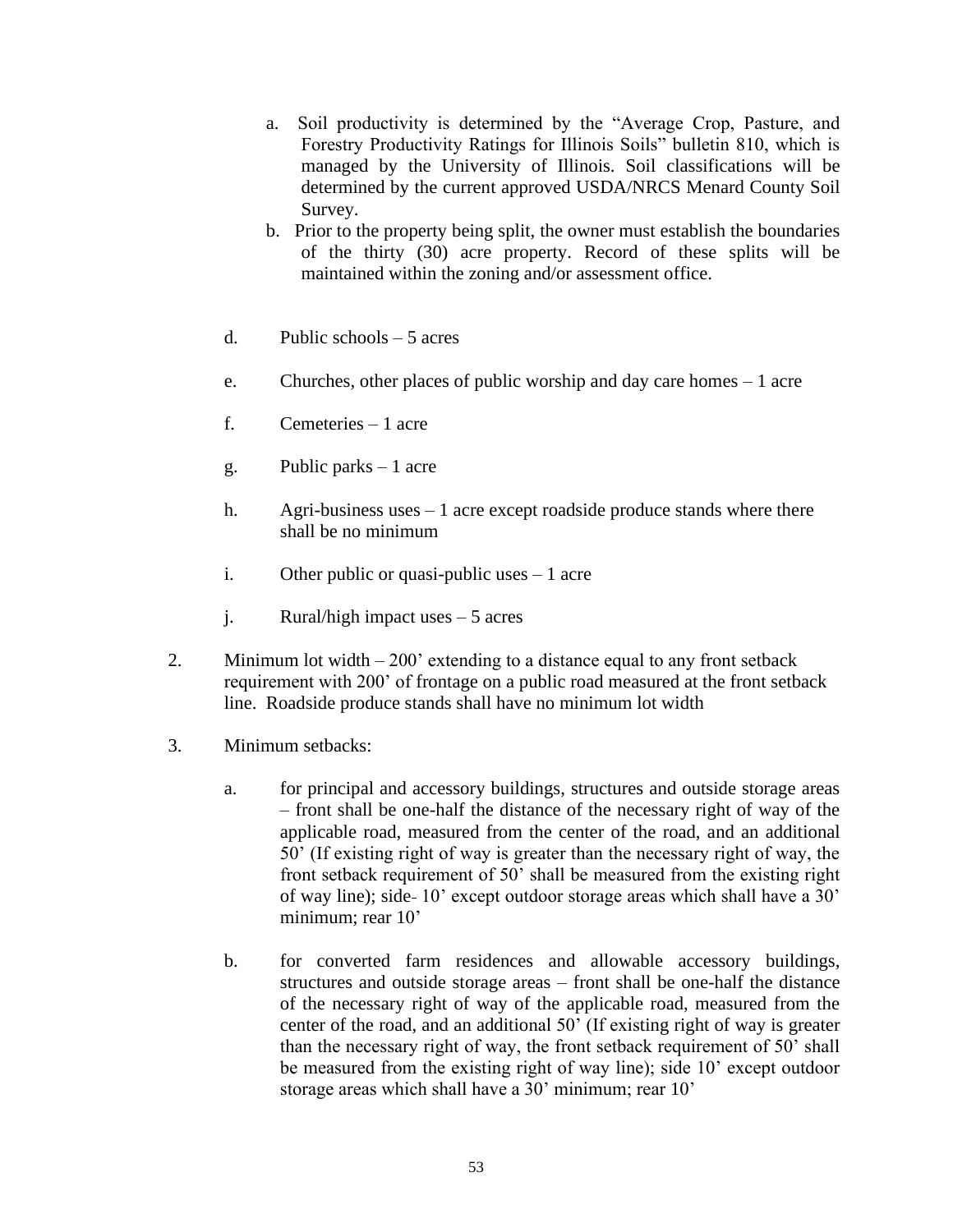- c. Minimum setback for parking areas front shall be one-half the distance of the necessary right of way of the applicable road, measured from the center of the road, and an additional 25'(If existing right of way is greater than the necessary right of way, the front setback requirement of 25' shall be measured from the existing right of way line); side 10'; rear 10'
- d. Pasture, fields and fences no setback requirements
- e. Minimum structure setback from Illinois Route 97, Illinois Route 123 and Illinois Route 29 or any road designed as a principal arterial in the Menard County Comprehensive Plan shall be one-half the distance of the necessary right of way of the applicable road, measured from the center of the road, and an additional 75' of which 50% shall be landscaped or maintained in a natural state (If existing right of way is greater than the necessary right of way, the front setback requirement of 75' shall be measured from the existing right of way line).
- f. Private Wind Energy Conversion Systems shall be setback not less than 1.1 times the tower height from the necessary road right of way of a public road (as measured from the center of the public road pavement), overhead utility transmission lines, communication towers and adjacent property lines.
- 4. Building or structure height No maximum building or structure height, unless otherwise specified
- 5. Minimum Parking
	- a. For farms  $-2$  spaces per dwelling unit plus 1 space for every 2 full time equivalent employees.
	- b. For single family residential including converted farm residence  $-2$ spaces per dwelling unit
	- c. Other 1 space per 300 square feet of floor area except floor area devoted solely to storage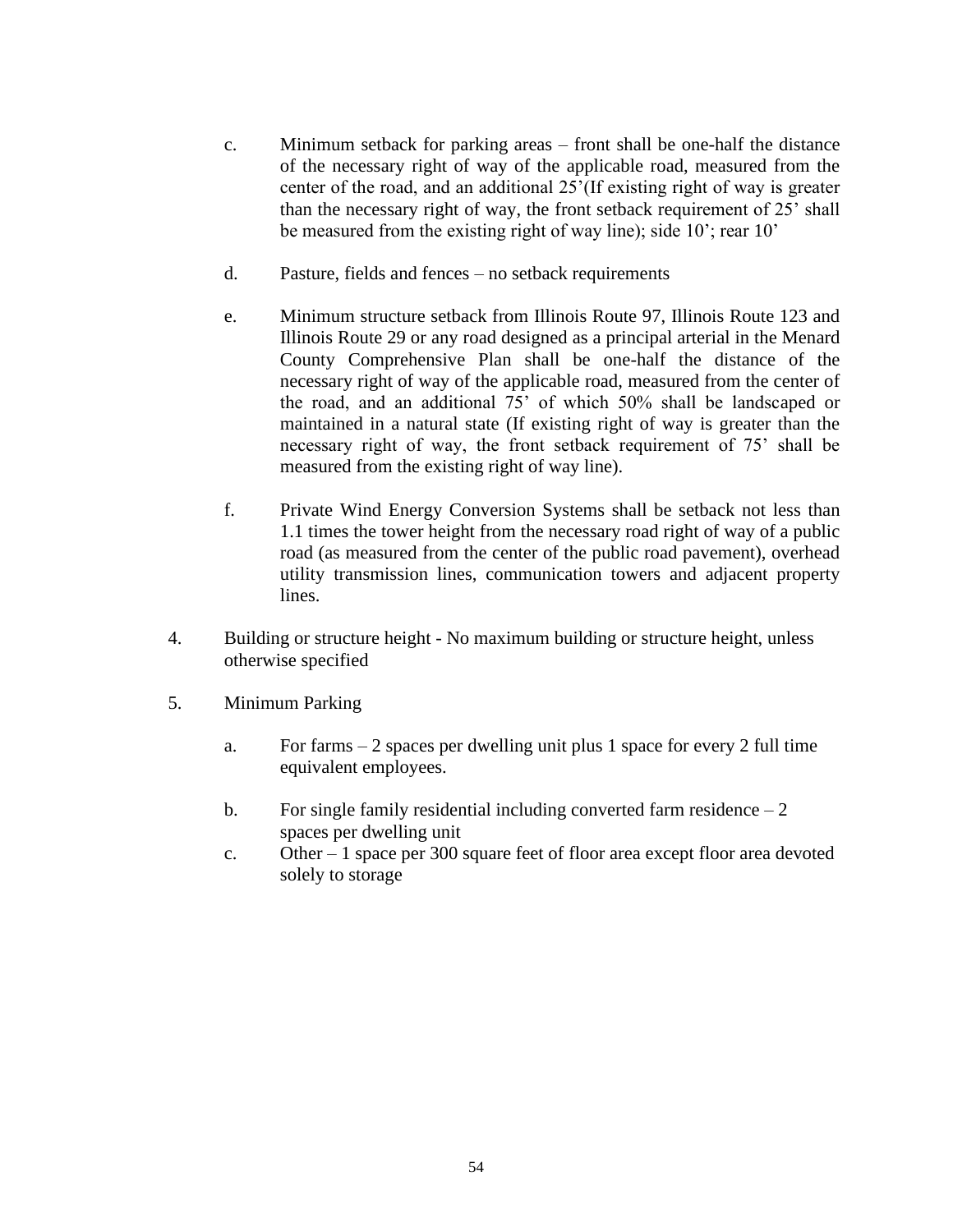#### Agricultural District

Menard County has a wide variety of land uses located in rural area outside its cities, villages, and towns. Some are clearly "residential", i.e. principally homes for families whose livelihood comes from sources other than the property on which they reside. The fact that they maintain a large garden, own a tractor, send their kids to rural schools and think of themselves as "landed gentry" or "farmers" doesn't change their home into a farm or convert the principal use of their property from residential to agricultural.

At the other extreme, there are some rural land uses that are clearly commercial in nature. While they may involve endeavors that support or complement the farming community they are first and foremost service or production facilities, not farms. Illustrative examples include commercial grain elevators, agricultural equipment sales and service centers, seed dealers, chemical dealers, processing plants, slaughterhouses, agricultural produce sale or distributorships.

Between these two extremes is the type of "farming operation" that Menard County seeks to encourage and preserve through its agricultural zoning regulations. The typical farm in Menard County is both a home and a livelihood; a place of residence and a place of business.

There are certain things that are commonly associated with, or accessory to, a farm. There are certain things that are not.

Single-family residences for families engaged in farming operations are expected. Strip development of 5+ acre homesites along a road on the perimeter of a farm is not.

Buildings for the storage, maintenance, and repair of farm equipment is expected. Commercial, automobile and truck service and repair shops are not.

Inside and outside storage of farm equipment is expected. Fields of rusting or rotting junk, automobile salvage yards and sales lots are not.

\_\_\_\_\_\_\_\_\_\_\_\_\_\_\_\_\_\_\_\_\_\_\_\_\_\_\_\_\_\_\_\_\_\_\_\_\_\_\_\_\_\_\_\_\_\_\_\_\_\_\_\_\_\_\_\_\_\_\_\_\_\_\_\_\_\_\_\_\_\_\_\_\_\_\_\_\_\_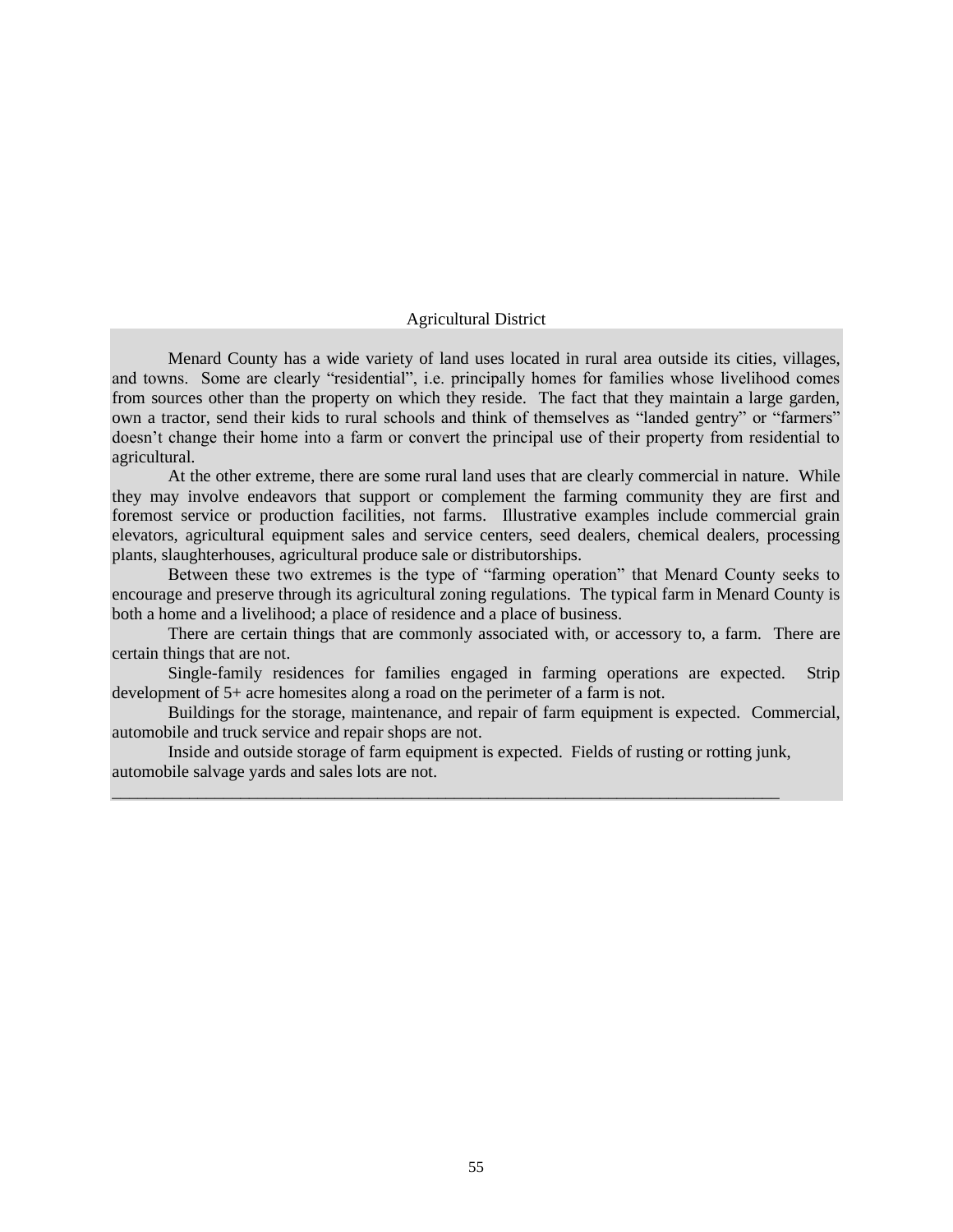#### §6.04 RR - RURAL RESIDENTIAL DISTRICT REGULATIONS.

A. Purpose and Intent:

The purpose of the rural residential district is to provide for residential uses at low densities in predominantly agricultural areas on soils that because of their size, shape, slope, fertility, or land cover are poorly suited to agricultural use but well suited to residential use. In and about such districts, it is recognized that agriculture remains the preferred land use and that residents therein should expect to encounter the noise, heat, dust, odors, late night/early morning operations, fertilization and pest management practices that are common in modern farm operations.

- B. The following principal uses are permitted:
	- 1. Farms including permitted accessory buildings and land uses authorized in the A-Agricultural District for farms subject to the following additional regulations:
		- a) Only one single family dwelling shall be allowed on lots of less than twenty (20) acres. On lots of twenty (20) acres or more, additional dwelling units intended at the time of original occupancy for family members or tenants engaged in the farming operation, or other agricultural housing for seasonal workers shall be allowed.
	- 2. Single family dwelling, mobile home dwelling unit as defined in §6.13 (Mobile & Manufactured Home Regulations) or modular dwelling unit with no farm uses or agricultural purposes. The following additional accessory uses shall be allowed:
		- a) Accessory buildings, e.g., storage buildings and garages.
		- i. Recreational amenities including gardens, in-ground swimming pools, above–ground swimming pools, playhouses and playground equipment; yard encroachments including t.v. antennas, satellite dishes; and home occupations.
		- c) Bed and Breakfast Establishment
	- 3. Day care homes
	- 4. Bed and Breakfast establishments
	- 5. Cemeteries
	- 6. Churches or other places of public worship
	- 7. Public parks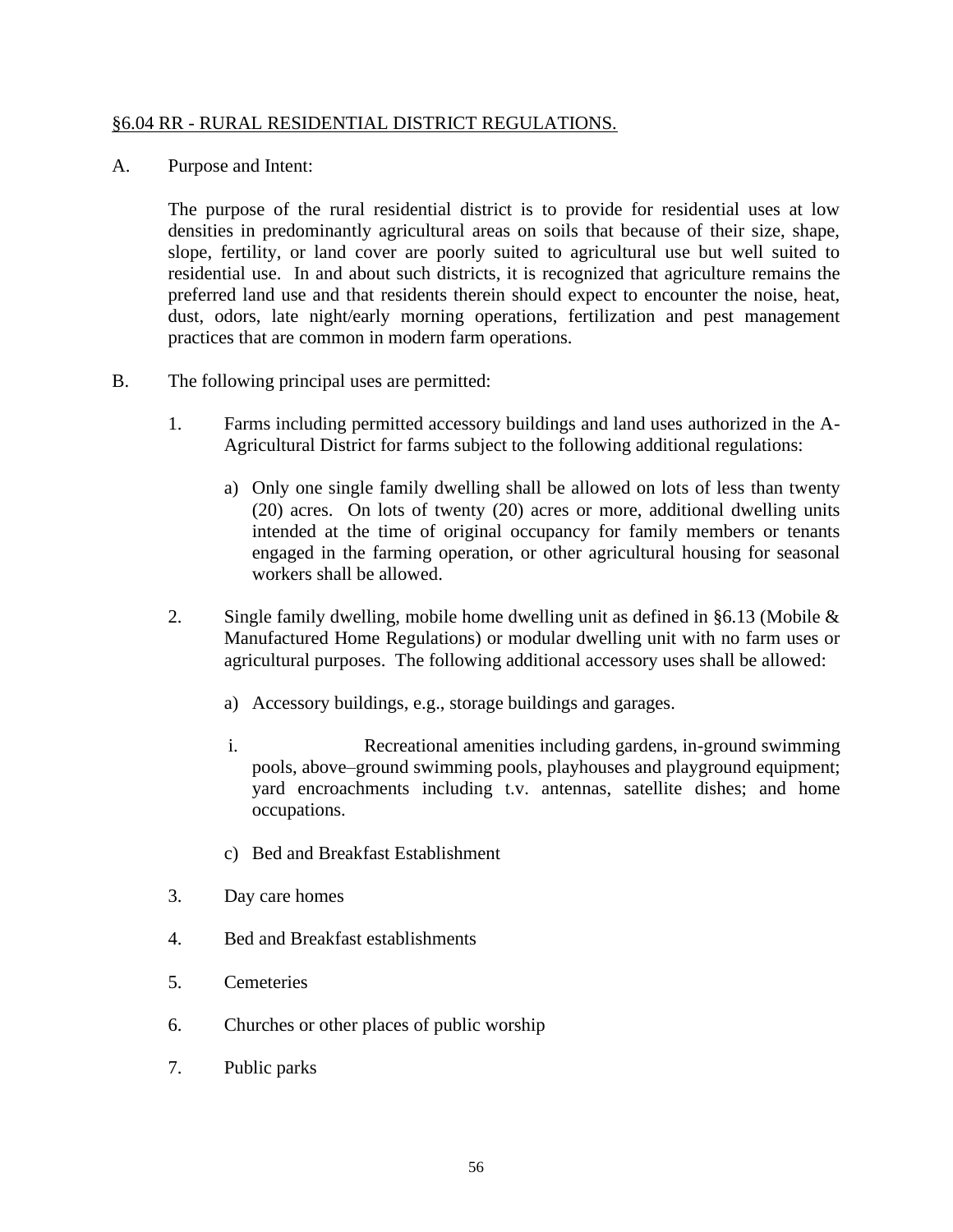- 8. The following accessory uses may be provided in connection with the foregoing permitted uses except for single family dwellings, mobile home dwelling units (as defined in §6.13, Mobile & Manufactured Home Regulations) or modular dwelling units that are determined to be a principal use of property which shall not be allowed the following permitted accessory uses unless otherwise specified:
	- a. Off street automobile parking for employees and customers.
	- b. Dumpsters for collection and refuse generated on site. Dumpsters shall not be allowed on lots of less than twenty (20) acres where the principal use of a property is a farm or a single family dwelling, mobile home dwelling or modular dwelling.
	- c. On premises advertising signs meeting the requirements of Section 6.12. On premises signs shall not be allowed on lots of less than twenty (20) acres where the principal use of a property is a farm or single family dwelling, mobile home dwelling or modular dwelling.
- 9. The following accessory uses may be provided in connection with all foregoing permitted uses:
	- a) Freestanding solar grids meeting the setback requirements of Section  $6.04(D)(3)(a)$
- 10. The following accessory uses may be provided in connection with the foregoing permitted uses by special use permit only:
	- a) Off-premises advertising signs
	- b) Private Wind Energy Conversion System
- C. The following principal uses are authorized by Special Use permit:
	- 1. Day Care Centers
	- 2. Water Towers
	- 3. Public Golf Course
	- 4. Municipal well pump-houses to be operated in the public interest
	- 5. Ultra-light Aircraft Landing Strip
	- 6. Off premises advertising signs
	- 7. Public Highway & Road District Facilities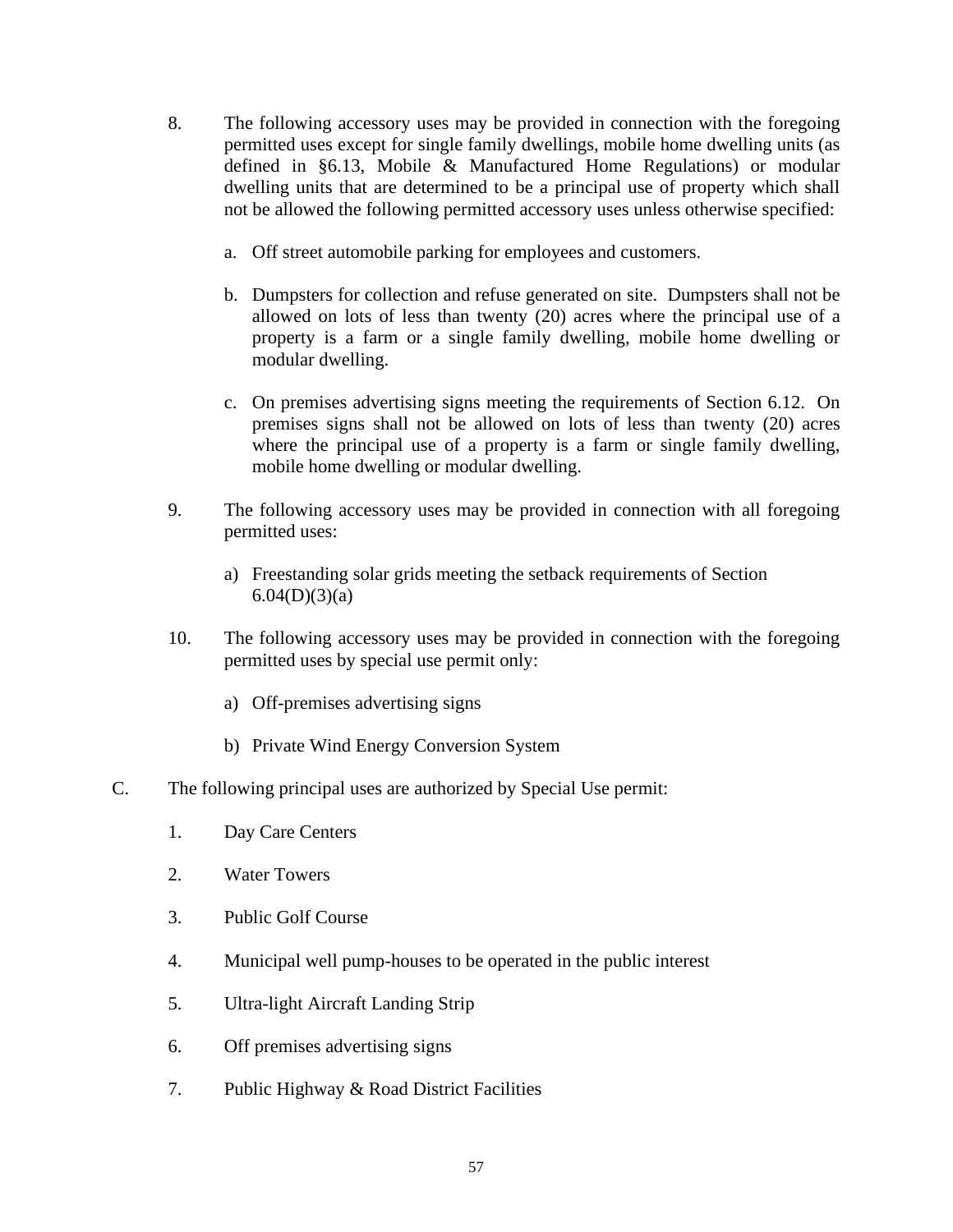- 8. Public Potable Water Treatment Plants
- 9. Nursing and retirement homes
- 10. Lawn & landscaping services (may include greenhouse(s), nursery & other associated uses)
- 11. commercial/large scale solar farms meeting the requirements of the Menard County Solar Ordinance
- 12. The following accessory uses may be provided in connection with the foregoing special uses:
	- a. Off street automobile parking for employees and customers.
	- b. Dumpsters for collection and refuse generated on site.
	- c. On premises advertising signs (except where the principal use is an off premise advertising sign) meeting the requirements of Section 6.12.
	- d. Freestanding solar grids meeting the setback requirements of Section  $6.04(D)(3)(a)$
- 13. The following accessory uses may be provided in connection with the foregoing special uses by special use permit only, unless otherwise stated:
	- a. Off-premises advertising signs. Additional off-premises signs are not allowed as an accessory use when the principal use is an off-premise sign
	- b. Private Wind Energy Conversion System

### D. Bulk Regulations

- 1. Minimum lot area:
	- a. All uses unless otherwise specified below three (3) acres
	- b. Bed and Breakfast establishments 1 acre
	- c. Day Care Homes and Centers 1 acre
	- d. Water Towers 1 acre
	- e. Public Highway & Road District Facilities– 1 acre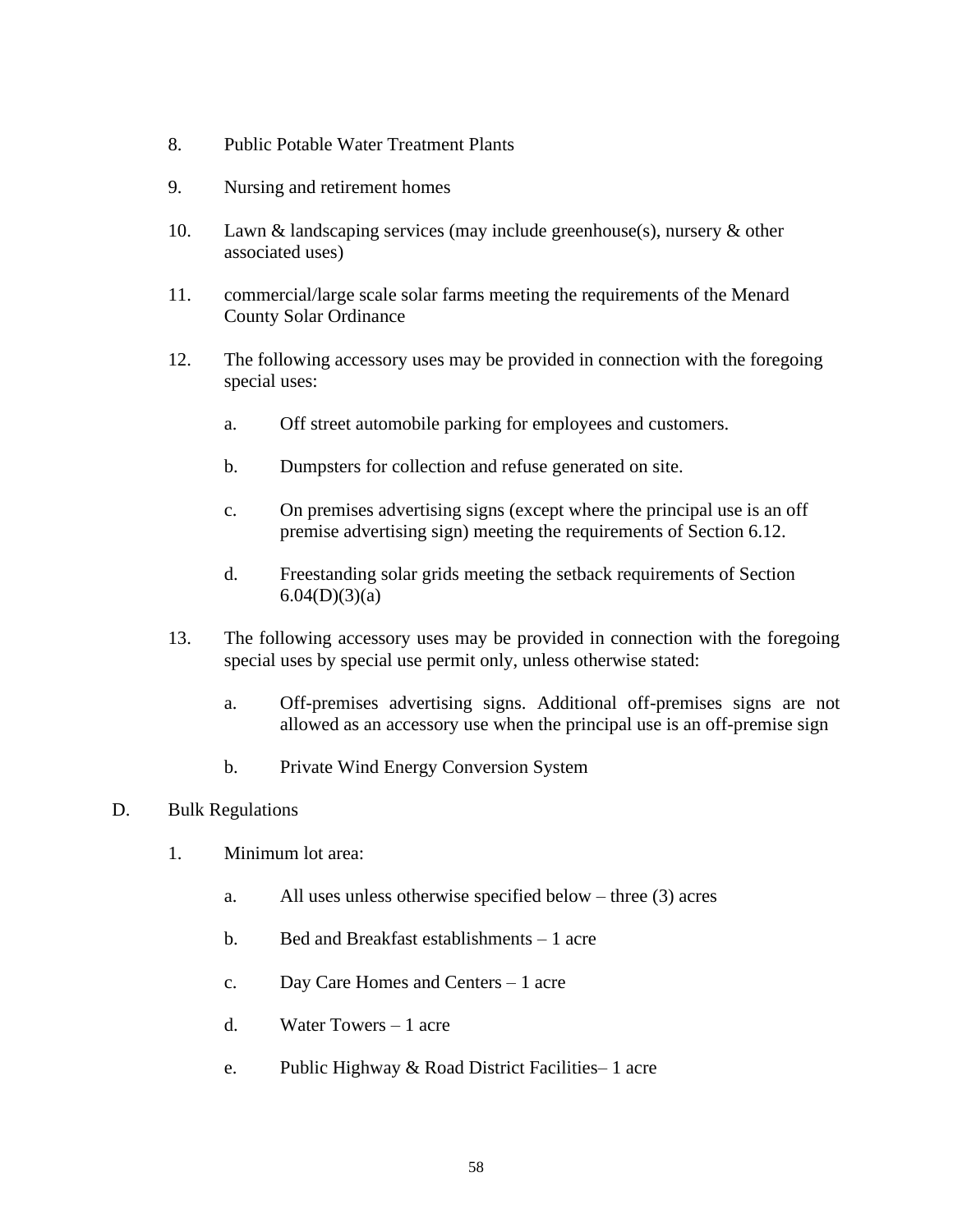- f. Farms with no residential dwellings no minimum lot area
- g. Nursing and retirement homes 1 acre
- h. Lawn & landscaping services 1 acre
- 2. Minimum lot width: 200' extending to a distance equal to any front setback requirement with 200' of frontage on a public road measured at the front setback line. Roadside produce stands shall have no minimum lot width
- 3. Minimum setbacks:
	- a. Minimum setbacks for principal and accessory buildings, structures and outside storage areas unless otherwise stated - front shall be one-half the distance of the necessary right of way of the applicable road, measured from the center of the road, and an additional 50' (If existing right of way is greater than the necessary right of way, the front setback requirement of 50' shall be measured from the existing right of way line); side 10' except outdoor storage areas which shall have a 30' minimum; rear 10'
	- b. Minimum setback for parking areas front shall be one-half the distance of the necessary right of way of the applicable road, measured from the center of the road, and an additional 25' (If existing right of way is greater than the necessary right of way, the front setback requirement of 25' shall be measured from the existing right of way line); side 10'; rear 10'
	- c. Minimum structure setback from Illinois Route 97, Illinois Route 123 and Illinois Route 29 or any road designed as a principal arterial in the Menard County Comprehensive Plan shall be one-half the distance of the necessary right of way of the applicable road, measured from the center of the road, and an additional 75' of which 50% shall be landscaped or maintained in a natural state (If existing right of way is greater than the necessary right of way, the front setback requirement of 75' shall be measured from the existing right of way line).
	- d. Private Wind Energy Conversion Systems shall be setback not less than 1.1 times the tower height from the necessary road right of way of a public road (as measured from the center of the public road pavement), overhead utility transmission lines, communication towers and adjacent property lines.
- 4. Building or structure height No maximum building or structure height, unless otherwise specified
- 5. Minimum parking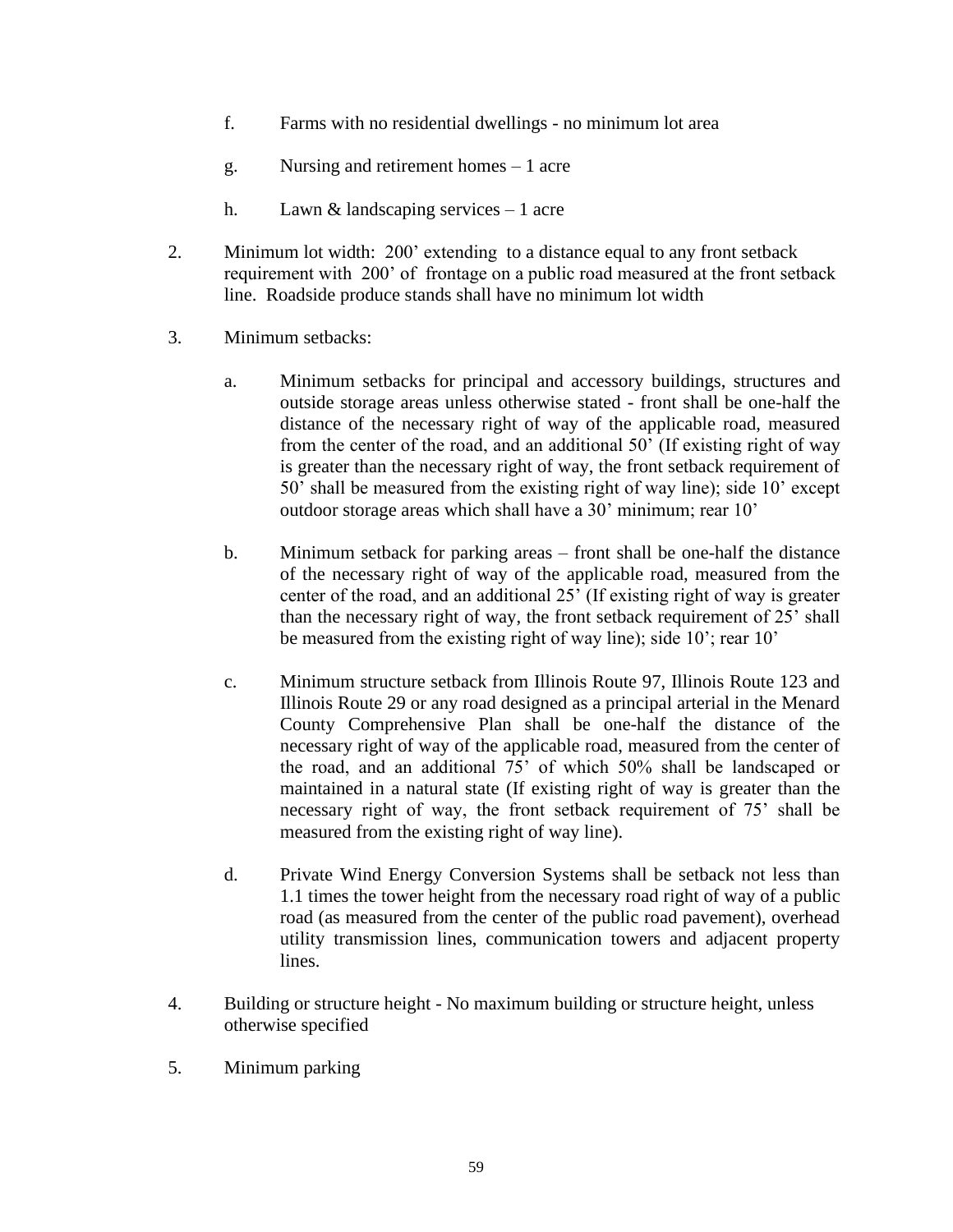- a. Residential use 2 spaces per dwelling unit
- b. Other 1 space per 300 square feet of floor area

#### Rural Residential District

People enjoy the beauty of rivers, lakes, streams, forest, and rolling topography and often seek to live in a rural setting outside the county's incorporated areas. Families appreciate rural values; they want to be able to "work a little ground", keep an animal or two and have space between them and their neighbors.

Since not all land is suitable for productive agricultural use, some can appropriately be used for residential purpose. Soil quality, slope, configuration, and drainage patterns influence productivity and are factors that should be devoted to other purposes. Just as all land is not suitable for agricultural purposes, all land is not suitable for residential use. Some land should be retained privately in its natural state; some should be acquired and preserved for the enjoyment of the public generally. Rivers and streams flood, forest require integrity and continuity to provide natural habitat, slopes erode and human occupancy, especially unregulated and irresponsible human occupancy, tends to blight and pollute. What was once pristine, natural, beautiful, and attractive becomes marred, artificial, ugly and undesirable. That's not what the County wants to encourage.

Menard County has experienced and expects to experience increased pressure for residential development. While the County's comprehensive plan encourages that development to occur primarily in or near the County's incorporated areas (where the logical extension of municipal services seems more likely), the rural residential zoning district recognizes that not all residential development will occur in cities, villages and towns and that the careful use of unproductive or less productive rural areas for residential purposes is appropriate.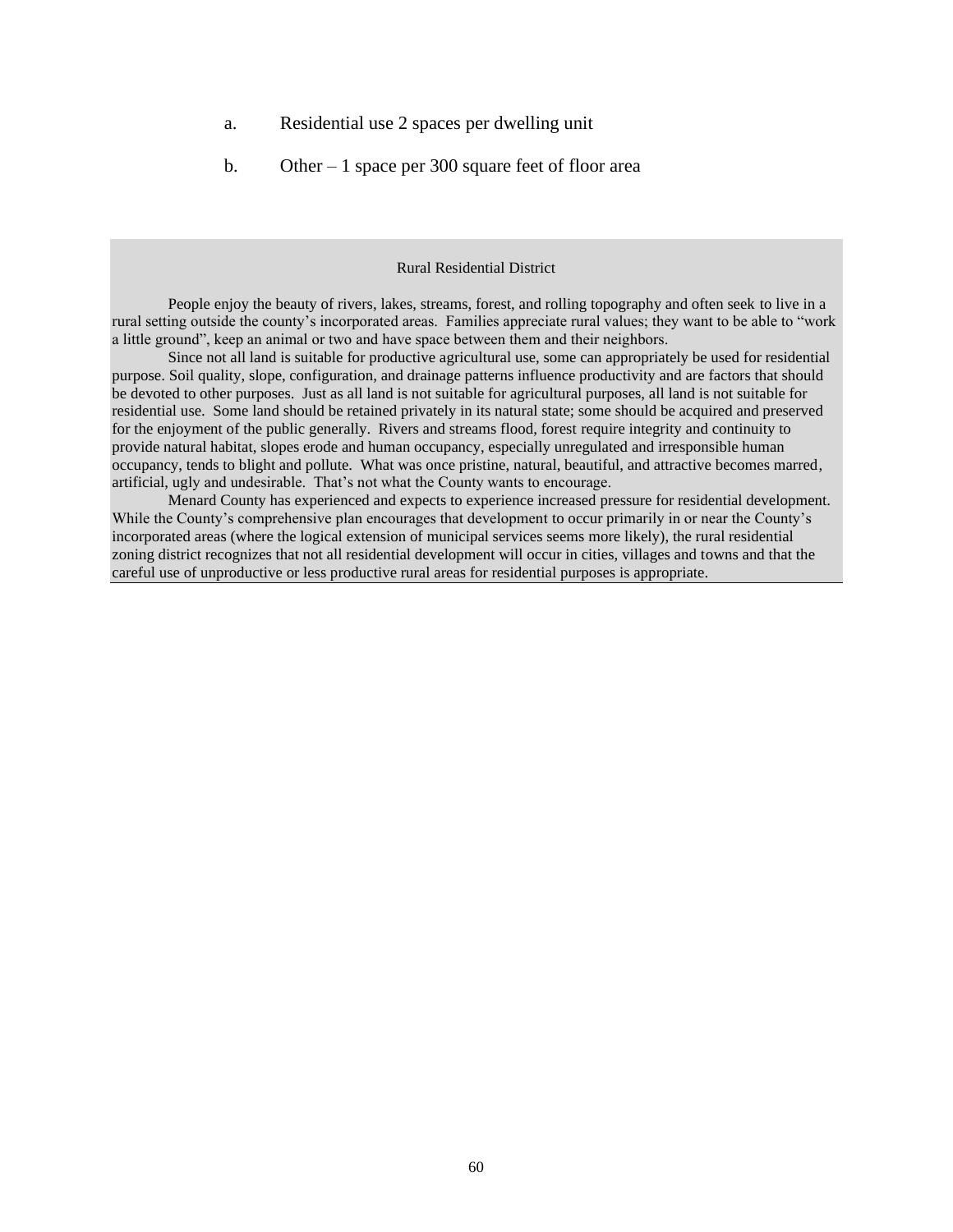# INTENTIONALLY BLANK PAGE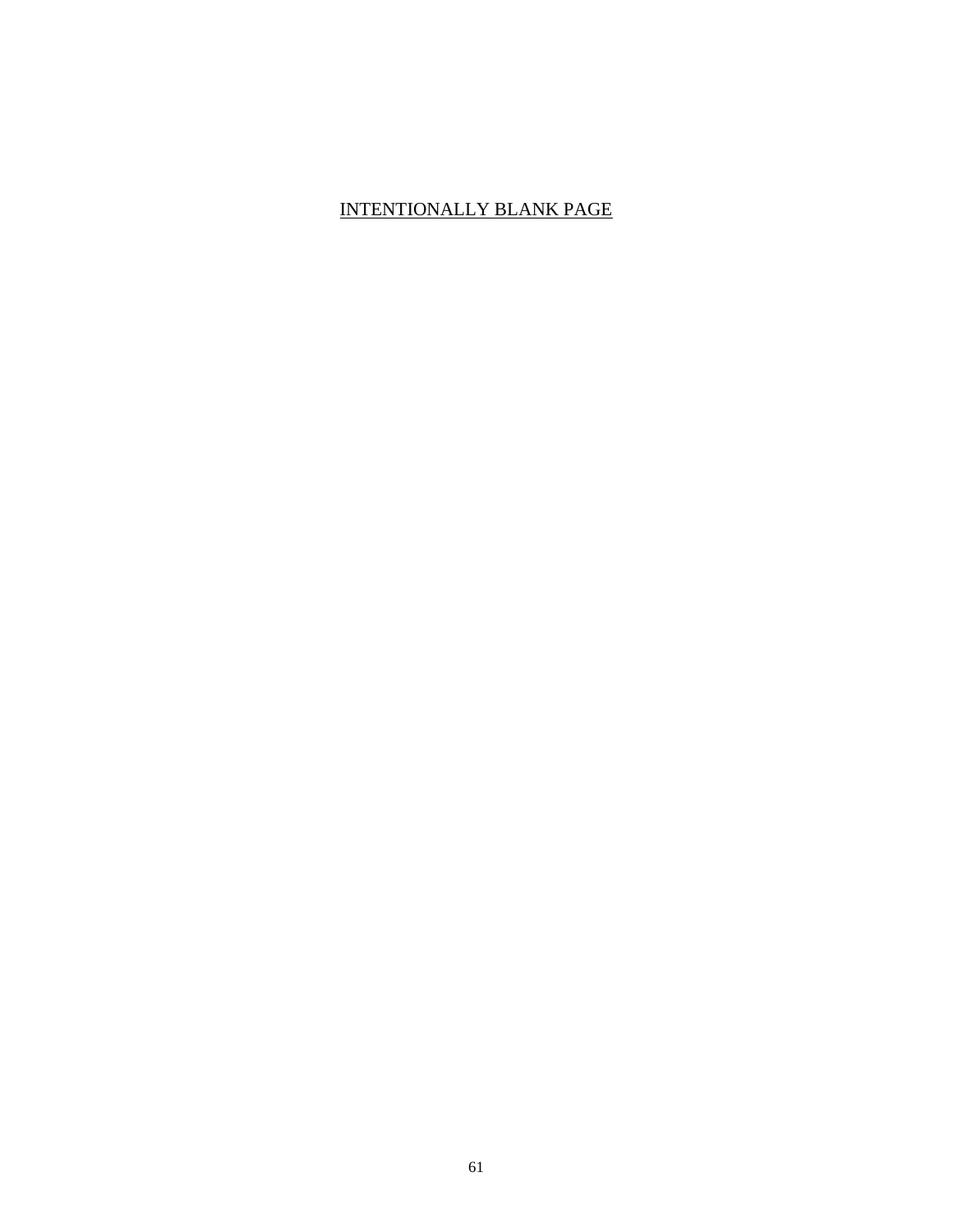#### §6.05 R-1 DISTRICT REGULATIONS.

A. Purpose and Intent:

The purpose of the R-1 Single Family District is to: First, provide for high quality residential development in well defined neighborhoods; Second, encourage the provision of housing suitable to a variety of family sizes and income levels; Third, promote quality in housing design; Fourth, encourage residential development in already developing areas to facilitate the logical extension of public utilities and services; Fifth, to improve the quality of existing residential areas; and Sixth, to maintain the small town character of Menard County.

- B. The following principal uses are permitted:
	- 1. Single family residential use which may include the following structures and land uses:
		- a. one single family dwelling or one modular dwelling unit (not mobile home dwelling unit)
		- b. attached or detached garage(s), carports and storage building(s)
		- c. a driveway and off street automobile parking area containing not less than two nor more than four spaces
		- d. fences not more than 6' in height (no barbed wire)
		- e. recreational amenities including gardens, in-ground swimming pools, above –ground swimming pools, playhouses and playground equipment
		- f. yard encroachments including t.v. antennas, satellite dishes
		- g. home occupations
	- 2. Bed and Breakfast establishments
	- 3. Day Care Homes
	- 4. Cemeteries
	- 5. Churches or other places of public worship
	- 6. Public parks
	- 7. The following accessory uses may be provided in connection with the foregoing permitted uses (other than single family residential uses):
		- a. off street automobile parking for employees and customers;
		- b. dumpsters for collection and refuse generated on site;
		- c. on premises advertising signs meeting the requirements of Section 6.12
	- 8. The following accessory uses may be provided in connection with all foregoing permitted uses:
		- a) freestanding solar grids meeting the setback requirements for a of Section  $6.05(D)(3)(a)$
- C. The following principal uses are authorized by Special Use Permit: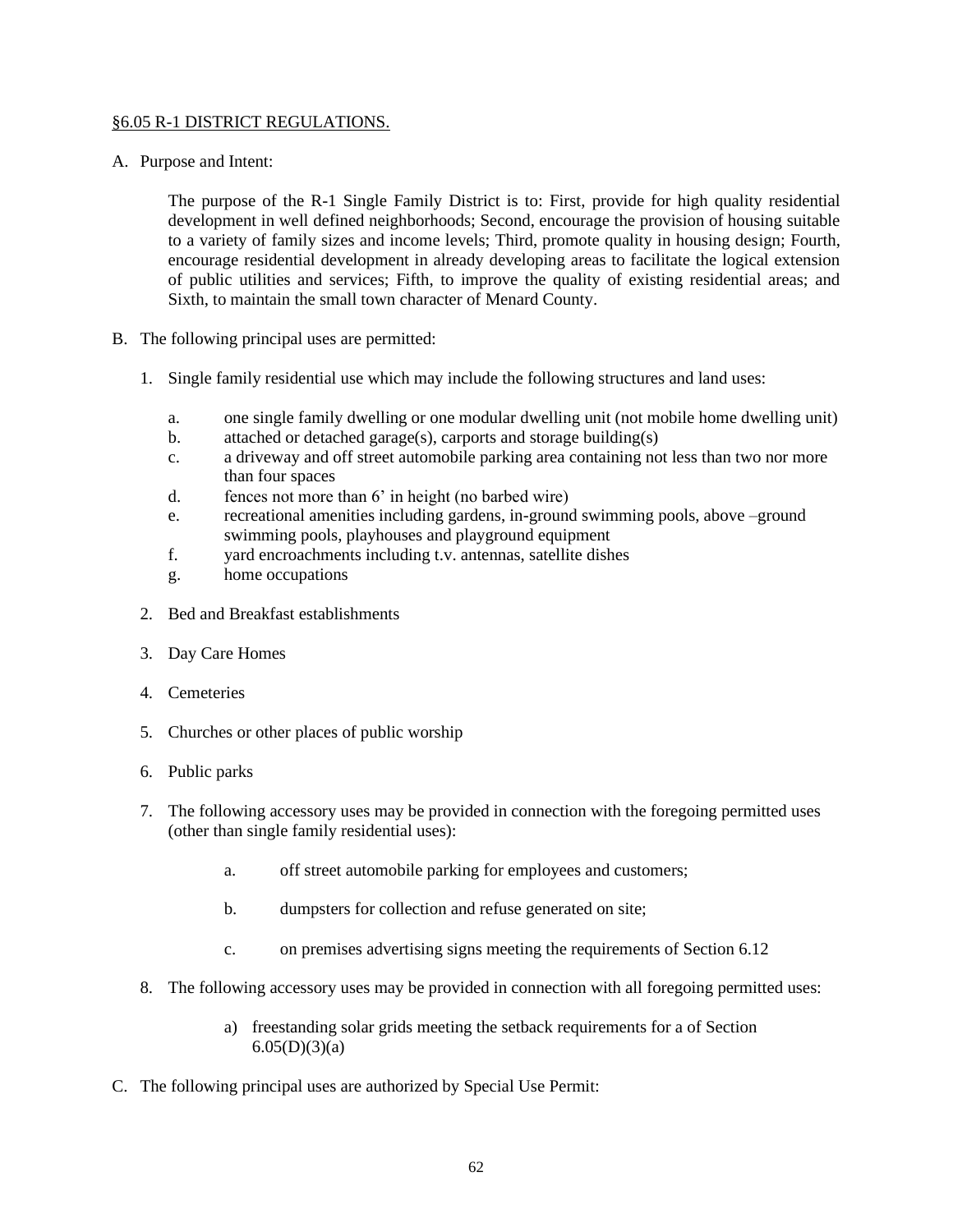- 1. Day Care Centers
- 2. Not-for Profit Museums
- 3. Water Towers
- 4. Public Golf Course
- 5. Public Potable Water Treatment Plants
- 5. The following accessory uses may be provided in connection with the foregoing special uses:
	- a. off street automobile parking for employees and customers;
	- b. dumpsters for collection and refuse generated on site;
	- c. on premises advertising signs meeting the requirements of Section 6.12
	- d. freestanding solar grids meeting the bulk regulations for setback requirements of Section  $6.05(D)(3)(a)$
- D. Bulk Regulations
	- 1. Minimum lot area
		- a. Residential Use  $-7,500$  square feet
		- b. Bed and Breakfast establishments  $-7,500$  square feet
		- c. Churches or other place of public worship, Cemeteries, Public Parks 1 acre
		- d. Day Care Homes and Centers  $\frac{1}{2}$  acre
		- e. Water Towers 1 acre
	- 2. Minimum lot width
		- a. Residential use  $-60'$  with 60' of frontage on a public road measured at the front setback line; 200' with 200' of frontage measured at the front setback line when a lot is to be accessed directly from any State of Illinois or Menard County Highway Department road or highway.
		- b. Bed and Breakfast establishments 60'
		- c. Churches and other places of public worship, Cemeteries, Public Parks 200'
		- d. Day Care Centers 100'
	- 3. Minimum setbacks for buildings, structures, outdoor storage areas and parking areas: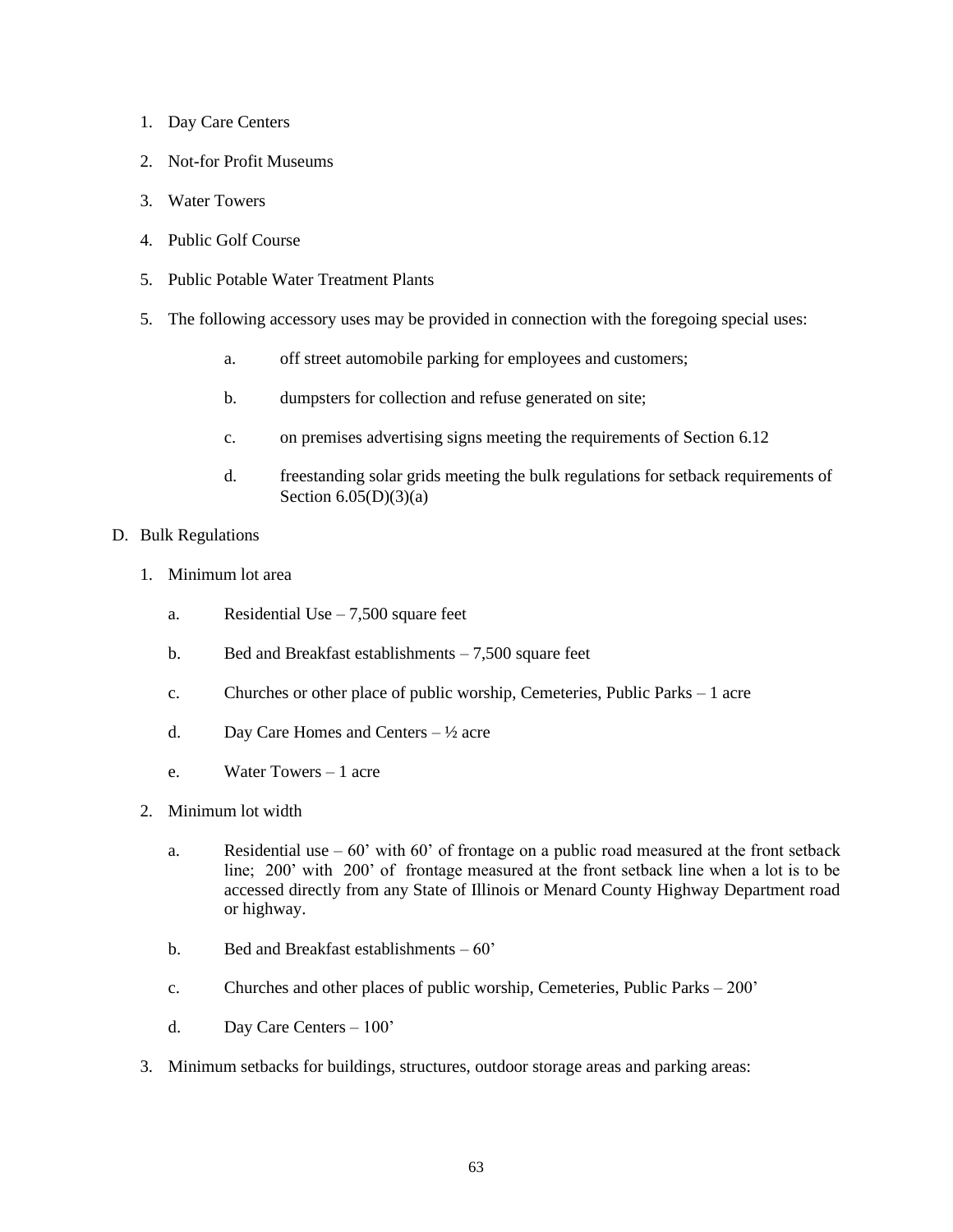- a. Front shall be one-half the distance of the necessary right of way of the applicable road, measured from the center of the road, and an additional 30' (If existing right of way is greater than the necessary right of way, the front setback requirement of 30' shall be measured from the existing right of way line)
- b. Side  $5'$
- c.  $Rear 10'$
- d. Lots created prior to January 1, 1999 and located within 2,000 feet of the Sangamon River and 2,000 feet of Chautauqua Road and located within the R-1, single-family zoning district shall have no minimum setback requirements. Lots with shoreline along Lake Petersburg and located within the R-1, single-family zoning district shall have the following minimum setback requirements for buildings and structures (docks & boathouses are exempt from rear setback requirements but shall meet side setback requirements): Front – 8'; Side – 6'; Rear – The lake side of any building or structure shall be no closer to the shoreline than 30 percent (30%) of the distance from the shoreline to the front lot line.
- 4. Building or structure height 30' measured from the top of the foundation level
- 5. Minimum parking
	- a. Residential Use  $-2$  spaces per dwelling unit
	- b. Other Use  $-1$  space per 300 square feet of floor area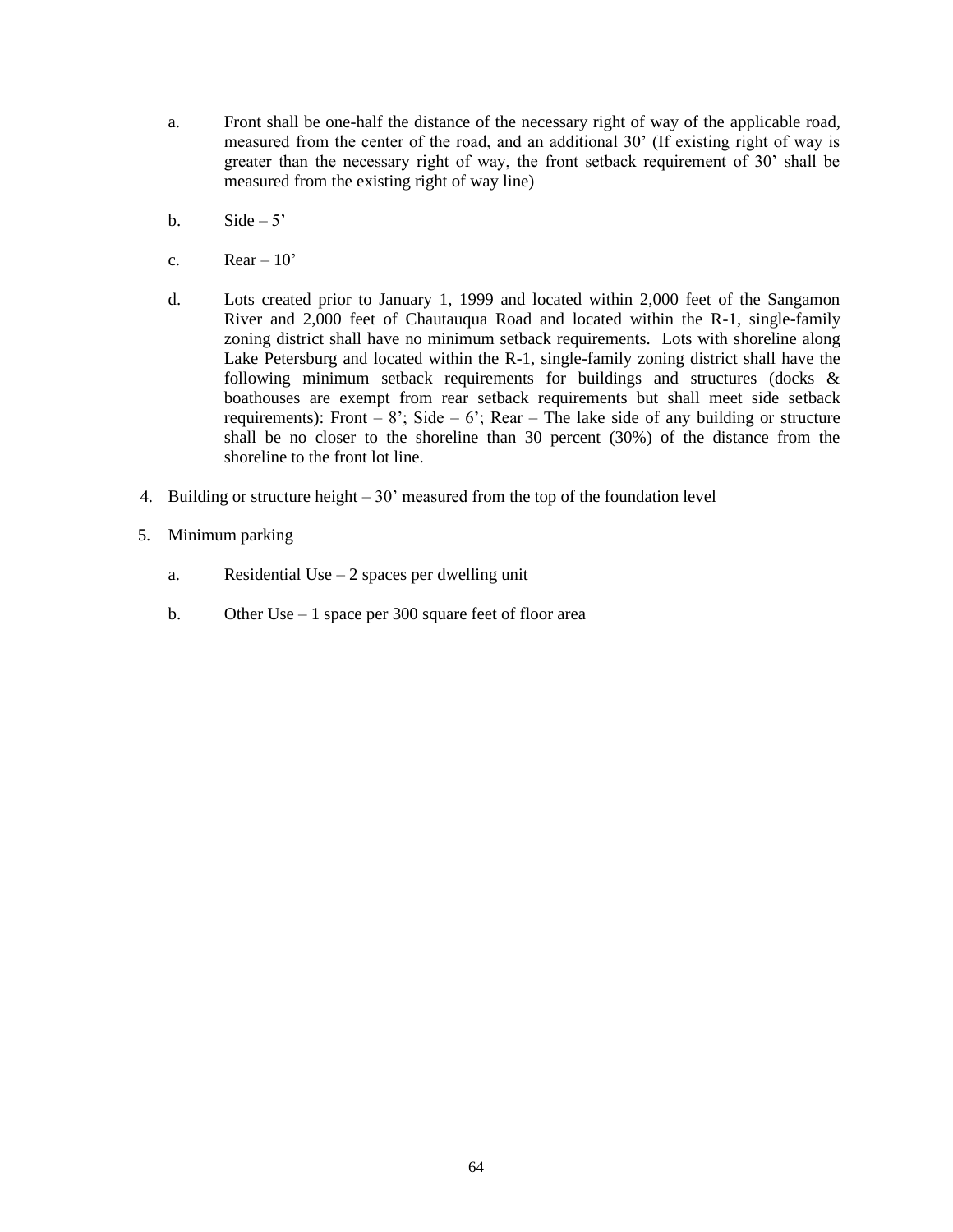#### R-1 Single Family Residence District

The Menard County comprehensive plan suggests that residential development is most appropriate in or near the County's incorporated cities, villages and towns where the extension of municipal services seems most likely. The R-1 zoning district is the district that is intended to accommodate that type of residential development.

Permissible densities in the R-1 district are higher than in the Rural Residential District because public utilities are in place and immediately available of more likely to become available as development occurs.

Increased density puts people in closer day to day contact with one another. The activities on one owner's property are more likely to generate an impact and effect the use and enjoyment of a neighbor's property. For that reason, the R-1 district contains more stringent land use regulations. Everyone gives up a little "freedom" to live harmoniously in closer proximity.

\_\_\_\_\_\_\_\_\_\_\_\_\_\_\_\_\_\_\_\_\_\_\_\_\_\_\_\_\_\_\_\_\_\_\_\_\_\_\_\_\_\_\_\_\_\_\_\_\_\_\_\_\_\_\_\_\_\_\_\_\_\_\_\_\_\_\_\_\_\_\_\_\_\_\_\_\_\_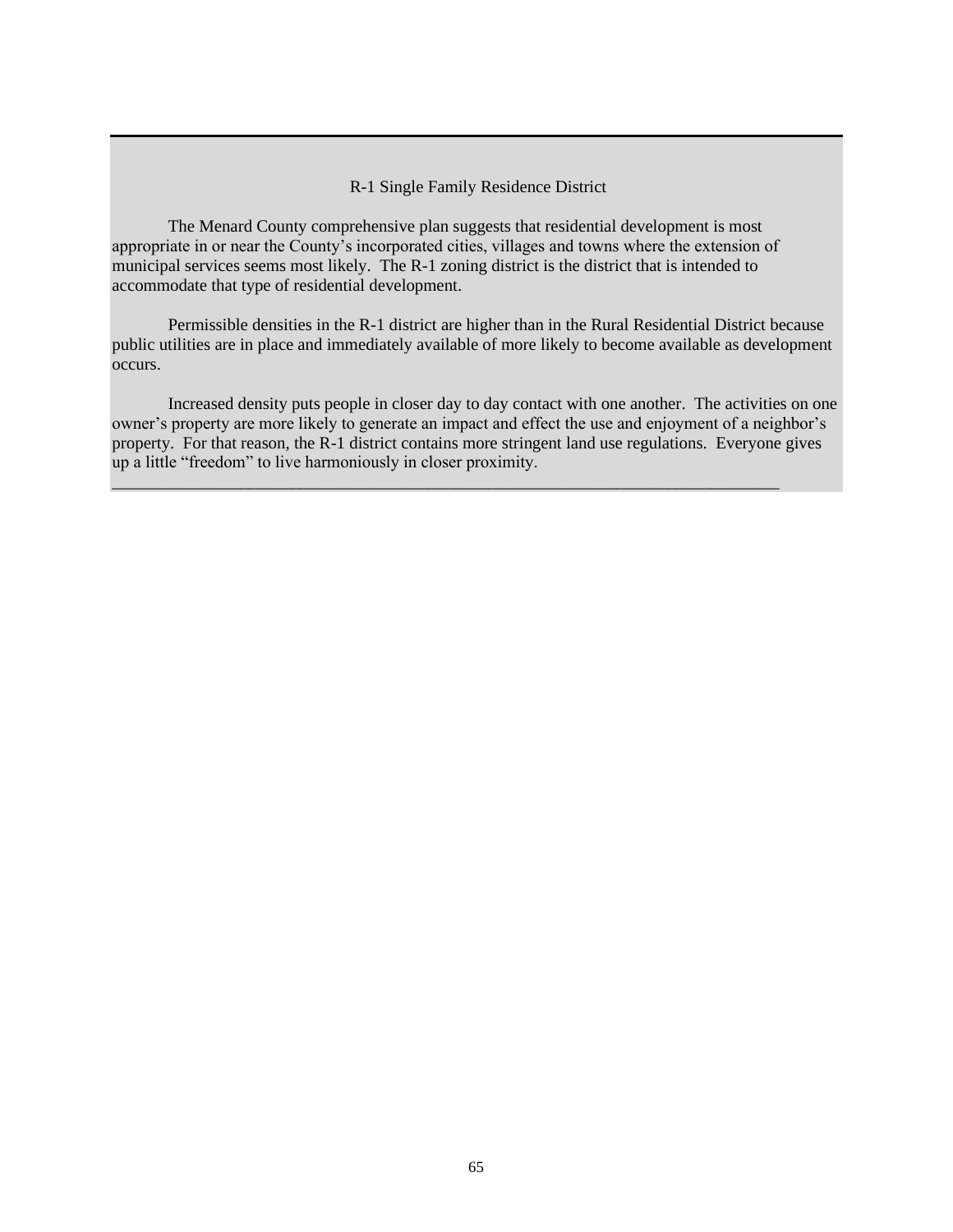#### §6.06 R-3 DISTRICT REGULATIONS.

#### A. Purpose and Intent:

The purpose of the R-3 Multiple Family district is to: First, provide for a higher density residential development in well defined neighborhoods; Second, encourage the provision of housing suitable to a variety of family sizes and income levels; Third, promote quality in housing design; Fourth, encourage residential development in already developing areas to facilitate the logical extension of public utilities and services; Fifth, to improve the quality of existing residential areas; and Sixth, to maintain the small town character of Menard County.

- B. The following principal uses are permitted:
	- 1. Single family dwelling or modular dwelling units (but not mobile home dwelling units) including accessory uses permitted in the R-1 Residential District
	- 2. Two family and multiple family dwellings including the following accessory uses:
		- a. attached or one detached garage (s) per dwelling unit containing a total of not more than 600 square feet per unit, but not both
		- b. a driveway and off street automobile parking area containing not less than two nor more than four spaces per dwelling unit
		- c. fences not more than 6' in height (no barbed wire)
		- d. recreational amenities including gardens, in-ground swimming pools, above-ground swimming pools, playhouses, playground equipment
		- e. yard encroachments including t.v. antennas, satellite dishes
		- f. home occupations
		- g. inside storage of yard and garden equipment including one storage building per dwelling unit containing not more than 120 square feet of floor area
		- h. outside storage in one or more defined fenced or screened area containing not more than 200 square feet per dwelling unit or 10% of the lot area (in the aggregate) whichever is less
	- 3. Day Care homes
	- 4. Bed and Breakfast establishments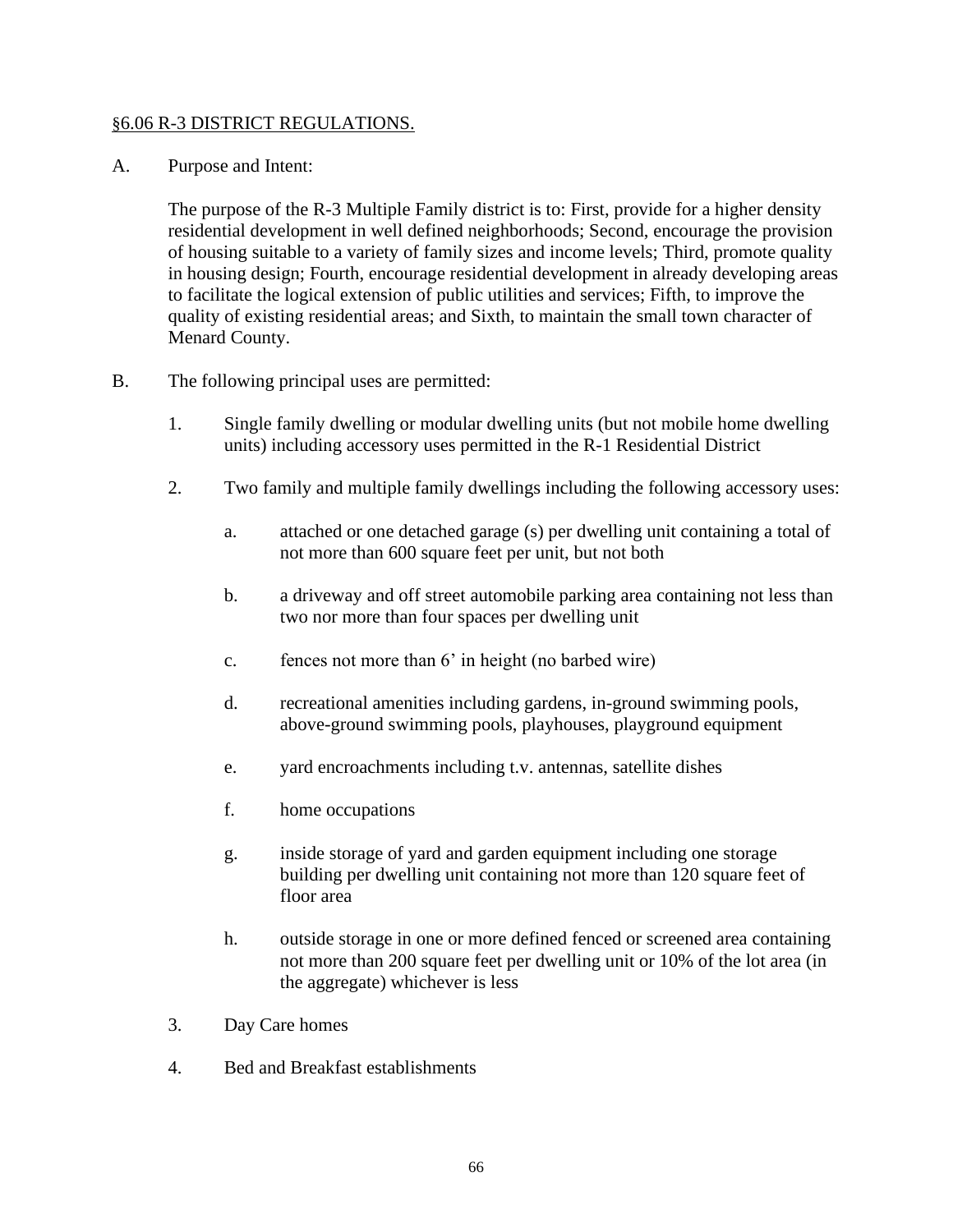- 5. Cemeteries
- 6. Churches and other places of public worship
- 7. The following accessory uses may be provided in connection with the permitted uses (other than single, two or multiple family uses):
	- a. off street automobile parking for employees and customers;
	- b. dumpsters for collection and refuse generated on site;
	- c. on premises advertising signs meeting the requirements of Section 6.12
- C. The following principal uses are authorized by Special use permit:
	- 1. Offices
	- 2. Convenience Stores
	- 3. Day Care Centers
	- 4. Mobile Home Parks
	- 5. Water Towers
	- 6. Public Golf Course
	- 7. The following accessory uses may be provided in connection with the foregoing special uses:
		- a. off street automobile parking for employees and customers
		- b. dumpsters for collection and refuse generated on site;
		- c. on premises advertising signs meeting the requirements of Section 6.12

### D. Bulk Regulations

- 1. Minimum lot area:
	- a. Single family 7500 square feet
	- b. Two family 5000 square feet per dwelling unit
	- c. Multiple family  $-2500$  per dwelling unit but not less than 10,000 square feet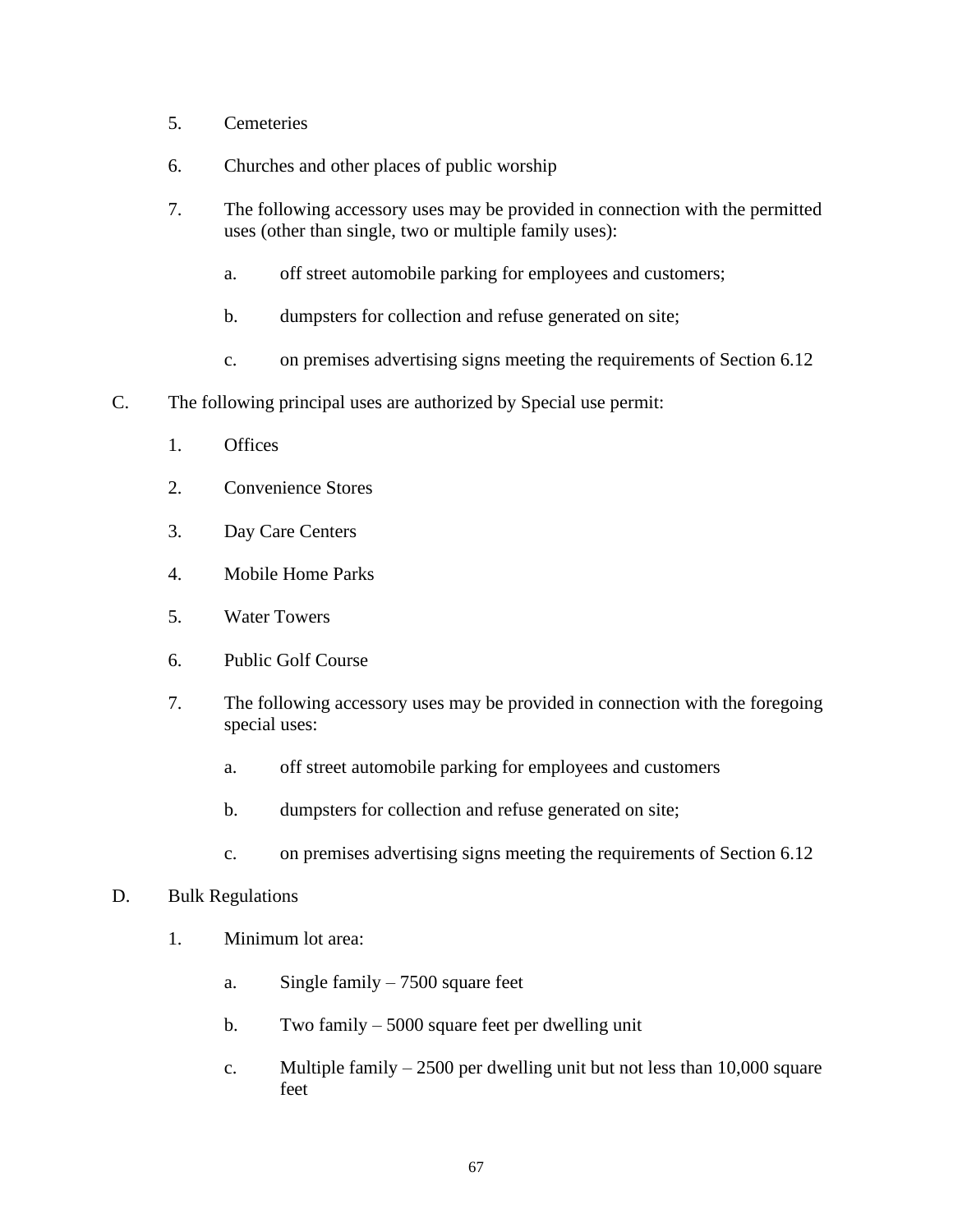- d. Churches, other places of public worship, Day Care Homes and Day Care Centers  $- \frac{1}{2}$  acre
- e. Bed and Breakfast establishments 7500 square feet
- f. Cemeteries one acre
- g. Offices- 10,000 square feet
- h. Convenience store 10,000 square feet
- i. Mobile home parks 2 acres
- j. Water Towers 1 acre
- 2. Lot width:
	- a. Mobile home parks 200'
	- b. all other uses: 60' of frontage on a public right-of-way measured at the front setback line
- 3. Setback:
	- a. Front  $-30'$
	- b. Side  $10'$
	- c.  $Rear 30'$
- 4. Height  $30'$
- 5. Required parking:
	- a. Residential 2 spaces per dwelling unit
	- b. Other 1 space per 300 square feet of floor area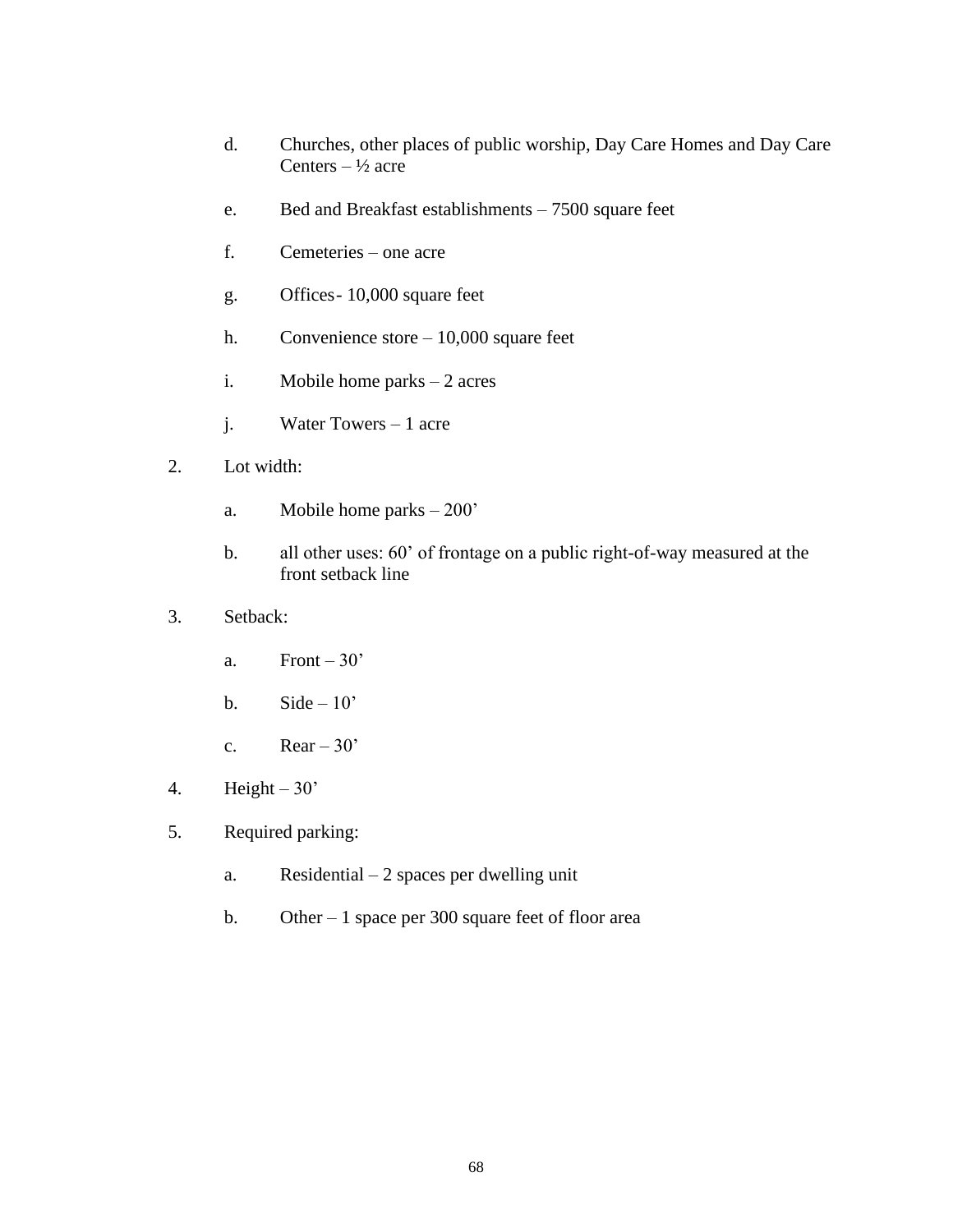#### R-3 Residence District

\_\_\_\_\_\_\_\_\_\_\_\_\_\_\_\_\_\_\_\_\_\_\_\_\_\_\_\_\_\_\_\_\_\_\_\_\_\_\_\_\_\_\_\_\_\_\_\_\_\_\_\_\_\_\_\_\_\_\_\_\_\_\_\_\_\_\_\_\_\_\_\_

\_\_\_\_\_\_\_\_\_\_\_\_\_\_\_\_\_\_\_\_\_\_\_\_\_\_\_\_\_\_\_\_\_\_\_\_\_\_\_\_\_\_\_\_\_\_\_\_\_\_\_\_\_\_\_\_\_\_\_\_\_\_\_\_\_\_\_\_\_\_\_\_\_\_\_\_\_\_\_\_\_\_\_\_\_\_

Many people live in residential settings other than in single family detached homes. Some rent, some own. The R-3 Residence District is intended to permit attached housing and at densities higher than permitted in the single family residence district. Recognizing that people in the R-3 District living in closer proximity to one another than is customary in the single family districts, the R-3 District authorizes some office and commercial uses by special use permit. The R-3 District often serves as a transition district between single family and commercial or manufacturing uses or zoning districts.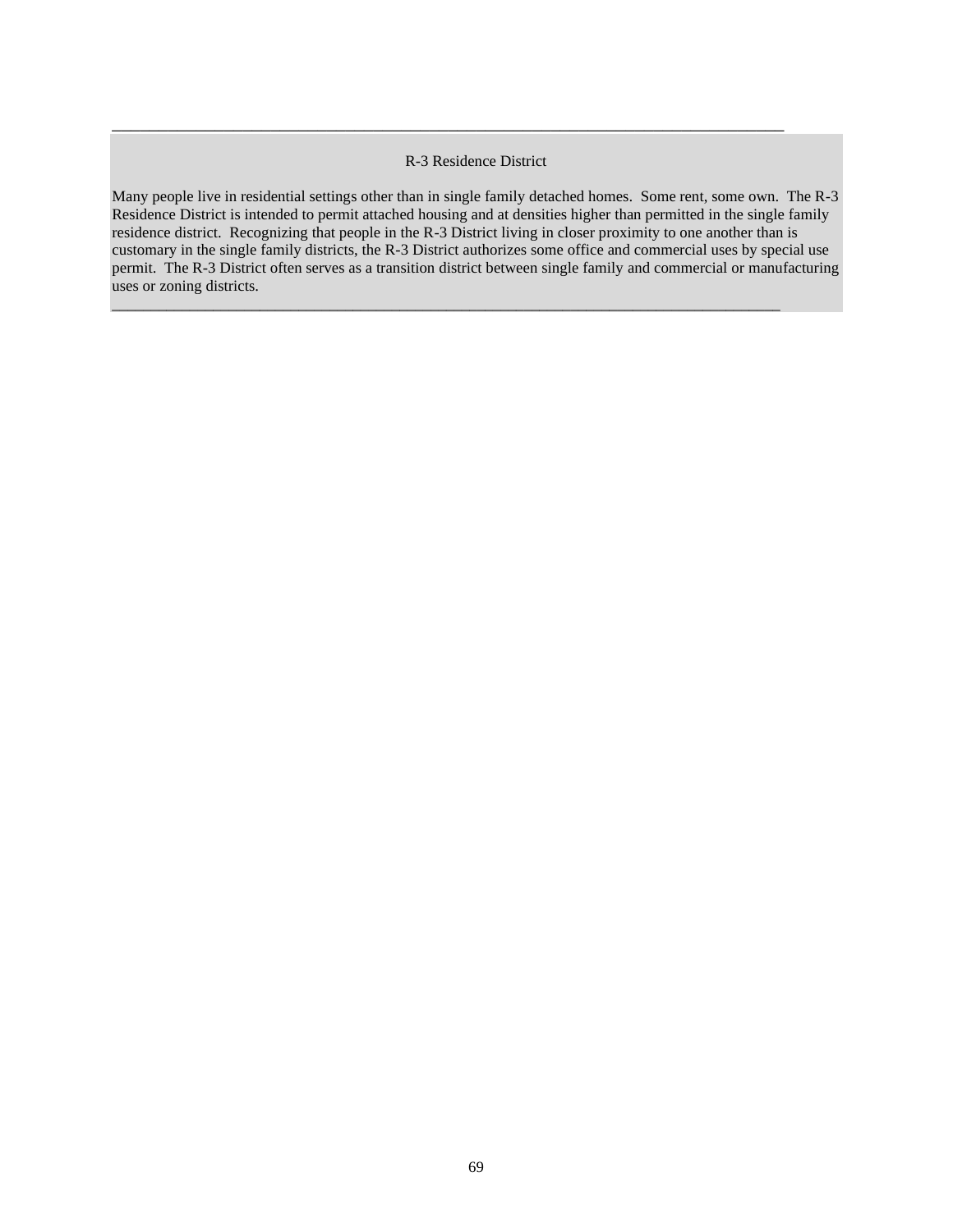### §6.07 B-1 DOWNTOWN BUSINESS DISTRICT REGULATIONS.

A. Purpose and Intent:

The purpose of the B-1 Downtown Business district is to: First, increase the level of retail activity in Menard County so as to provide necessary retail services to county residents; Second, to locate all commercial activity so that it is economically feasible to operate a business and to provide goods and services in a convenient, safe, and attractive manner; and, Third, to encourage commercial and industrial activity consistent with Menard County as a center of Lincoln's Illinois.

- B. The following principal uses are permitted:
	- 1. Accounting/Bookkeeping
	- 2. Advertising services
	- 3. Agri-business, including any of the following:
		- a. greenhouse/nursery
		- b. roadside produce stand
		- c. farm supply storage and sale
		- d. feed storage and sales
		- e. grain elevator/storage
		- f. farm equipment/implement sales and repair
		- g. agricultural research and development
		- h. veterinary hospitals or clinics
		- i. fertilizer plants & storage tanks
		- j. winery
		- k. deer processing facility/meat market
		- l. automobile body shop
	- 4. Ambulance service
	- 5. Amusement center/parks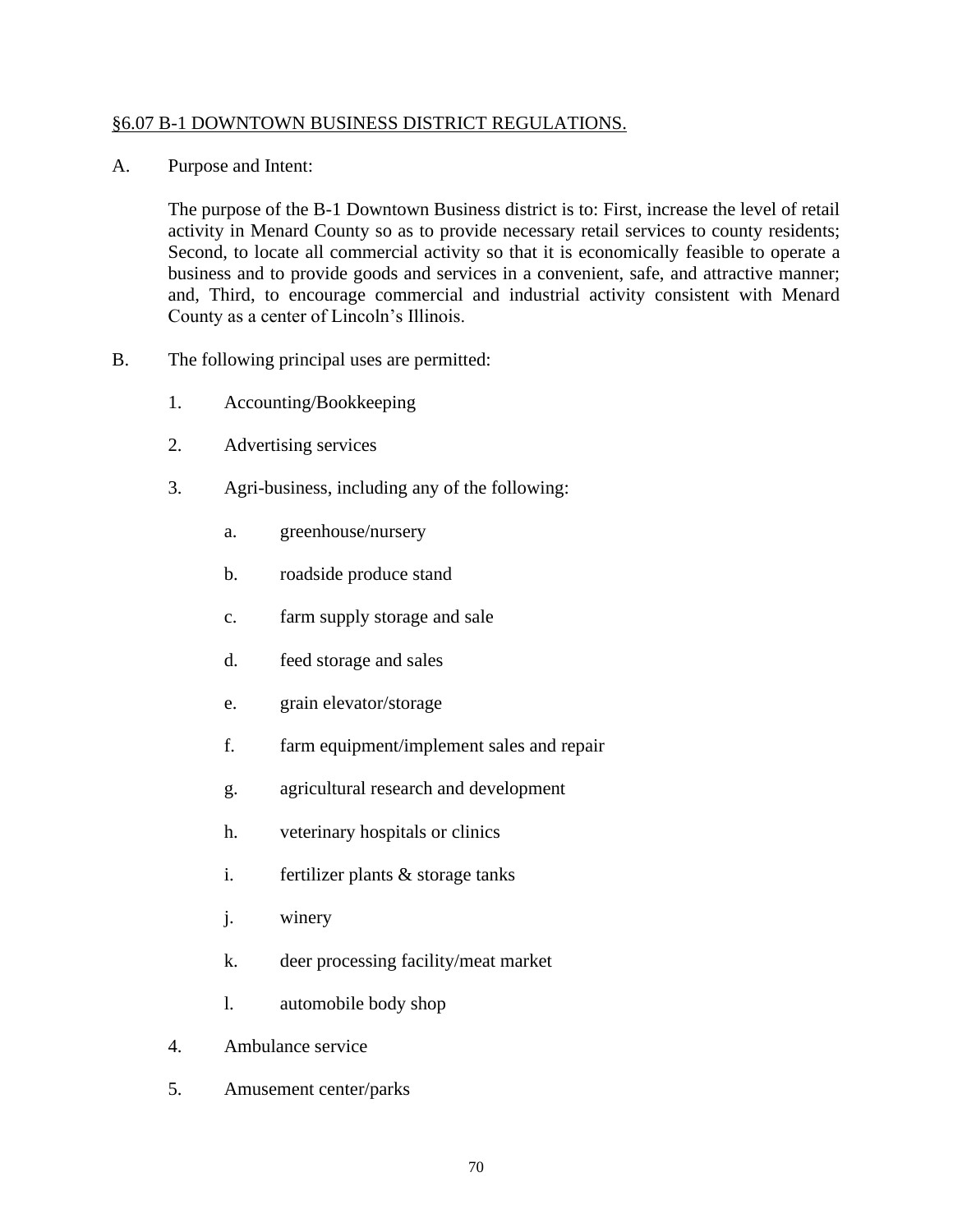- 6. Antique stores
- 7. Appliance repair shop
- 8. Appliance store
- 9. Art & school supply store
- 10. Art gallery, museum
- 11. Athletic club, indoor
- 12. Auction house
- 13. Automobile service station
- 14. Automobile, truck rental
- 15. Bakery and donut shops (retail sales only)
- 16. Ballroom, dance hall
- 17. Bank
- 18. Barber, beauty shop
- 19. Bed and breakfast
- 20. Blue print/copy shop
- 21. Book, stationery store
- 22. Bowling, billiard center
- 23. Bus passenger terminal
- 24. Business school
- 25. Candle shops
- 26. Candy & ice cream shops
- 27. Car wash
- 28. Cemeteries/columbarium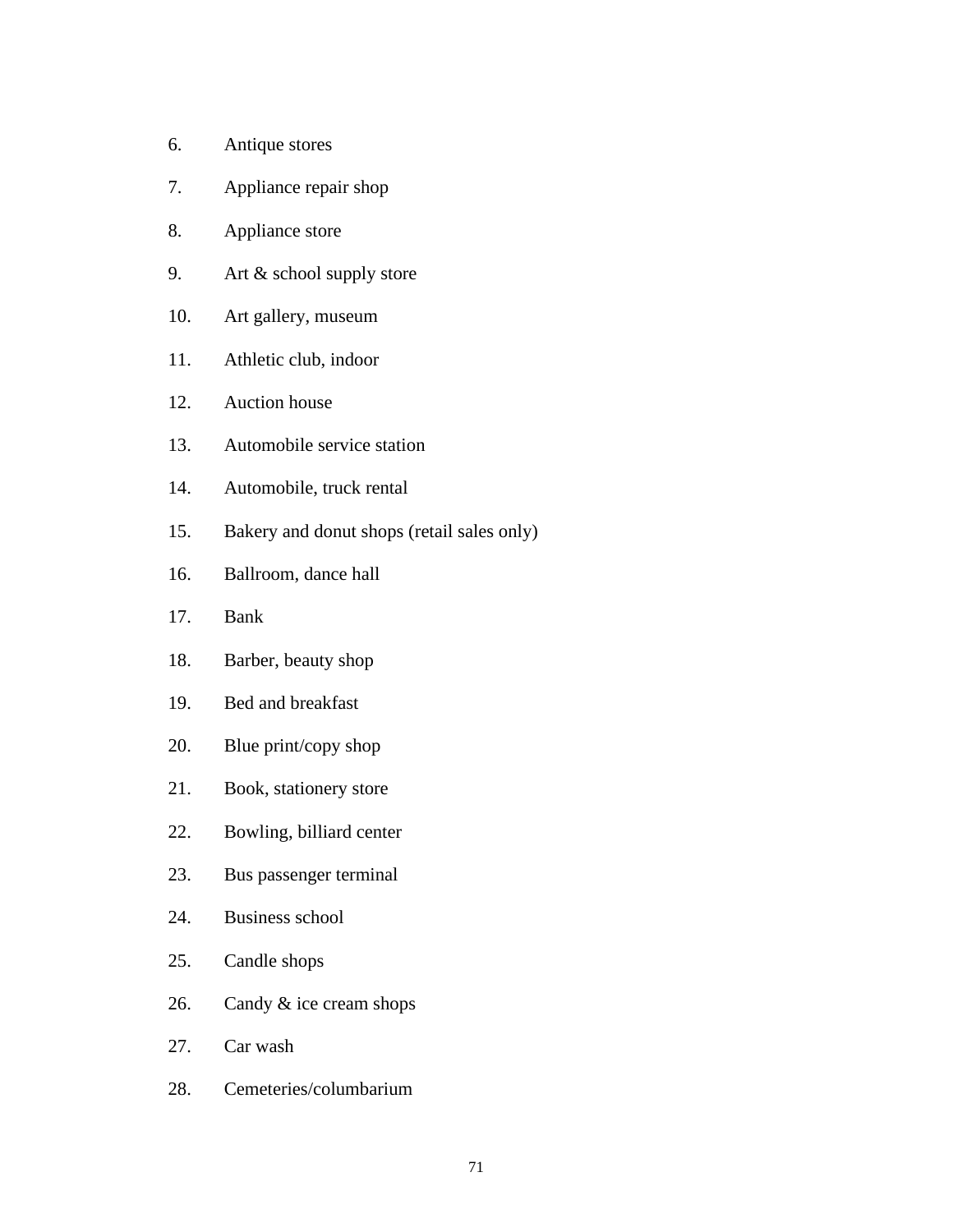- 29. Churches and other places of public worship
- 30. Cleaning services, home/business
- 31. Clinics
- 32. Clothing store
- 33. Clubs, private
- 34. Collection services
- 35. Community center
- 36. Computer data-processing center
- 37. Convenience stores
- 38. Diary store
- 39. Dance studio
- 40. Day care centers
- 41. Delicatessen
- 42. Dental offices
- 43. Department store
- 44. Diaper store
- 45. Drive-in restaurants
- 46. Drug store
- 47. Dry cleaners
- 48. Dry goods store
- 49. Dwelling units when located above the first story
- 50. Exterminating pest control
- 51. Florist shop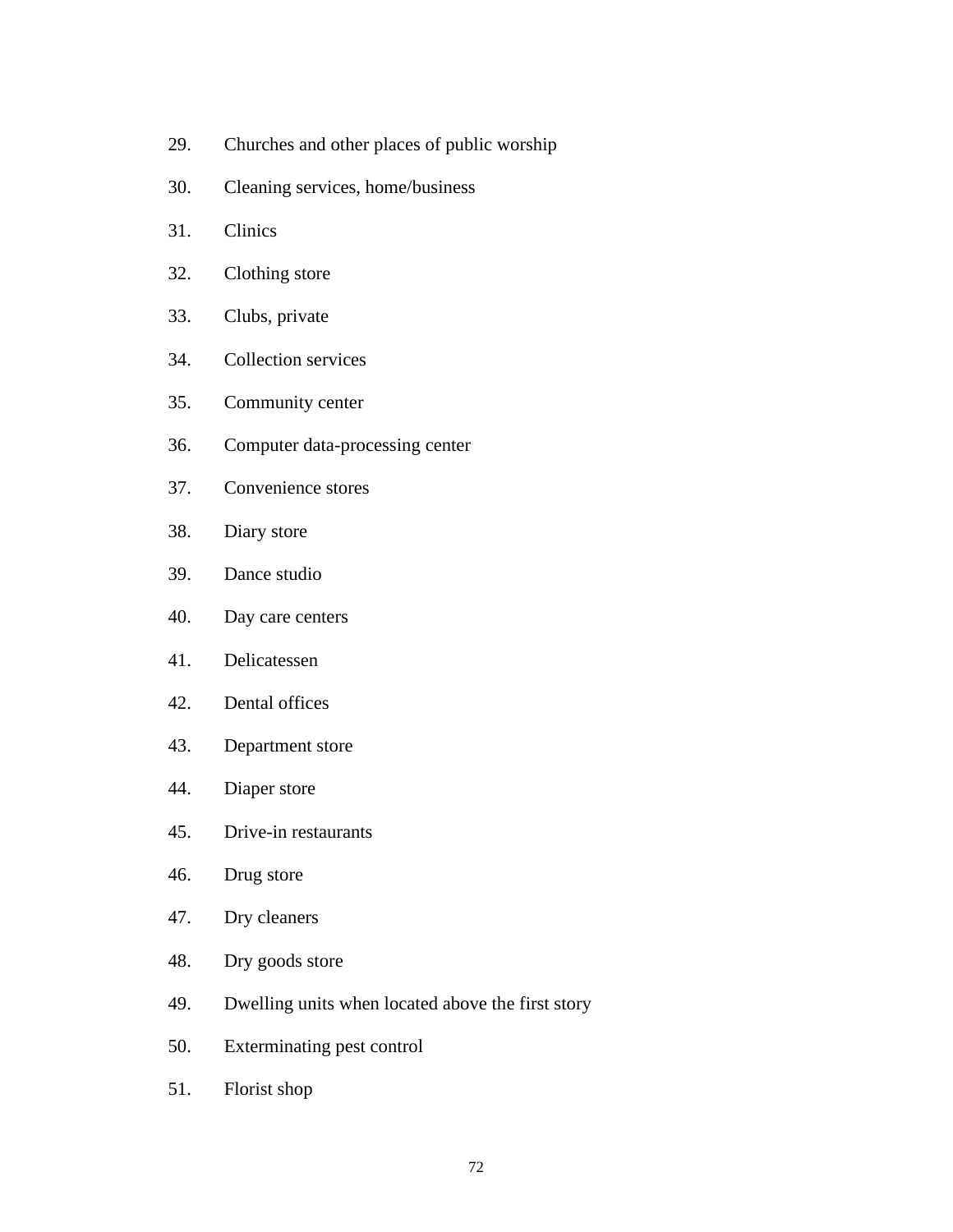- 52. Funeral parlor/mortuary
- 53. Fur store/sales
- 54. Furniture store
- 55. Garden supply shop
- 56. Gift shop
- 57. Greenhouse
- 58. Greeting card shop
- 59. Gun store
- 60. Gymnasium
- 61. Hardware store
- 62. Health club/spas/reducing salons
- 63. Hobby, toy store
- 64. Indoor tennis club
- 65. Jewelry store
- 66. Laundry/coin/retail
- 67. Lawn & landscaping services (may include greenhouse(s), nursery & other associated uses)
- 68. Leather goods shop
- 69. Liquor store
- 70. Lumberyard, building materials storage
- 71. Mail order store
- 72. Market, grocery store
- 73. Masseurs, masseuse services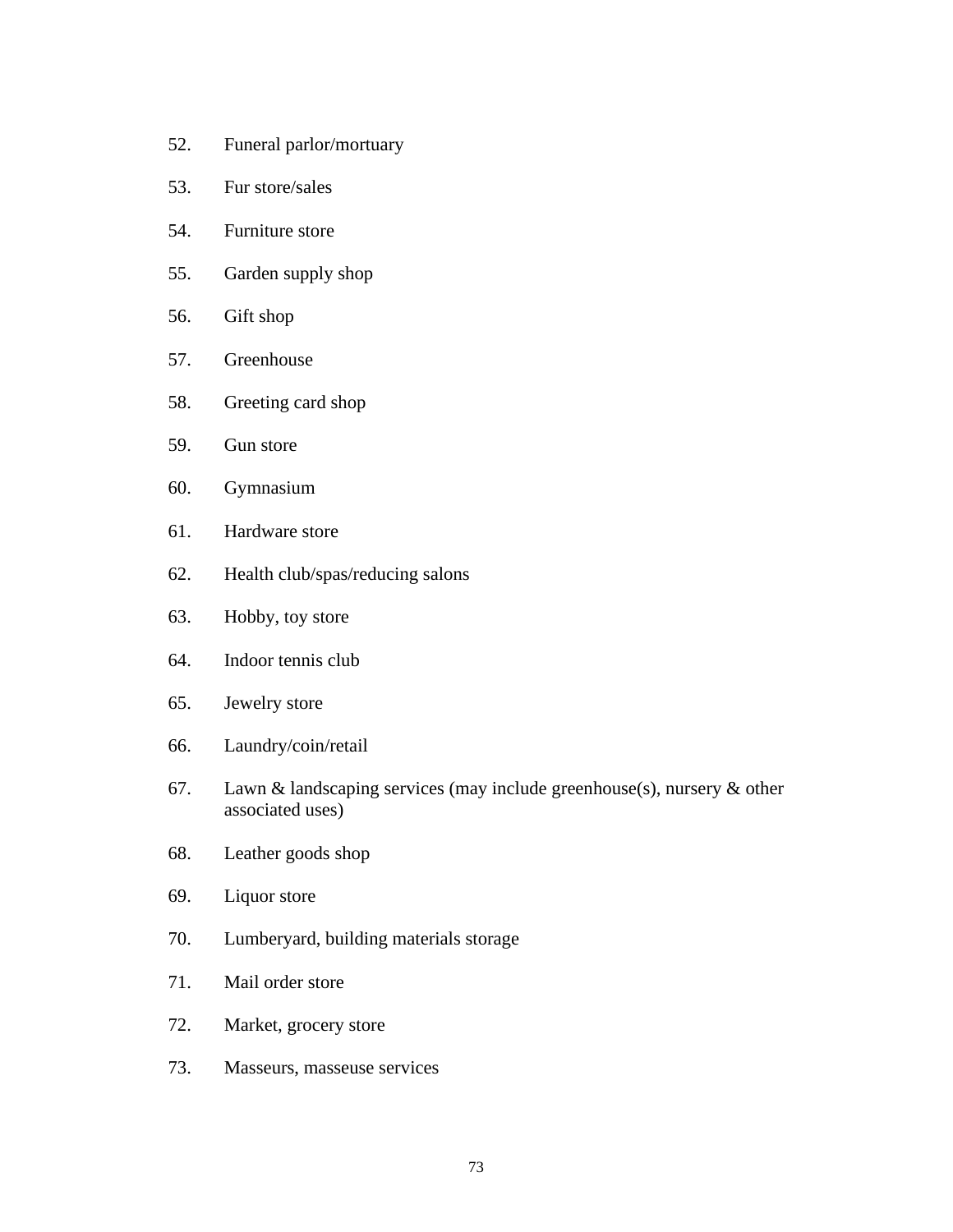- 74. Mobile home, recreational vehicle rental and sales
- 75. Motel, hotel
- 76. Motion picture theater
- 77. Motor vehicle parts & accessory sales
- 78. Motor vehicle repairs, paint shop
- 79. Motor vehicle sales
- 80. Motor vehicle storage
- 81. Music store/records/CD's
- 82. News stand
- 83. Night club/bar/tavern
- 84. Nursery school
- 85. Nursing and retirement homes
- 86. Office use
- 87. Optical goods sales
- 88. Park
- 89. Parking lot
- 90. Pet store
- 91. Photographic studios
- 92. Photographic supply sales
- 93. Police station
- 94. Postal services/shipping/mailing
- 95. Print shop
- 96. Public highway & road district facilities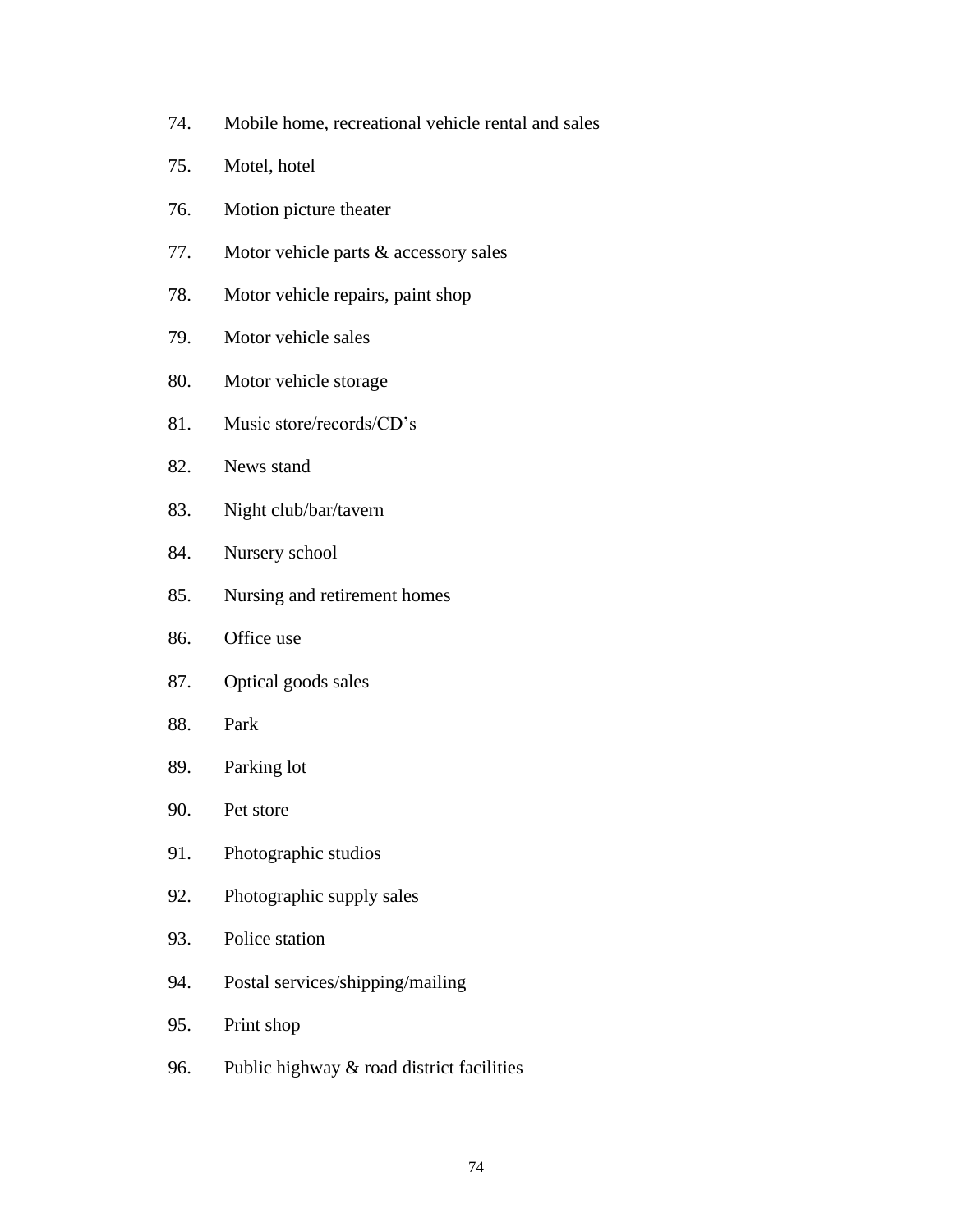- 97. Radio, radar site
- 98. Radio, TV station
- 99. Real estate services
- 100. Recreational vehicle sales
- 101. Restaurants
- 102. Retail lumber sales
- 103. Rug, floor-covering store
- 104. Shoe repair shop
- 105. Shoe store
- 106. Single family residential use which may include the following structures and land uses:
	- a. one single family dwelling, or one modular dwelling unit, or one mobile home dwelling unit as defined in §6.13 (Mobile & Manufactured Home Regulations)
	- b. attached or detached garage(s), carport(s) and storage building(s)
	- c. a driveway and off street automobile parking area containing not less than two nor more than four spaces
	- d. fences not more than 6' in height (no barbed wire)
	- e. recreational amenities including gardens, in-ground swimming pools, above-ground swimming pools, playhouses and playground equipment
	- f. yard encroachments including t.v. antennas, satellite dishes
	- g. home occupations
- 107. Specialty food store
- 108. Sporting goods sales
- 109. Storage; canned or bottled beverages
- 110. Storage; fiber products
- 111. Storage; flour, starch, sugar
- 112. Storage; loose or bagged agricultural products
- 113. Storage; loose or bagged processed food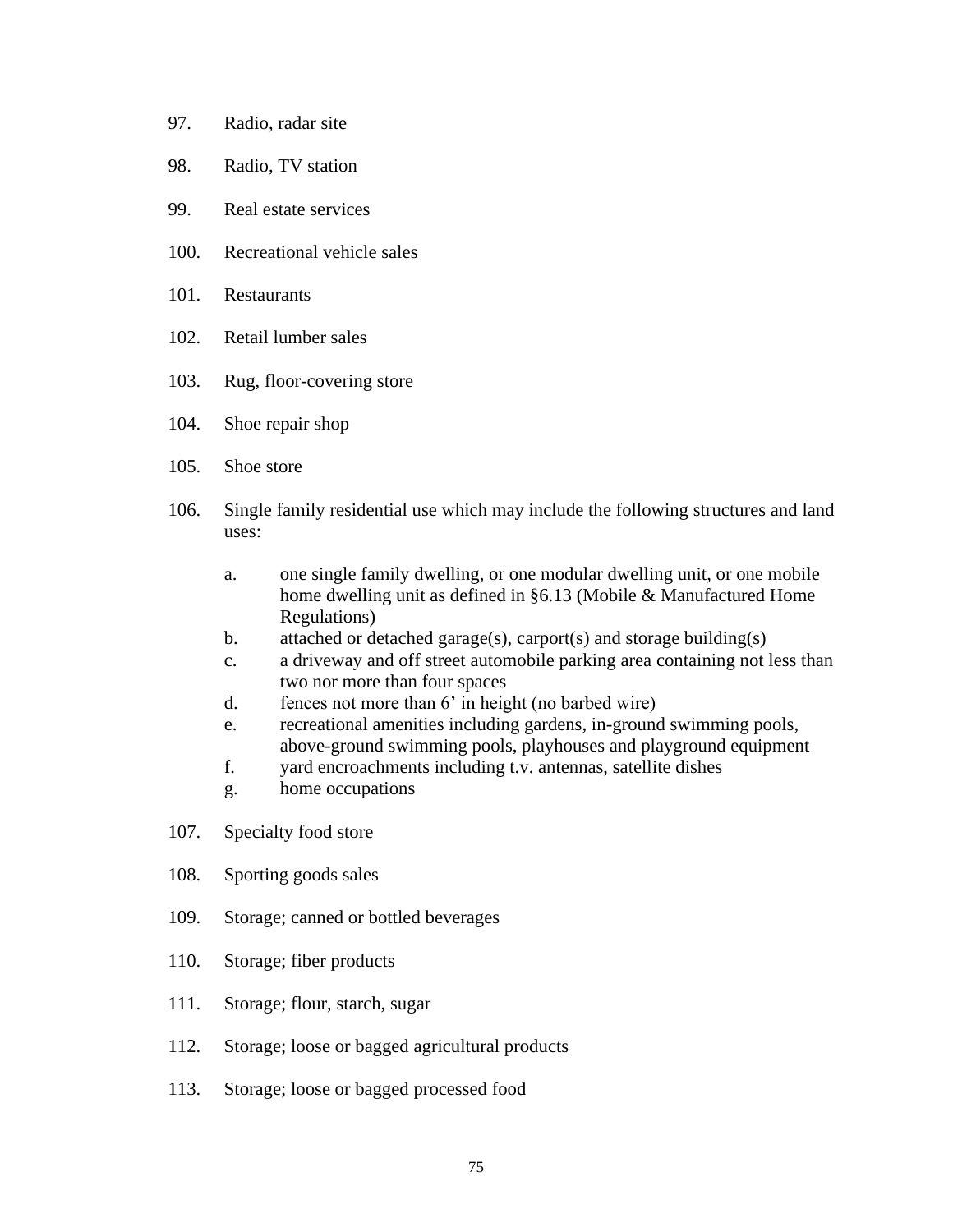- 114. Storage; metal, metal products
- 115. Storage; non-hazardous chemicals or plastic products
- 116. Storage; packaged foodstuff
- 117. Storage; packaged mineral products
- 118. Storage, packaged tobacco products
- 119. Storage; paper, paper products
- 120. Storage; rolled paper
- 121. Storage; seeds, beans nuts & silage
- 122. Storage, wood products, furniture
- 123. Supper club
- 124. Tailor, dress making shop
- 125. Theater
- 126. Tobacco shop
- 127. Travel bureau
- 128. Two family and multiple family dwellings including the following accessory uses:
	- a. attached or one detached garage(s) per dwelling unit
	- b. a driveway and off street automobile parking area containing not less than two nor more than four spaces per dwelling unit
	- c. fences not more than 6' in height (no barbed wire)
	- d. recreational amenities including gardens, in-ground swimming pools, above-ground swimming pools, playhouses, and playground equipment
	- e. yard encroachments including t.v. antennas, satellite dishes
	- f. home occupations
- 129. Variety store
- 130. Veterinary hospitals
- 131. Video rental/sales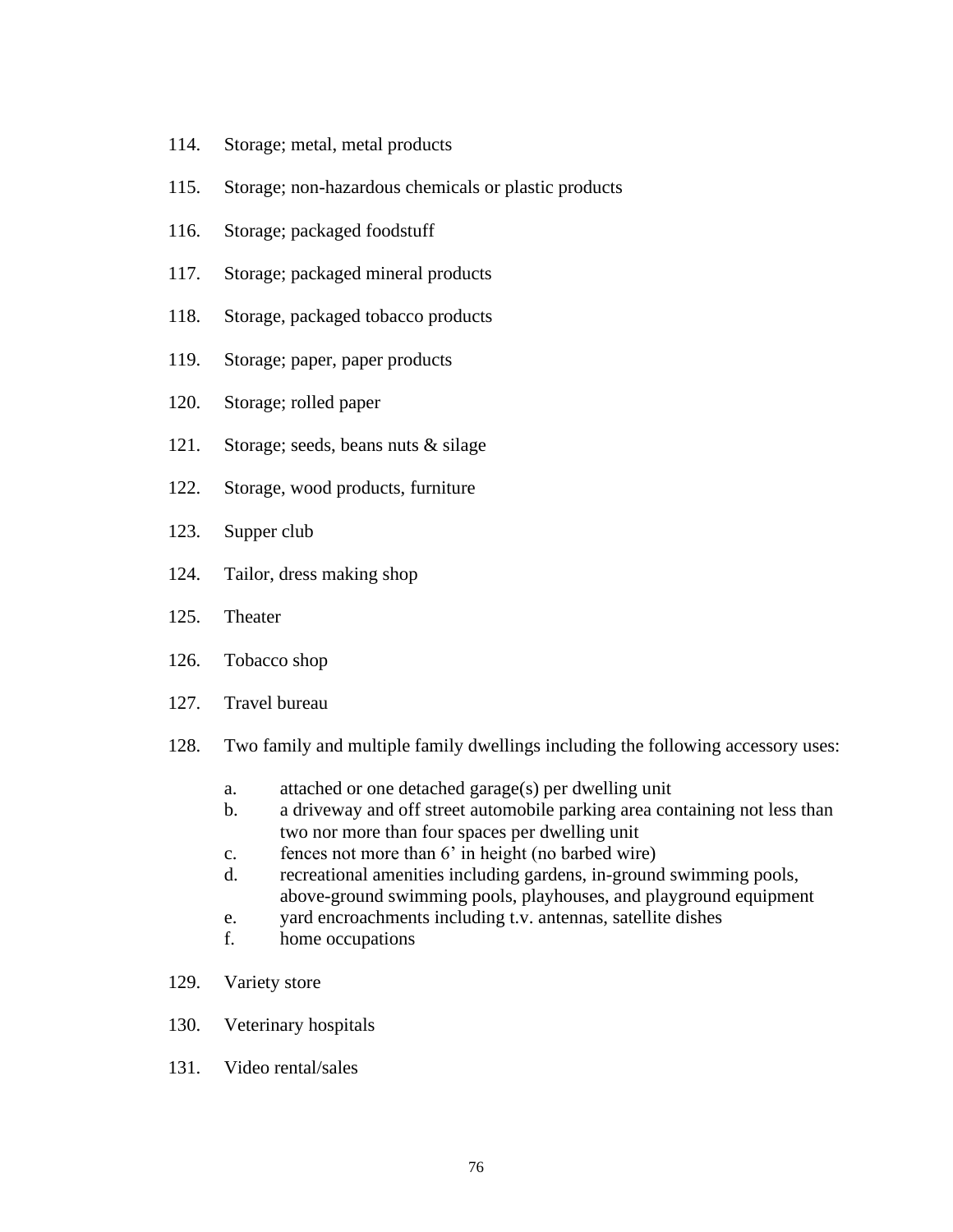- 132. Wallpaper; paint store
- 133. Warehouse; general
- 134. Warehouse; mini (with or without dwelling unit for superintendent)
- 135. Welfare agency
- C. The following accessory uses may be provided in connection with the foregoing principal uses:
	- 1. off street automobile parking for employees and customers;
	- 2. dumpsters for collection and refuse generated on site;
	- 3. on premises advertising signs meeting the requirements of Section 6.12
	- 4. freestanding solar grids
- D. The following principal uses (or accessory uses, if stated as an allowable accessory use) are authorized by Special Use Permit in the B-1 Downtown Zoning District:
	- 1. Off premises advertising signs (allowable accessory use for all principal uses except residential uses)
	- 2. Water Towers & accompanying accessory uses as listed in Section 6.07(C)
	- 3. Recycling Facilities & accompanying accessory uses as listed in Section 6.07(C)
- E. Bulk Regulations
	- 1. Minimum lot area 1800 square feet 5000 square feet for single family dwelling units; 2500 square feet per dwelling unit for two and multiple family dwelling units 1 acre for Water Towers
	- 2. Minimum lot width 30'
	- 3. Setback front 0; side 0; rear 0 Residential – front 10'; side 5'; rear  $10'$
	- 4. Maximum height 45' for all structures except grain elevators which shall have no maximum height
	- 5. Required parking Residential: 2 per dwelling unit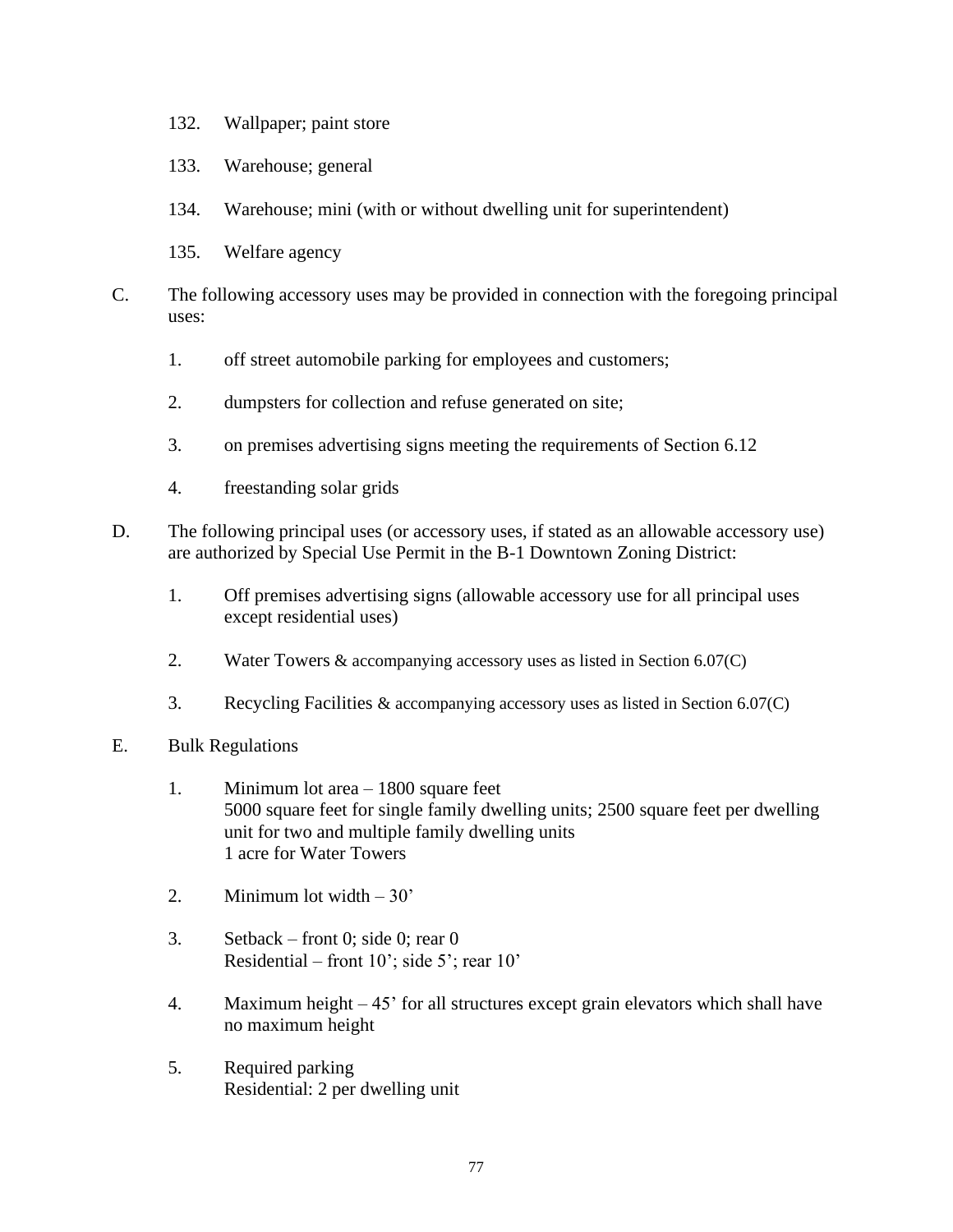Other: none

#### B-1 District

The Menard County comprehensive plan suggests that general commercial activity be encouraged to locate in or near the County's incorporated cities, villages, and towns or along certain highways which facilitate the safe and efficient movement of traffic. The B-1 Downtown Business-zoning district is intended to accommodate commercial development in the county's incorporated areas.

In the B-1 Downtown Business zoning district, businesses are located close to other businesses often sharing party walls and common parking lots. The perimeter of the downtown's business zoning district often abuts or is in close proximity to residential land uses. Given this proximity, the noise, smell, lights and activity generated by one use may spill over and impact adjoining and nearby properties. Minimizing the potential for such conflict is a goal of the district regulations applicable in the B-1 Downtown Business Zoning District.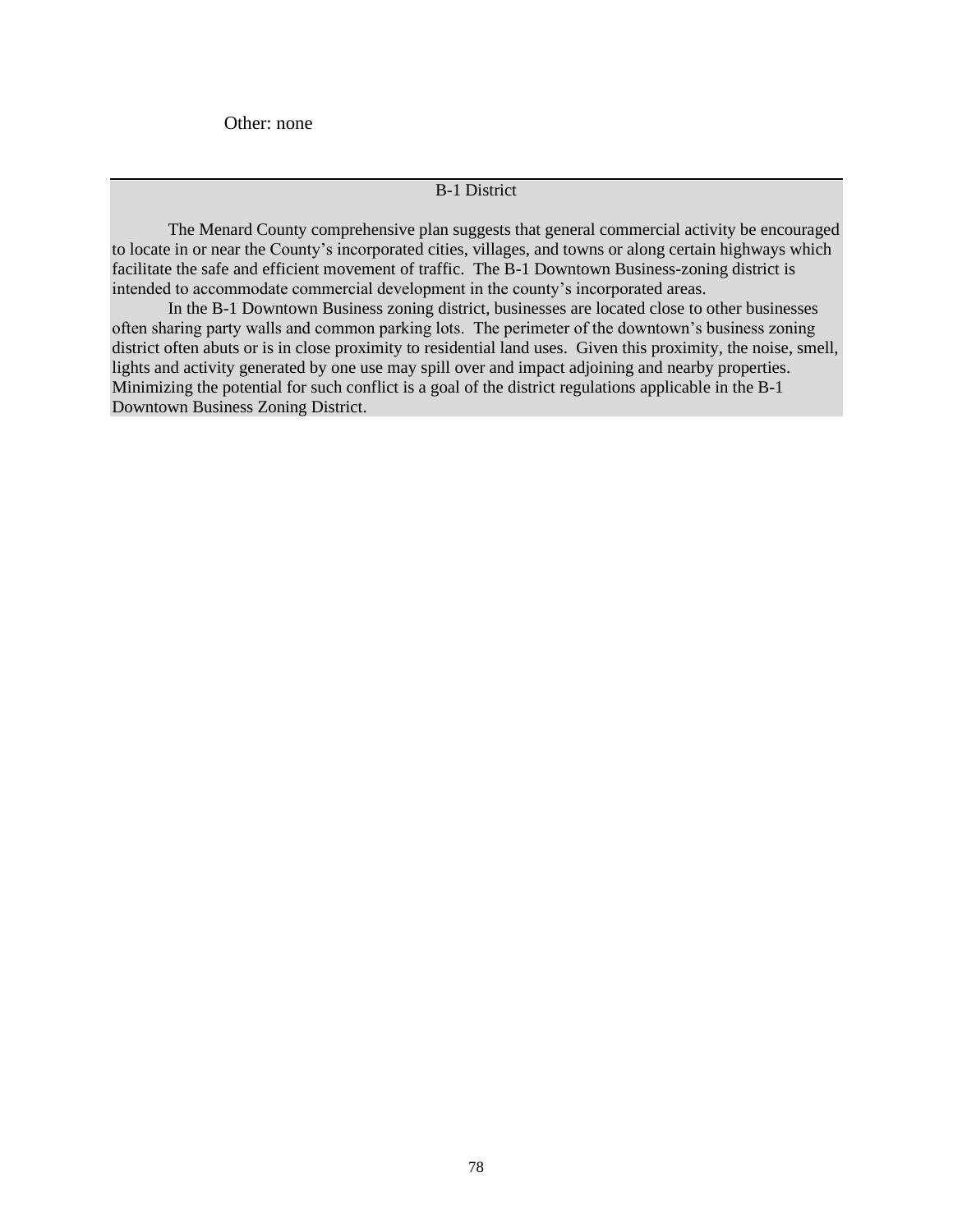# INTENTIONALLY BLANK PAGE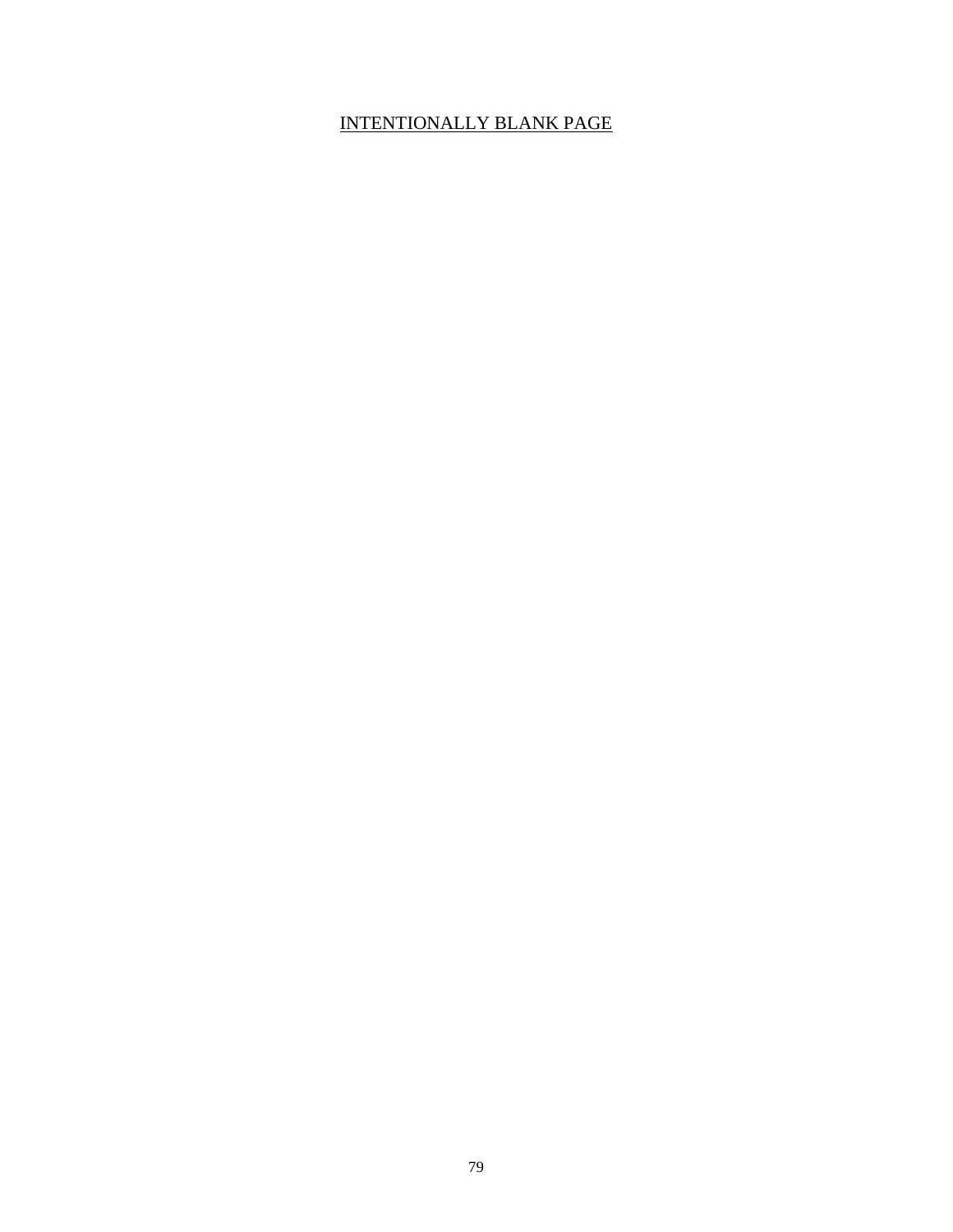### §6.08 B-2 HIGHWAY BUSINESS DISTRICT REGULATIONS

A. Purpose and Intent:

The purpose of the B-2 Highway Business District is to: First, increase the level of retail activity near major interchanges; Second, to discourage strip commercial development or spot commercial development along streets and highways so as to minimize traffic hazards to people and property and to avoid conflicts with adjoining uses; Third, to locate all commercial activity so that it is economically feasible to operate a business and to provide goods and services in a convenient, safe, and attractive manner; and, Fourth, to encourage commercial and industrial activity consistent with Menard County as a center of Lincoln's Illinois.

- B. The following principal uses are permitted:
	- 1. Accounting/bookkeeping
	- 2. Advertising sales
	- 3. Agricultural implement, sales & repair
	- 4. Agricultural supply store
	- 5. Ambulance service
	- 6. Amusement center/parks
	- 7. Antique stores
	- 8. Appliance repair shop
	- 9. Appliance store
	- 10. Art & school supply store
	- 11. Art gallery, museum
	- 12. Athletic club, indoor
	- 13. Auction house
	- 14. Automobile service station
	- 15. Automobile, truck rental
	- 16. Automobile, truck sales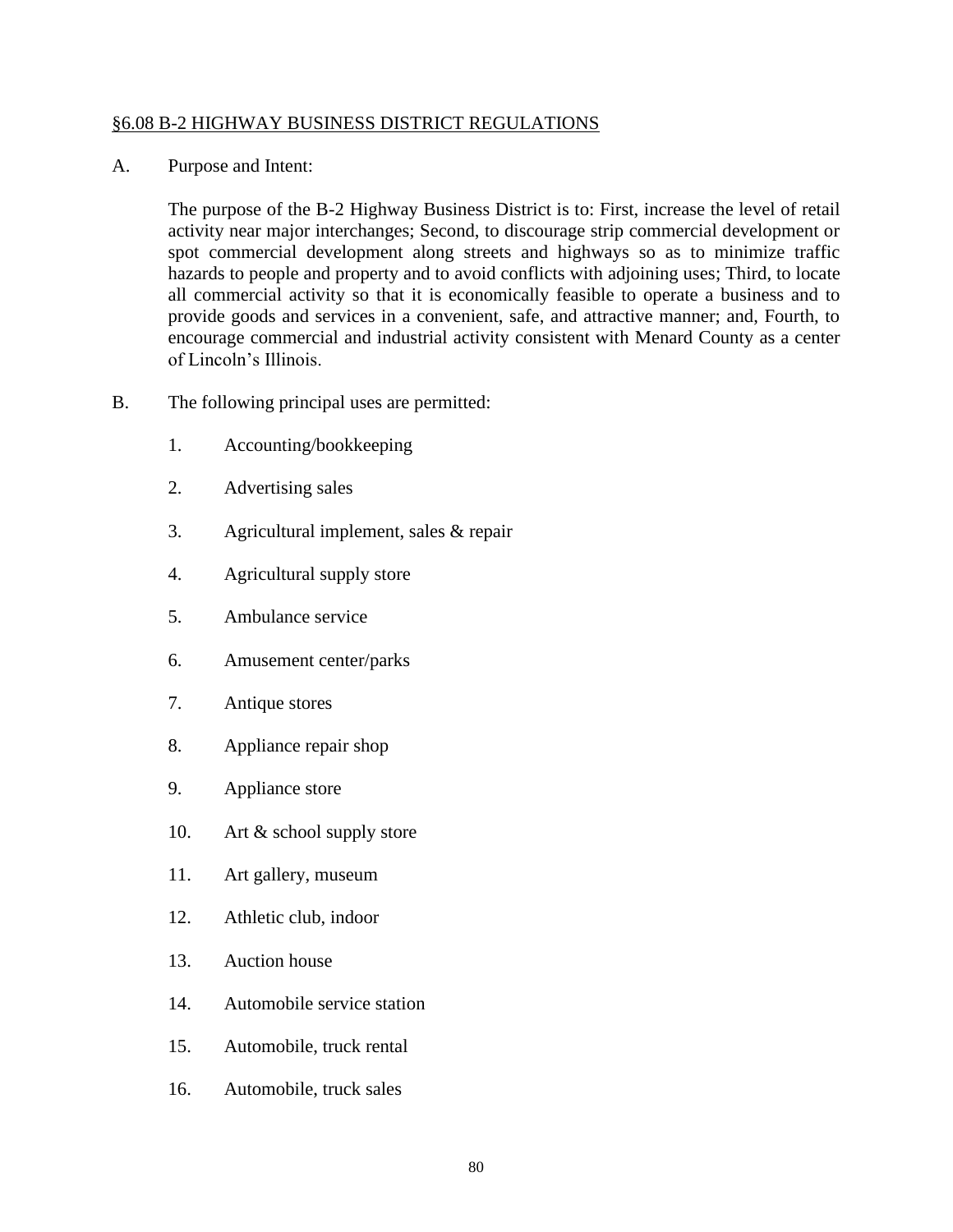- 17. Bakery & donut shops
- 18. Ballroom, dance hall
- 19. Bank
- 20. Barber, beauty shop
- 21. Blue print/copy shop
- 22. Boat sales
- 23. Book, stationery store
- 24. Bowling, billiard center
- 25. Bus passenger terminal
- 26. Business school
- 27. Campground
- 28. Candle shops
- 29. Candy & ice cream shops
- 30. Car wash
- 31. Cemeteries/columbarium
- 32. Churches and other places of public worship
- 33. Cleaning services, home/ business
- 34. Clinics
- 35. Clothing store
- 36. Clubs, private
- 37. Collection services
- 38. Computer data-processing center
- 39. Convenience stores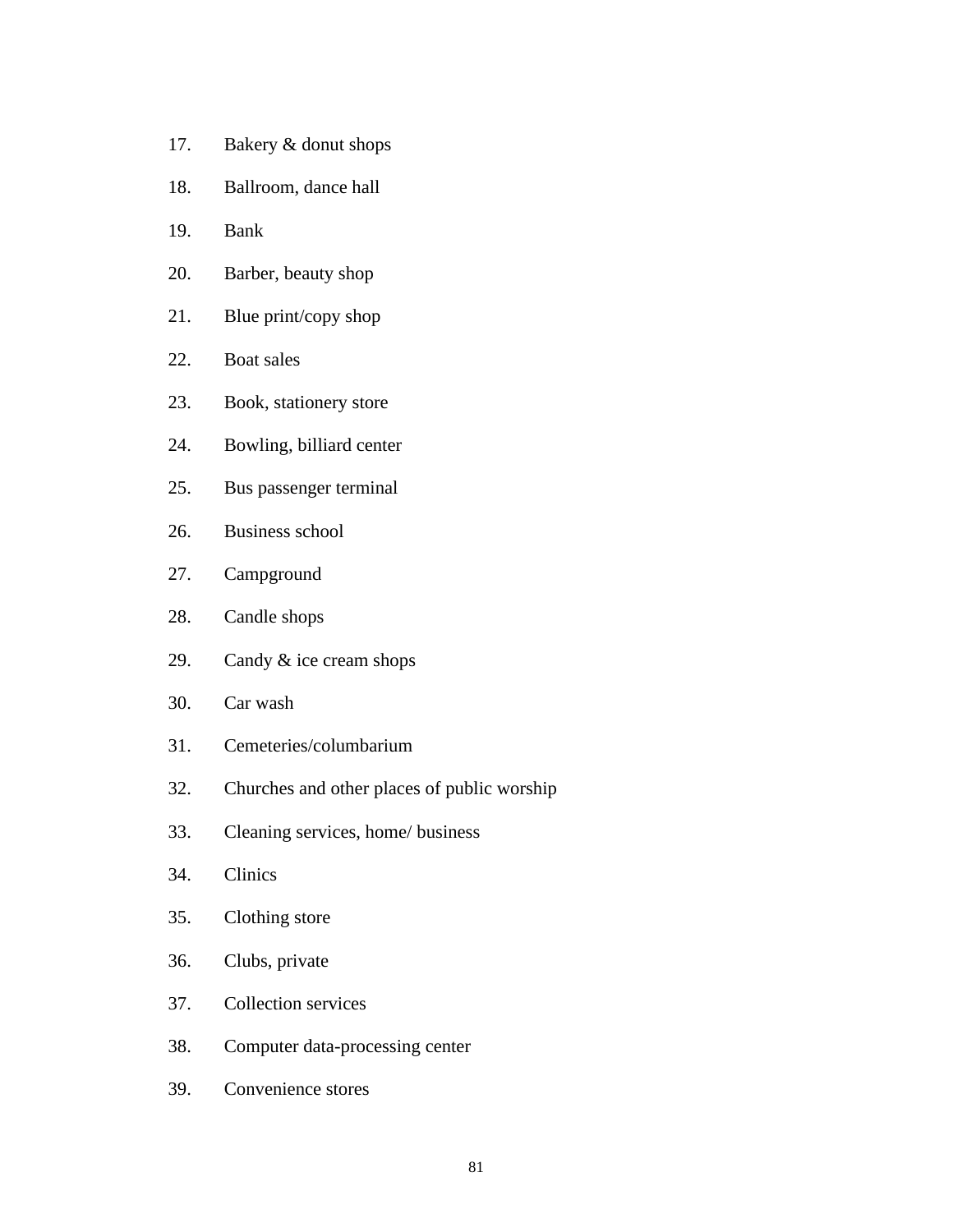- 40. Dairy store
- 41. Dance studio
- 42. Day care centers
- 43. Delicatessen
- 44. Dental offices
- 45. Department store
- 46. Diaper service
- 47. Drive-in theaters
- 48. Drive-in restaurants
- 49. Drug store
- 50. Dry cleaners
- 51. Dry goods store
- 52. Dwelling units when located above the first story
- 53. Exterminating pest control
- 54. Florist shop
- 55. Funeral parlor/mortuary
- 56. Fur store/sales
- 57. Furniture store
- 58. Garden supply store
- 59. Gift shop
- 60. Go cart tracts
- 61. Golf driving ranges
- 62. Grain elevator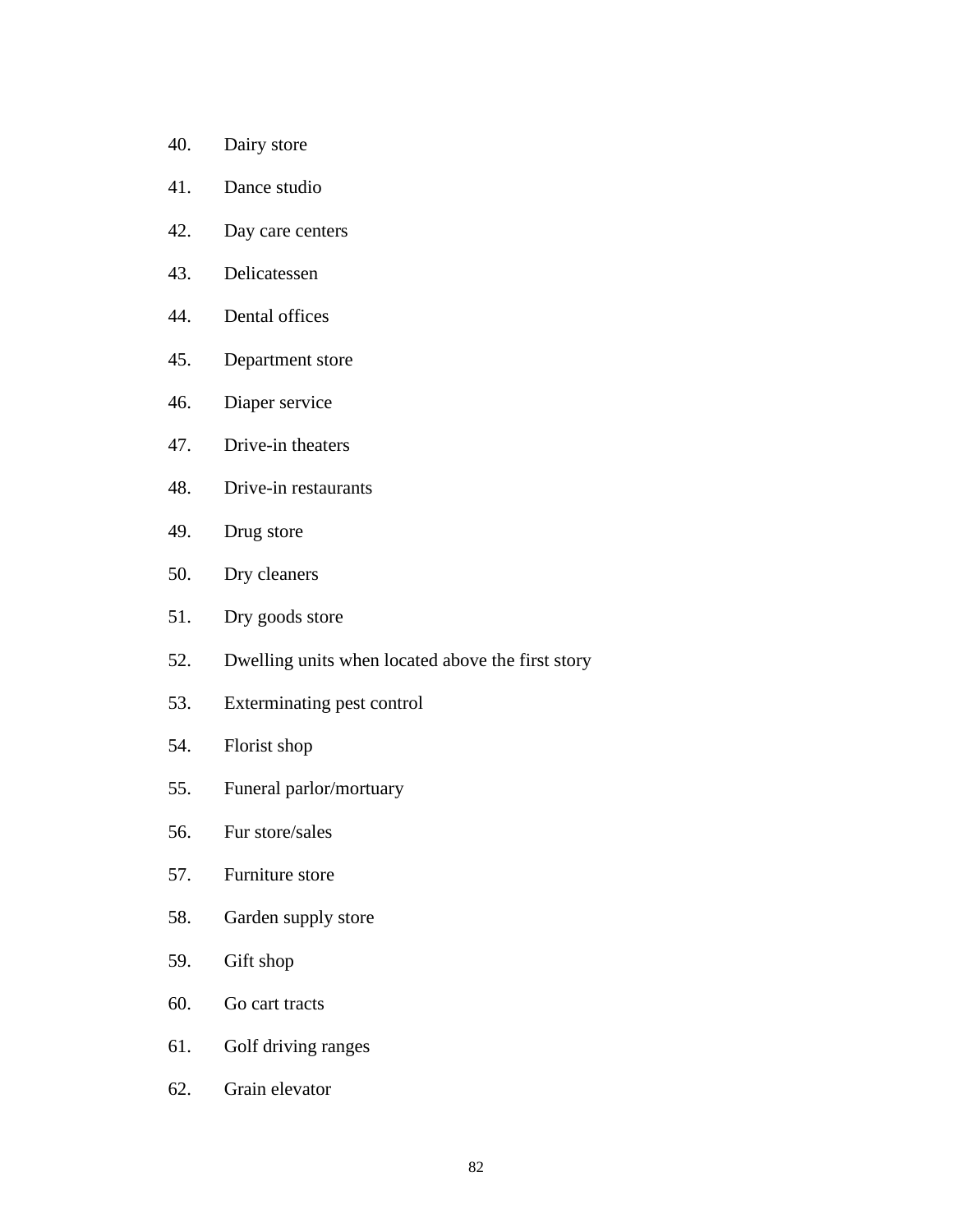- 63. Greenhouse
- 64. Greeting card shop
- 65. Gun store
- 66. Gymnasium
- 67. Hardware store
- 68. Health club/spas/reducing salons
- 69. Hobby, toy store
- 70. Household goods, sales & repair
- 71. Indoor or outdoor tennis club
- 72. Jewelry store
- 73. Laundry/coin/rental
- 74. Lawn & landscaping services (may include greenhouse(s), nursery & other associated uses)
- 75. Leather goods shop
- 76. Liquor store
- 77. Lumberyard, building materials storage
- 78. Mail order store
- 79. Market, grocery store
- 80. Miniature golf course
- 81. Mobile home, recreational vehicle rental and sales
- 82. Motel, hotel
- 83. Motion picture theater
- 84. Motor vehicle parts & accessory sales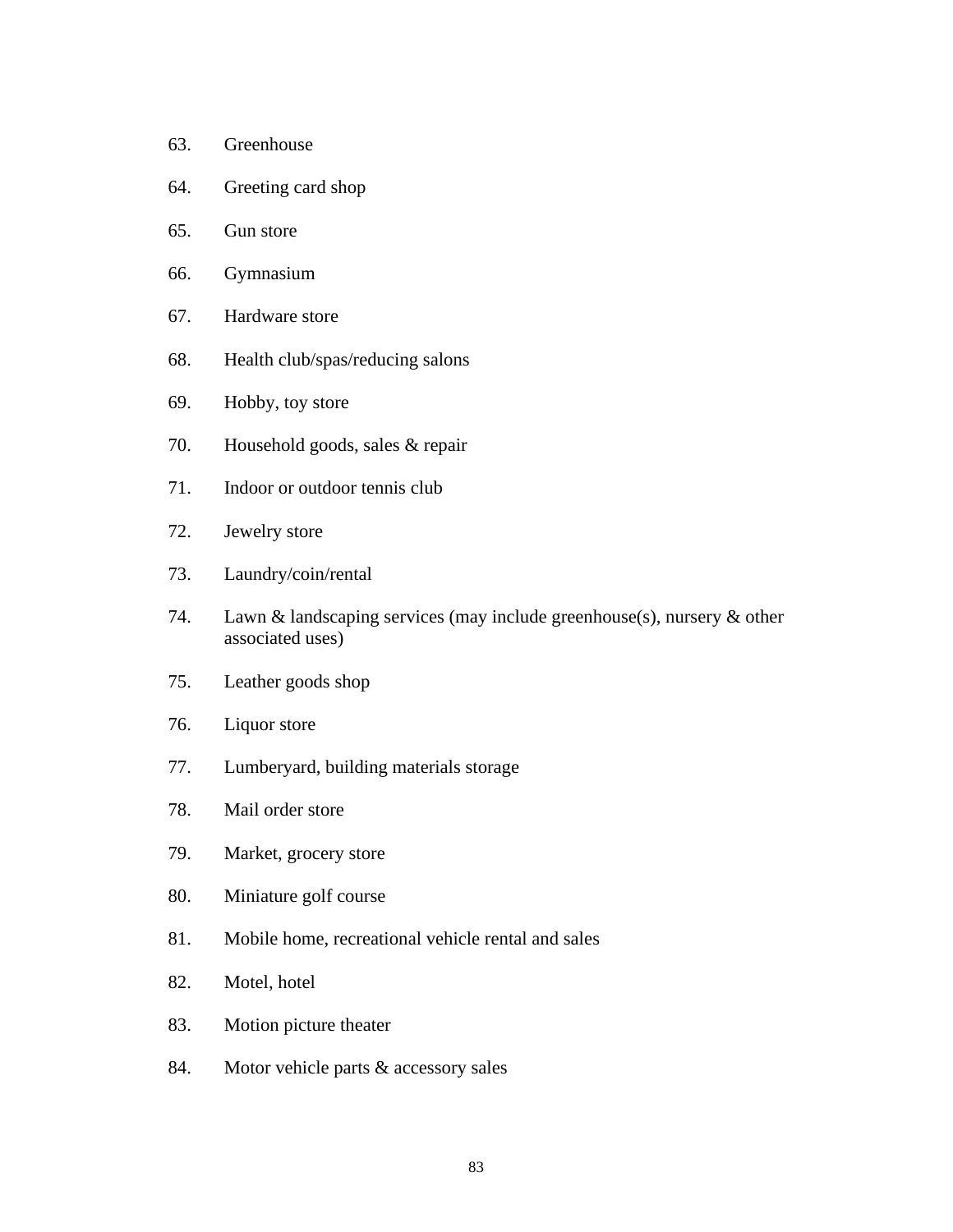- 85. Motor vehicle repairs, paint shop
- 86. Motor vehicle sales
- 87. Motor vehicle storage
- 88. Music store/records/CD's
- 89. Night club/bar/tavern
- 90. Nurseries & greenhouses
- 91. Nursery school
- 92. Nursing & retirement homes
- 93. Office use
- 94. Optical goods sales
- 95. Park
- 96. Parking lot
- 97. Pet store
- 98. Photographic studios
- 99. Photographic supply sales
- 100. Police station
- 101. Postal services/shipping/mailing
- 102. Print shop
- 103. Public highway & road district facilities
- 104. Radio, radar site
- 105. Radio, TV station
- 106. Real estate services
- 107. Recreational vehicle sales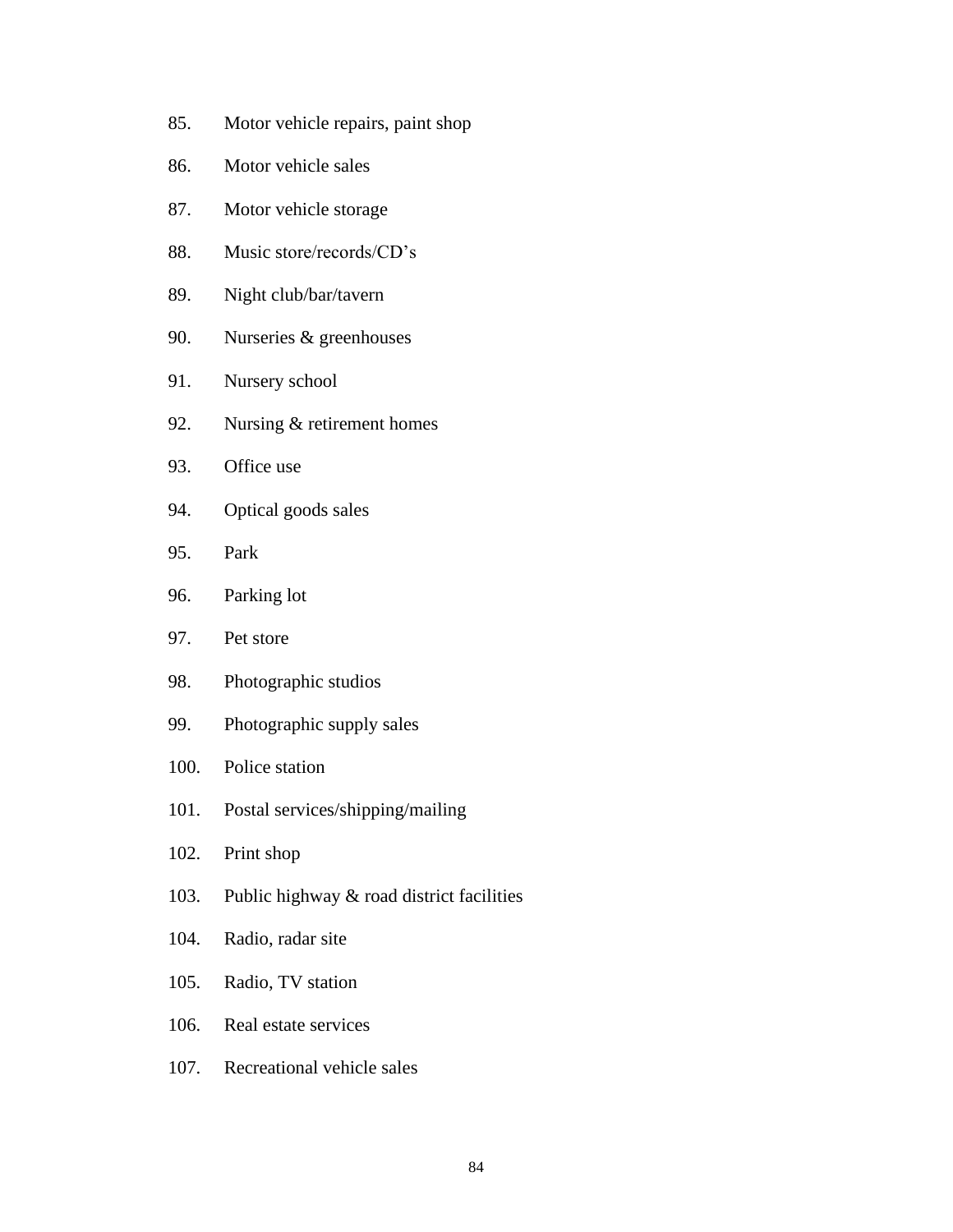| 108. | Restaurants                                          |
|------|------------------------------------------------------|
| 109. | Retail lumber sales                                  |
| 110. | Roller rink                                          |
| 111. | Rug, floor-covering store                            |
| 112. | Shoe repair shop                                     |
| 113. | Shoe store                                           |
| 114. | Specialty food store                                 |
| 115. | Sporting goods sales                                 |
| 116. | Storage; canned or bottled beverages                 |
| 117. | Storage; petroleum products                          |
| 118. | Storage; fiber products                              |
| 119. | Storage; flour, starch & sugar                       |
| 120. | Storage; heavy machinery $&$ equipment               |
| 121. | Storage; ice                                         |
| 122. | Storage; loose or bagged agricultural products       |
| 123. | Storage; loose or bagged processed food              |
| 124. | Storage; metal, metal products                       |
| 125. | Storage; non-hazardous chemicals or plastic products |
| 126. | Storage; packaged foodstuff                          |
| 127. | Storage; packaged mineral products                   |
| 128. | Storage; package tobacco products                    |
| 129. | Storage; paper, paper products                       |
| 130. | Storage; rolled paper                                |
|      |                                                      |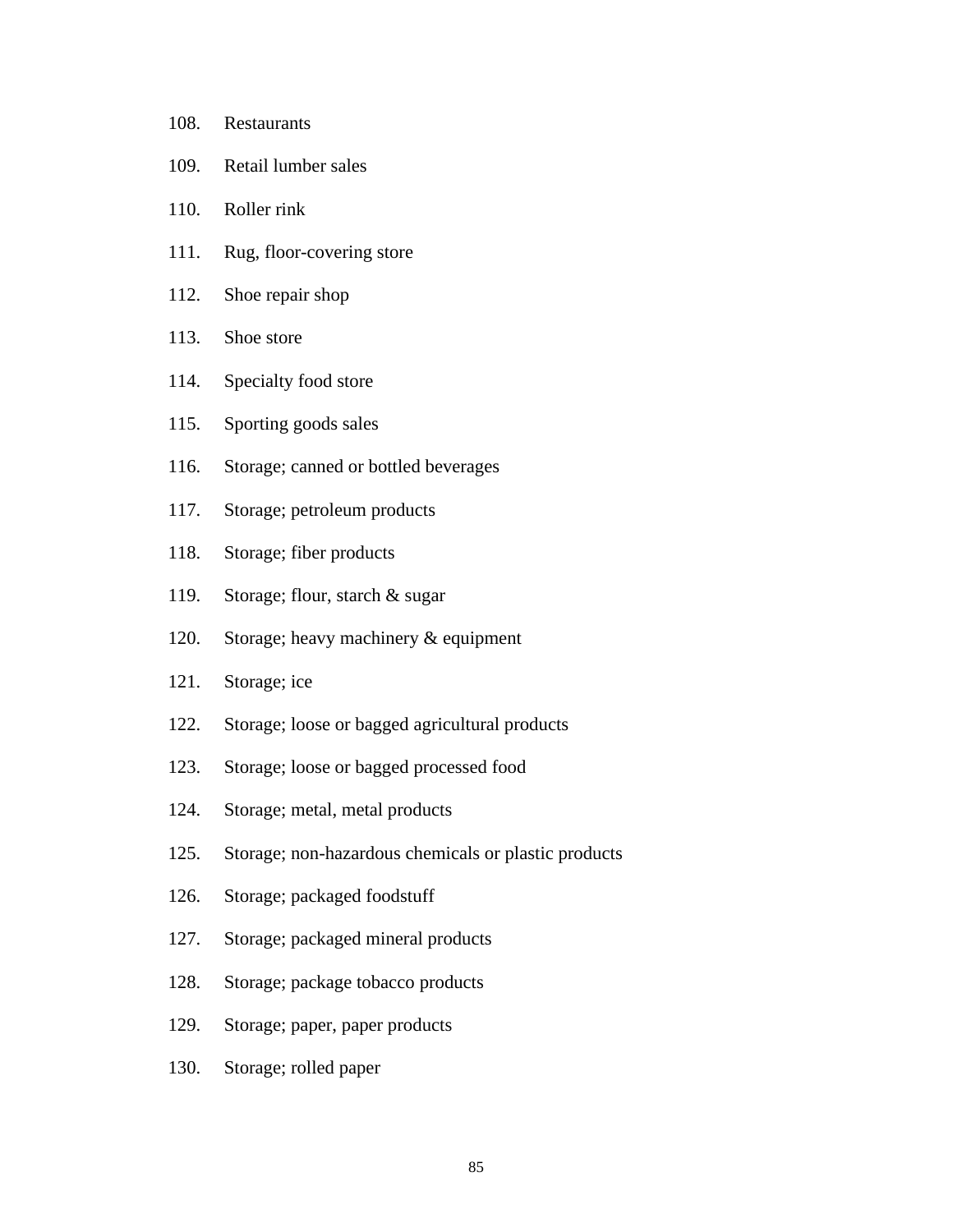- 131. Storage; seeds, beans, nuts & silage
- 132. Storage; wood products, furniture
- 133. Supper club
- 134. Tailor, dress making shop
- 135. Theater
- 136. Tobacco shop
- 137. Towing services
- 138. Trailer rental and sales
- 139. Travel bureau
- 140. Truck stop
- 141. Variety store
- 142. Veterinary hospitals
- 143. Video rental/sales
- 144. Wallpaper; paint store
- 145. Warehouse; general
- 146. Warehouse; mini (with or without dwelling unit for superintendent)
- 147. Welding service
- 148. Wholesale distributors

The following accessory uses may be provided in connection with the foregoing principal uses:

- a. off-street automobile parking for employees and customers;
- b. off-street parking for delivery or other vehicles used in the trade or business;
- c. dumpsters for collection of refuse generated on site;
- d. on-premises advertising signs meeting the requirements of Section 6.12.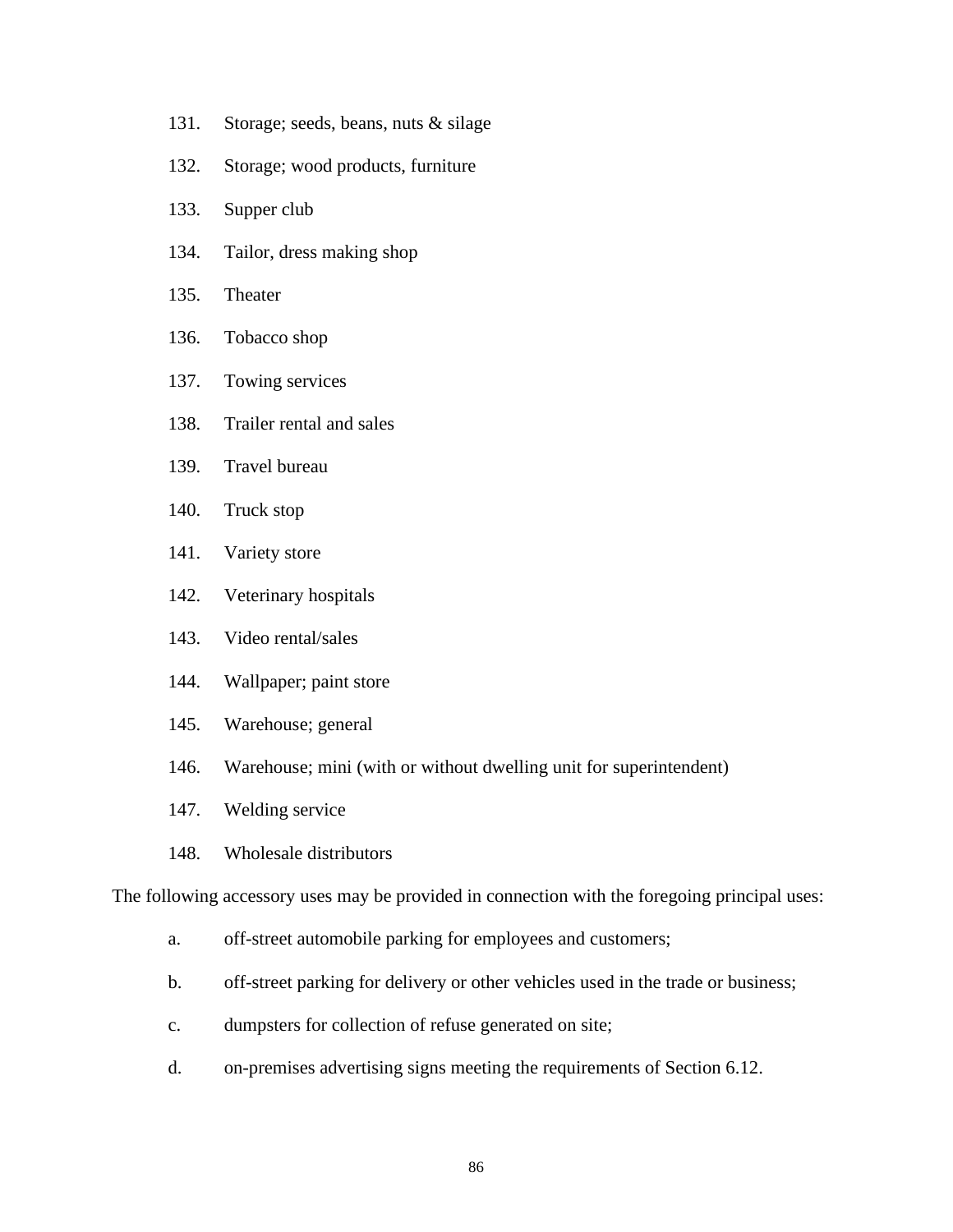- e. allowable accessory uses when the principal use of the property is a campground: decks, detached garage, 400 square feet of total accessory building(s)/structure(s) excluding detached garage, 400 square feet of additional dwelling structure that is utilized as an accessory building or use to a recreational vehicle. No bulk regulations, except for maximum building and structure height, shall apply to such accessory uses except if a campground lot is to have direct access to a public road whereas the minimum lot width requirements and front setback requirement of the B-2 zoning district shall apply (Colson Loop Road shall not be considered a public road for the purpose of these regulations).
- f. Freestanding solar grids meeting the setback requirements of Section  $6.08(D)(3)(a)$

The following accessory uses may be provided in connection with the foregoing principal uses by special use permit only:

- a. Off premises advertising signs
- C. The following principal uses are authorized by Special Use Permit in the B-2 Highway Business District:
	- 1. Arena, stadium
	- 2. Race track/motor vehicle
	- 3. Rifle/pistol ranges, gun clubs
	- 4. Off premises advertising signs
	- 5. Water Towers
	- 6. Single, Two and Multiple Family Dwellings, Modular Homes, and Mobile Homes as defined in §6.13 (Mobile & Manufactured Home Regulations).
	- 7. With accessory uses as authorized for permitted uses in this district. Single, two and multiple family dwellings, modular homes, and mobile homes as defined in §6.13 (Mobile & Manufactured Home Regulations) shall not be allowed these accessory uses but shall be allowed those accessory uses allowed for such principal uses in the R-1 and R-3 districts.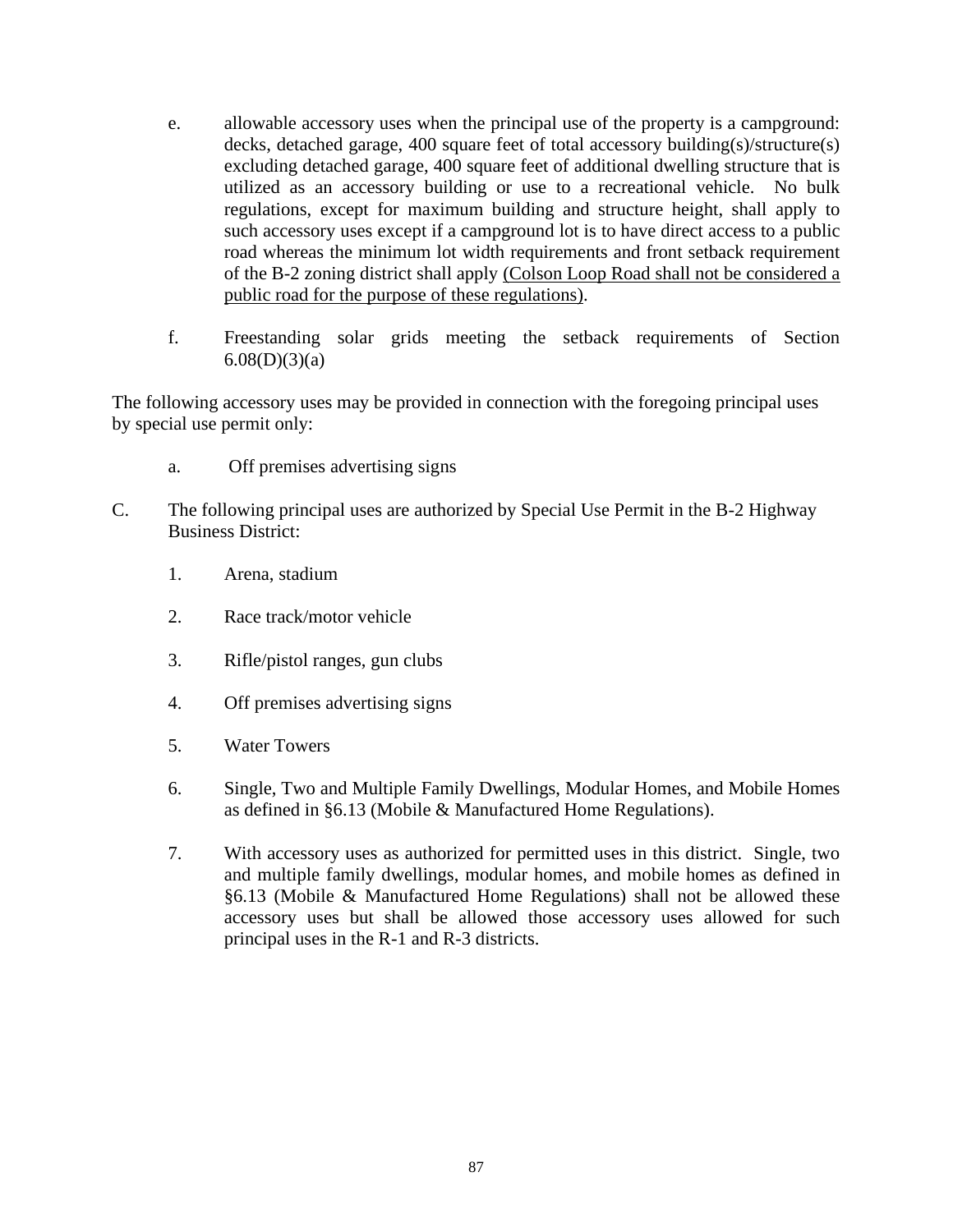#### D. Bulk Regulations

### 1. Minimum lot area:

One acre**;** When the principal use of the property is determined to be a campground, the minimum lot area shall be one acre. However, individuallyowned lots within a campground shall have no minimum lot area.

2. Minimum lot width:

150' extending to a distance equal to any front setback requirement with 150' of frontage on a public road measured at the front setback line.

- 3. Minimum setbacks:
	- a. Front shall be one-half the distance of the necessary right of way of the applicable road, measured from the center of the road, and an additional 50' (If existing right of way is greater than the necessary right of way, the front setback requirement of 50' shall be measured from the existing right of way line)
	- b. Side  $10'$
	- c.  $Rear 10'$
	- d. Minimum structure setback from Illinois Route 97, Illinois Route 123 and Illinois Route 29 or any road designed as a principal arterial in the Menard County Comprehensive Plan shall be one-half the distance of the necessary right of way of the applicable road, measured from the center of the road, and an additional 75' of which 50% shall be landscaped or maintained in a natural state (If existing right of way is greater than the necessary right of way, the front setback requirement of 75' shall be measured from the existing right of way line).
- 4. Maximum height: Two story, 30'
- 5. Required parking: One space/300 square feet of gross floor area Two for each dwelling unit.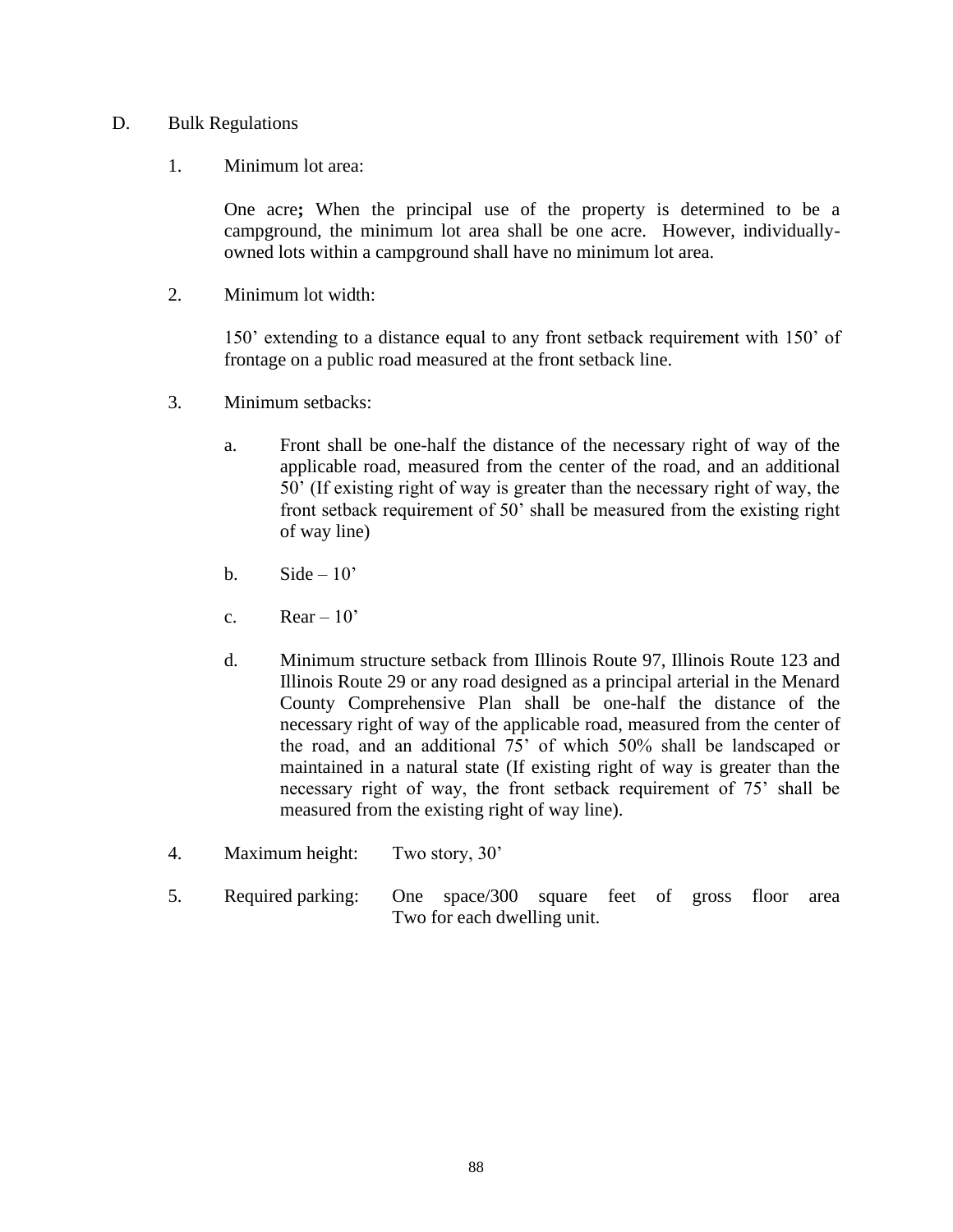#### B-2 Highway Business District

Highways provide the principal transportation network for the people of Menard County. The County's comprehensive plan recognizes the need to preserve the County's principal highways as traffic carriers and to discourage land uses on abutting property that create traffic congestion and hazards to the motoring public. The plan also acknowledges that commercial development, particularly commercial development that serves the motoring public and/or requires delivery or distribution of goods and services by motor vehicle, is most appropriately located on the County's highway network. The B-2 highway business-zoning district is intended to accommodate that commercial need.

In the B-2 highway business district, development is ordinarily on a lot-by-lot basis. Land uses are generally separated from other land uses with each providing its own driveway entrance, parking areas and signage. The district zoning regulations in the B-2 highway business district focus on required setbacks, off-street parking, the visual impact land uses have on adjoining property and the general public and traffic safety.

 $\_$  , and the set of the set of the set of the set of the set of the set of the set of the set of the set of the set of the set of the set of the set of the set of the set of the set of the set of the set of the set of th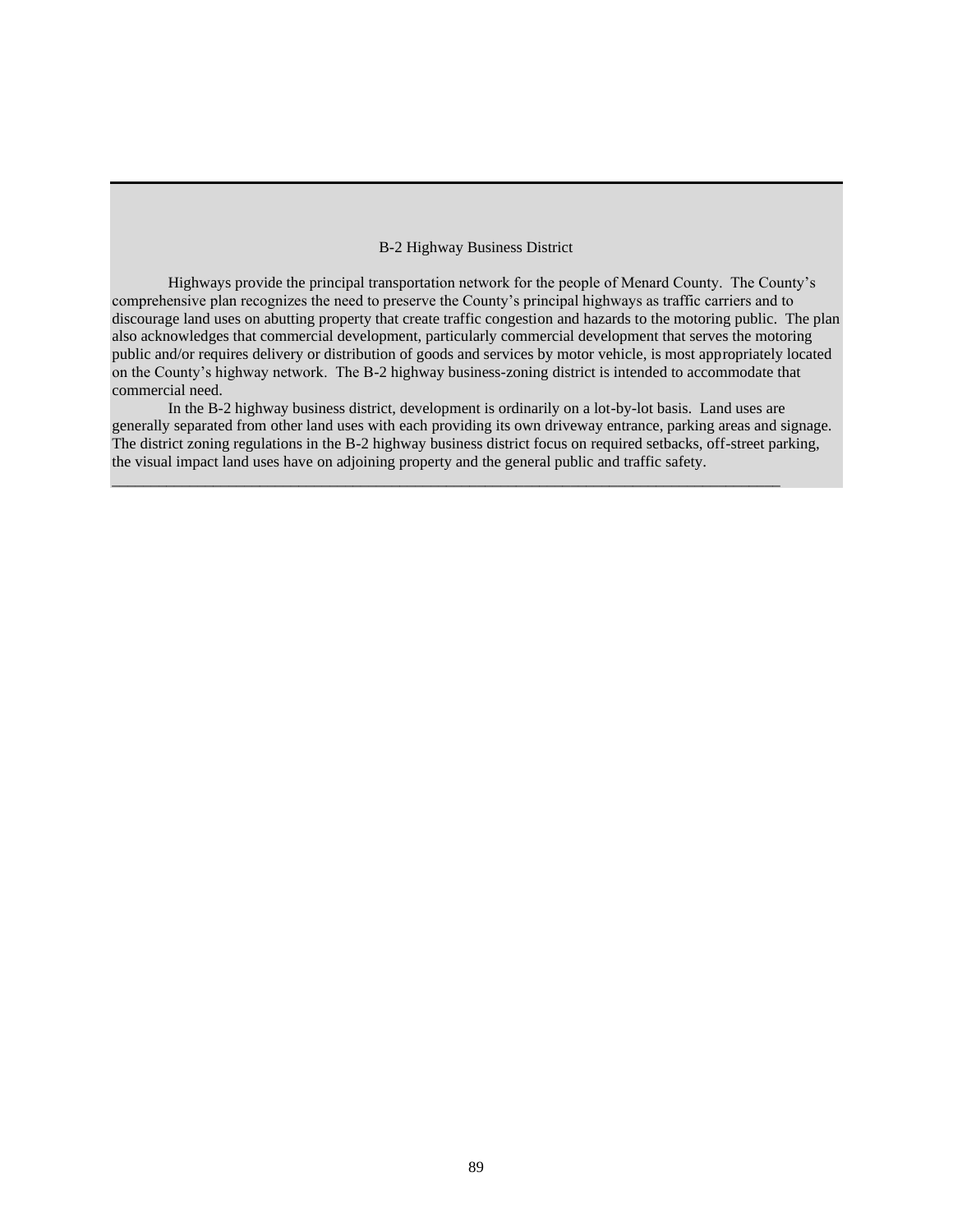#### §6.09 M-1 DISTRICT REGULATIONS

A. Purpose and Intent:

The purpose of the M-1 Manufacturing District is to: First, promote the development of light, non-polluting industry; Second, to foster the promotion and development of locally owned and operated industry; Third, to minimize strip industrial development or spot industrial zoning in the County; Fourth, to locate new industrial areas where direct access can be provided to railroads or major arterials and where such areas are separated from nearby residential and educational uses; and Fifth, to recognize and to promote the development of agriculture as Menard County's oldest and historically most stable, industry.

- B. The following principal uses are permitted in the M-1 Manufacturing District:
	- 1. Agricultural implement manufacture, assembly, sales & repair
	- 2. Agricultural supply store
	- 3. Aircraft manufacture & assembly
	- 4. Ambulance service
	- 5. Animal breeding services
	- 6. Appliance repair shop
	- 7. Auction house
	- 8. Bagged mineral production
	- 9. Bakery/wholesale
	- 10. Bicycle manufacture
	- 11. Boat manufacture
	- 12. Cemeteries/columbarium
	- 13. Chemical production
	- 14. Churches & other places of public worship
	- 15. Cleaning services, home/business
	- 16. Coal storage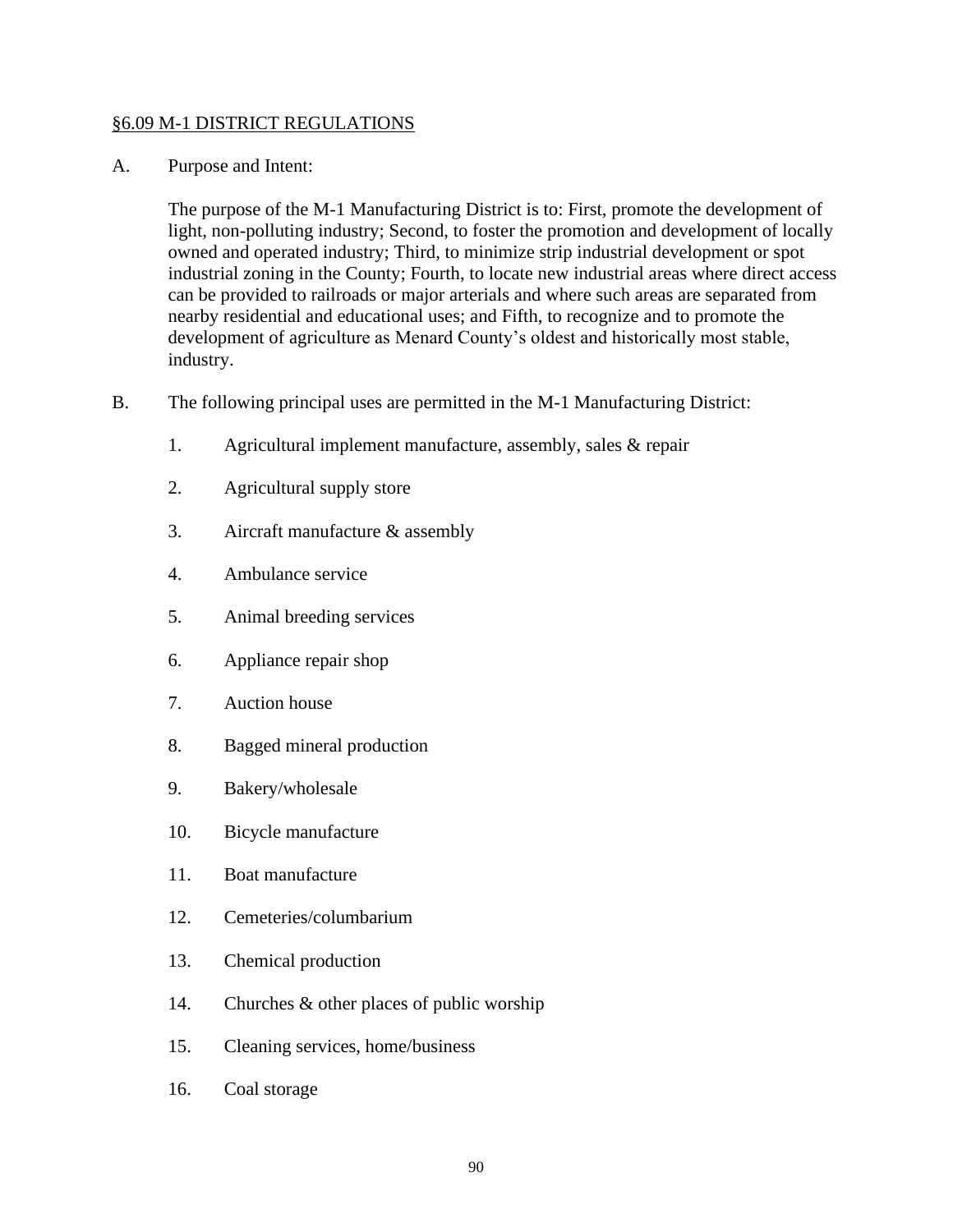- 17. Contractor's shop
- 18. Cordage, rope, twine & net manufacture
- 19. Cotton, spinning & weaving
- 20. Diary products manufacture
- 21. Diaper service
- 22. Distilling, rectifying, blending spirits
- 23. Drugs, pharmaceutical manufacture
- 24. Electrical & electronic machinery manufacture
- 25. Electrical appliance manufacture
- 26. Exterminating pest control
- 27. Extraction, loading, storage, washing & hauling of sand, gravel & topsoil
- 28. Fish hatcheries
- 29. Food locker plants
- 30. Footwear manufacture
- 31. Furniture repair/woodworking
- 32. Furniture, fixture, bedding manufacture
- 33. Gas company plants & facilities
- 34. Glass manufacture
- 35. Grain elevator
- 36. Greenhouse
- 37. Heating, physical plant
- 38. Indoor/outdoor tennis club
- 39. Instrument manufacture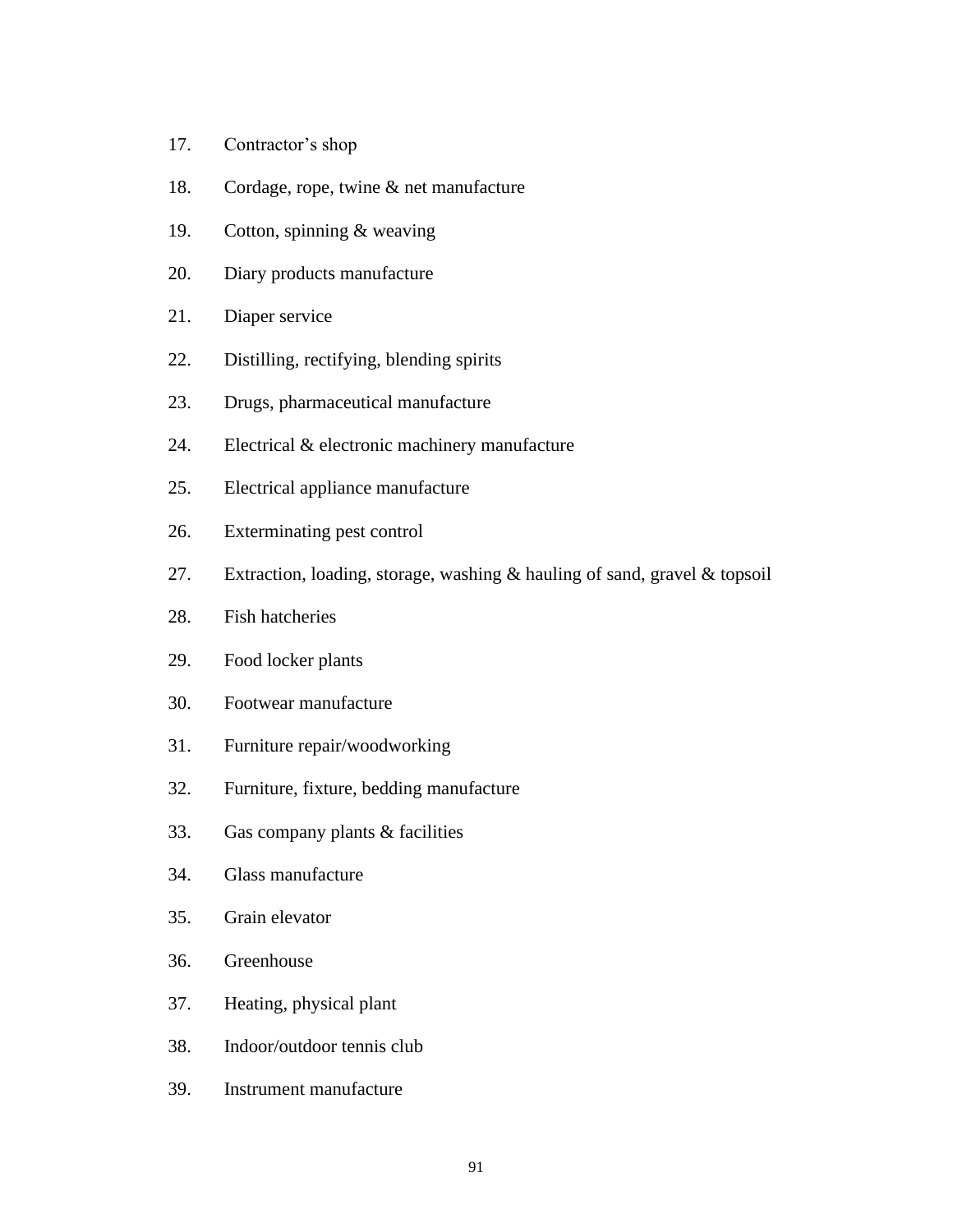- 40. Jewelry manufacture
- 41. Laboratory
- 42. Laundry/coin/retail
- 43. Laundry/commercial
- 44. Leather goods shop
- 45. Linen supply house
- 46. Liquor store
- 47. Lumberyard, building materials storage
- 48. Machinery manufacture
- 49. Manufacture of grain mill products
- 50. Manufacture of products from cork or wood
- 51. Manufacture of products from plastic
- 52. Manufacture of products from processed fur
- 53. Manufacture of products from processed leather
- 54. Manufacture of transport equipment, component parts only
- 55. Metal products manufacture
- 56. Motel, hotel
- 57. Motor vehicle manufacture & assembly
- 58. Motor vehicle repairs, paint shop
- 59. Motor vehicle storage
- 60. Musical instrument manufacture
- 61. Newspaper, magazine printing and publishing
- 62. Nurseries & greenhouses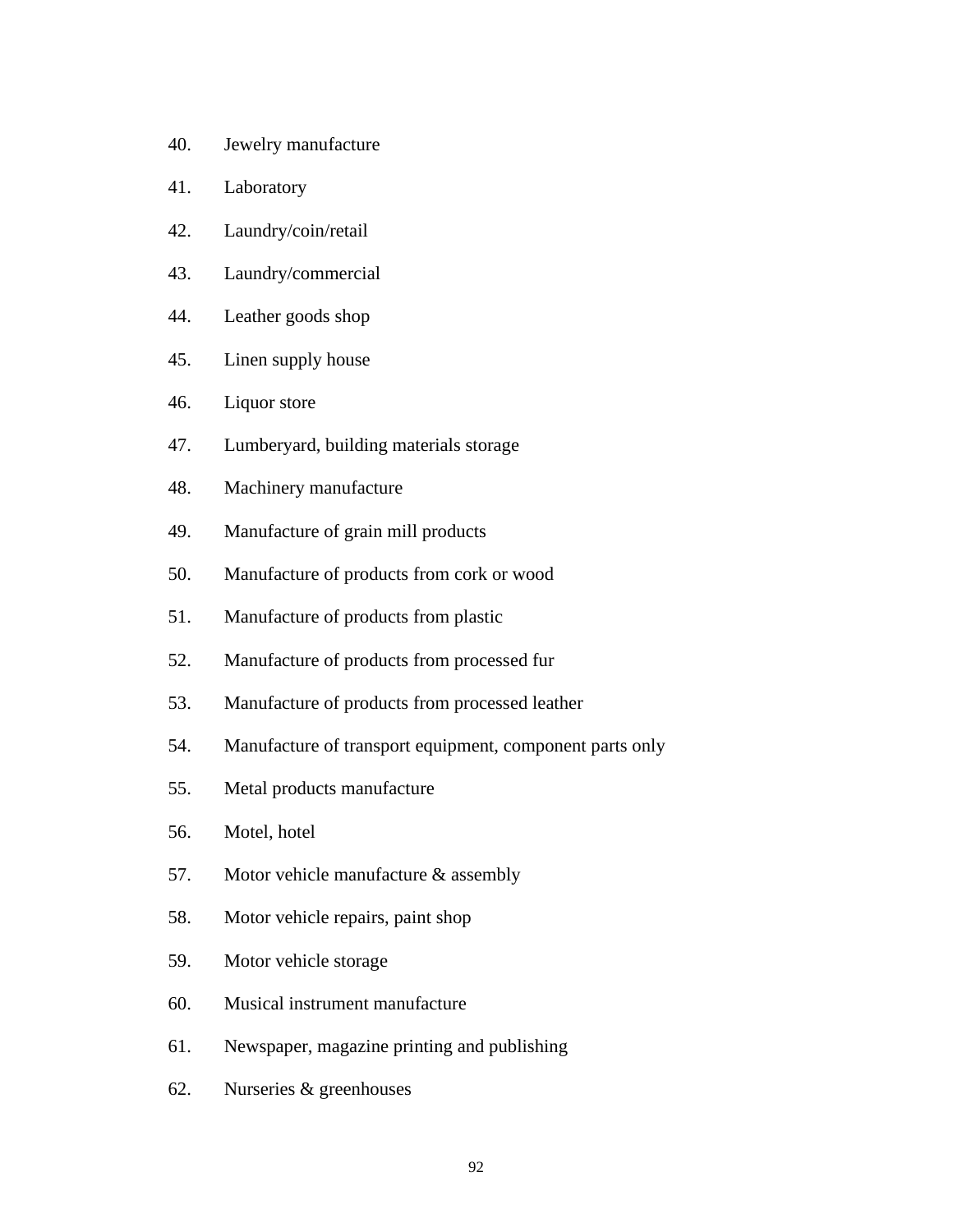- 63. Photographic, optical goods manufacture
- 64. Plastic & plastic products manufacture
- 65. Postal services/shipping/mailing
- 66. Pottery, china, earthenware manufacture
- 67. Print shop
- 68. Radio, radar site
- 69. Radio, TV station
- 70. Rail terminal
- 71. Recreational vehicle sales
- 72. Restaurant supplies & services manufacture and sales
- 73. Restaurants
- 74. Retail lumber sales
- 75. Rubber, rubber products manufacture
- 76. Shoe repair shop
- 77. Shoe store
- 78. Snack food manufacture
- 79. Soft drink, carbonated water industry
- 80. Sporting goods manufacture
- 81. Storage; canned or bottled beverages
- 82. Storage; petroleum products
- 83. Storage; fiber products
- 84. Storage; flour, starch & sugar
- 85. Storage; heavy machinery & equipment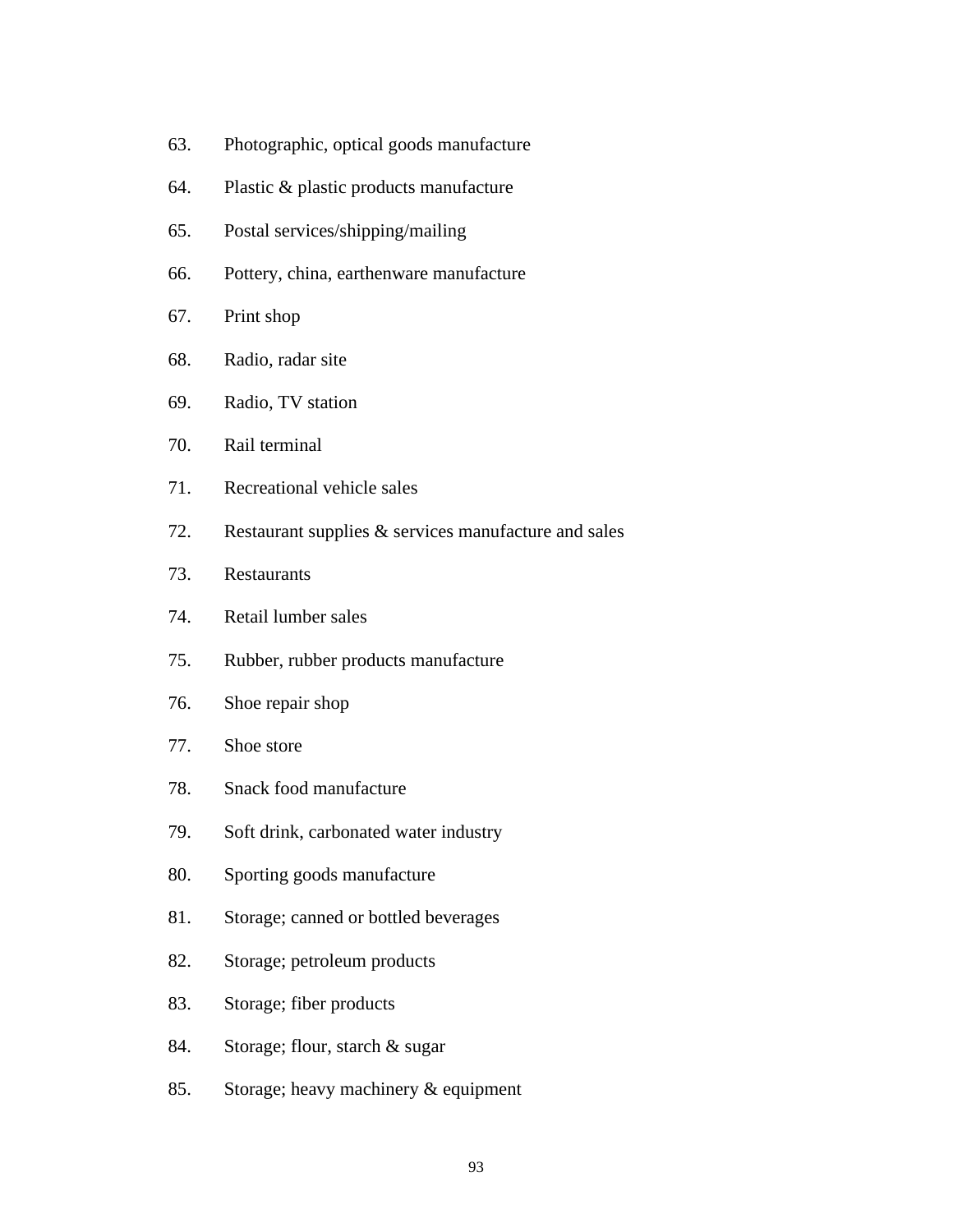- 86. Storage; ice
- 87. Storage; loose or bagged agricultural products
- 88. Storage; loose or bagged processed food
- 89. Storage; metal, metal products
- 90. Storage; non-hazardous chemicals or plastic products
- 91. Storage; packaged foodstuff
- 92. Storage; packaged mineral products
- 93. Storage; packaged tobacco products
- 94. Storage; paper, paper products
- 95. Storage; rolled paper
- 96. Storage; seeds, beans, nuts & silage
- 97. Storage; wood products, furniture
- 98. Supper club
- 99. Tailor, dress making shop
- 100. Textile manufacture; absent of any dye process
- 101. Toys, sporting goods manufacture
- 102. Trailer/mobile home/recreational vehicle rental and sales
- 103. Truck freight terminal
- 104. Truck stop
- 105. Truck terminal
- 106. Warehouse; general
- 107. Warehouse; mini (with or without dwelling unit for superintendent)
- 108. Watch, clock manufacture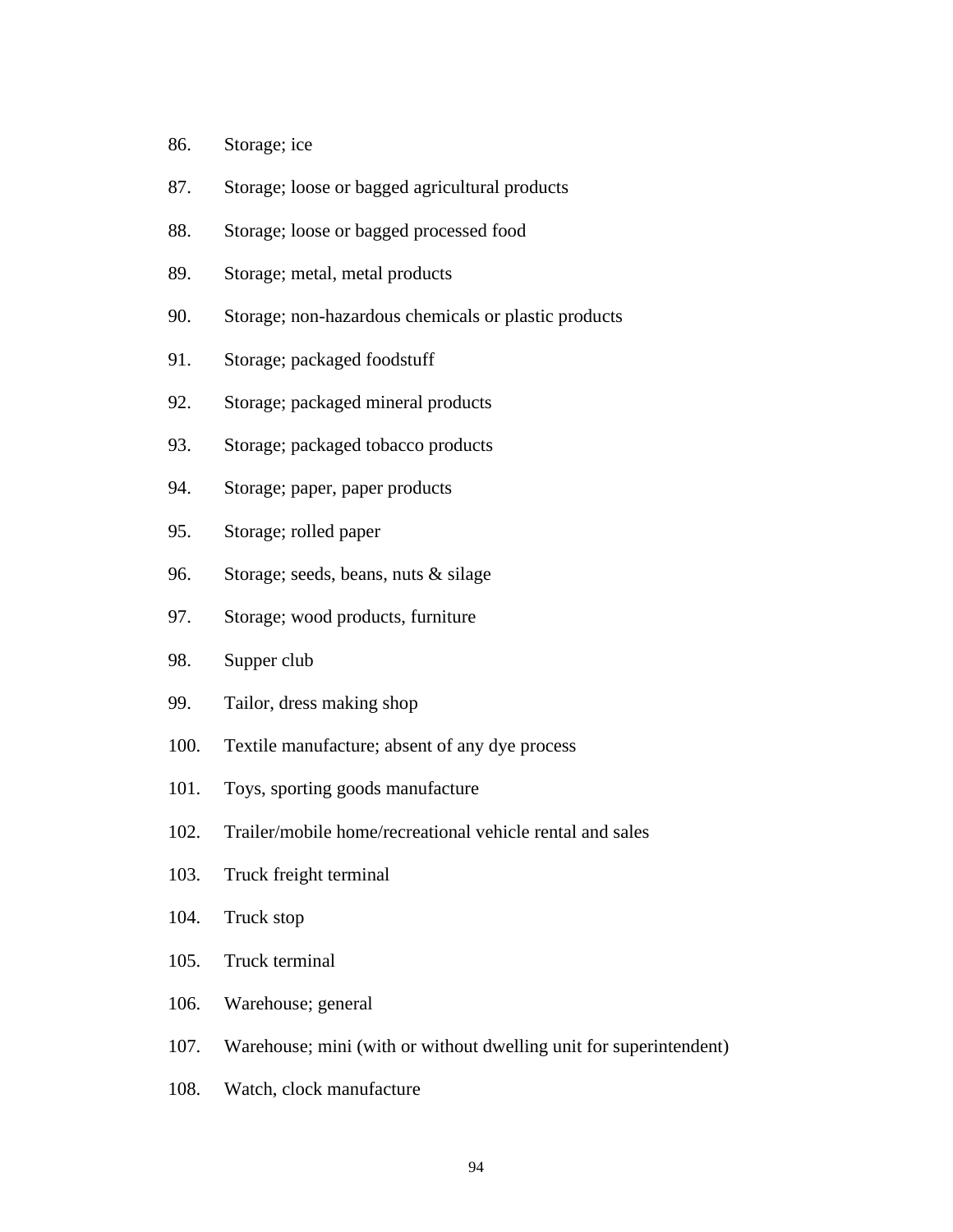- 109. Wearing apparel manufacture
- 110. Welding service
- 111. Well drilling
- 112. Wholesale distributors
- 113. Wooden, cone containers manufacture
- 114. Wool, worsted; spinning & weaving

The following accessory uses may be provided in connection with the foregoing principal uses:

- a. off street automobile parking for employees and customers;
- b. off street parking for delivery or other vehicles used in the trade or business;
- c. dumpsters for collection of refuse generated on site;
- d. open outside storage in fenced or screened areas containing not more than 25% of the lot area;
- e. incidental sales of goods manufactured or assembled on site
- f. on premise advertising signs meeting the requirements of Section 6.12.
- C. The following principal uses are authorized by Special Use Permit in the M-1 Manufacturing District:
	- 1. Airport, heliport
	- 2. Arena, stadium
	- 3. Asphalt batch plant
	- 4. Automobile salvage yard
	- 5. Concrete batch plant
	- 6. Junk yards
	- 7. Rifle/pistol ranges/gun clubs
	- 8. Sanitary landfill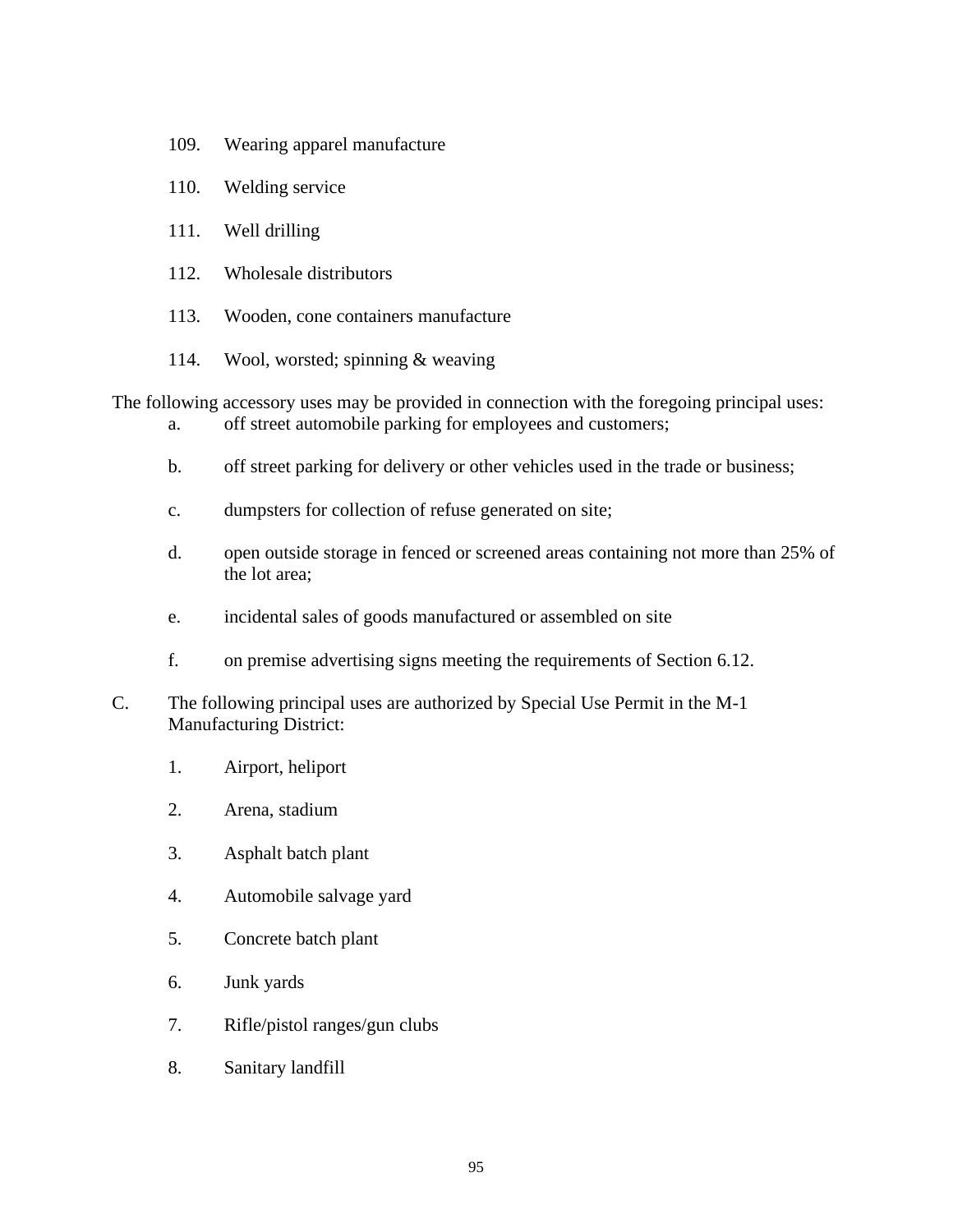- 9. Off premises advertising signs
- 10. Water Towers

With accessory uses as authorized for permitted uses in the district provided, however, no on premises signs shall be permitted as an accessory use to an off premises advertising sign.

- D. Bulk Requirements
	- 1. Minimum lot area: 1 acre
	- 2. Minimum lot frontage on a public street measured at the front setback line 200'
	- 3. Minimum set back:
		- a. front  $50$ ;
		- b. side 50<sup>'</sup>;
		- c. rear  $50$ ;
		- d. minimum structure at setback from any road designated as a principal arterial in the Menard County Comprehensive Plan  $-75$ ' of which 50% shall be landscaped
	- 5. Maximum height Three story  $45'$
	- 6. Minimum parking One space/300 square feet of floor area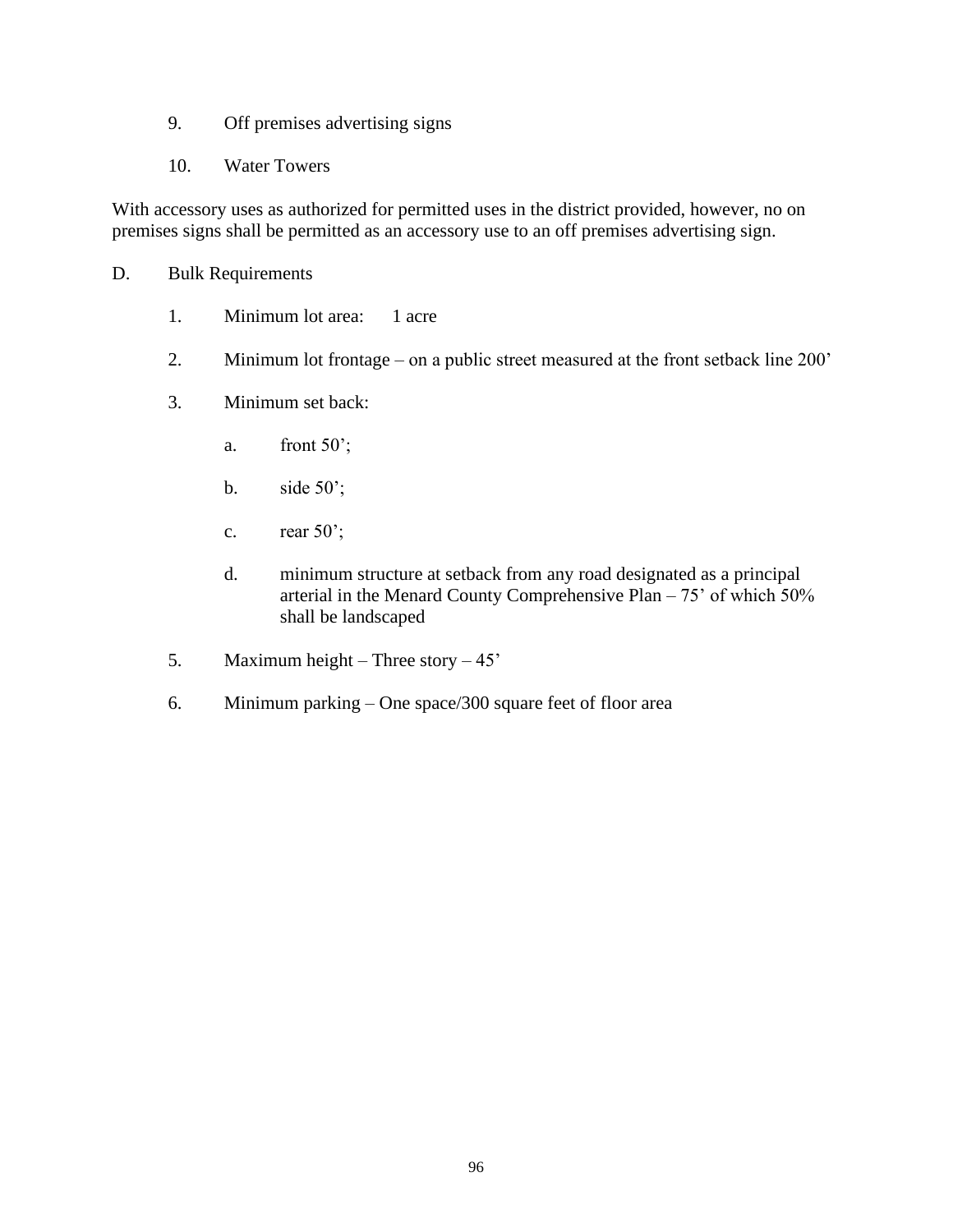#### M-1 Manufacturing District

Menard County does not have a large number of manufacturing or industrial land uses and does not expect much activity of that type. To the extent that particular businesses do engage in manufacturing activities, the activities tend to be on small-scattered sites throughout the County.

The Comprehensive Plan recognizes the large manufacturing or industrial uses providing an economic benefit through the creation of jobs and the generation of tax revenues also have a significant impact on surrounding land uses than do most other commercial activities of a retail or service nature. The M-1 Manufacturing district is the zoning district intended to accommodate industrial and/or manufacturing uses to the extent that such development occurs.

\_\_\_\_\_\_\_\_\_\_\_\_\_\_\_\_\_\_\_\_\_\_\_\_\_\_\_\_\_\_\_\_\_\_\_\_\_\_\_\_\_\_\_\_\_\_\_\_\_\_\_\_\_\_\_\_\_\_\_\_\_\_\_\_\_\_\_\_\_\_\_\_\_\_\_\_\_\_\_\_\_\_\_\_\_\_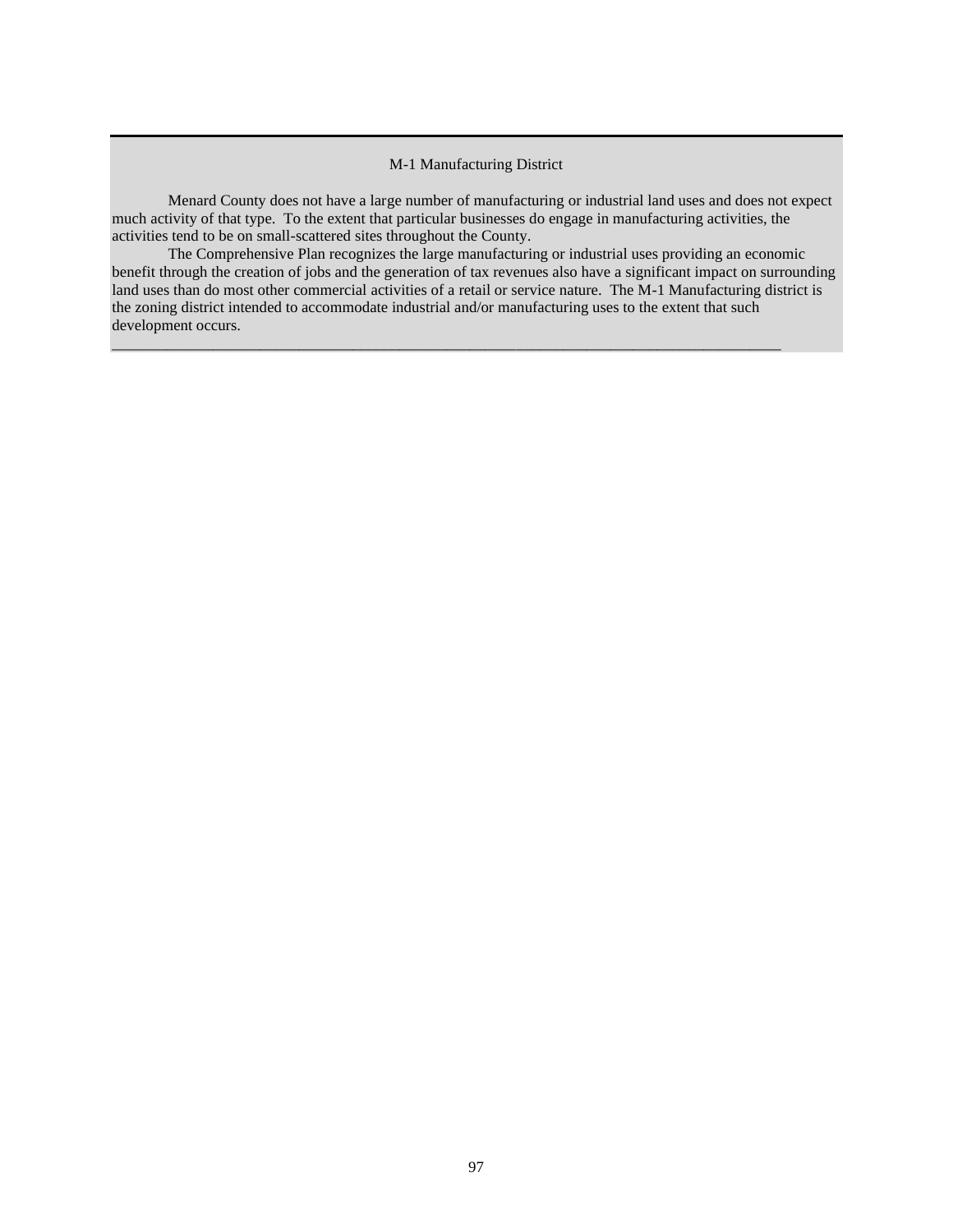### §6.10 PL PUBLIC LANDS DISTRICT REGULATIONS

A. Purpose and Intent:

The purpose of the P-L Public Lands district is to promote the development of those land uses, which serve the general public as recreational, religious, educational, or psychological resources, while protecting existing public lands from incompatible developments.

- B. The following principal uses are permitted:
	- 1. Amusement Center/Parks
	- 2. Arena/stadium
	- 3. Auditorium/amphitheaters
	- 4. Business schools
	- 5. Camp grounds
	- 6. Churches and other place of public worship
	- 7. College, university
	- 8. Convention center
	- 9. Country clubs & private golf courses
	- 10. Courthouse
	- 11. Dormitory residence hall
	- 12. Electric power plants & substations
	- 13. Fairgrounds
	- 14. Fieldhouse
	- 15. Fire station
	- 16. Golf course, public
	- 17. Gymnasium
	- 18. Hospital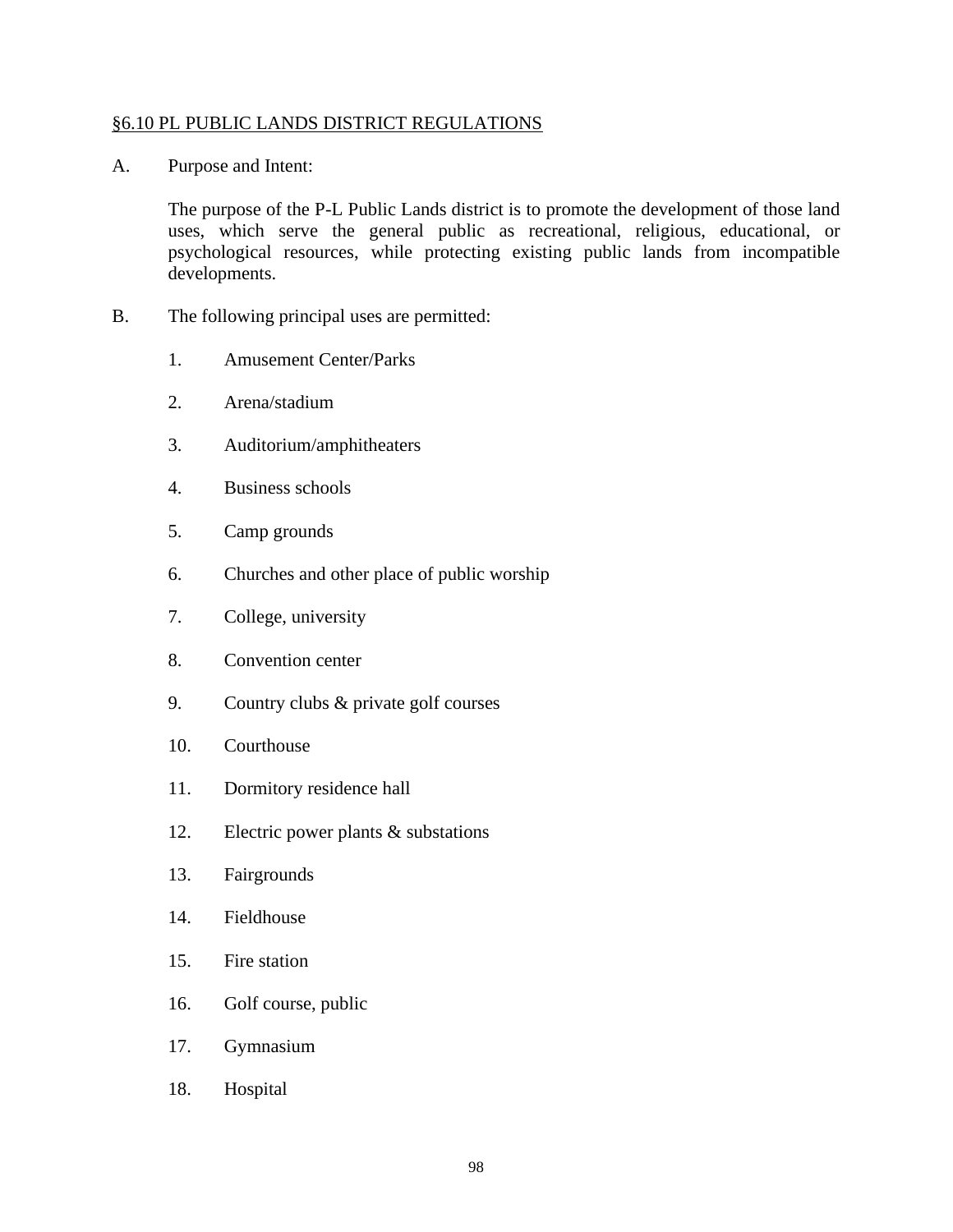- 19. Junior college classroom building
- 20. Mental health facilities
- 21. Municipal building
- 22. Planetarium
- 23. Postal services/shipping/mailing
- 24. Race track/motor vehicle
- 25. Recreation center
- 26. School administrative offices
- 27. School bus garages and/or repair shops, public transit garages
- 28. Telephone exchange
- 29. Vocational school
- 30. Water filtration/treatment plants & elevated & underground storage tanks
- 31. Welfare agency
- 32. Zoo

The following accessory uses may be provided in connection with the foregoing principal uses:

- a. off street automobile parking for employees and customers;
- b. off street parking for delivery or other vehicles used in the trade or business;
- c. dumpsters for collection of refuse generated on site;
- d. open outside storage in fenced or screened areas containing not more than 25% of the lot area;
- e. on premises advertising signs meeting the requirement of Section 6.12.

The following accessory uses may be provided in connection with the foregoing permitted uses by special use permit only:

a. Private Wind Energy Conversion System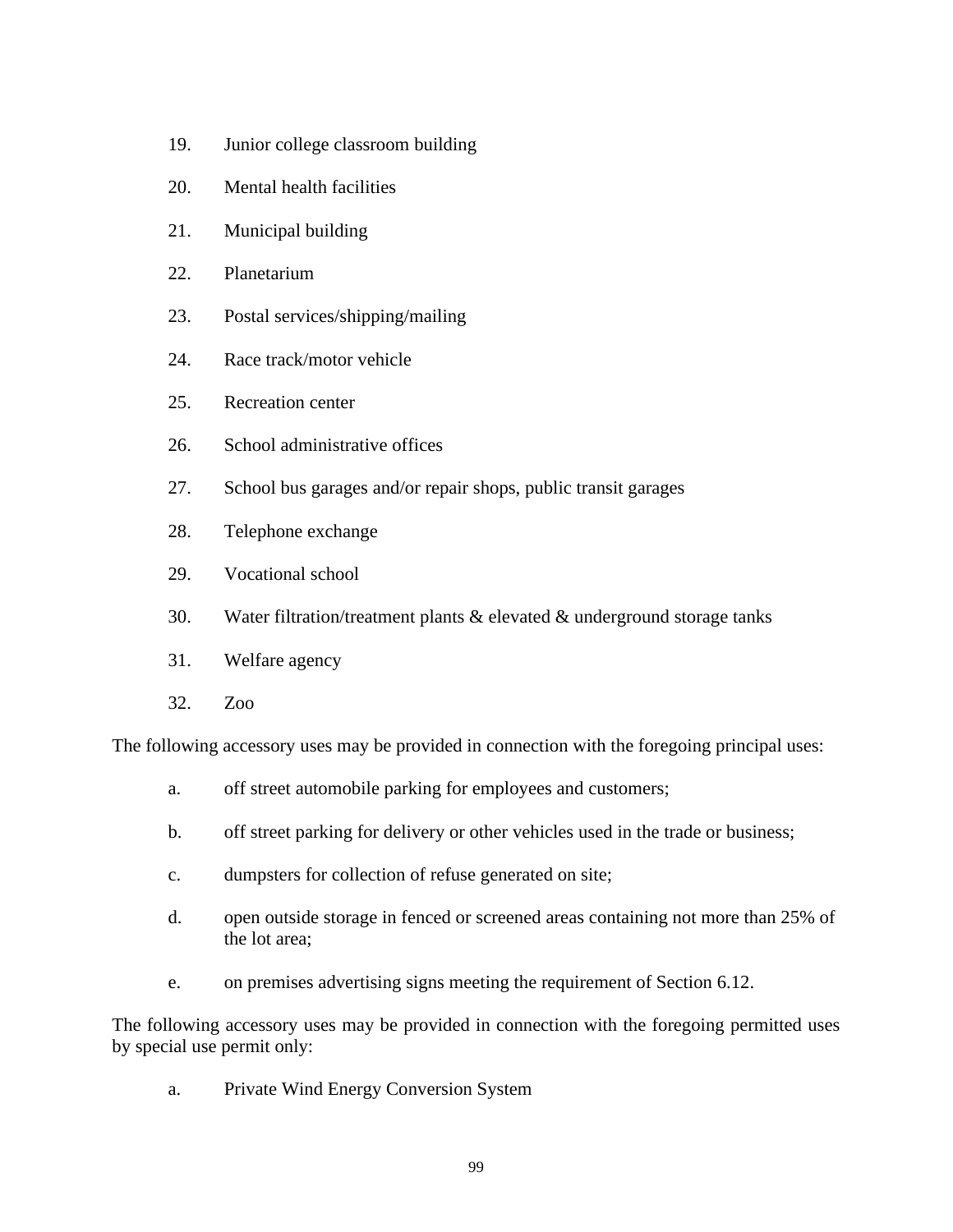- C. The following principal uses are authorized by Special Use Permit:
	- 1. Correctional institutions, detention centers & rehabilitation centers
	- 2. Sanitary landfills

With accessory uses as permitted in the district.

- D. Bulk Requirements
	- 1. Minimum lot area: none
	- 2. Minimum lot width: none
	- 3. Setbacks: none except Private Wind Energy Conversion Systems shall be setback not less than 1.1 times the tower height from the necessary road right away of a public road (as measured from the center of the public road pavement), overhead utility transmission lines, communications towers and adjacent property lines.
	- 4. Maximum height: none
	- 5. Required parking: none

#### Public Lands District

Menard County recognizes that it is not the only government responsible to the people of the County. A number of other governmental and quasi-governmental organizations exist that own and use property in Menard County. The State owns substantial areas, school districts own and operate facilities, road districts, cemetery associations, and other areas of local government have, and use, land in the County.

While the County retains an appropriate role in setting such facilities, the County recognizes that the Owner, rather than the County, should be principally responsible for the operational aspects of the development that occurs on site. The public lands zoning district is designed to accommodate such public or quasi-public land uses.

\_\_\_\_\_\_\_\_\_\_\_\_\_\_\_\_\_\_\_\_\_\_\_\_\_\_\_\_\_\_\_\_\_\_\_\_\_\_\_\_\_\_\_\_\_\_\_\_\_\_\_\_\_\_\_\_\_\_\_\_\_\_\_\_\_\_\_\_\_\_\_\_\_\_\_\_\_\_\_\_\_\_\_\_\_\_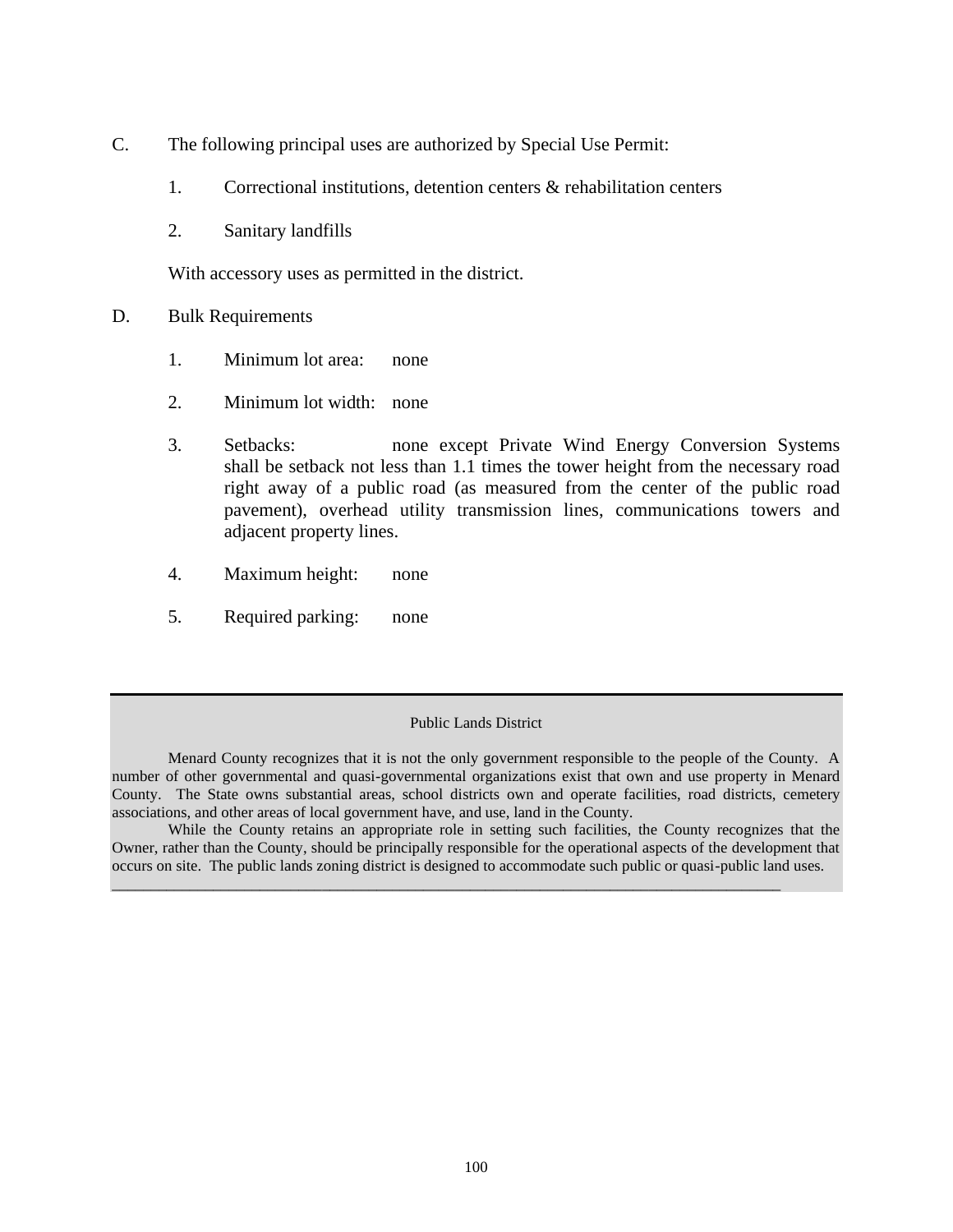# INTENTIONALLY BLANK PAGE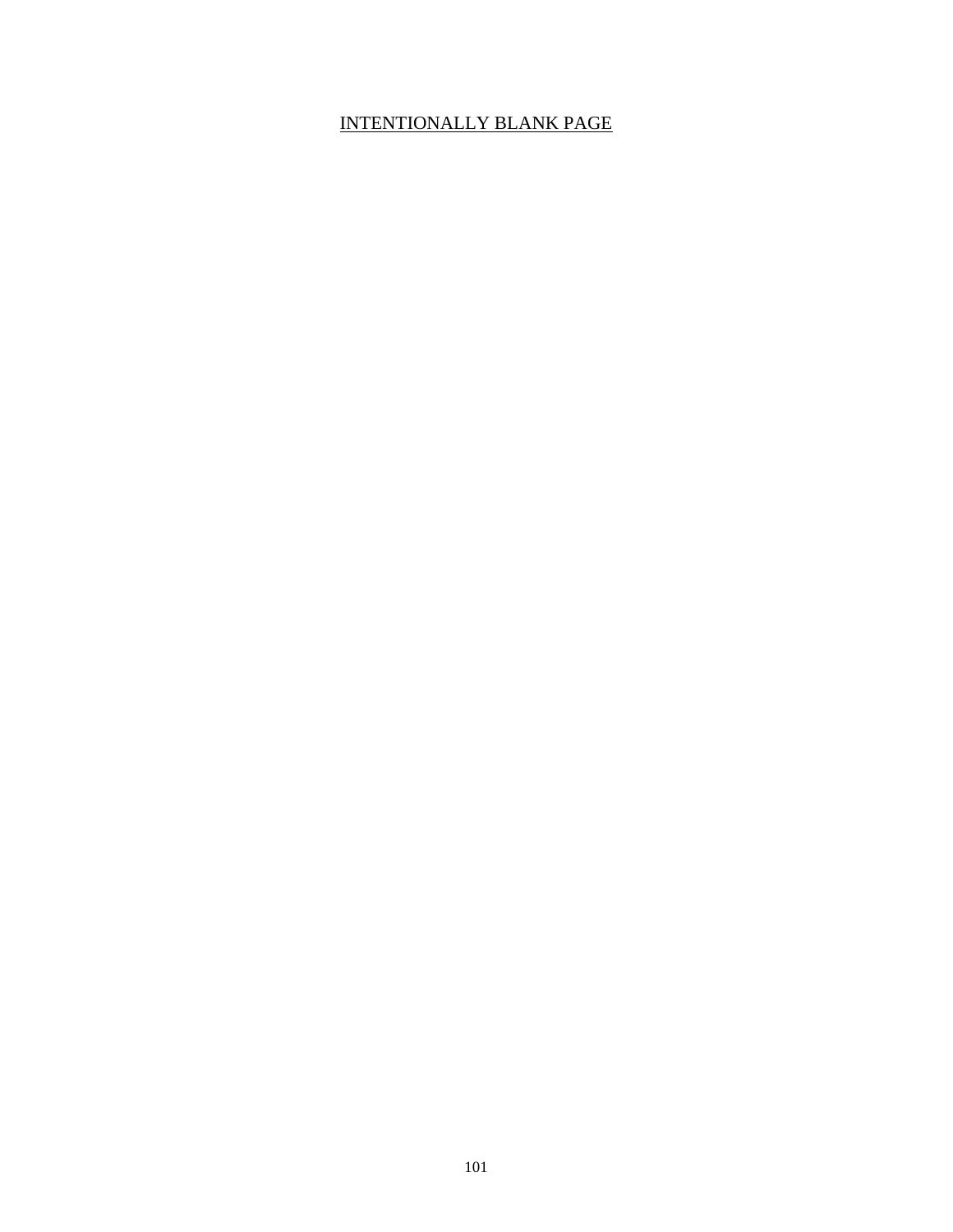### §6.11 PLANNED UNIT DEVELOPMENT (PUD)

A. Purpose and Intent:

The purpose of the Planned Unit Development Regulations is to encourage and allow for more creativity and flexibility in the development of land than is possible under conventional zoning district regulations. The Planned Unit Development provides for more efficient use of the land and encourages development practices that are more sensitive to the site and surrounding environment. It is further intended that Planned Unit Developments are to be characterized by centralized ownership, integrated planning and architecture, joint or common use of parking, maintenance of open space and other similar facilities, and an appropriate selection and utilization of services.

- 1. The following objectives may be obtained through the use of the Planned Unit Development procedure:
	- a. To permit the public a greater choice of development options than would be possible under the strict application of the other sections of this Ordinance;
	- b. To promote the preservation of natural features and/or prime agricultural land;
	- c. To encourage development that is rational and economical in relation to public infrastructure and services;
	- d. To create a method for the permanent preservation of common open space; and
	- e. To encourage a land use which promotes the public health, safety, comfort, and welfare.
- 2. The unique and substantially different character of Planned Unit Developments requires their administrative processing as a "special use" in the ordinance. Planned Unit Developments are more complex and of a different character than other special uses, requiring the establishment herein of specific and additional procedures, standards, and exceptions to govern the recommendations of the Zoning Board of Appeals and the action of the County Board.
- B. General Provisions of PUDs: The basic provisions and requirements concerning Planned Unit Developments are as follows:
	- 1. The subdivision, development and use of land as an integral unit, combining one or more of the following land uses which may provide for a single family residential, multiple family residential, educational, business, commercial, industrial, recreational, park and common open areas, may be described as a Planned Unit Development.
	- 2. In its establishment and authorization as a special use, the procedures, requirements, restrictions, standards, and conditions listed in this chapter shall be observed.
	- 3. The Residential Planned Unit Development is authorized as a Special Use in the RR, R-1, R-3, and B-1 Districts of this Ordinance and may contain mixed uses, provided that:
		- a. The non-residential structures comprise only ten percent (10%) of the square footage of the residential structures;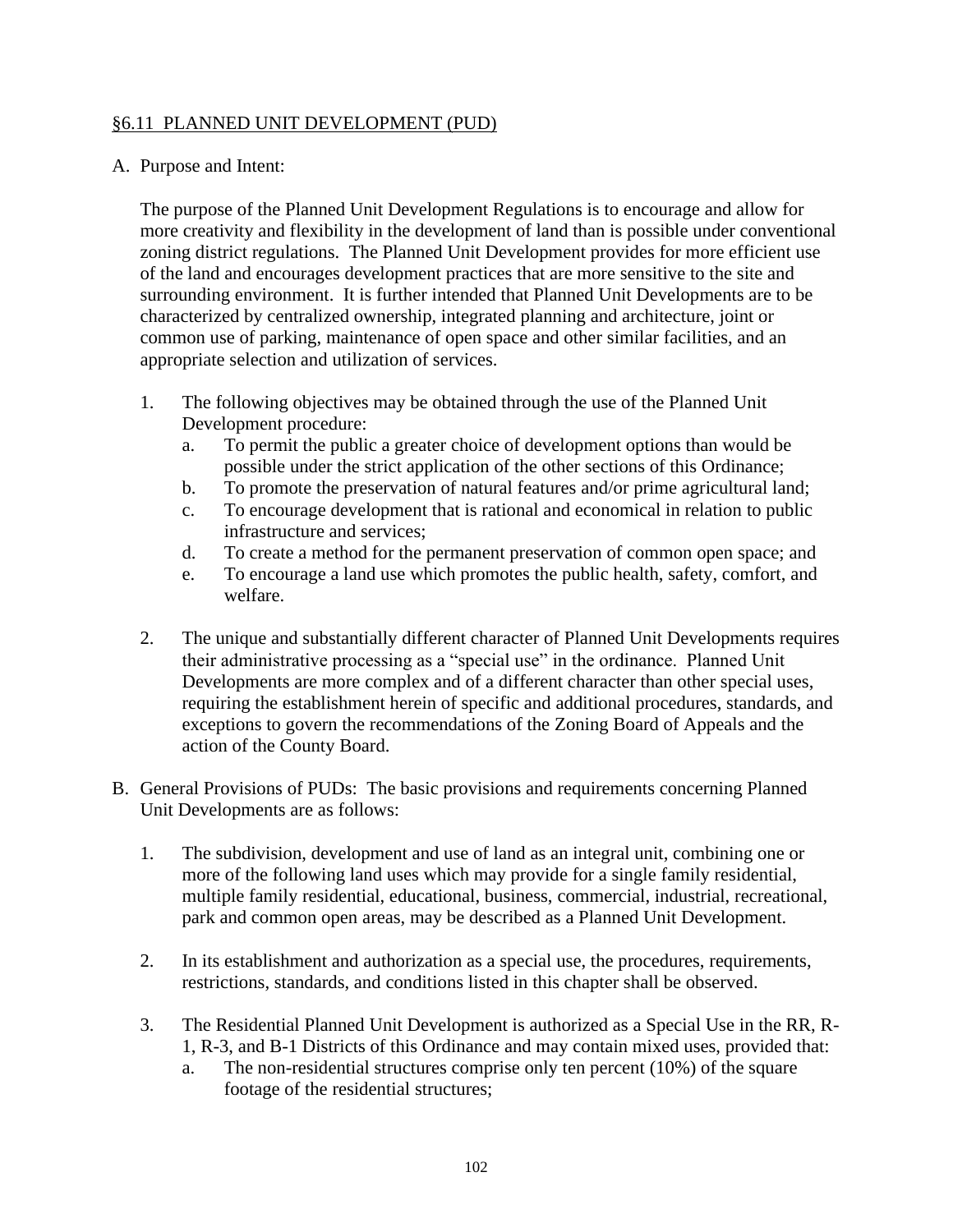- b. The non-residential use is of a type that is either allowed by right or by special use in the underlying district; and
- c. Non-residential uses shall be clustered wherever practicable.
- 4. The non-residential Planned Unit Development is authorized as a Special Use in the B-1, B-2 and M-1 Districts of this Ordinance.
- C. Procedures and Requirements for Establishment of a Planned Unit Development:
	- 1. An application for a Special Use permit shall be filed and processed by the Zoning Office in accordance with §10.01 SPECIAL USE REGULATIONS of this code.
	- 2. Planned Unit Development Plat The Special Use permit application shall be accompanied by a Planned Unit Development Plat, which meets the Preliminary Plat requirements of the Subdivision Ordinance in addition to the following:
		- a. The entire outline, overall dimensions and area of the tract described in the application.
		- b. The location, general dimensions and approximate gross floor areas of all proposed buildings.
		- c. The type of each use proposed to occupy each building and the approximate amount of building floor area devoted to each separate use.
		- d. The proposed location, arrangement and number of automobile parking spaces.
		- e. The location and dimensions of all vehicular entrances, exits, and driveways and their relationship to all existing or proposed public roads.
		- f. The location and dimensions of pedestrian entrances, exits and walks.
		- g. The location and dimensions of all walls, fences and planting designed to screen the proposed district from adjacent uses.
		- h. Standards for exterior lighting, location and type of exterior signs, and any other variables which will be controlled in the design of buildings in the development area.
		- i. Development Schedule The applicant shall submit a proposed schedule of construction. If the construction of the proposed Planned Unit Development is to be in stages, then the components obtained in each stage must be clearly delineated. The development schedule shall indicate the starting date and the complete development plan.
		- j. It is the intent of the Code to require subdivision of property simultaneous with application for Special Use. The subdivision and/or platting of land as a planned unit development shall be subject to the requirements for approval and recording with the Menard County Recorder of Deeds as have been established by the Menard County Subdivision Ordinance adopted January 1, 1999.
- D. General Development Provisions:
	- 1. Setbacks The front, rear and side setback shall be the same as the district in which they are located.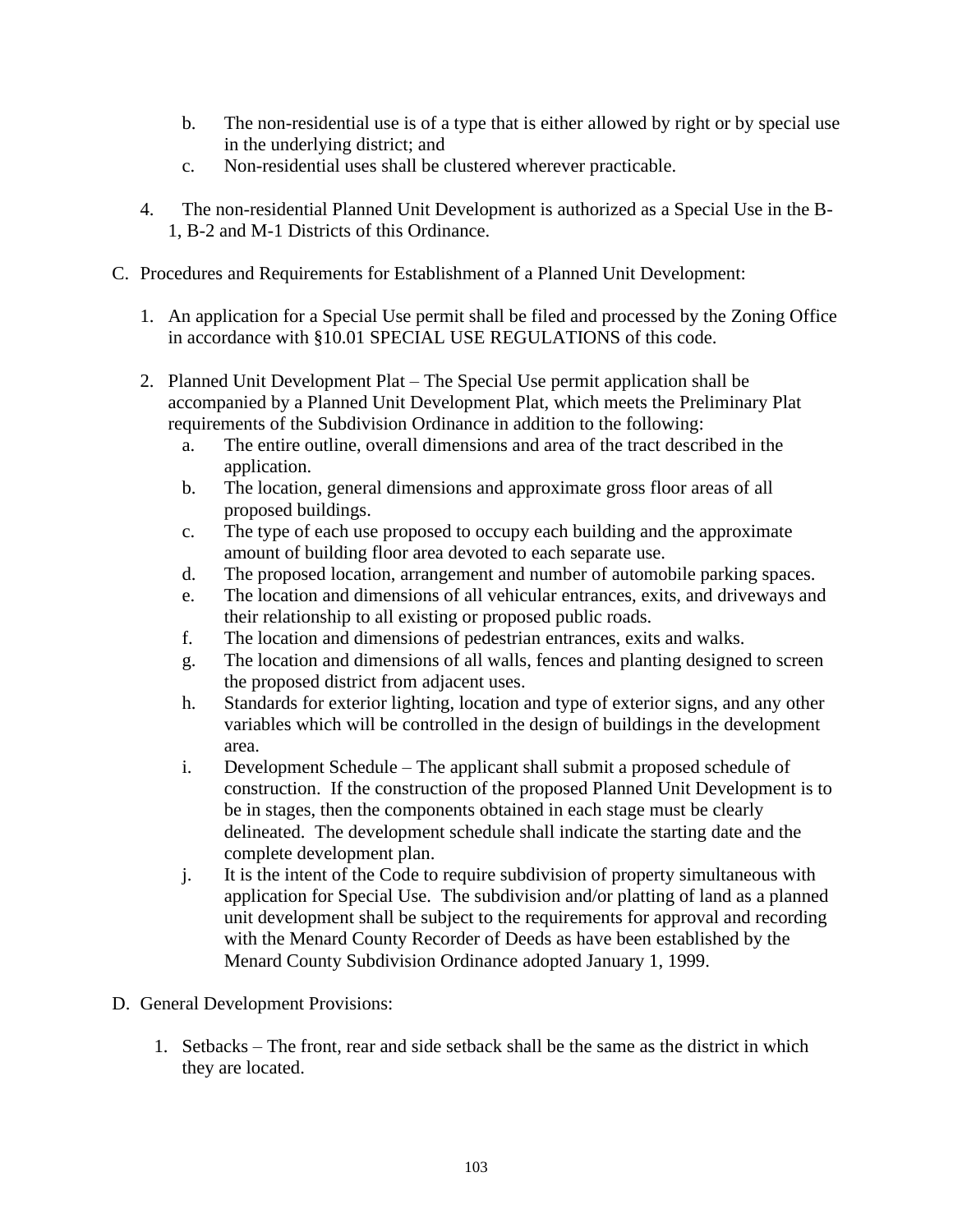- 2. Spacing The space between residential buildings the minimum horizontal distance between buildings side to side shall be:
	- a. Ten (10) feet between single-family detached dwellings.
	- b. Ten (10) feet between clustered or "zero-lot line" single-family attached and detached dwellings.
	- c. Fifteen (15) feet between buildings, other than single-family detached dwellings.
- 3. Roadways All roads shall be public roads, no private roads shall be permitted. Road design and specifications shall be in accordance with the Menard County Subdivision Ordinance.
- 4. Subdivision and Ownership It shall be permissible within a Planned Unit Development to subdivide properties into lesser size parcels for individual ownership and create common open space areas in undivided proportions under joint ownerships. Such ownership arrangements are commonly defined as condominium and/or cooperative developments. The joint area of the project must, however, conform to the minimum area requirements established for the respective district.
- 5. Minimum Project size Residential or commercial Planned Unit Developments shall not be applied to a parcel of land containing less than 5 acres.
- E. Review and Evaluation:
	- a) Standards The Zoning Board of Appeals may recommend approval of a Planned Unit Development Special Use application if it has determined that all the of the following standards have been complied with:
		- a. Compliance with the requirements listed in §6.11 C (Procedures and Requirements for Establishment of a Planned Unit Development) and §6.11 D (General Development Provisions)
		- b. Comprehensive Plan A Planned Unit Development must conform with the planning objectives specified in the Menard County Comprehensive Plan
		- c. Compatibility the uses permitted in a Planned Unit Development must be of type and so located as to exercise no undue detrimental influence upon surrounding properties. In addition, the Planned Unit Development shall not endanger the public health, welfare, or safety, nor shall it substantially diminish or impair property values in the neighborhood in which it is to be located.
		- d. Need the Planned Unit Development must be of a character and contain such uses that are needed in the area of the proposed project.
		- e. Density the density of a Planned Unit Development (either in dwelling units for residential uses, or in floor area – for all other uses) shall generally correspond to the density regulations imposed by the underlying zoning district. The density of the Planned Unit Development is not necessarily required to precisely correspond with the normal density of the underlying zoning district but instead should reflect that district's character through complimentary building types and architectural design.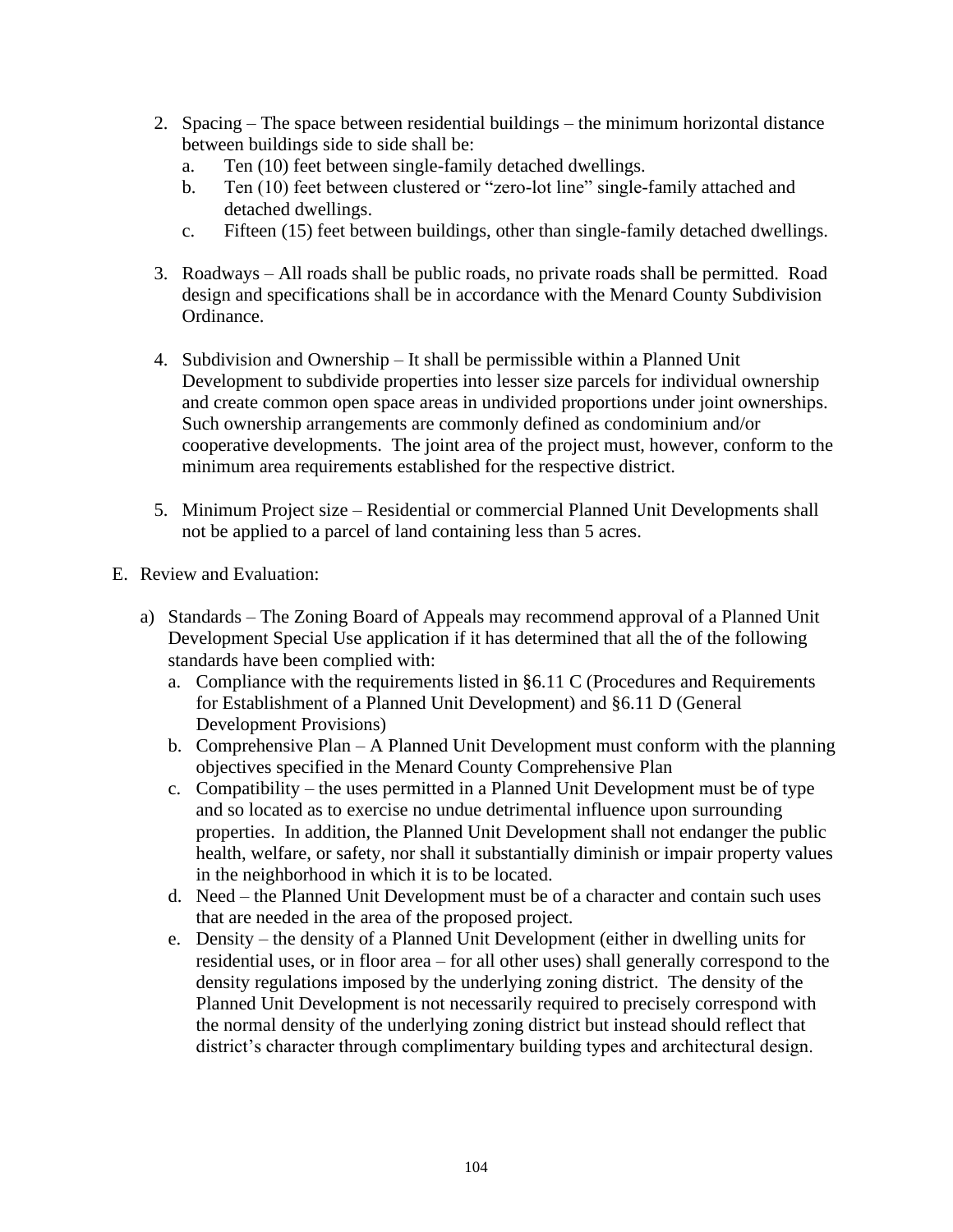- f. Design Standards the Planned Unit Development shall comply with the provisions of the Menard County Subdivision Ordinance and Zoning Ordinance unless otherwise agreed to and approved by the County Board.
- g. A sufficient amount of usable open space is provided.
- h. The Planned Unit Development shall comply with all flood plain regulations as determined by the Menard County Flood Plain Ordinance.
- i. The development schedule ensures a logical development of the site which will protect the public interest and conserve land.
- F. Amendments to a Planned Unit Development Special Use

1. The Planned Unit Development project shall be developed only according to the Special Use Permit Process as established in §10.01 (Special Use Regulations), the approved preliminary plat, and recorded final plat and supporting documents. The Special Use Permit and approved preliminary and final plats shall be binding on the applicants, their successors, grantees and assigns and shall limit their control, the use of the premises and location of structures in the Planned Unit Development project as set forth therein. Changes to the recorded Planned Unit Development may be made as follows:

- a. Major Changes All major changes, including but not limited to ones listed herein below, shall be reviewed by the Zoning Administrator and Zoning Board of Appeals, and final approval shall rest with the County Board. An amended preliminary or final plat shall be submitted with accompanying supporting documentation. If changes are submitted prior to approval of a Final Plat, the procedure shall begin at the Preliminary Plat stage. If changes are submitted after approval of a Final Plat, the procedure shall begin at the Final Plat stage. All approved changes shall be recorded in the Menard County Recorder of Deeds office in accordance with the Menard County Subdivision Ordinance.
	- 1. Changes which alter the concept or intent of the Planned Unit Development
	- 2. Changes in density
	- 3. Changes in proposed open spaces
	- 4. Changes in road standards
	- 5. Changes in final governing agreements, provisions, or covenants
- b. Minor Changes The Zoning Administrator may approve additional improvements or changes in a Planned Unit Development provided that such changes comply with the following:
	- 1. Comply with the general intent of the Planned Unit Development Special Use Permit
	- 2. The changes do not constitute a major change as defined in F 1 (a) above.
	- 3. The proposed changes must comply with the requirements of the underlying zoning district unless otherwise specified in the Planned Unit Development Special Use Permit.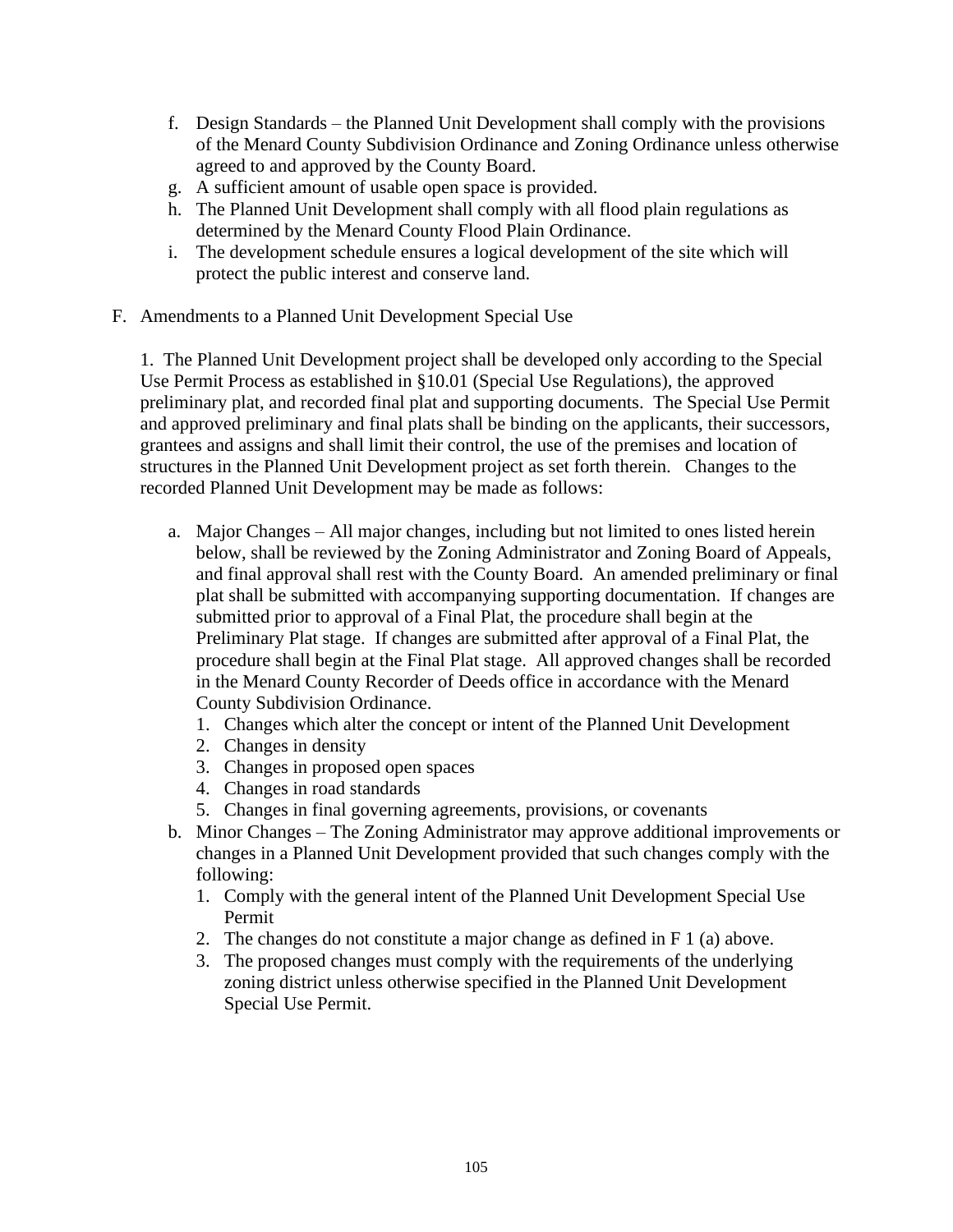# INTENTIONALLY BLANK PAGE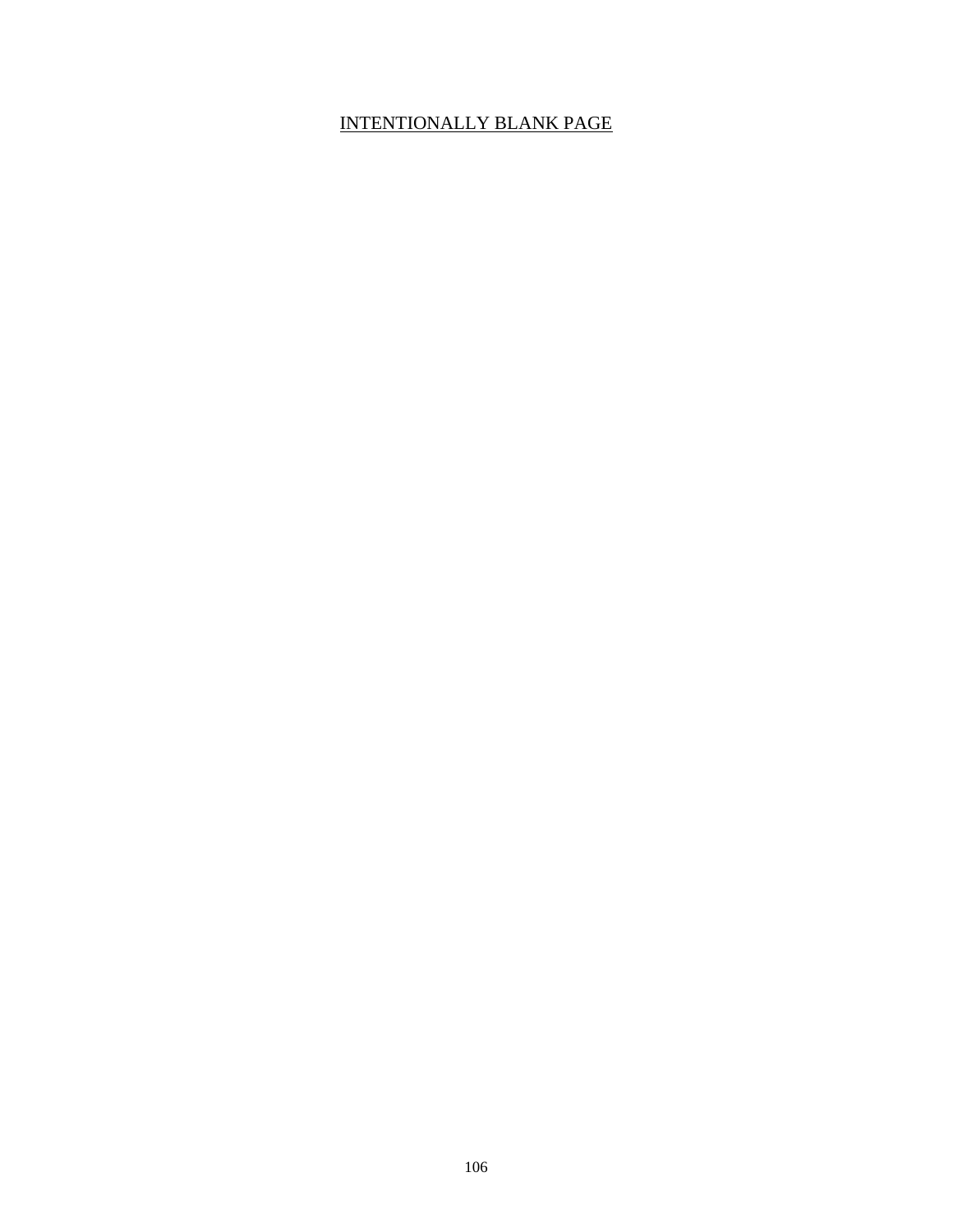## §6.12 SIGN REGULATIONS

§6.12-01 PUBLIC PURPOSE. There is a significant relationship between the manner in which signs are displayed and public safety, and the value and economic stability of adjoining property. The reasonable display of signs is necessary as a public service and to the conduct of competitive commerce.

## §6.12-02 GENERAL REQUIREMENTS

- A. All signs shall be in compliance with this ordinance.
- B. Permits Required. No person, firm, or corporation shall hereafter erect, construct, move, alter or maintain any sign or other advertising device upon any public or private property in the unincorporated portions of the County without first have obtained a permit from the Zoning Administrator unless otherwise authorized in the ordinance.
- C. Dangerous sign. Signs may pose a danger to people by obstructing views of pedestrians or drivers and may also pose a danger if such signs interfere with any fire escape or emergency exits or if the sign were to interfere with required ventilation.
	- 1. Proposed Sign. The Zoning Administrator shall not be obligated to issue a permit for the erection of construction or maintenance of any sign in any location where said sign will or might constitute a dangerous obstruction or the view or a menace to the people on any highway, sidewalk, path or street abutting thereon or a menace to people within a building.
	- 2. Existing Signs. If the Zoning Administrator finds that any existing sign or advertising structure poses a threat to public health and safety or has been constructed or maintained in violation of this ordinance, the Zoning Administrator may pursue the enforcement of this Code.
- D. Temporary Permits. Permits may be issued for a temporary sign for a short period of time not to exceed four weeks.
- E. No Alteration of Existing Signs. Every sign or other advertising lawfully in existence on the date of adoption of this ordinance shall not be altered or moved unless it be made to comply with the provisions of this ordinance.
- F. Sign Location. Every projecting sign erected or maintained over a public sidewalk shall be place not less than ten feet above the level of the sidewalk and at a distance not greater than eighteen inches from the face of the wall to which it is attached, measured from the point of the sign nearest thereto. The projecting sign or portion thereof shall not exceed more than eight feet from the structure to which it is attached or be nearer the curb line than two feet, whichever is less.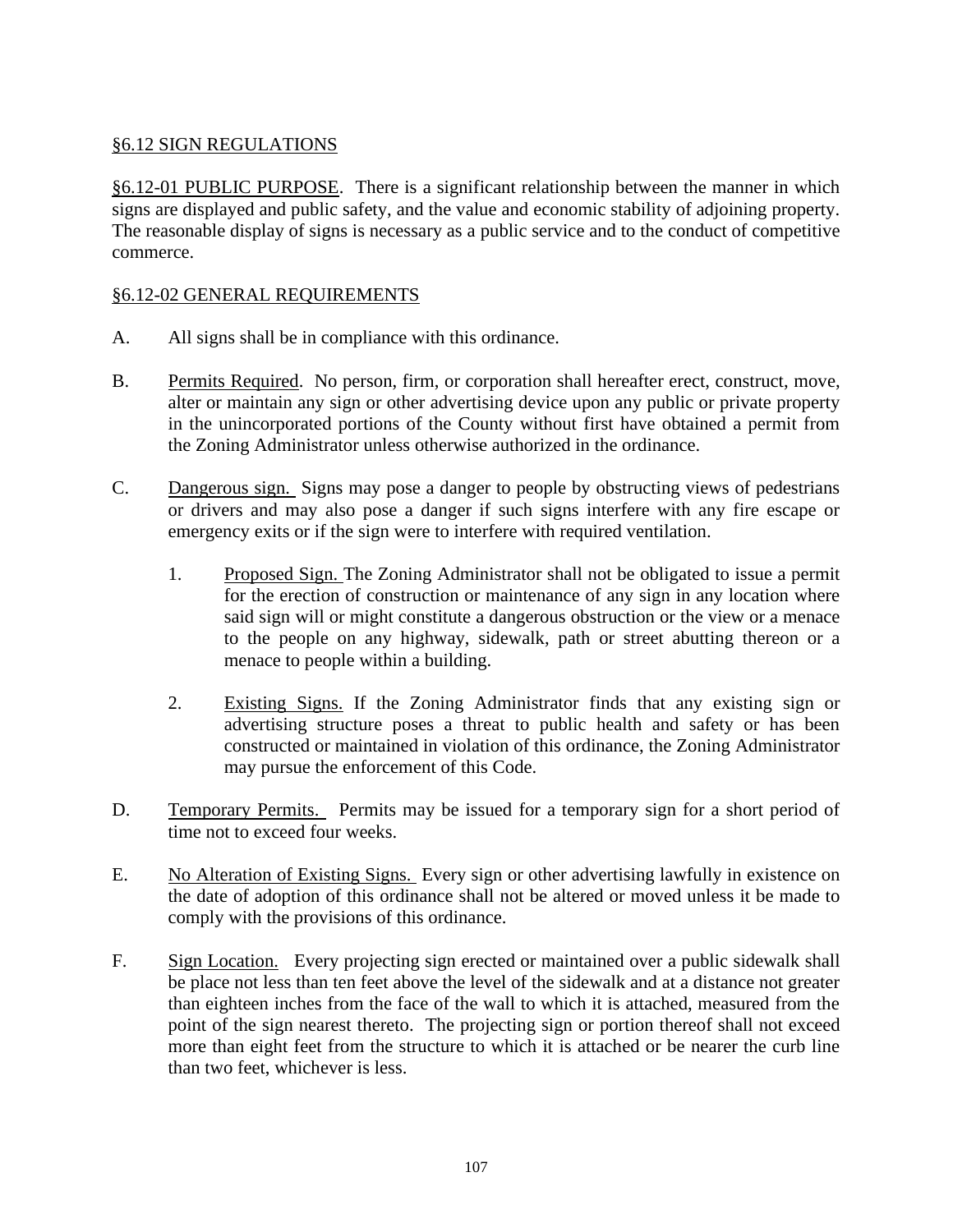- G. Ground Signs. These signs may be erected parallel to or an angle with the adjoining street or streets so long as the do not project over the street, sidewalks, or other public places. These signs shall be subject to specific restrictions for the applicable zoning district.
- H. No Imitations of Public Signs. No sign or advertising structure shall be erected or maintained in such a manner as to be likely to interfere with, obstruct the view of, or be confused with any authorized traffic sign, signal or device.
- I. Portable Signs. No portable sign shall be larger than 10 square feet. No portable sign shall be placed in or on, or immediately over any public street or right-of-way including public sidewalks.
- J. Vehicle Advertising. No person shall use the exterior of a truck, van, automobile, or tractor-trailer parked on public or private property for the exclusive purpose of advertising or directing people to a business. This is not intended to prohibit any form of signage on vehicles which are regularly and customarily used to transport persons or property.
- K. Height. No sign shall project higher than thirty feet above grade. Specific zoning district regulations in §6.12-03 may be more restrictive.
- L. Signs located in the "clear zone" shall be constructed utilizing "break-away" type poles for safety purposes. Determination of clear zones shall be made by the County Engineer.
- M. IDOT Approval. If the sign site is adjacent to a Federal Aid Primary Highway, (compliance with current IDOT regulations is required) and, if necessary, a copy of a valid Illinois Department of Transportation sign permit must be submitted to the Zoning Office. It is recognized that IDOT requires local zoning approval before they will issue a sign permit.
- N. Maintenance and Removal. The sign owner or the property owner shall be responsible for maintaining the sign and removing it should the business cease to exist. Failure to maintain or remove obsolete signs shall be considered a violation of this ordinance.
- O. Exemptions. The following signs are exempt from the regulations of this section:
	- 1. Memorial and/or historical signs or tablets displayed on private property not exceeding six square feet in area.
	- 2. Address numerals and signs not exceeding one square foot in area and bearing the names of occupants of the premises.
	- 3. Government flags and insignia when not used for commercial purposes.
	- 4. Legal notices.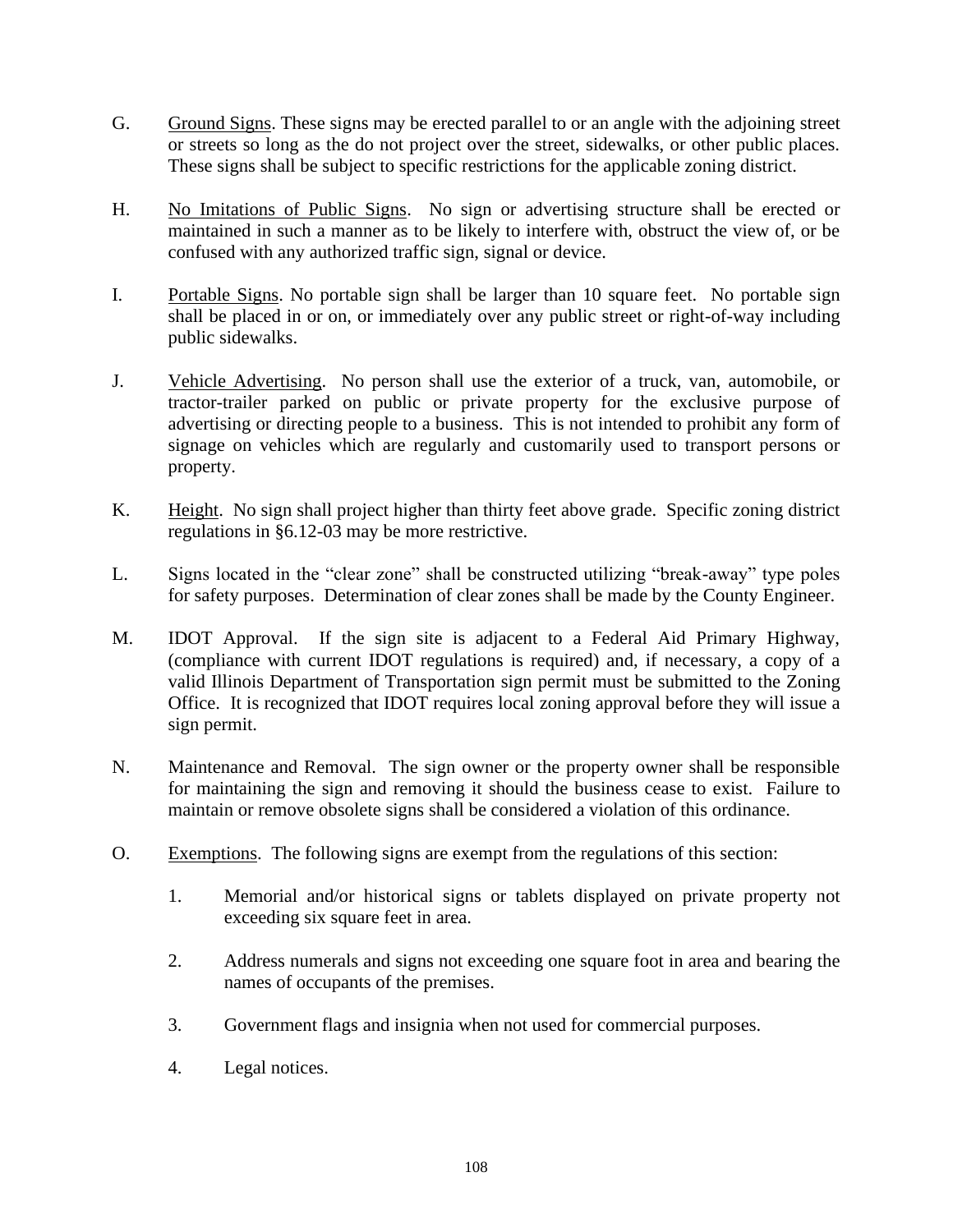- 5. Government traffic and parking signs.
- 6. Signs advertising the premises for sale or lease or for construction/architectural signs not to exceed nine square feet in area
- 7. Signs advertising acreages of over twenty acres for sale or lease not to exceed twenty square feet.
- 8. Temporary political signs. These signs are exempt provided they are erected no more than sixty (60) days before the election and provided that they are removed within six (6) days following the election.
- 9. Signs of duly constituted governmental bodies.
- 10. Flags of emblems of political, civic, charitable, educational, or religious organizations.
- 11. Small signs displayed for the direction or convenience of the public, including signs that identify rest rooms, freight entrances, manager's office or the like with a total surface area of all such signs on a lot not to exceed ten square feet.
- 12. No trespassing or no hunting/fishing signs or signs indicating private road or drive or driveway, provided the size of such a sign does not exceed two square feet.
- P. Signs of civic, charitable, educational or religious organizations shall meet all regulations of Section 6.12-02 except for the following regulations which shall be exclusive to such signs:
	- 1. No individual civic, charitable, educational or religious organization sign shall exceed one hundred (100) square feet in sign area (per side), not counting the support structure.
	- 2. The maximum height of the top of the sign or support structure shall not be greater than twenty (20) feet.
	- 3. Setback: All portions of civic, charitable, educational or religious organization ground signs, including their pedestals, shall be set back from the road right-ofway a distance of ten (10) feet.
	- 4. Civic, charitable, educational or religious organization on-premise and offpremise signs shall be exempt from permit fees and shall be a permitted use in all zoning districts except the R-1, R-3 and Public Lands zoning districts where such signs shall be allowed as a permitted use for on-premise signs only and no offpremise signs shall be allowed.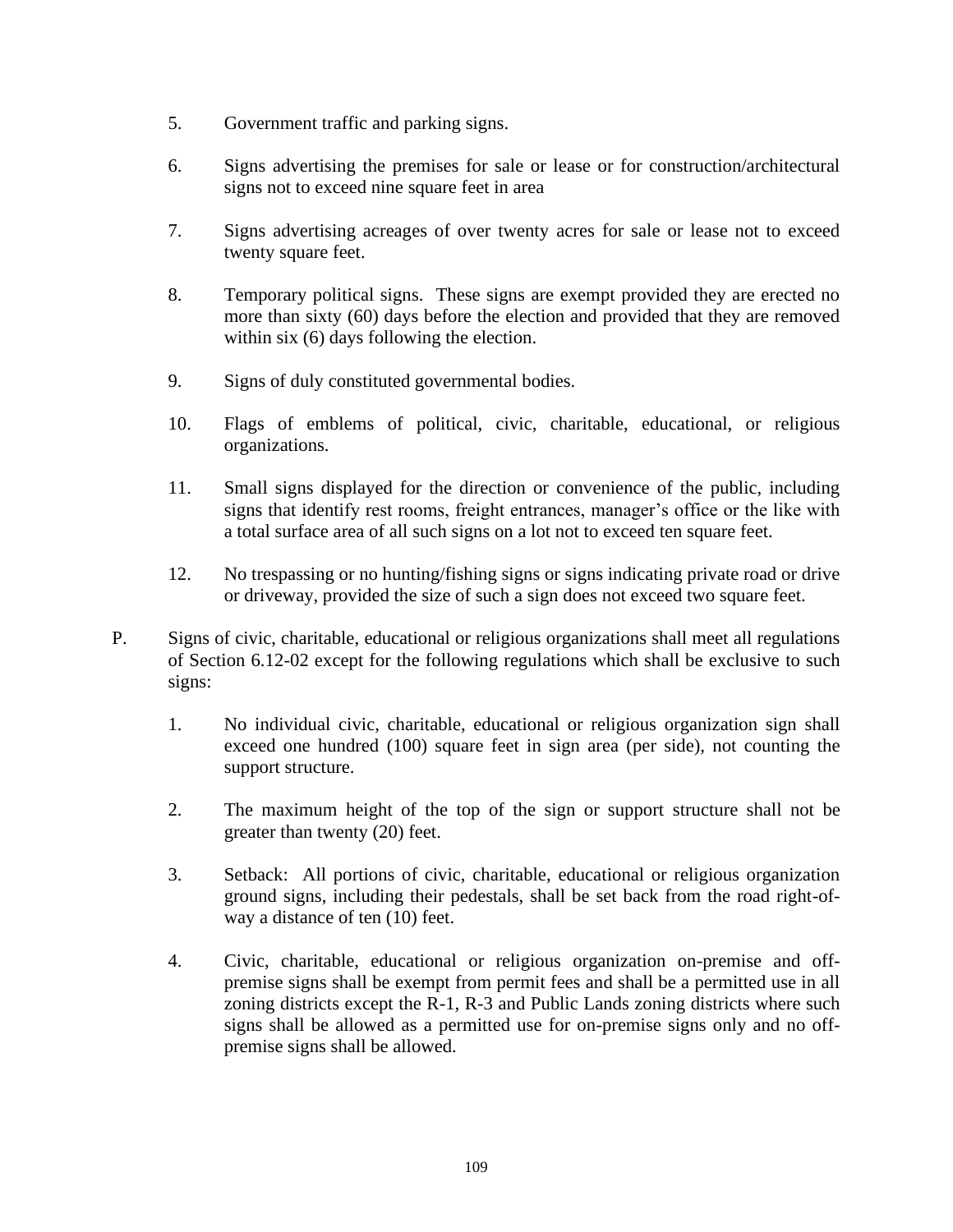- 5. In any zoning district in which the sign area and height requirements are more permissive than allowed in Section 6.12-02(P), the sign area and height requirements of that zoning district shall be allowed for civic, charitable, educational or religious organization on-premise and off-premise signs. No other district sign regulations shall apply to such signs.
- 6. Whenever the applicant for a permit does not own the proposed site, a fully executed site lease or other proof of consent to erect and maintain a sign on the site must accompany the permit application.
- Q. Subdivision identification signs. Two (2) permanent subdivision identification signs, not exceeding fifty (50) square feet in sign area shall be allowed per approved subdivision. Where a subdivision has access on two (2) or more roads or has more than one (1) entrance on one (1) road, subdivision identification signs shall be allowed at each entrance. Maximum height of the top of the sign or support structure shall not be greater than 10 feet. Such signs shall be set back from the road right-of-way a minimum distance of ten (10) feet. Subdivision identification signs shall be allowed in the Rural Residential (RR), R-1, R-3, B-1  $\&$  B-2 zoning districts.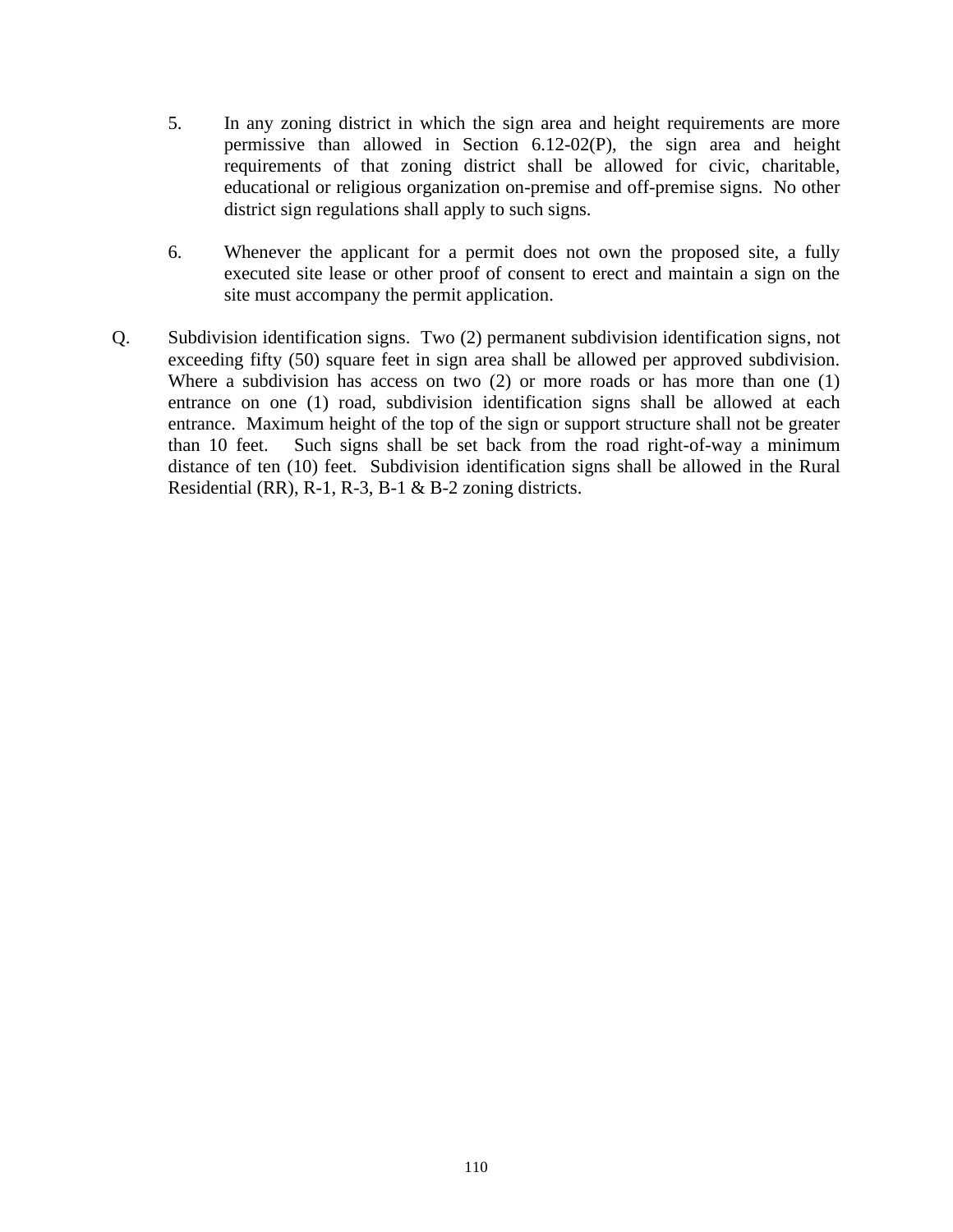## 6.12-03 DISTRICT SIGN REGULATIONS.

## A. Agricultural District Permitted Signs.

- 1. Crop identification signs up to six feet square.
- 2. Temporary signs connected with roadside stands from which products grown on the lot, parcel or farm upon which the roadside stand is located are sold, provided that such signs are removed November 30 of each year and not reinstalled before May 1 of the following year.
- 3. Advertising Signs: Advertising signs and outdoor billboards, which advertise products or services not related to the occupancy and use of the premises (off premises advertising signs) require a special use permit.
	- a. Area. No individual sign shall exceed the following maximum area requirements for signs readable and intended to be viewed from the following types of highways and streets:
		- (i) Federal Aid Primary Highways: 378 Square Feet.
		- (ii) Federal Aid Secondary and all County and Road District streets, highways and roads: 200 square feet
	- b. Whenever the applicant for a permit does not own the proposed site, a fully executed site lease or other proof of consent to erect and maintain a sign on the site must accompany the permit application.
	- c. Spacing: No billboard advertising sign shall be closer than six hundred (600) feet to another billboard type on the same street. Twin or back-toback or V-type sign structures shall be considered one sign for purposes of this section.
	- d. Setback: All portions of advertising signs, including their pedestals, shall be set back from the street right-of-way a distance of ten (10) feet or one foot per twenty (20) square feet of sign area, whichever is greater.
	- e. Advertising signs shall be shielded whenever necessary to avoid casting bright light on any residential use or residential district.
	- f. No advertising sign (billboard) shall be located within 600 feet of any residential district.
- 4. Additional Signs. See exemptions in the general provisions above.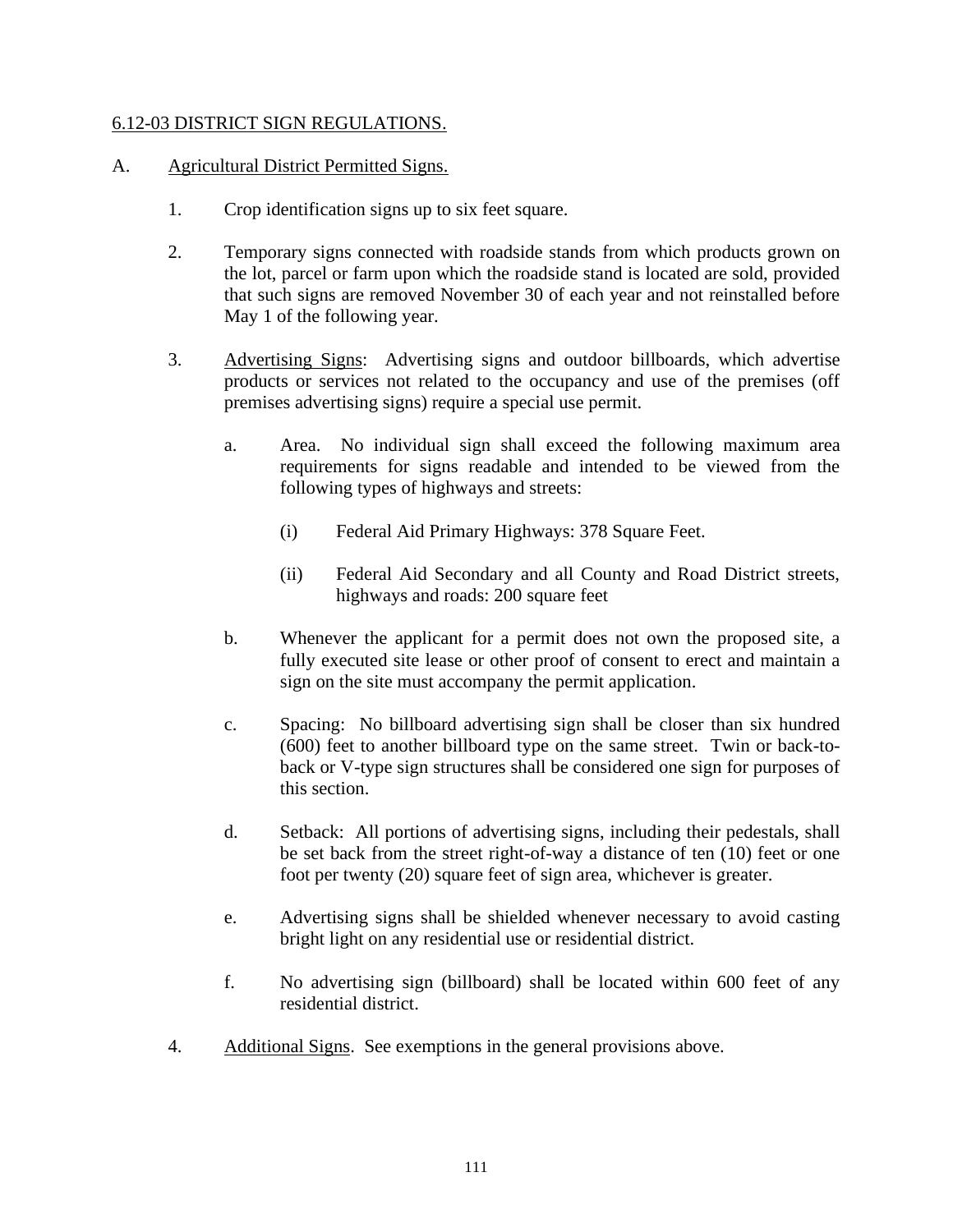- B. Residential Districts. See exemptions in the general provisions above.
	- 1. Rural Residential (RR), R-1 & R-3 Zoning Districts: Advertising signs which advertise products or services not related to the occupancy and use of the premises (off premises advertising signs) require a special use permit in the Rural Residential Zoning District. Off-premise signs are not allowed in the R-1 & R-3 Zoning Districts.
		- a. Area. No individual sign shall exceed thirty-two (32) square feet in area (per side), not counting the support structure.
		- b. Maximum height of the top of the sign or support structure shall not be greater than 10 feet.
		- c. Whenever the applicant for a permit does not own the proposed site, a fully executed site lease or other proof of consent to erect and maintain a sign on the site must accompany the permit application.
		- d. Spacing: No advertising sign shall be closer than six hundred (600) feet to another sign on the same road. Twin or back-to-back or V-type sign structures shall be considered one sign for purposes of this section.
		- e. Setback: All portions of advertising signs, including their pedestals, shall be set back from the road right-of-way a distance of ten (10) feet.
		- f. Advertising signs shall be shielded whenever necessary to avoid casting bright light on any residential use.
		- g. No advertising sign shall be located within 600 feet of any residential dwelling. Compliance with this paragraph shall only be evaluated at the time of the initial permit application.

### C. Business Districts.

- 1. B-1 Downtown Business:
	- a. When a sign is illuminated, direct rays of light shall not beam upon any part of any existing residential building, nor into a residential district, nor into a street right-of-way.
	- b. The gross surface area in square feet of all signs on a lot shall not exceed two times the lineal feet of frontage of the building or one hundred and sixty (160) square feet, whichever is less. Each side of a building which abuts upon a street shall be considered as separate frontage, and the gross surface area of all signs shall not exceed two times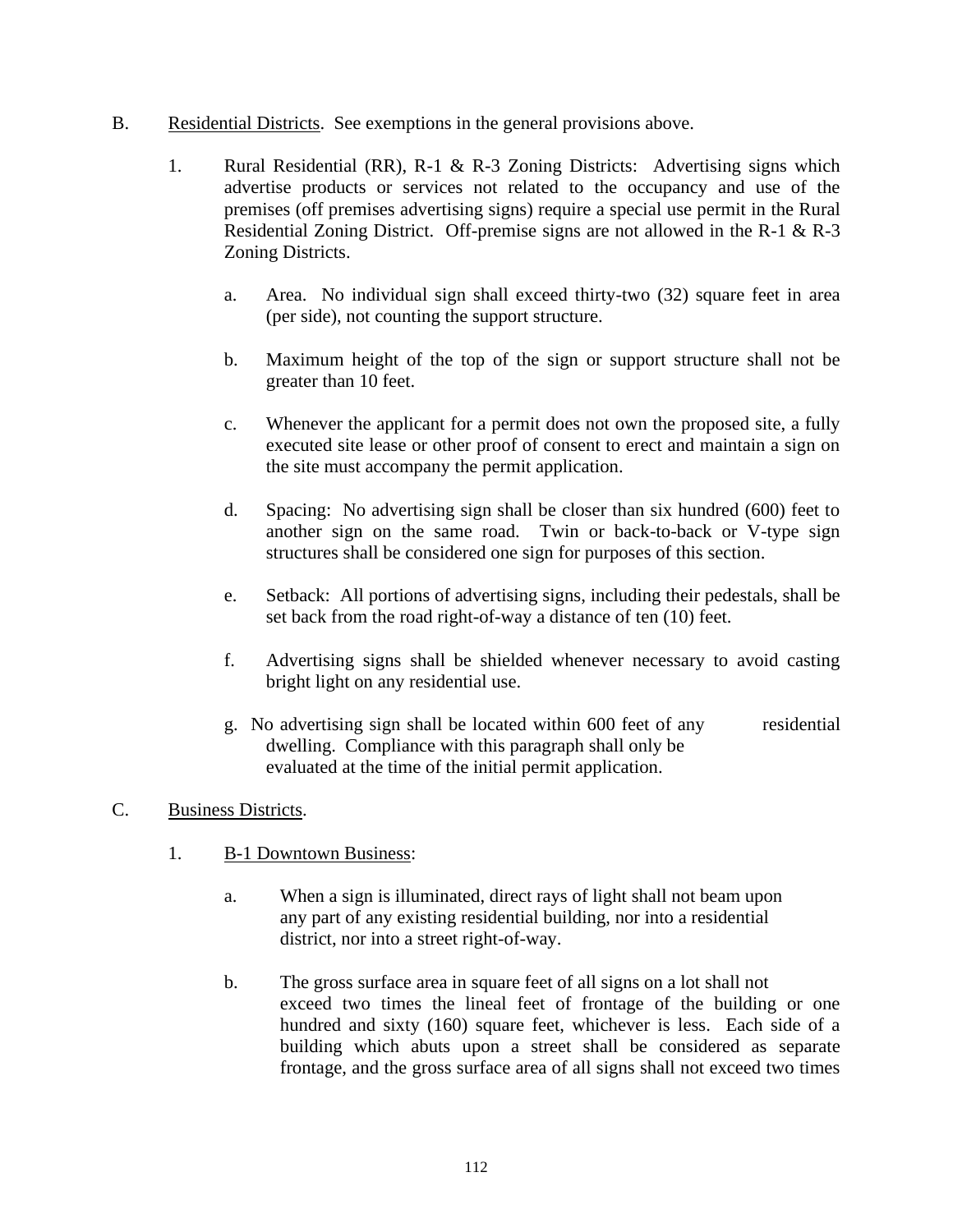the lineal feet of frontage or one hundred and sixty (160) square feet, whichever is less.

- c. One ground-mounted sign shall be permitted for each zoning lot. Such signs shall be limited to only one of the following: an individual business sign, a tenant directory, an advertising sign, or multiple use facility sign. Such signs shall not exceed eight feet in height and may not exceed a total gross surface area of thirty-two square feet. Minimum front yard setback shall be at one-half of the required front yard.
- d. Service stations: One additional pole sign per street frontage not to exceed twenty feet in height or eight feet in area, for the purpose of posting fuel prices.
- 2. B-2 Highway Business District:
	- a. When a sign is illuminated, direct rays of light shall not beam upon any part of any existing residential building, nor into a residential district, nor into a street right-of-way.
	- b. The gross surface area in square feet of all signs on a lot shall not exceed two times the lineal feet of frontage of the building or two hundred and thirty (230) square feet, whichever is less. Each side of a building which abuts upon a street shall be considered as separate frontage, and the gross surface areas of all signs shall not exceed two times the lineal feet of frontage or two hundred and thirty (230) square feet, whichever is less.
	- c. One ground mounted sign shall be permitted for each zoning lot. Such signs shall be limited to only one of the following: an individual business sign, a tenant directory, an advertising sign or multiple use facility sign. Such signs shall not exceed thirty (30) feet in height and may not exceed the total gross surface area of one hundred (100) square feet. The front yard setback shall be a minimum of ten (10) feet.
	- d. Service Stations: One additional pole sign per street frontage not to exceed twenty feet in height nor eight feet in area, for the purpose of posting fuel prices. The front yard setback shall be a minimum of ten (10) feet.
- D. Manufacturing District: Same as B-2 Highway Business District above.
- E. Public Lands: Same as B-2 Highway Business District above.
- F. Bulk Regulations: Setback requirements, maximum height regulations, and gross surface area restrictions are to be considered bulk regulations and subject to the variance provisions in §12.01 of this Ordinance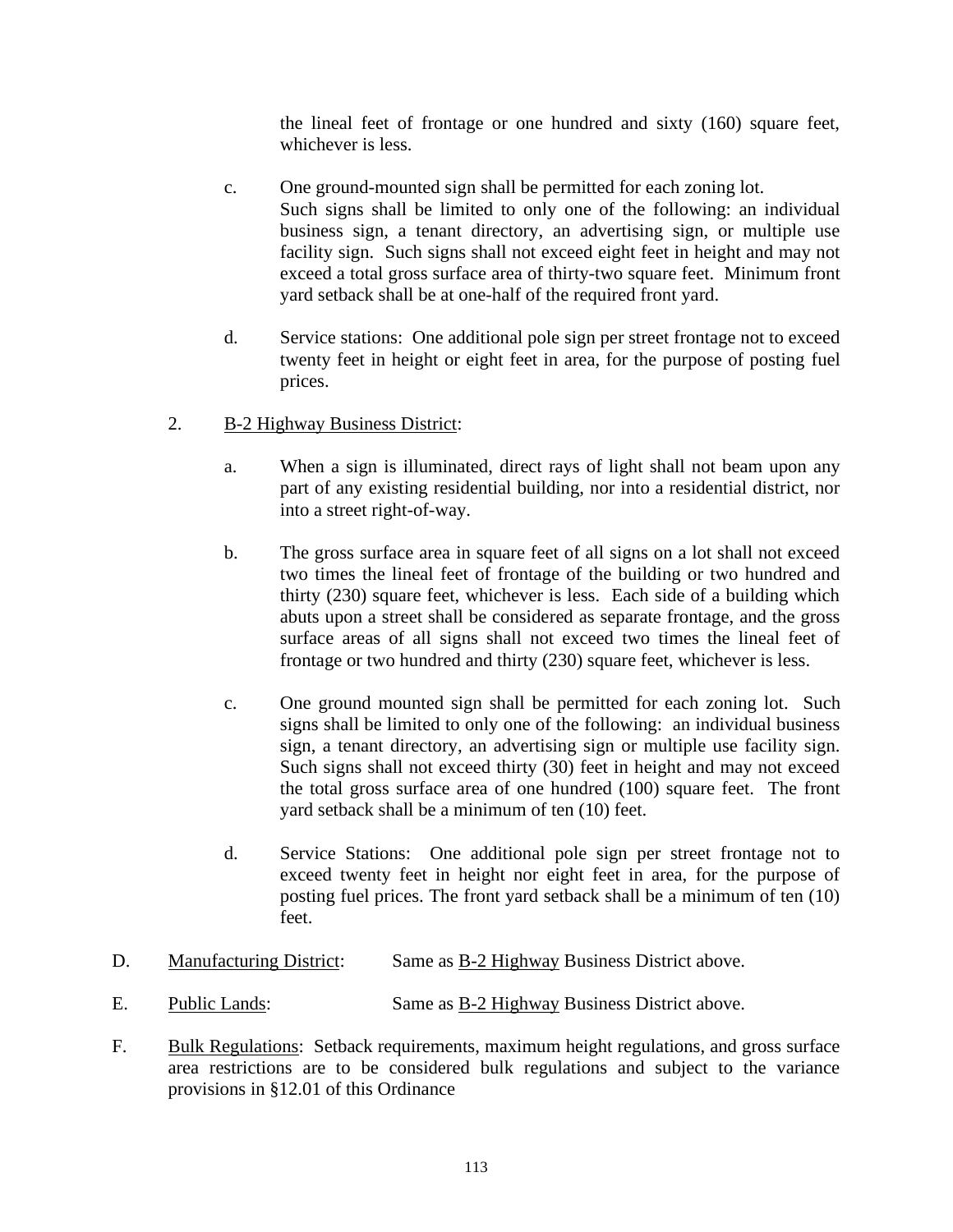# INTENTIONALLY BLANK PAGE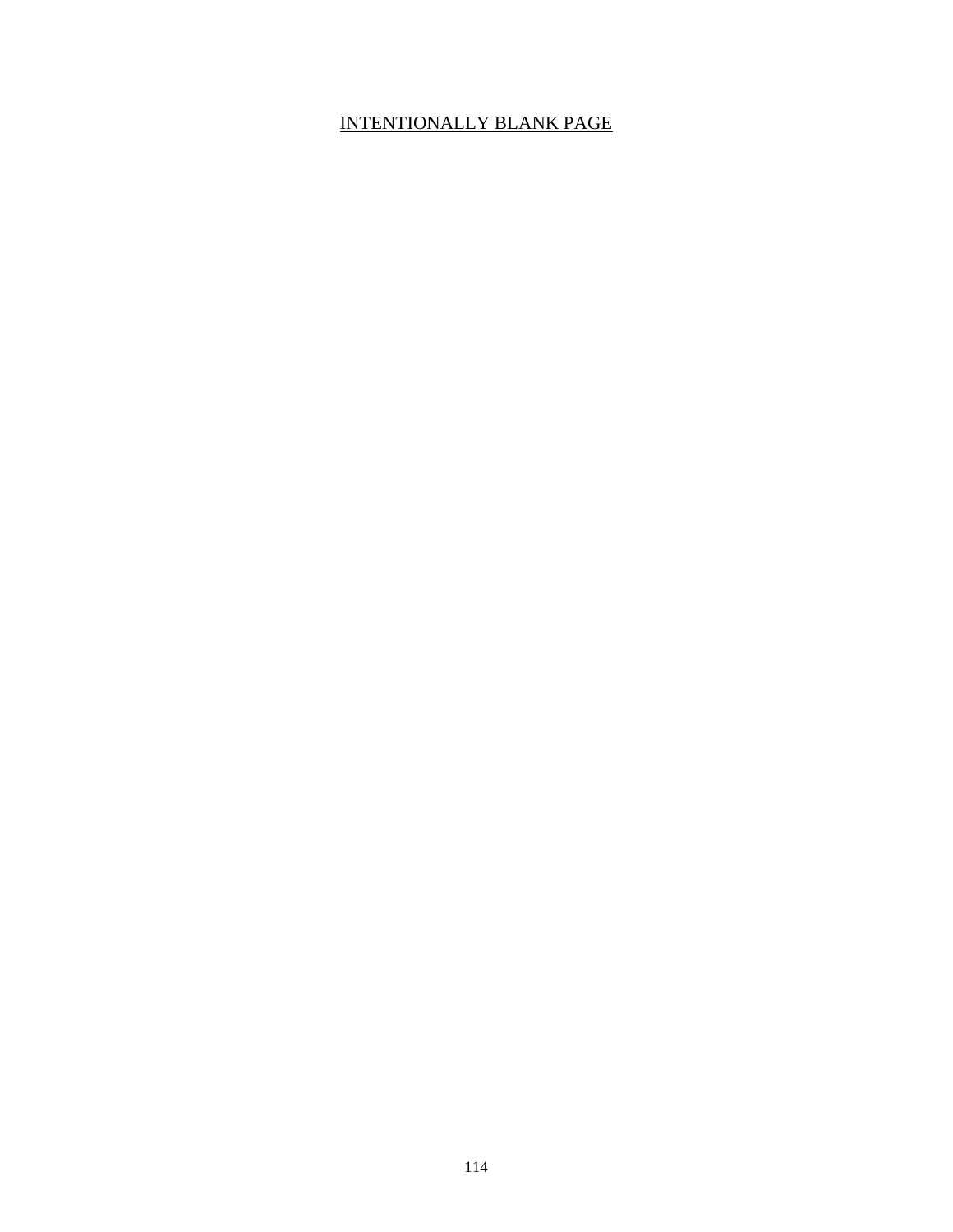### §6.13 MOBILE AND MANUFACTURED HOME REGULATIONS.

### A. Purpose and Intent

The following regulations are established to provide minimum standards for the placement of mobile home dwelling units and manufactured homes (not modular homes) in Menard County. Refer to each specific zoning district for permissibility of mobile homes. Mobile homes are not authorized in any district which does not list mobile homes as a principal use or special use. For the purposes of this ordinance, the terms "mobile home" and "manufactured home" are synonymous.

## B. Placing a mobile home dwelling unit in Menard County

1. The following requirements and standards must be met when placing a mobile home in Menard County:

## Double-wide Mobile & Manufactured Home

- a) Minimum of a double-wide (multi-sectional) in the Rural Residential, B-1 Downtown Business District, and B-2 Highway Business District with the exception of the corporate boundaries of the Village of Tallula where single-wide manufactured/mobile homes shall be allowed.
- b) Constructed and/or manufactured within 15 years prior to the application for zoning permit
- c) Pitched roof
- d) Horizontal siding
- e) Tongue, hitch, and wheels removed
- f) Skirting in place, with no visible holes or gaps between grade and mobile/ manufactured home
- g) Mobile/Manufactured home shall be tied/anchored down
- h) Have a minimum 500 square feet of inside living area exclusive of any decks and porches and be suitable for occupancy for one or more persons
- i) Comply with the applicable ordinances within the municipality in which the mobile home is to be located which regulate or otherwise provide for conditions regarding placement of a mobile home and/or trailer coach dwelling unit within the corporate limits of such municipality.

### Single-wide Mobile & Manufactured Home

- a) Constructed and/or manufactured within 15 years prior to the application for zoning permit
- b) Tongue, hitch and wheels removed
- c) Skirting in place, with no visible holes or gaps between grade and mobile/manufactured home
- d) Mobile/Manufactured home shall be tied/anchored down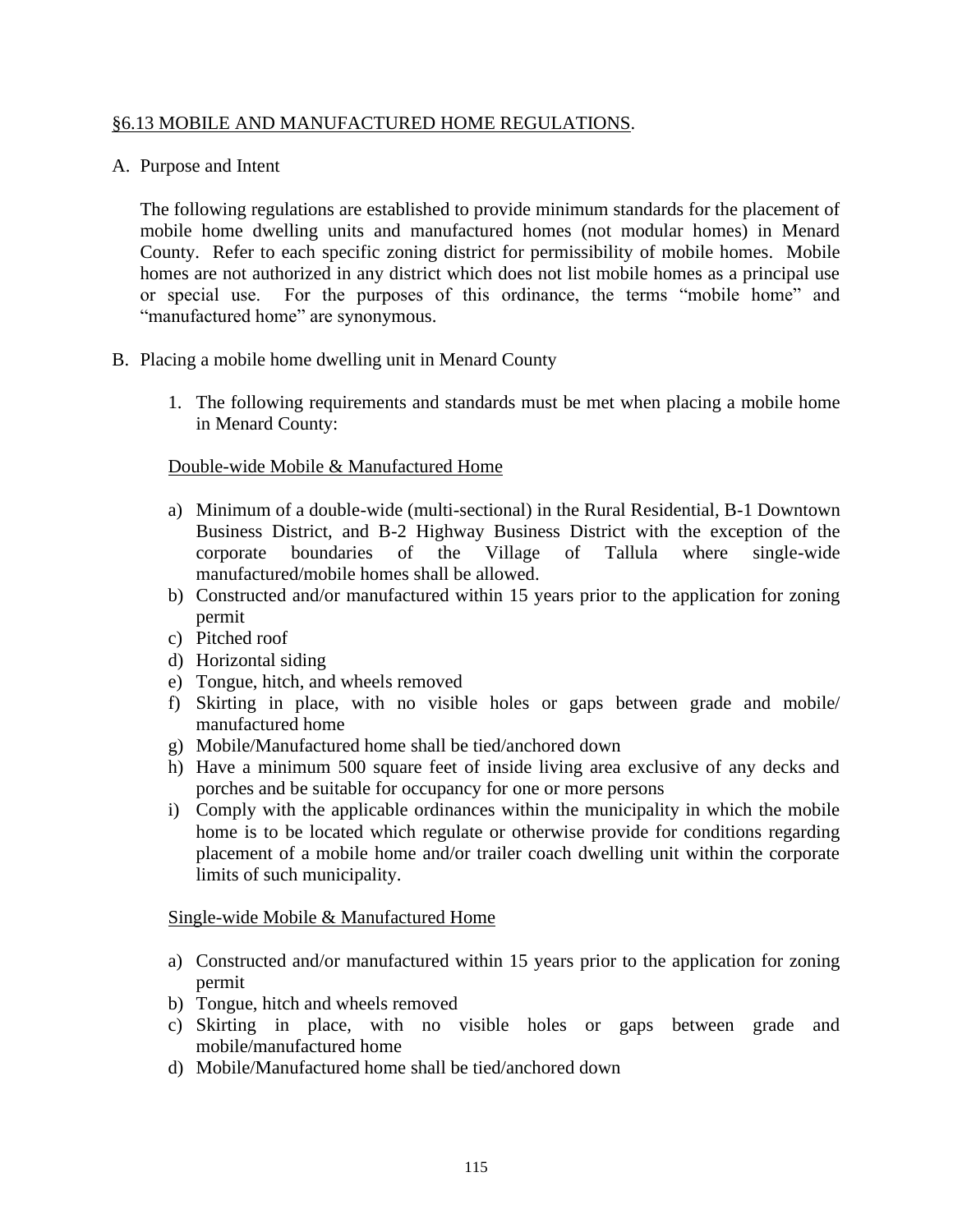- e) Have a minimum 500 square feet of inside living area exclusive of any decks and porches and be suitable for occupancy for one or more persons
- f) Comply with the applicable ordinances within the municipality in which the mobile home is to be located which regulate or otherwise provide for conditions regarding placement of a mobile home and/or trailer coach dwelling unit within the corporate limits of such municipality.
- C. Replacement of existing mobile home dwelling units
	- 1. The following regulations apply when replacing an existing mobile home in Menard County:
	- a) An existing single-wide, in any zoning district, may be replaced with a single-wide of equal or larger size and must meet the applicable regulations of §6.13B, 1
	- b) Single-wides replaced with double-wides must meet the applicable regulations of §6.13B, 1
	- c) An existing double-wide may be replaced with a double-wide of equal or larger size and must meet the applicable regulations of §6.13B,1
	- d) Setback standards shall not be required to be met if the replacement mobile home is being relocated where existing utilities have been previously established, e.g., septic and well systems.
	- e) Complete any forms as required by this code and submit any required fees.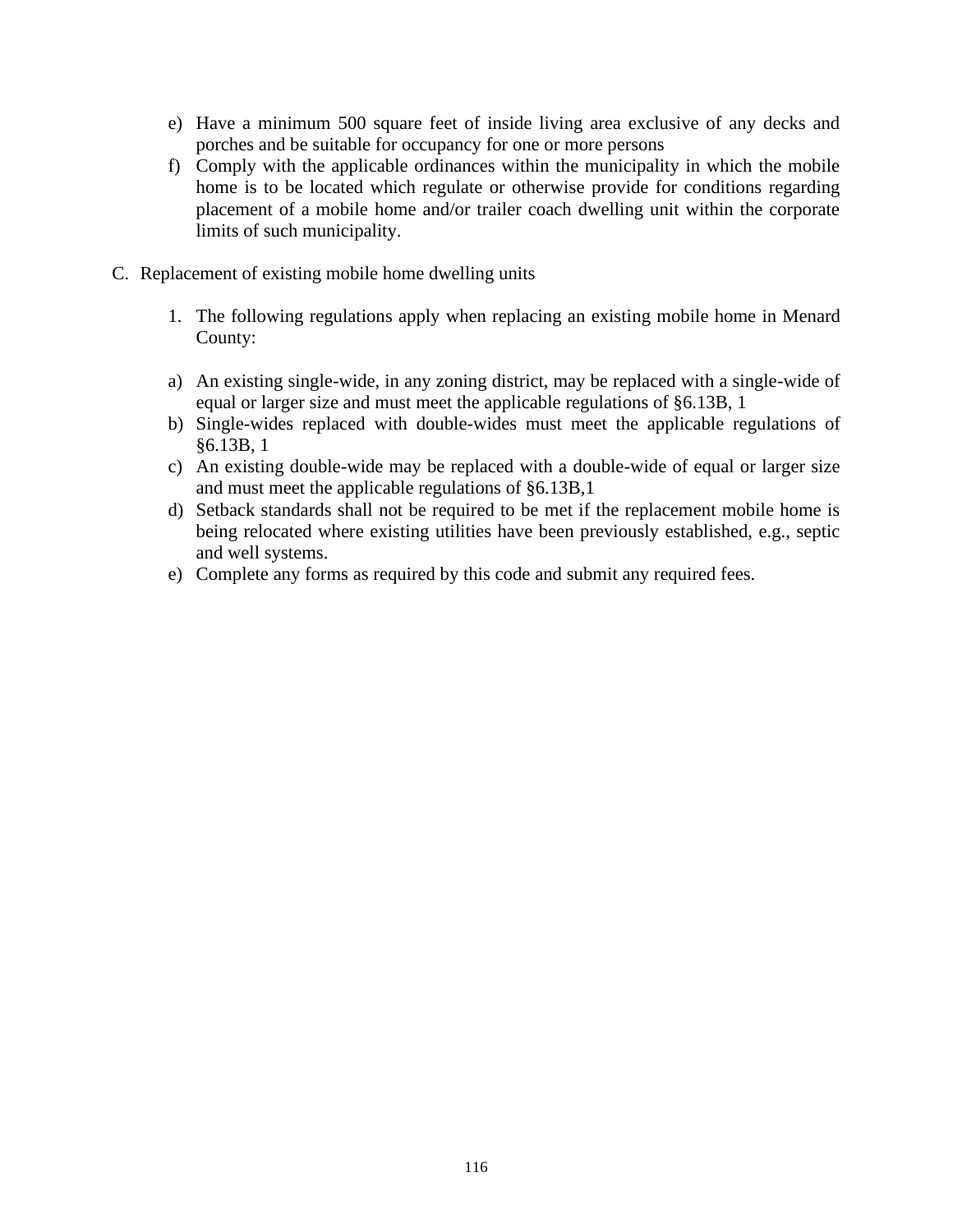## §6.14 TELECOMMUNICATION FACILITIES

A. Purpose and Intent:

The purpose and intent of the Telecommunications Facility section is to accommodate the communication needs of Menard County residents and businesses while protecting the public health, safety, and general welfare of the community. Co-location on a single tower of antenna and other equipment by multiple wireless phone companies is encouraged. Colocation of similar communication equipment by local utility companies and emergency services is also encouraged. The requirements of this section shall apply to communications facilities in all zoning districts.

B. New Telecommunication Facilities

New Telecommunication Facilities are permitted in Menard County, subject to the following:

- 1. A facility is permitted if its supporting structure is a qualifying structure (as defined in 55 ILCS 5/5-12001.1) or if both of the following conditions are met:
	- a) The height of the facility shall not exceed 350 feet; and
	- b) The horizontal separation distance, as measured from the center of the base of the facility to the nearest vertical wall of a principal residential building shall not be less than the height of the supporting structure; except that if the supporting structure exceeds 99 feet in height, the horizontal separation distance to the nearest principal residential building shall be at least 100 feet or 80% of the height of the supporting structure, whichever is greater. Compliance with this paragraph shall only be evaluated as to the time that an application for a Zoning Permit for the facility is submitted. If the supporting structure is not an antenna tower, this paragraph is satisfied.
- 2. The following placement factors shall be considered:
	- a) A non-residentially zoned lot is the most desirable location.
	- b) A residentially zoned lot that is not used for residential purposes is the second most desirable location.
	- c) A residentially zoned lot that is 2 acres or more in size and is used for residential purposes is the third most desirable location.
	- d) A residentially zoned lot that is less than 2 acres and used for residential purposes is the least desirable location.

The size of a lot shall be the lot's gross area in square feet without deduction of any unbuildable or unusable land, any roadway, or any other easement.

3. The extent to which the design of the proposed facility reflects compliance with the following: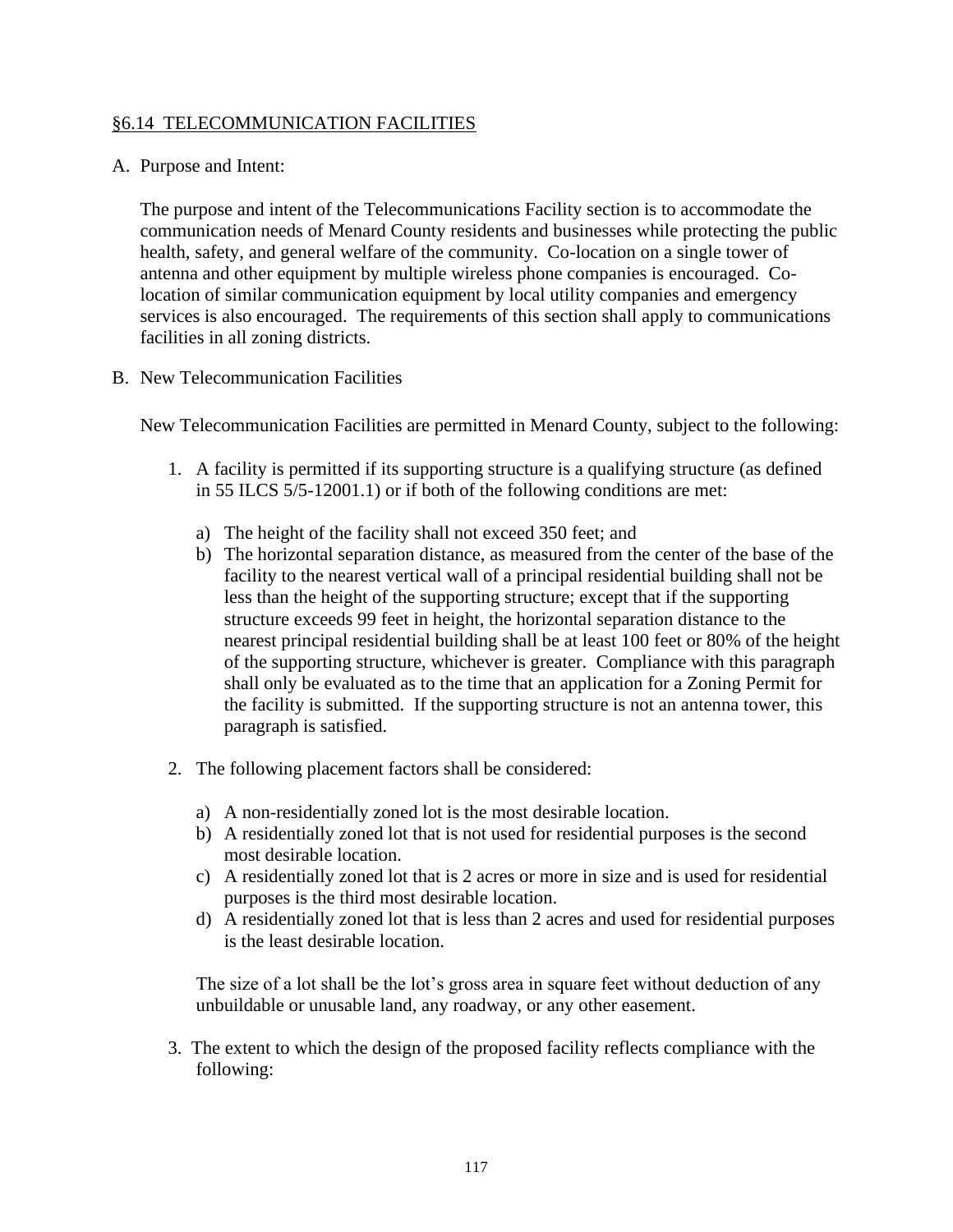- a) No portion of a facility's supporting structure or equipment housing shall be less than 15 feet from the front lot line of the facility lot or less than 10 feet from any other lot line. Except as provided for in this section, no other yard or setback requirements shall be required.
- b) Lighting should be installed for security and safety purposes only. Except with respect to lighting required by the FCC or FAA, all lighting should be shielded so that no glare extends substantially beyond the boundaries of a facility.
- c) No facility should encroach onto an existing septic field or recorded easement.
- d) Any facility located in a special flood hazard area or wetland should meet the legal requirements for those lands.
- e) Existing trees more than 3 inches in diameter should be preserved if reasonably feasible during construction. If any tree more than 3 inches in diameter is removed during construction a tree 3 inches or more in diameter of the same or a similar species shall be planted as a replacement if reasonably feasible. Tree diameter shall be measured at a point 3 feet above ground level.
- f) If any elevation of a facility faces an existing, adjoining residential use within a residential zoning district, low maintenance landscaping should be provided on or near the facility lot to provide at least partial screening of the facility.
- g) Fencing should be installed around a facility. The height and materials of the fencing should be in accordance with any county fence regulations of general applicability.
- h) Any building that is part of a facility located adjacent to a residentially zoned lot should be designed with exterior materials and colors that are reasonably compatible with the residential character of the area.
- i) A facility may be located on the same zoning lot as one or more other structures or uses without violating any ordinance or regulation that prohibits or limits multiple structures, buildings, or uses on a zoning lot.
- j) No minimum lot area, width, or depth shall be required for a facility, and unless the facility is to be manned on a regular, daily basis, no off-street parking spaces shall be required for a facility. If the facility is to be manned on a regular, daily basis, one off-street parking space shall be provided for each employee regularly at the facility. No loading facilities are required.
- k) No bulk regulations or lot coverage, building coverage, or floor area ratio limitations shall be applied to a facility or to any existing use or structure coincident with the establishment of a facility. Except as provided in this Section, no height limits or restrictions shall apply to a facility.
- 4. Unless a facility is permitted under paragraph (1) of this subsection (B), a facility can be established only after the county board gives its approval following consideration of the provisions of paragraph (5) of this subsection (B). The county board may give its approval after one public hearing on the proposal, but only by the favorable vote of a majority of the members present at a meeting held no later than 75 days after submission of a complete application by the telecommunications carrier. If the county board fails to act on the application within 75 days after its submission, the application shall be deemed to have been approved. No more than one public hearing shall be required.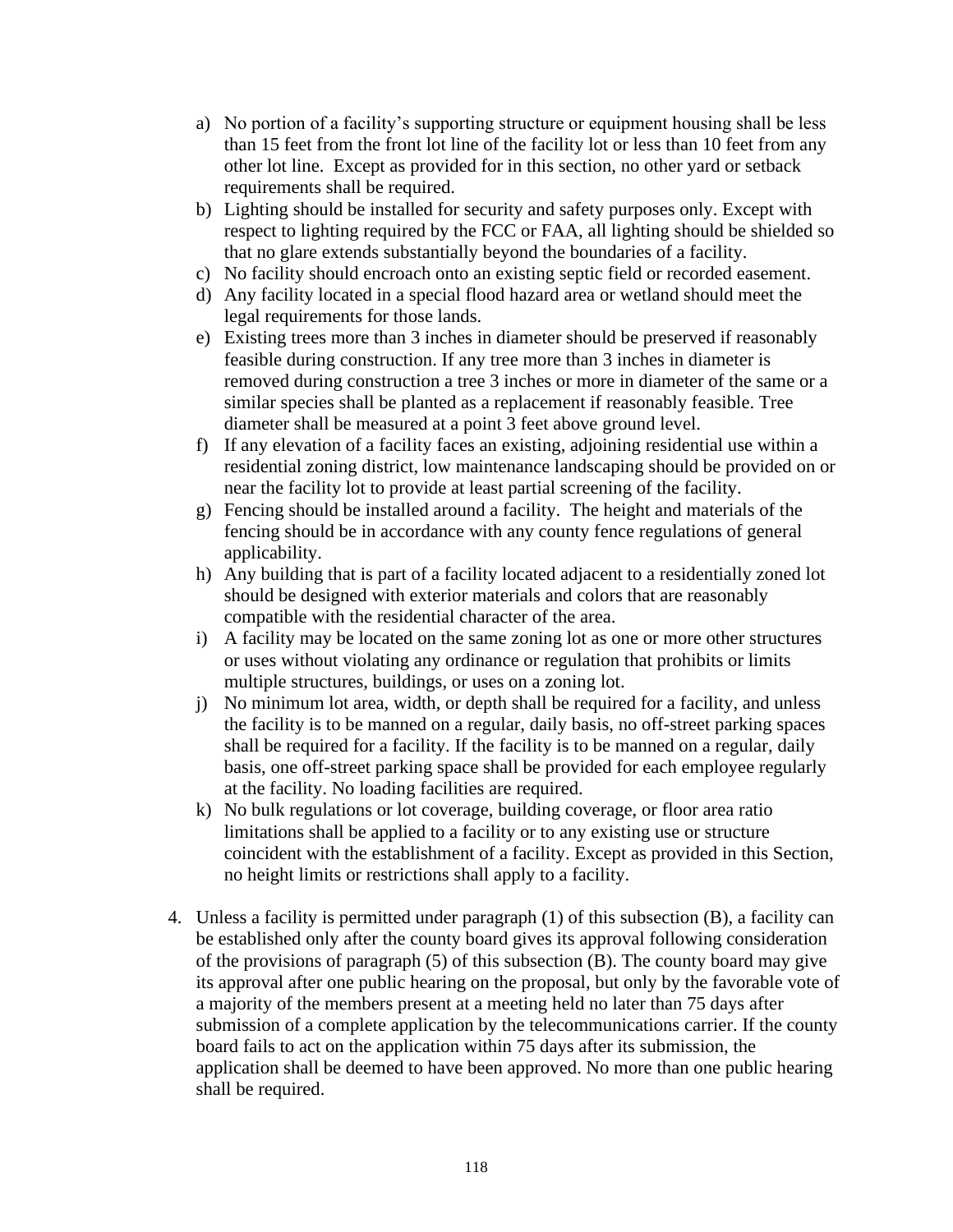- 5. For purposes of paragraph (4) of this subsection (B), the following site considerations, but no other matter, shall be considered by the county board or any other body conducting the public hearing:
	- a) the criteria in paragraph (2) of this subsection (B);
	- b) whether a substantial adverse effect on public safety will result from some aspect of the facility's design or proposed construction, but only if that aspect of design or construction is modifiable by the applicant;
	- c) the benefits to be derived by the users of the services to be provided or enhanced by the facility and whether public safety and emergency response capabilities would benefit by the establishment of the facility;
	- d) the existing uses on adjacent and nearby properties; and
	- e) the extent to which the design of the proposed facility reflects compliance with paragraph (3) of this subsection (B).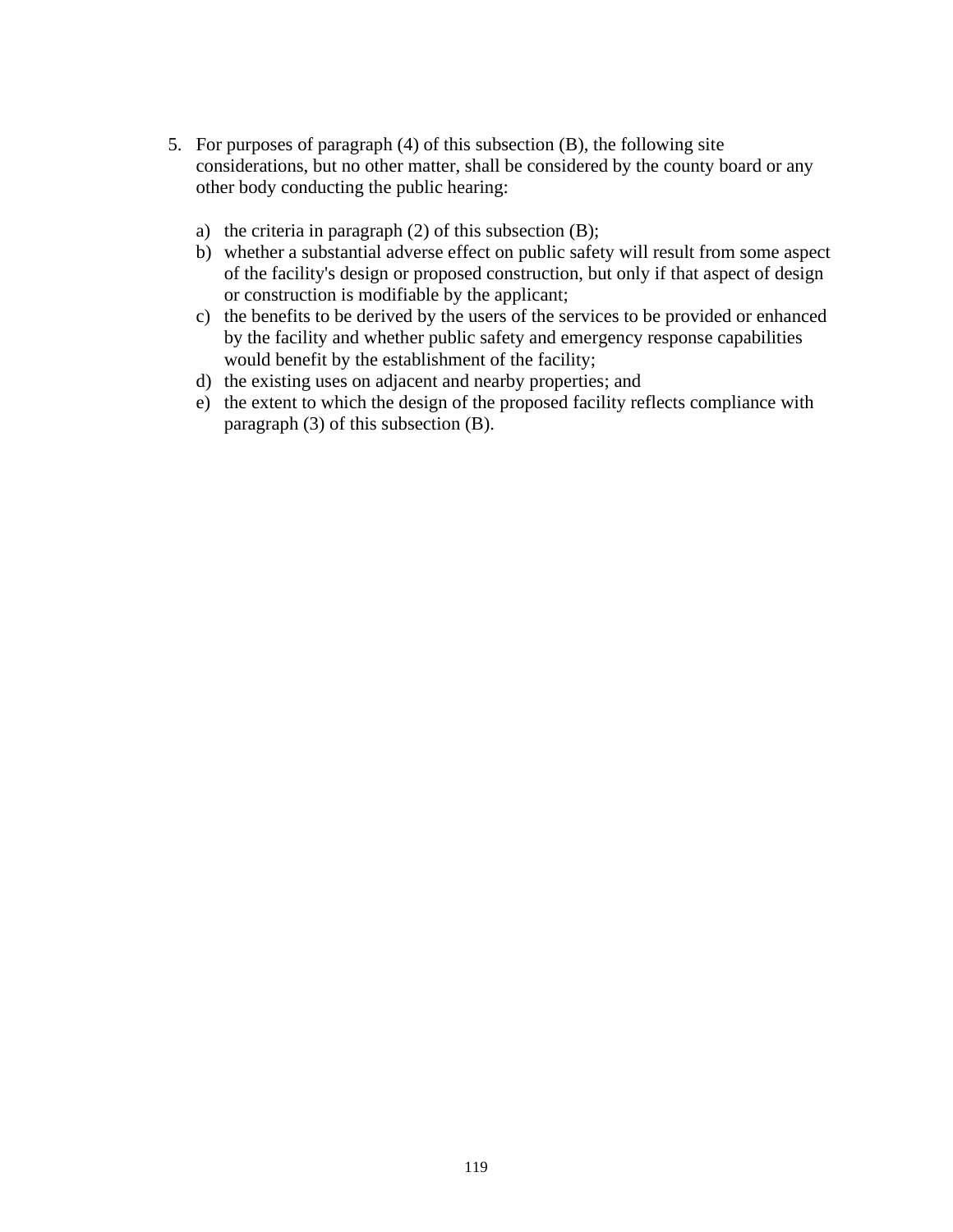# INTENTIONALLY BLANK PAGE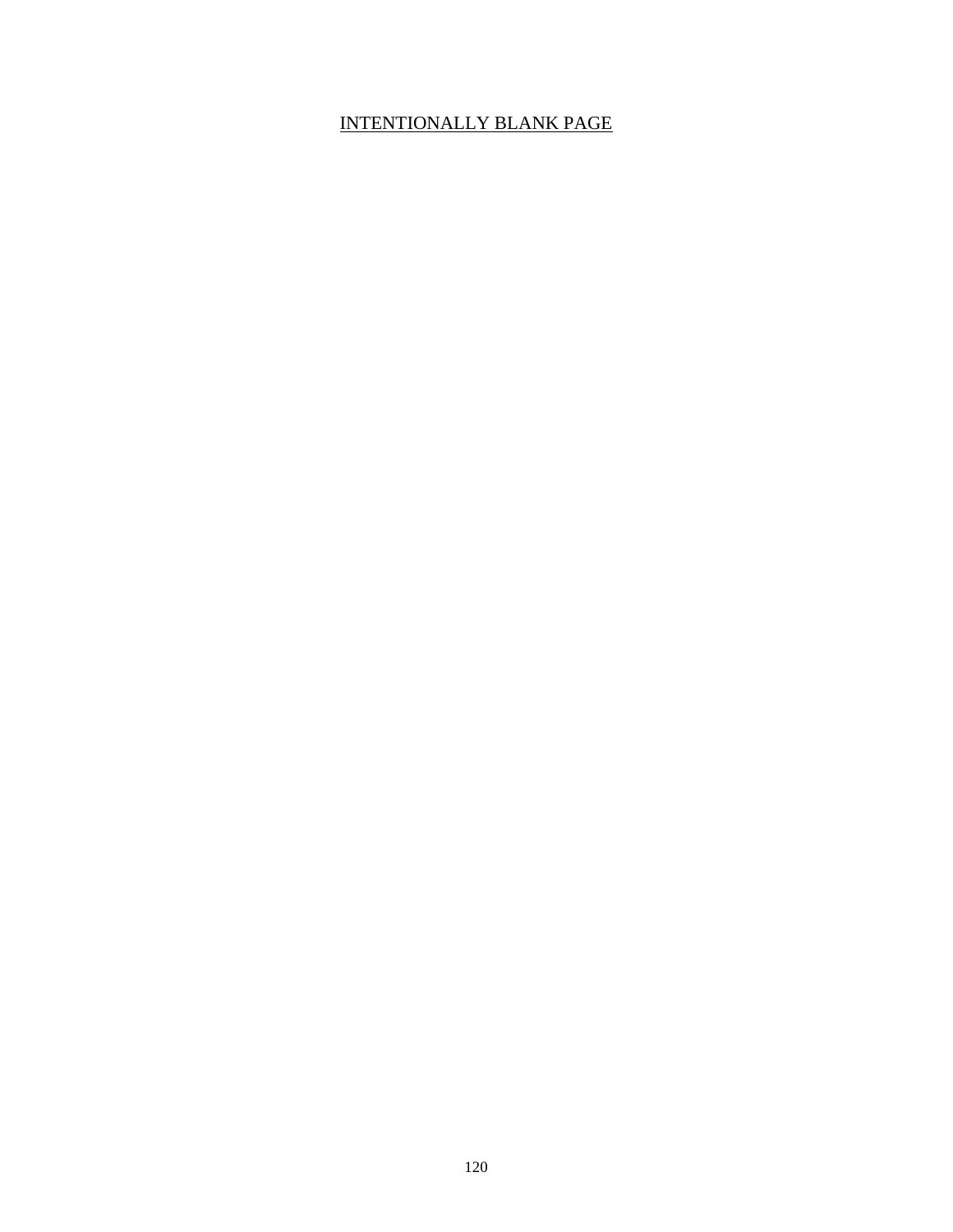#### ARTICLE VII

#### §7.01 AMENDMENTS OF REGULATIONS AND DISTRICTS

#### Zoning Amendments

A property owner owns property zoned R-1, Residence District. He wants to build and operate a convenience store. The zoning code only authorizes convenience stores in the B-1, Downtown Business District and the B-2 Highway Business District. The Code also authorizes gas stations, nightclubs, and a number of other "more objectionable" uses in those zoning districts.

The applicant appears before the Zoning Board of Appeals and "promises" that if the property is zoned a B-1, he will operate a convenience store from a facility that looks exactly like the one depicted in the beautiful color rendering he presented at the Zoning Board of Appeals meeting. He also promises to operate the facility himself in a "good Neighborly" fashion and states unequivocally that he won't ever use the property in a way that is objectionable to his neighbors.

Several neighbors appeared at the Zoning Board of Appeals hearing. They agree that a convenience store like the one the applicant proposes would be a nice addition to their neighborhood. They would not, however, want a gas station or a nightclub. They also trust their friend and neighbor but wouldn't have the same comfort level if the applicant were some out-of-town institutional owner. Can the County Commissioners grant a rezoning to B-1 in a way that requires the applicant to use the property in a way he "promises"?

Generally, zoning can't be "conditioned" or be made "contingent" upon certain things happening. If the property is rezoned, it can be used for any purpose authorized in the new zoning classification. Similarly, zoning isn't limited to the particular "applicant" but runs with the land and is available to any subsequent owner.

- What other options might be available? 1. Use a piece of ground already zoned B-1
- 2. Amend the text of the zoning ordinance to permit convenience stores in the residentially zoned areas either as a permitted or special use.
- 3. If the text amendment is made to make convenience stores a permitted use in the R-1 District, the applicant (or any other person) can then proceed as a matter of right (at that or any other location zoned residential).
- 4. If the text amendment is made to make convenience stores a special use in the R-1 District, the text amendment will enumerate standards that must be met. The applicant, or any other person, can then make applications for a special use permit at that or any other location zoned residential. If after public hearing before the Zoning Board of Appeals that applicant satisfies the Zoning Board of Appeals and County Commissioners that the standards set fourth in the Zoning Code for the special use permit have been met, then the permit issued, and a convenience store can be built as proposed. (see special use Permit example)

\_\_\_\_\_\_\_\_\_\_\_\_\_\_\_\_\_\_\_\_\_\_\_\_\_\_\_\_\_\_\_\_\_\_\_\_\_\_\_\_\_\_\_\_\_\_\_\_\_\_\_\_\_\_\_\_\_\_\_\_\_\_\_\_\_\_\_\_\_\_\_\_

- A. Authority. To accomplish the purposes of this Code, the Board of County Commissioners may, from time to time, in the manner hereinafter set fourth, amend the regulations and the Zoning Districts established by this Code, provided that in all amendments adopted under the authority of this Section, due allowance shall be made for the existing condition, the conservation of property values, the direction of building development to the best advantages of the entire County and the use to which the property is devoted at the time of the adoption of such amendments.
- B. Initiation of Amendment. Amendments to the districts established hereby may be proposed by the County Commissioners, the Zoning Administrator at the direction of the County Commissioners, or by the owners of, or parties to a valid and enforceable purchase option contract applicable to, the property proposed for rezoning. Amendments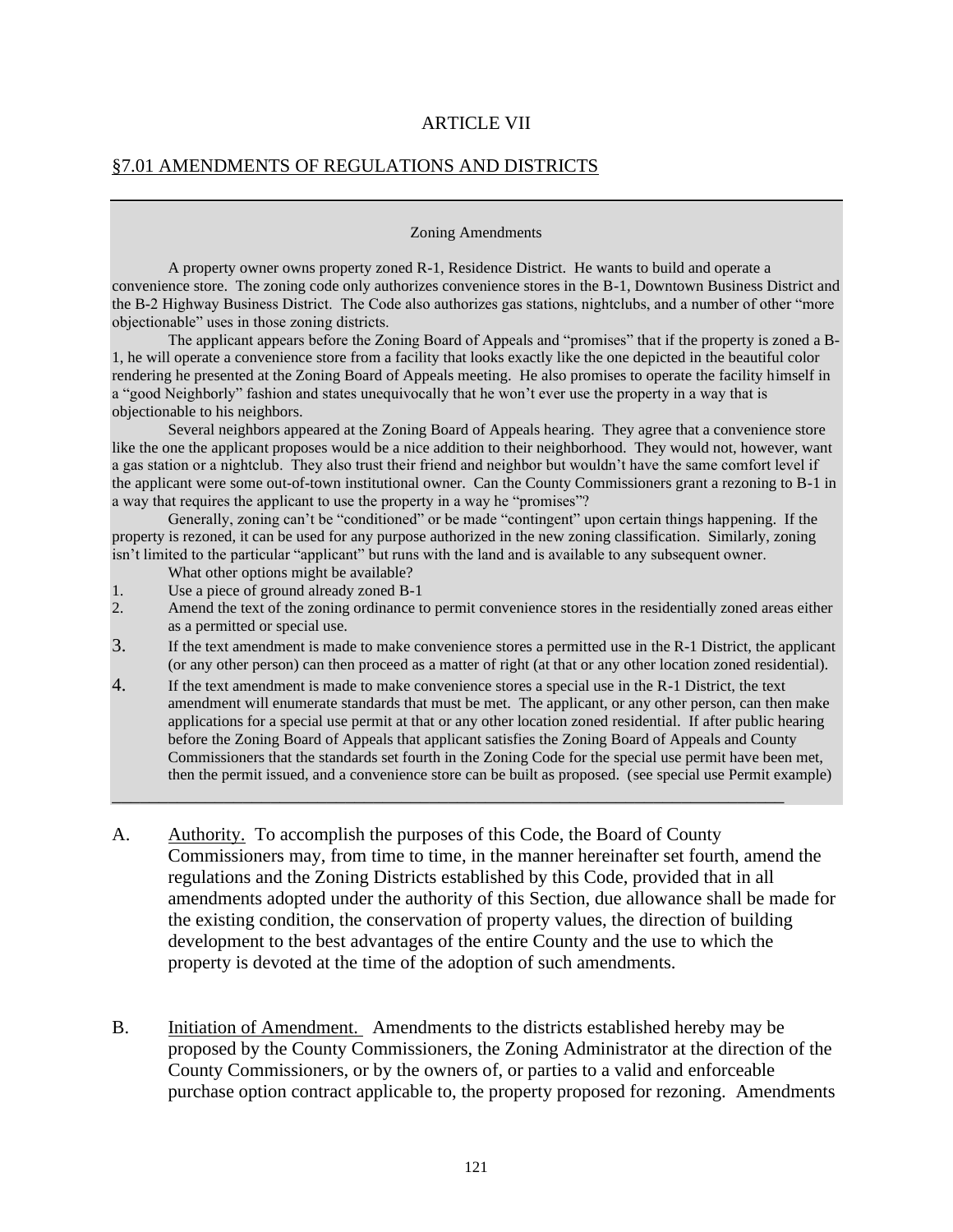to the regulations imposed hereby, that is, zoning text amendments, may be proposed by the County Commissioners, by the Zoning Administrator at the direction of the County Commissioners.

## C. Procedure.

- 1. Application for Amendment. All requests for zoning amendments other than those submitted by or at the direction of the County Commissioners shall henceforth only be accepted when filed on proper application forms submitted to the Zoning Administrator and upon payment of the required fee. When such applications are required, the information requested on them is deemed to be a minimum and applicants may be requested to supply additional information prior to the hearings on their requests. Such forms shall be filed in duplicate as prerequisite to the commencement of any such action on the part of Menard County. The Zoning Administrator shall, upon receipt of the properly completed applications for zoning amendments, forward a copy of the application to the Zoning Board of Appeals and Planning Commission.
- 2. Notification and Hearing Procedure. The Zoning Board of Appeals and Planning Commission shall give notice and hold legislative public hearings on each request for a zoning district or zoning text amendment, in the manner provided by Section XIII B3c of this Code.
- 3. Recommendation by the Zoning Board of Appeals & Planning Commission.
	- a. Text Amendments. In making its recommendation on zoning text amendments, the Zoning Board of Appeals and Planning Commission shall endeavor to accomplish those purposes for which this Code was adopted and shall not recommend the adoption of an amendment unless it finds that such is in the public interest.
	- b. District Amendments. In making its recommendation on zoning district amendments, the Zoning Board of Appeals and Planning Commission shall be guided by those purposes for which this Code was adopted and in making its recommendation, may consider the following:
		- (1) The suitability of the subject property for uses authorized by the existing zoning;
		- (2) The length of time the property has remained vacant as zoned considered in the context of land development in the area;
		- (3) The suitability of the subject property for uses authorized by the proposed zoning;
		- (4) The existing land uses of nearby property;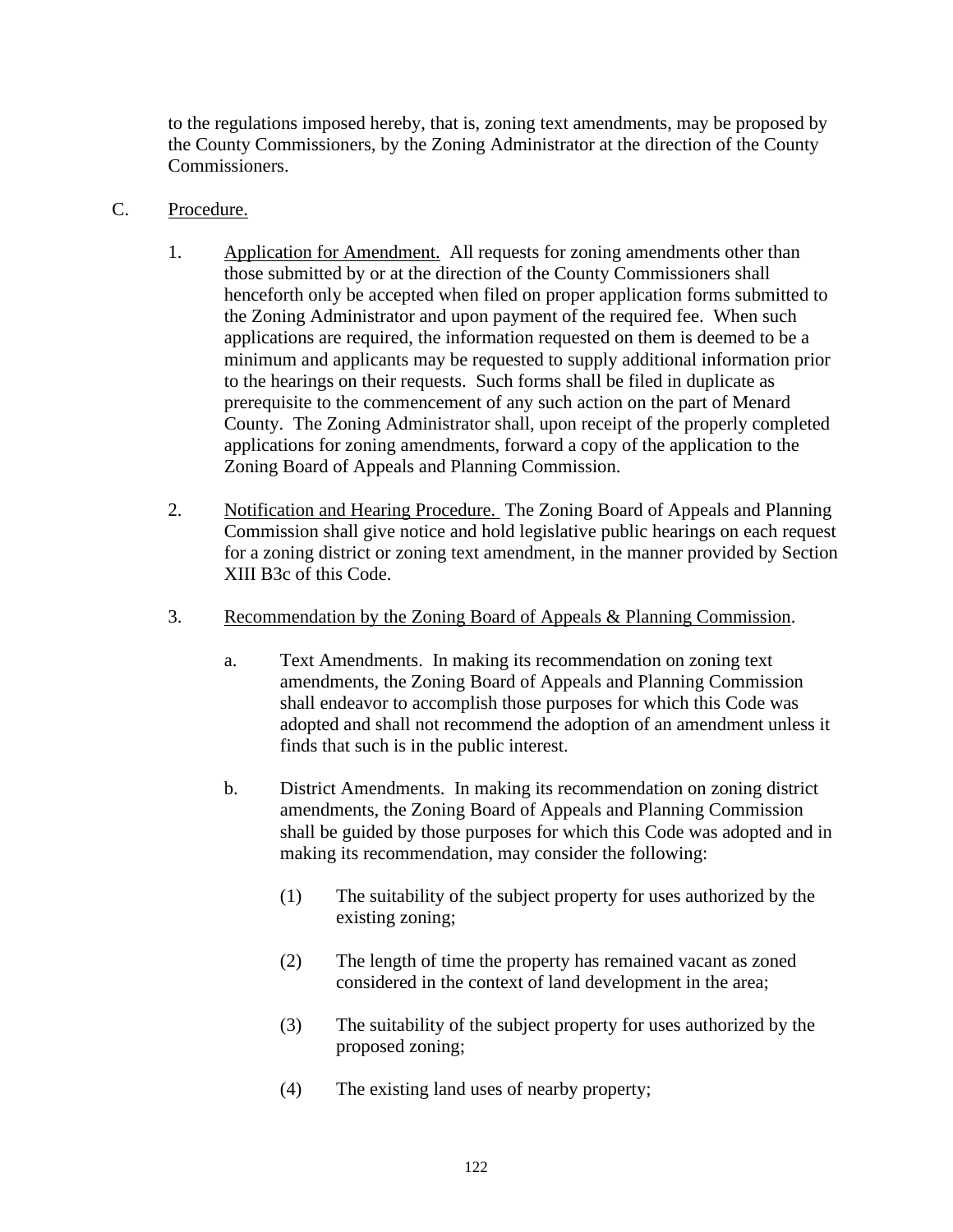- (5) Existing zoning of nearby property;
- (6) Relative gain or hardship to the public as contracted and compared to the hardship or gain of the individual property owner resulting from the approval or denial of the zoning amendment application.
- (7) Consistency with the Comprehensive Plan.
- (8) The following guidelines, in addition to the above, are applicable to amendments involving specific zoning districts:
	- (a) to or from the A-Agricultural District
		- (i) the predominant soil type and/or productivity of the land
		- (ii) the shape and configuration of the parcel
		- (iii) the slope, grade and topography including the likelihood of erosion
		- (iv) the proximity to flood hazard boundary areas
	- (b) to or from RR-Rural Residential
		- (i) the predominant soil type and/or productivity of the land

Even marginal or unproductive land may not be suitable for rezoning to RR-Rural Residential if:

- (a) the slope, grade and topography creates the likelihood of erosion,
- (b) the site is unsuited for private sewage disposal
- (c) the site is subject to flood hazard

#### SPOT ZONING

By its very nature, the RR-Rural Residential Zoning District will create isolated areas (spots) of land zoned for residential use in large areas of land otherwise zoned and used for agricultural purposes. It is the intent of the County Commissioners to determine the appropriateness (or inappropriateness) of requests for rezoning to the RR-Rural Residential District, principally on the productivity of the soil rather than on the use or zoning of surrounding property or other comparable standards or guidelines which would otherwise make "spot zoning" objectionable.

 $\_$  , and the set of the set of the set of the set of the set of the set of the set of the set of the set of the set of the set of the set of the set of the set of the set of the set of the set of the set of the set of th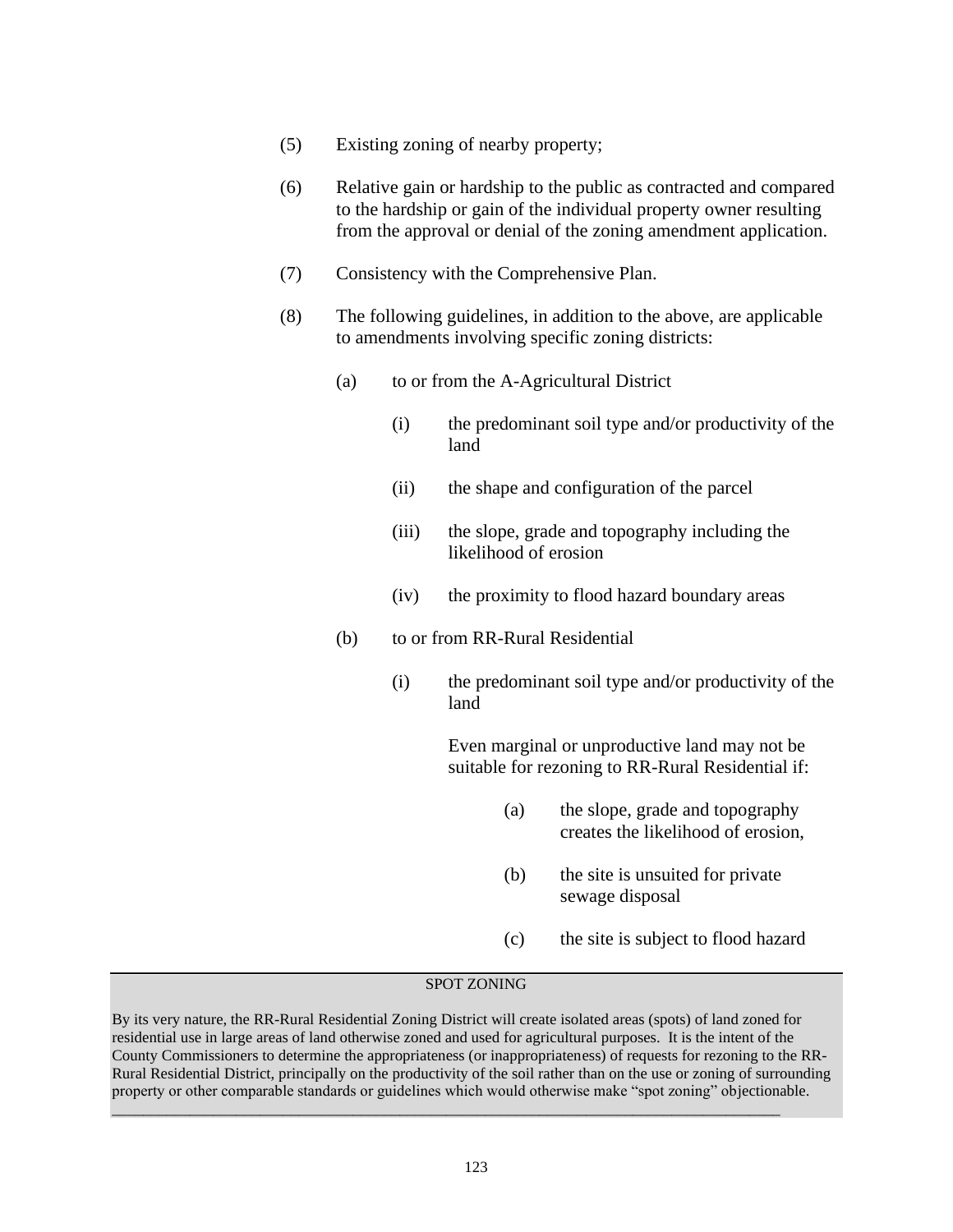- (c) To or from R-1 Single Family Residence District:
	- (i) proximity to the corporate limits or a municipality
	- (ii) proximity to public water
	- (iii) proximity to public sanitary sewer
	- (iv) configuration, topography, suitability of soil and other factors that might influence or effect private sewage disposal systems
	- (v) proximity to property zoned or used for commercial, industrial or public lands purposes
	- (vi) proximity to public police, fire, rescue, library, school and park facilities
- (d) To or from R-3 Multiple Family Residence District
	- (i) proximity to the corporate limits of a municipality
	- (ii) proximity to public water
	- (iii) proximity to public sanitary sewer
	- (iv) proximity to police, fire, rescue, library, school and park facilities
	- (v) proximity to convenient shopping
	- (vi) proximity to commercial, industrial, or public lands uses
	- (vii) adequacy of adjacent public streets to handle traffic reasonably expected from multiple family development
- (e) To or from B-1 Downtown Business District
	- (i) proximity to other downtown commercial zoning and/or land uses
	- (ii) proximity to public parking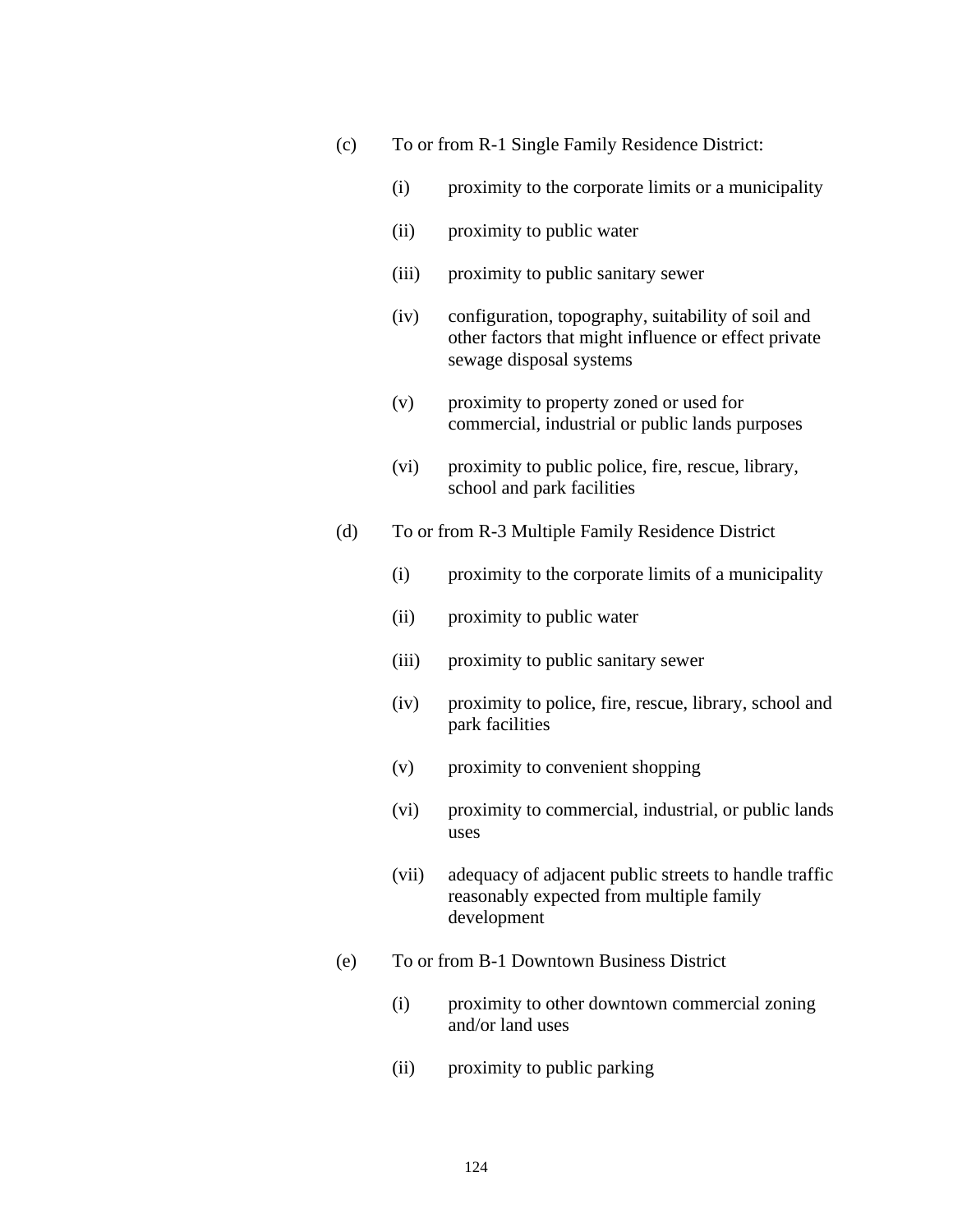- (iii) adequacy of adjacent public streets for traffic reasonably expected to be generated from commercial use
- (iv) proximity to residential zoning and/or land uses
- (f) To or from B-2 Highway Business District
	- (i) Size and configuration of the parcel and suitability of the parcel to provide on-site parking and all other reasonably expected accessory uses on site without impact on neighboring properties
	- (ii) proximity to other highway business uses
	- (iii) adequacy of adjacent public streets
	- (iv) proximity to residential development
- (g) To or from M-1 Manufacturing District
	- (i) size and configuration of all parcels and suitability of the parcel to accommodate all required parking and other reasonably expected accessory uses on site without impact on neighboring properties
	- (ii) proximity to public water and sanitary sewer
	- (iii) adequacy of adjacent public streets
	- (iv) prevailing wind direction
	- (v) proximity to residential development
- (h) To or from PL Public Lands District
	- (i) identity of the public body owning, using or developing the property
	- (ii) adequacy of adjacent public streets
	- (iii) proximity to public water and/or sanitary sewer
	- (iv) proximity to residential zoning or land uses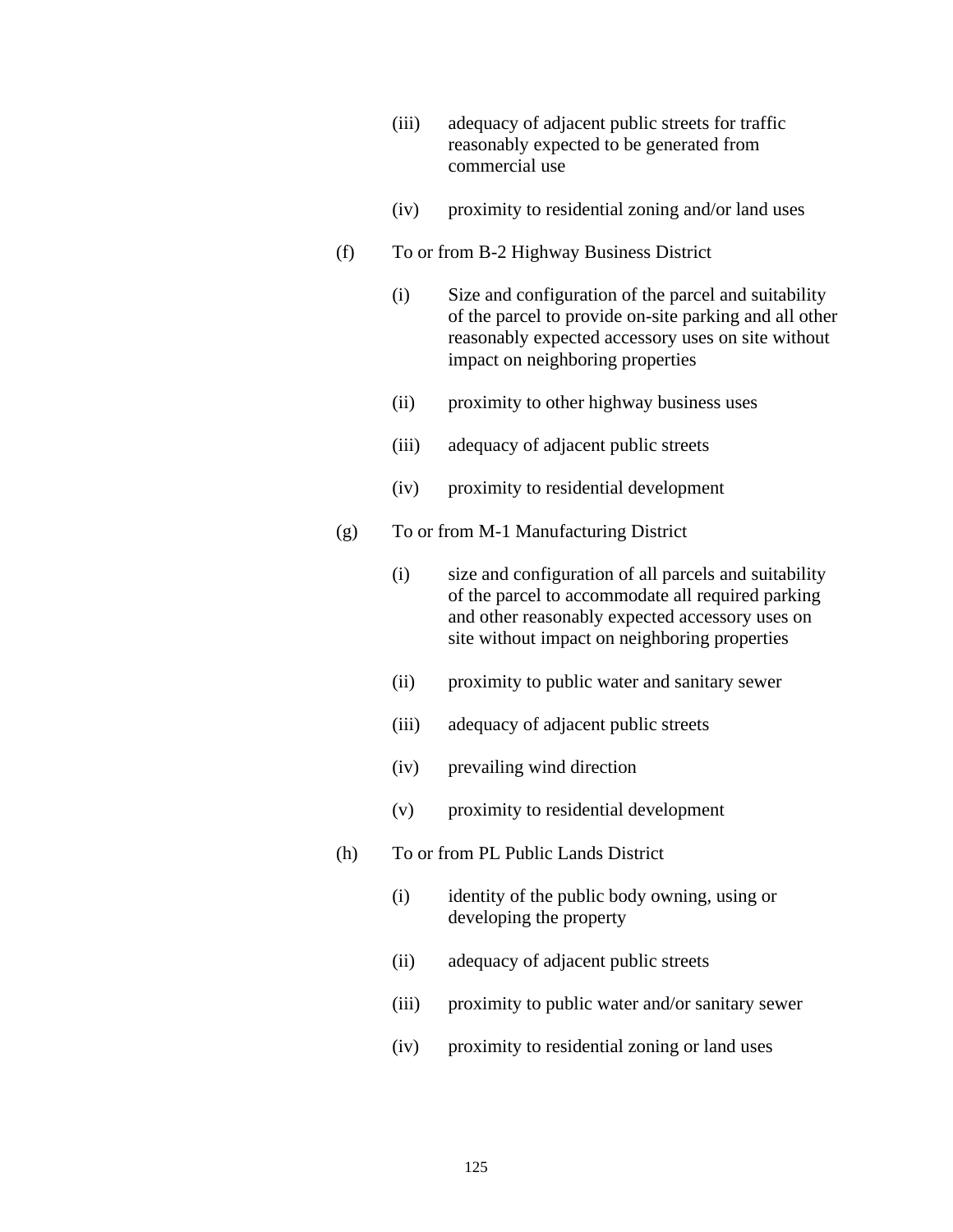#### "Contract or Contingent Zoning"

Zoning regulations like most "police power" laws must treat similarly situated people and property essentially the same. Zoning codes divide the County into zoning districts and establish rules and regulations which are intended to apply fairly and uniformly within each district/ Predictability and consistency are goals of a zoning code. "Contract" zoning, "conditional" zoning or "rezonings with site-specific conditions are not uniform in their application. By their very nature they are zoning by agreement and as such are seen as an improper "bartering away" of government's authority to regulate on behalf of the general public. Zoning law, in essence, becomes "let's make a deal". Menard County does not utilize contract or contingent zoning.

 $\_$  , and the set of the set of the set of the set of the set of the set of the set of the set of the set of the set of the set of the set of the set of the set of the set of the set of the set of the set of the set of th

#### D. Decisions by the County Commissioners.

- 1. The County Commissioners upon receiving the report and recommendation of the Zoning Board of Appeals and Planning Commission, as an exercise of the legislative discretion vested in the Board of Commissioners of Menard County, may grant or deny the requested text or district amendment.
- 2. Parties (both proponents and opponents) to pending zoning matters should present evidence and make arguments in the established public hearing process in accordance with Rules of Procedure adopted by the Board and not outside that process.

#### Legislative Subjects For Inquiry

In considering requests for rezoning, it is appropriate for the Zoning Administrator, Zoning Board of Appeals, Planning Commission, and County Commissioners to ask questions like the following:

- 1. If this property is rezoned, are there things that can lawfully occur on adjoining or nearby property that will impact or harm uses that might lawfully occur on the property under consideration? Or stated in the reverse, if this property is rezoned, are there things that can lawfully occur on the rezoned property that will impact or harm uses that might occur on adjoining or nearby properties? Such "things" could include noise, light, dust, smell, water run-off, visual impact, traffic (both volume and type) and intensity of land use (again as a comparative measure).
- 2. Are there circumstances unique to the site under consideration that mitigates against such land use conflicts? "Circumstances, might include such things as topography, prevailing wind direction, site size, berming, landscaping, etc.
- 3. Does the proposed rezoning create a precedent that will be difficult to distinguish from other similar requests?

\_\_\_\_\_\_\_\_\_\_\_\_\_\_\_\_\_\_\_\_\_\_\_\_\_\_\_\_\_\_\_\_\_\_\_\_\_\_\_\_\_\_\_\_\_\_\_\_\_\_\_\_\_\_\_\_\_\_\_\_\_\_\_\_\_\_\_\_\_\_\_\_\_\_\_\_\_\_\_\_\_\_\_\_\_\_

- 4. Does this rezoning move the County a way or direction consistent with the goals and objectives articulated by the County in the comprehensive plan and purpose and intent section of this ordinance?
	- 3. In case of a written protest against any proposed district (map) amendment that is either: (A) signed by the owner or owners of at least 20% of the land to be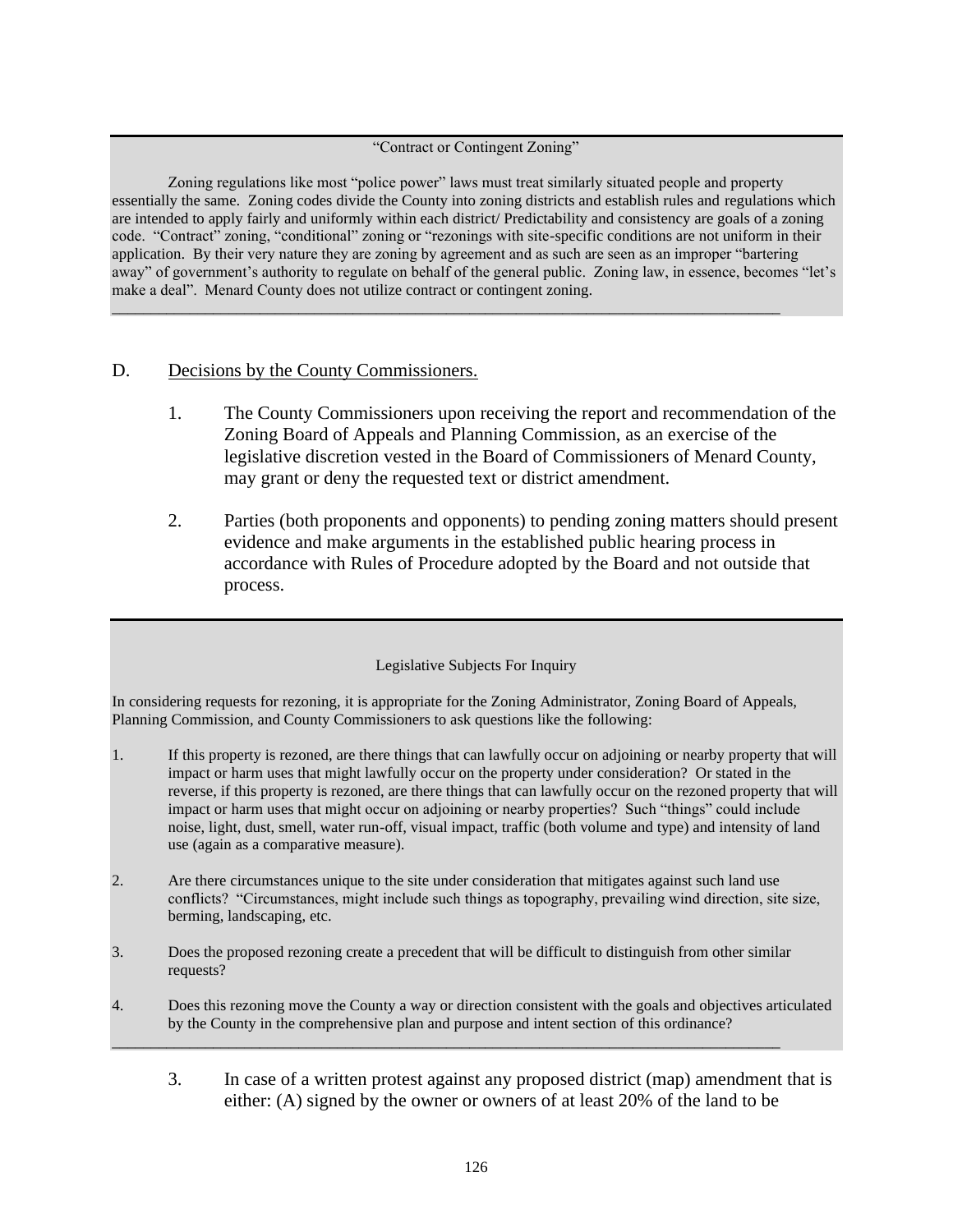rezoned, or (B) signed by the owner or owners of land immediately touching, or immediately across a street, alley, or public right-of-way from at least 20% of the perimeter of the land to be rezoned, or in cases where the land affected lies within 1 ½ miles of the limits of a zoned municipality, or in the case of a proposed text amendment to the Zoning Ordinance, by resolution of the corporate authorities of the zoned municipality with corporate authorities of the zoned municipality with limits nearest adjacent, filed with the County Clerk, such amendment shall not be passed except by the favorable vote of two-thirds of the County Commissioners. In such cases, a copy of the written protest shall be served by the protestor or protestors on the applicant for the proposed amendment and a copy upon the applicant's attorney, if any, by certified mail at the address of such applicant and attorney shown in the application for the proposed amendment.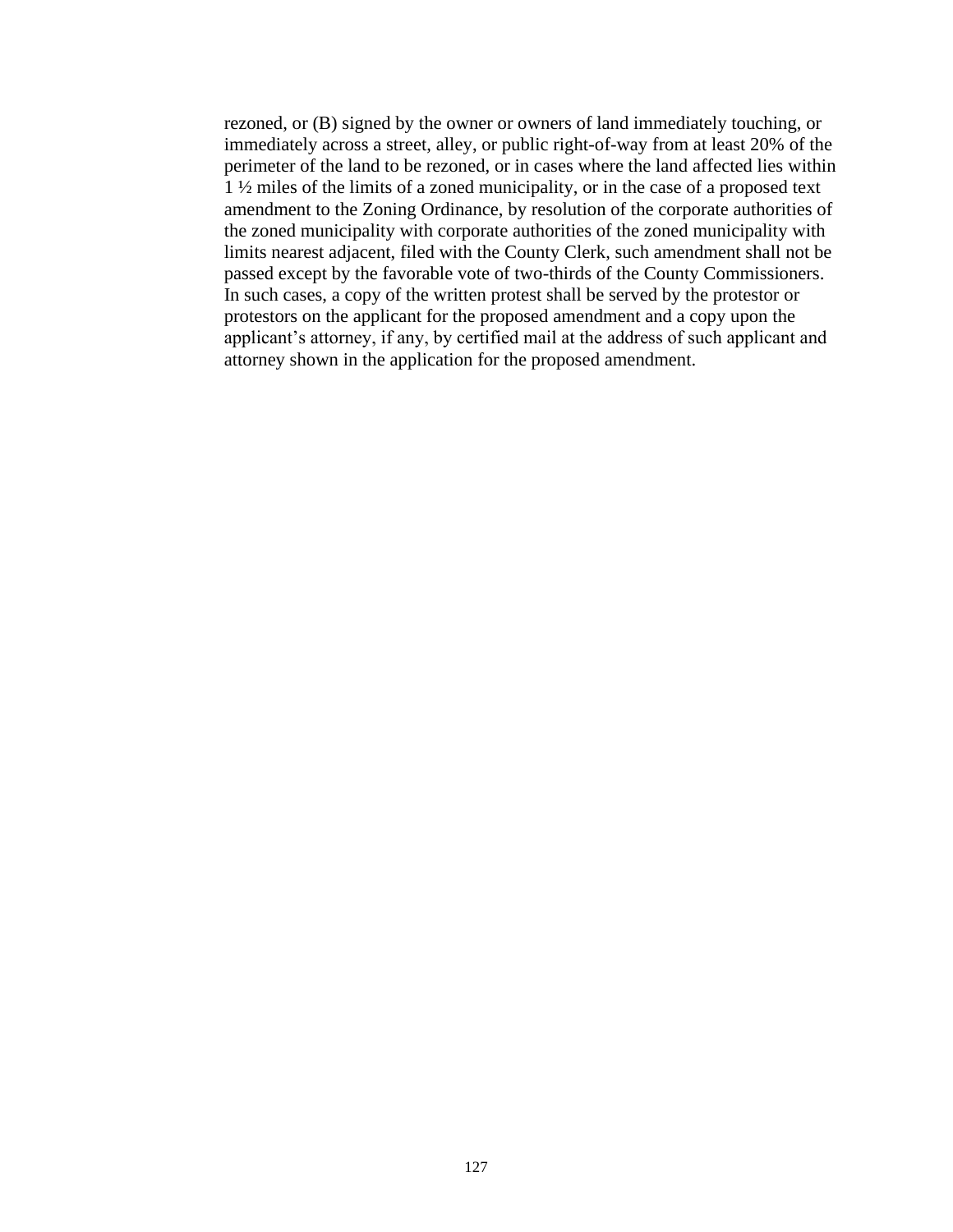# INTENTIONALLY BLANK PAGE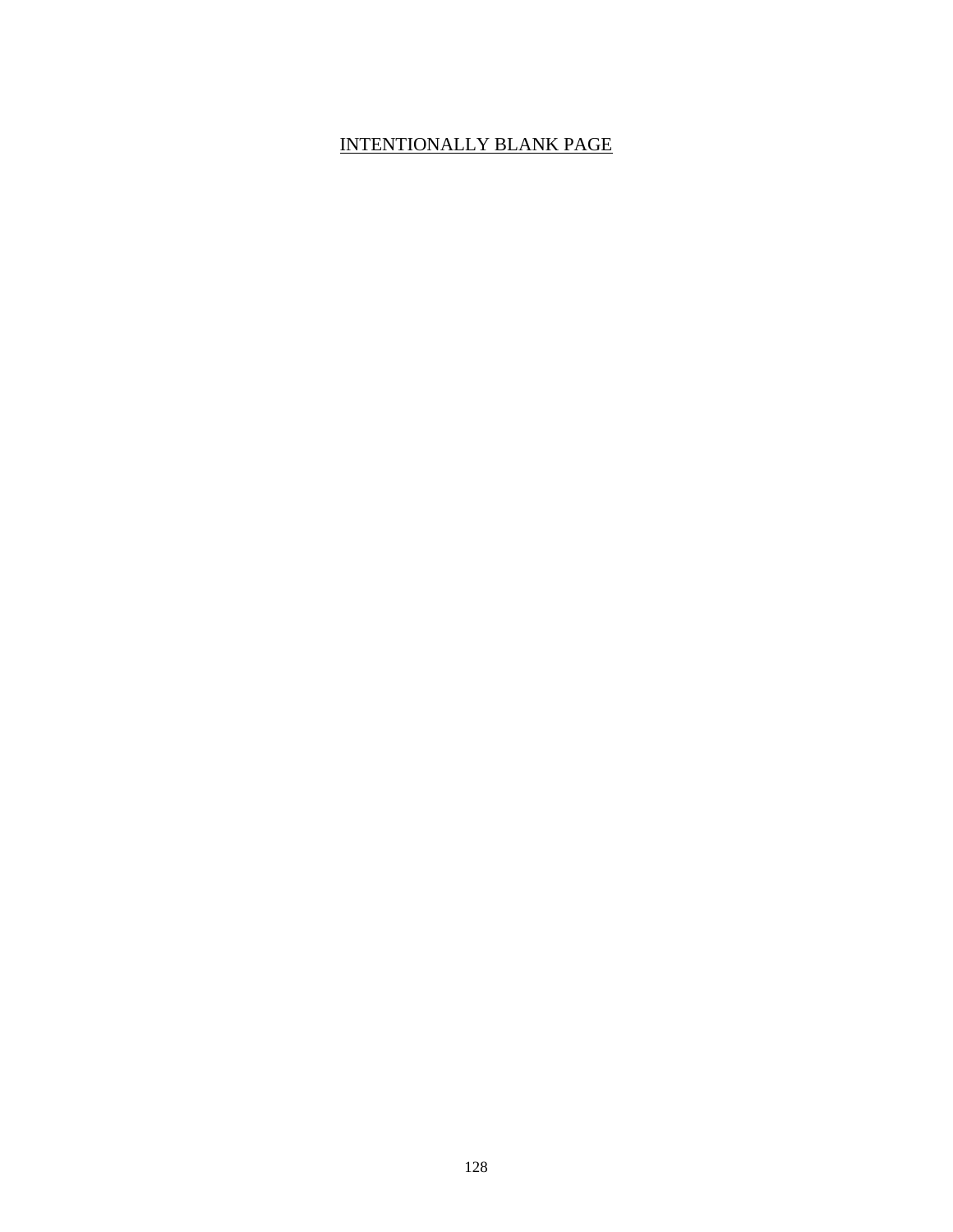## ARTICLE VIII

#### §8.01 PERMITTING

#### A. Authority.

- 1. The issuance of a zoning permit by the Zoning Administrator is a pre-requisite to lawful development.
- 2. The issuance of an occupancy permit by the Zoning Administrator is a prerequisite to the lawful use or occupancy of property.
- 3. No new permitting shall be required by the adoption of the code for the continuation of existing uses.
- 4. Permitting for land and buildings devoted to agricultural purposes shall be limited to determination of principal use and building and setback compliance. No permits shall be required for fences when the principal use of a property is a farm and devoted to agricultural purposes.

#### B. Initiation.

1. Zoning and occupancy permits may be requested by the owner of the property involved or any person authorized by the owner.

#### Permits Narrative

To insure compliance with the zoning code, Menard County requires a two-step permitting process for any new development. Development is defined broadly to include any new principal use and any new or modification of an existing principal or accessory building. The process includes:

1. The issuance of a zoning permit, i.e. authorization to devote land to a new use or develop land in a particular way. At this stage, the applicant must demonstrate to the satisfaction of the Zoning Administrator that the proposed development is or will be in compliance and conformance with the requirements of this code and shall include a certification from the owner to that effect.

 $\_$  , and the set of the set of the set of the set of the set of the set of the set of the set of the set of the set of the set of the set of the set of the set of the set of the set of the set of the set of the set of th

2. The issuance of an occupancy permit authorizing the occupancy or use of land as described in an approved zoning permit. At this stage, the applicant must demonstrate to the satisfaction of the Zoning Administrator that the development has been constructed or converted in the manner described in the approved zoning permit. The application for an occupancy permit shall include a certification from the owner as to compliance with all applicable codes and requirements.

### C. Procedure.

### 1. Application.

a. Zoning Permit – an application for a zoning permit shall be initiated by filing in duplicate a written permit application in the form required by the Zoning Administrator and the payment of the required fee. Upon receipt of a completed application and payment of the required fee, the Zoning Administrator shall process the request for a zoning permit.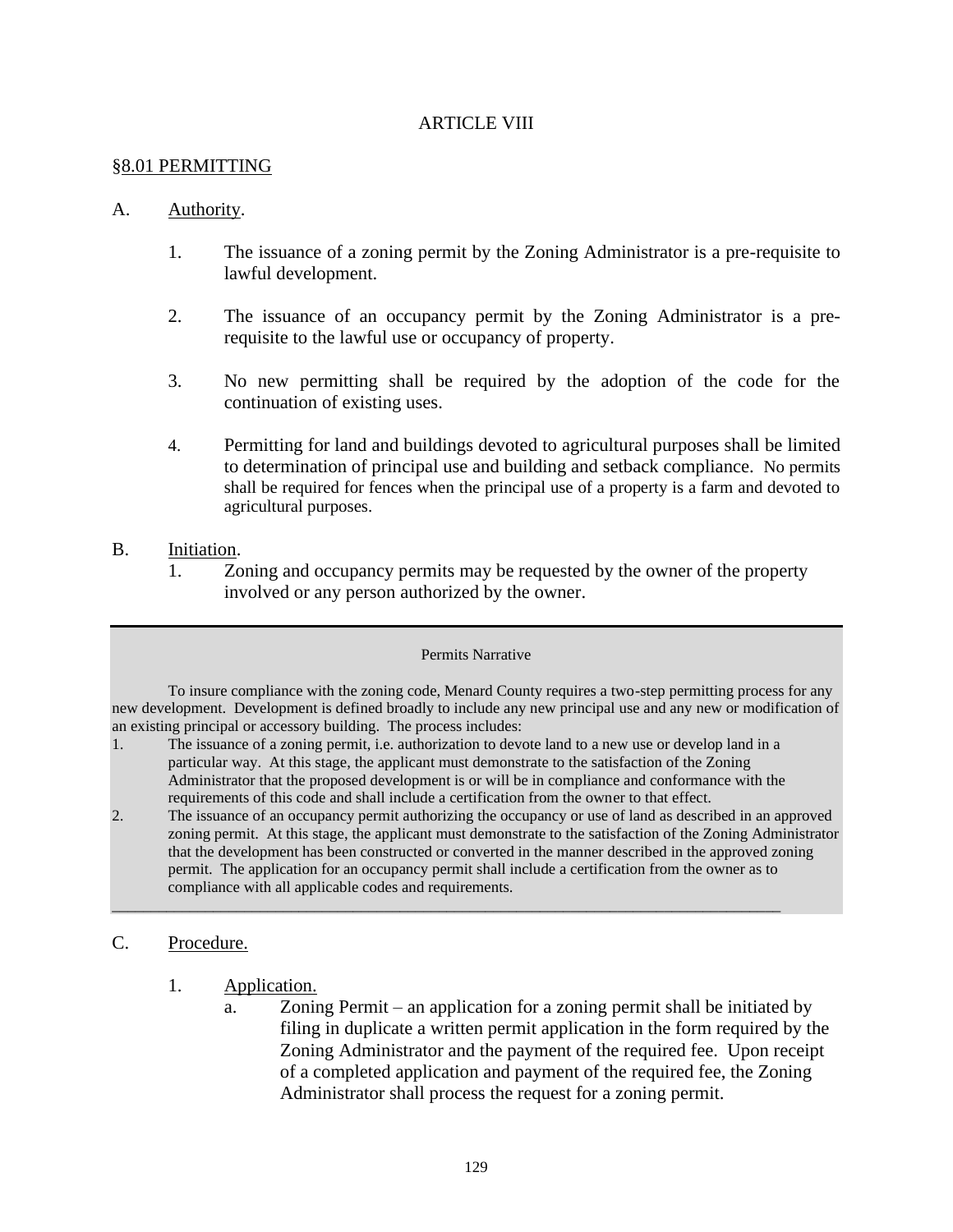- b. Occupancy Permit an application for an occupancy permit shall be initiated by filing with the Zoning Administrator in duplicate a Certificate of Completion and Conformance and the payment of the required fee. Upon submission of an application for an occupancy permit and the payment of the required fee, the Zoning Administrator shall process the application for an occupancy permit.
- D. Standards in Granting or Denying Permits.
	- 1. The Zoning Administrator shall grant a zoning permit if the following standards are met and shall deny the permit if they are not:
		- a. property is appropriately zoned for the proposed use;
		- b. that any required special use permit or variation has been obtained;
		- c. that the proposed use conforms with all required bulk regulations;
		- d. that the proposed use complies with any conditions imposed by any approved special use permit, variation or site plan;
		- e. that the proposed use is otherwise in compliance with this code;
		- f. receipt of appropriate Health Department and appropriate road district or highway official signoff.
	- 2. Occupancy permits shall be granted if the following standards are met and denied if one or more are not met:
		- a. that the use was built in conformance with the approved zoning permit;
		- b. that the use as built complies with the requirements of this code.
	- 3. Permit applications not acted upon within 90 days from the date of their submission shall be deemed denied.
	- 4. Decisions by the Zoning Administrator in granting or denying permits are subject to appeal under the provisions of this Ordinance.
	- 5. Expiration. Zoning Permits will expire 90 days after issuance unless work has progressed and is being pursued with diligence. A request for an occupancy permit must be made within one year from the issuance of a zoning permit. If not, the zoning permit expires.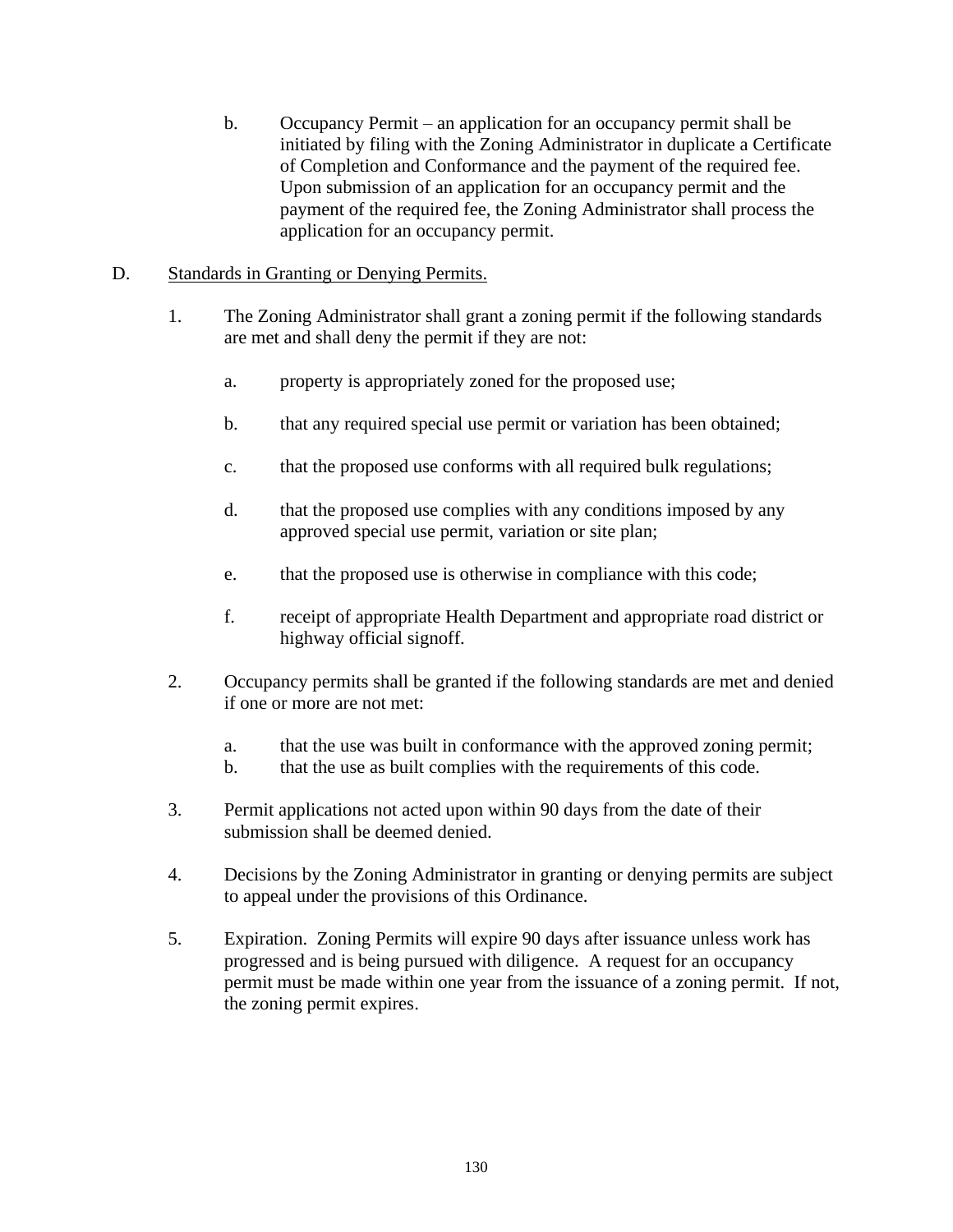#### Other Permitting

Menard County is not the only governmental entity that regulates the use of land. It is the responsibility of the property owner and developer of the property to ascertain what other regulatory authorization is necessary in order to undertake development and to comply with all such regulations. It is not the responsibility of the Zoning Administrator or any other Menard County official to advise or assist owners or developers in achieving compliance. Property owners and developers are cautioned not to rely on any advice or assistance that is gratuitously offered. Public servants don't have the authority to relax, waive, or ignore the laws, codes or ordinances of the County or any other governmental entity and the general public generally can't be prevented from enforcing its laws or ordinances simply because of the acts or omissions of a public employee or official.

Owners and developers should pay particular attention to the following permitting responsibilities:

- 1. Applicable Road District Commissioner Access, culvert location, drainage/detention and improvement obligation for District Roads
- 2. Menard County Engineer Access, culvert location, drainage/detention and improvement obligation for County Highways
- 3. Illinois Department of Transportation Access, culvert location, drainage/detention and improvement obligation for State Routes
- 4. Menard County Health Department (water wells and septic systems, all food and beverage handling)
- 5. Illinois Environmental Protection Agency Community water and sewage treatment facilities and noise and air, water, and land quality regulation
- 6. Illinois Department of Natural Resources (IDNR) (flood plain permits, endangered species {520 ILCS 10/11 et seq.}) and Office of Mines and Minerals – permitting and operational aspects of mining/sand/gravel – The Illinois Endangered Species Protection Act requires consultation between local governments and IDNR where development authorized by local government is likely to jeopardize the existence of endangered species or habitat. Menard County places the responsibility for obtaining IDNR sign-off on the developer.
- 7. State of Illinois Historic Preservation Authority (historic preservation and artifact signoff)

\_\_\_\_\_\_\_\_\_\_\_\_\_\_\_\_\_\_\_\_\_\_\_\_\_\_\_\_\_\_\_\_\_\_\_\_\_\_\_\_\_\_\_\_\_\_\_\_\_\_\_\_\_\_\_\_\_\_\_\_\_\_\_\_\_\_\_\_\_\_\_\_\_\_\_\_\_\_

- 8. Federal Emergency Management Agency (FEMA) (flood hazard boundaries)
- 9. Plat act compliance Menard County Recorder of Deeds
- 10. County and Municipal subdivision regulation applicable local official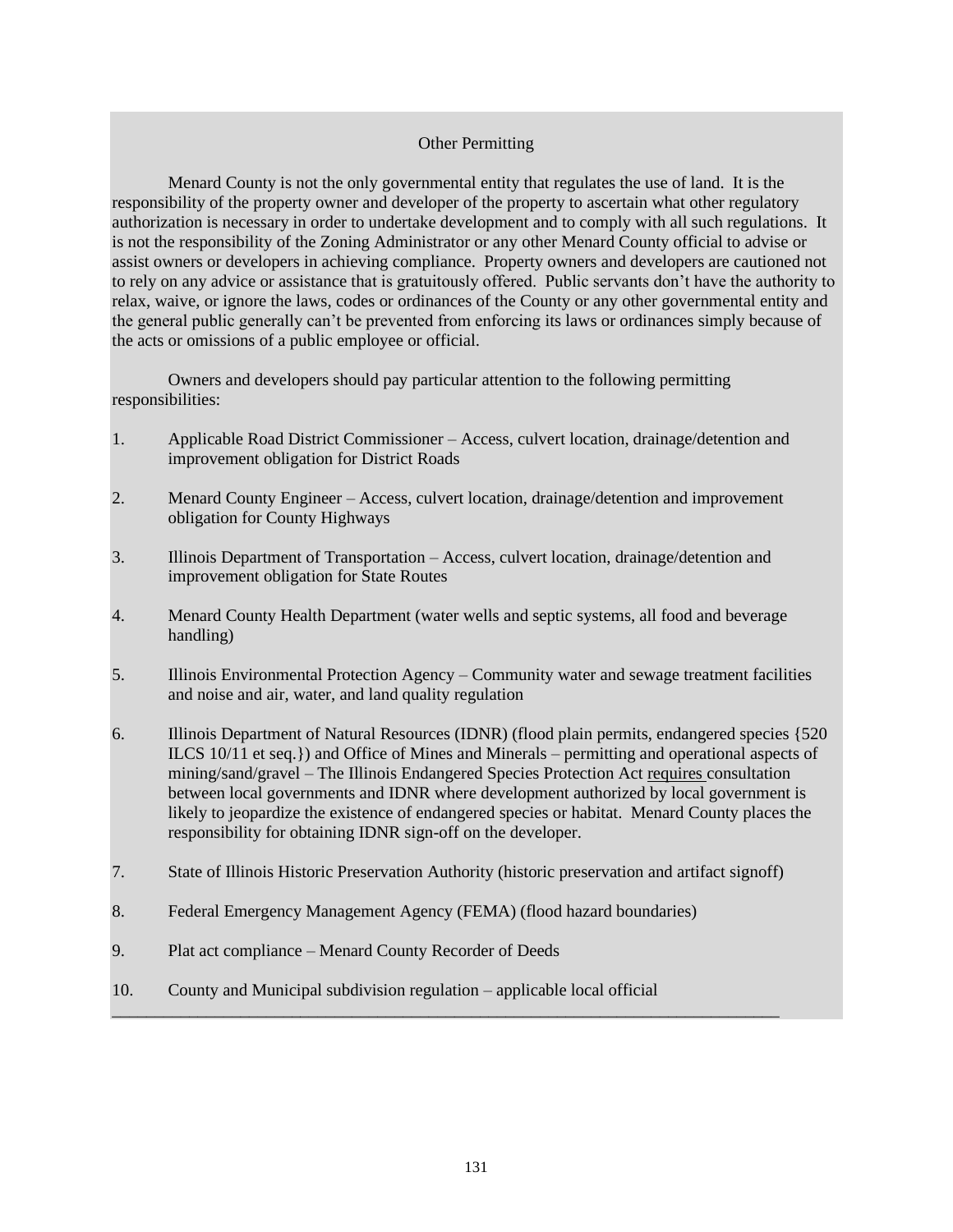# INTENTIONALLY BLANK PAGE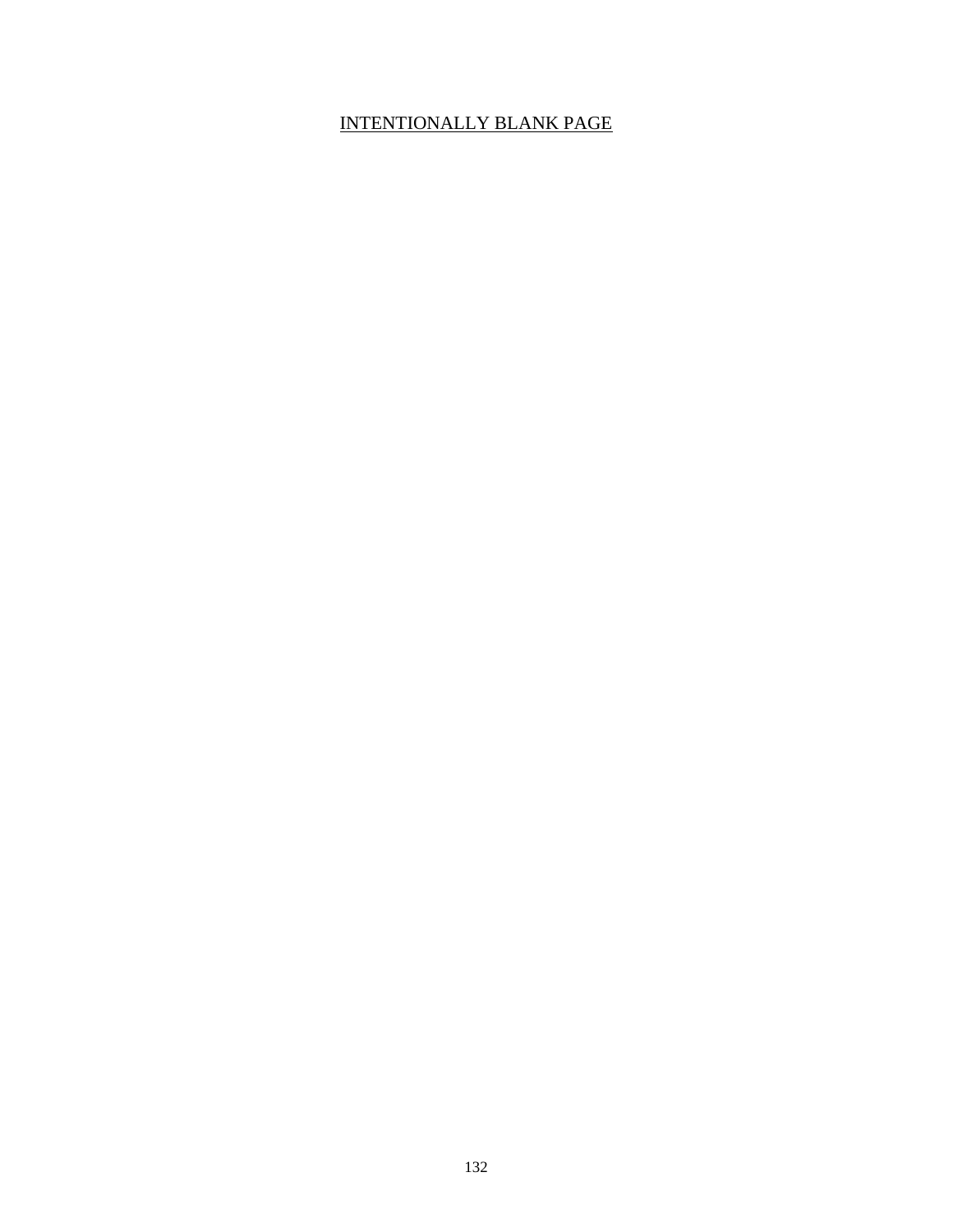## ARTICLE IX

§9.01 NON-CONFORMITIES. If lawful lots, structures or uses are made unlawful by the adoption or amendment of this code they shall become non-conformities. It is the intent of this Code to permit non-conformities to continue until they are removed but not to encourage their survival. It is further the intent of this code that non-conformities shall not be enlarged upon, expanded, or extended, nor be uses as grounds for creating other unlawful lots, structures or uses except as permitted in this Article of the Zoning Code. There are three categories of nonconformity:

- 1. Lawfully created lots that do not meet the current size or configuration requirements of this Code.
- 2. Lawfully existing uses that are not permitted by this Code.
- 3. Lawfully existing buildings that do not meet the bulk requirements of this code.
- A. Non-Conforming Lots.
	- 1. In any district in which buildings or structures are permitted such buildings or structures may be erected on a lot which becomes non-conforming as to lot area or lot width or both by the adoption or amendment of this Code provided:
		- a. applicable yard requirements are met;
		- b. that if such non-conforming lot of record, at the time of adoption of this Code or amendment, is vacant and is contiguous with one or more other vacant conforming or non-conforming lot or lots which are in common ownership or unified control, then such contiguous lot or lots or at least such portion thereof as is necessary to meet or exceed the minimum lot area and width requirements of the district in which they are located shall be uses and developed only as a single lot.

| See Common Ownership or Unified Control Example |  |
|-------------------------------------------------|--|
| \$2.03 B3                                       |  |
|                                                 |  |

- 2. Any person who conveys property or terminates the unified control of such contiguous lots of record so as to frustrate the purpose of the foregoing provision shall be deemed to have violated the provisions of this Code.
- 3. Converted farm residences may be split from existing non-conforming farm properties in the A-Agriculture District, provided that all bulk regulations applicable to converted farm residences are met and the remaining farm parcel is not less than one acre. The remaining non-conforming farm parcel, having been established after the adoption of this code on January 1, 1999 shall not be permitted to be used for residential purposes.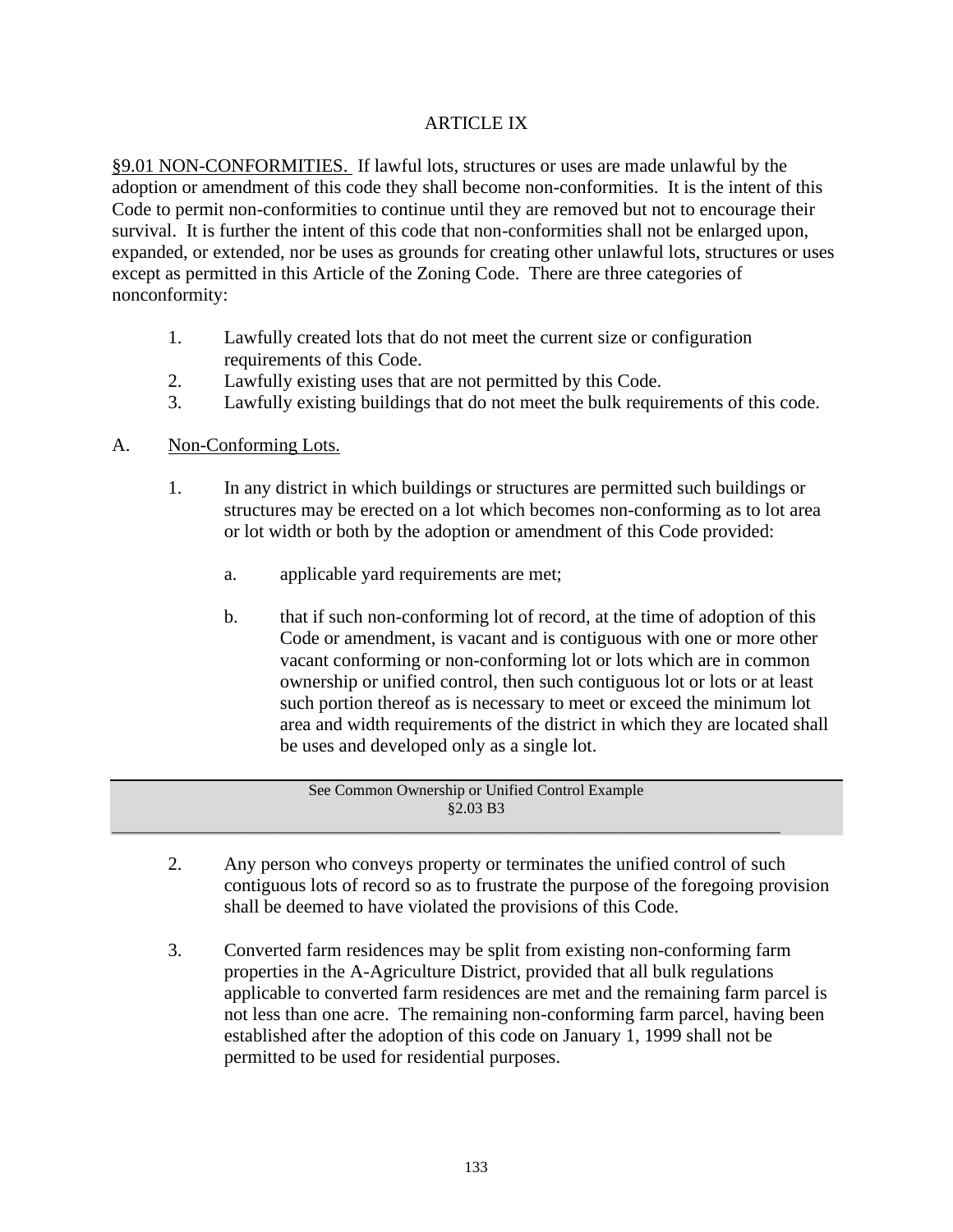- B. Non-Conforming Uses. Where a lawful use exists at the effective date of adoption or amendment of this Code which would not be permitted by the regulations imposed, the use may be continued so long as it remains otherwise lawful, provided:
	- 1. No such non-conforming use shall be enlarged or increased, nor extended to occupy a greater area of land or greater portion of any building than was occupied at the effective date of adoption or amendment of this code.
	- 2. No such non-conforming use shall be moved in whole or in part to any portion of the lot or parcel other than that occupied by such use at the effective date of adoption or amendment of this code.
	- 3. If any such non-conforming use of land alone ceases for any reason for a period of more than thirty (30) consecutive days, any subsequent use of such land shall conform to the regulations specified by this code for the district in which such land is located. This thirty (30) day time limitation shall be considered a bulk regulation and therefore subject to the variance process described in §12.01 VARIATIONS in this ordinance.
	- 4. When a non-conforming use of a structure, or structure and land in combination, ceases for eighteen (18) consecutive months or for eighteen (18) months during any three (3) year period the structure, or structure and land in combination, shall not thereafter be used except in conformity with the regulations of the district in which it is located. No intention to abandon shall be required. This eighteen  $(18)$ month time limitation shall be considered a bulk regulation and therefore subject to the variance process described in §12.01 VARIATIONS in this ordinance.
	- 5. Any conforming structure containing a non-conforming use, may be maintained and repaired.
	- 6. If any principal use of a lot in the A-Agricultural District or RR Rural Residential District is non-conforming as to lot area, width or configuration that use (including authorized accessory uses) may be repaired, replaced in the event of casualty loss, expanded and enlarged even if the extent of non-conformity in lot area is increased and provided the non-conformity is not increased in any other way.
- C. Non-Conforming Structures. Where a lawful structure exists at the effective date of adoption or amendment of this code which could not be built under the terms of this code by reasons of bulk restrictions, restrictions on lot coverage, height, yards, location on lot or other zoning requirements concerning the lot or structure, such structure may be continued so long as it remains otherwise lawful, subject to the following provisions:
	- 1. A non-conforming structure may not be enlarged or altered in a way which increases its non-conformity, but may be enlarged or altered in a way that is conforming.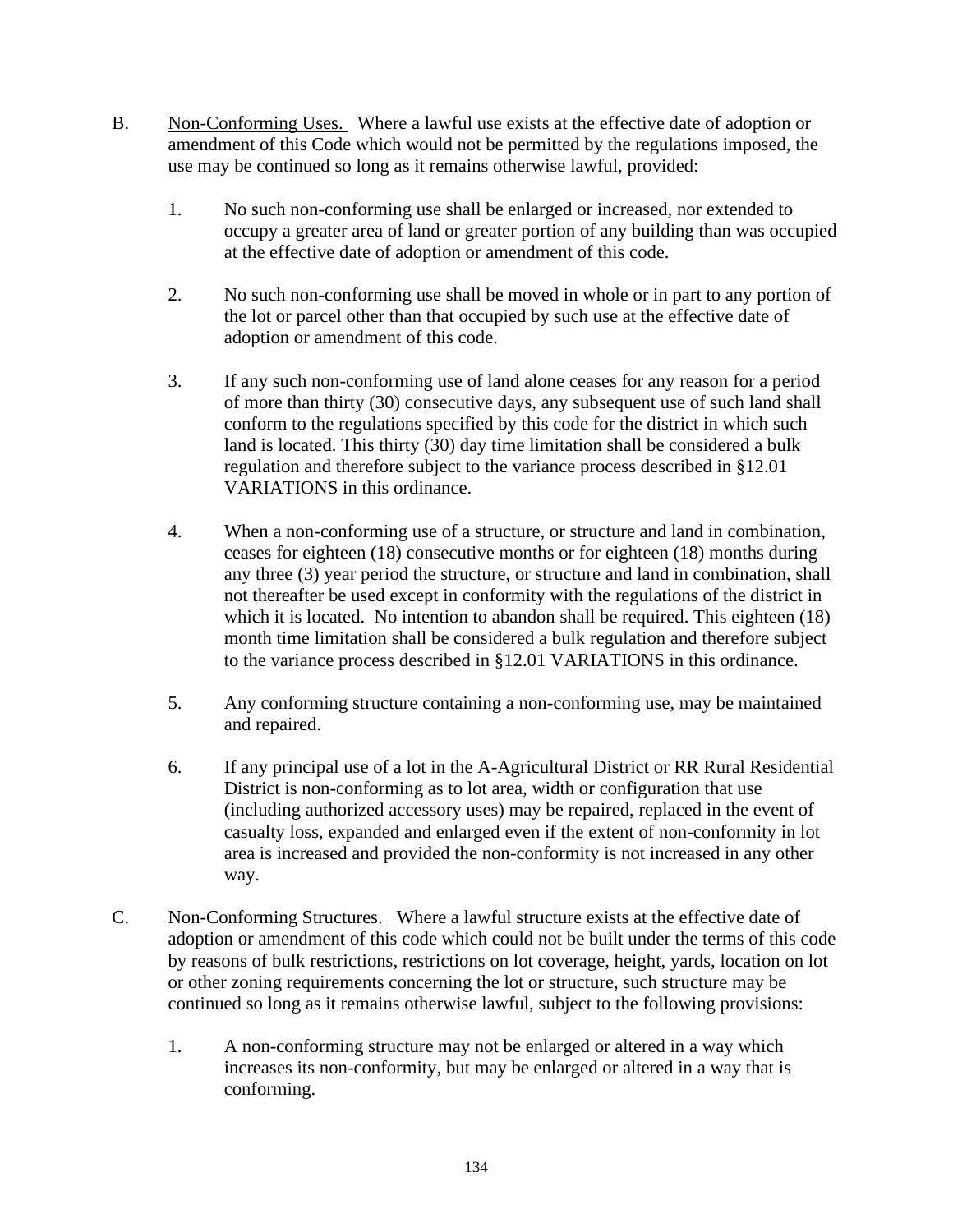- 2. Any non-conforming structure may be maintained and repaired to an extent not exceeding fifty (50) percent of the fair cash market value of the structure before repair. Should a non-conforming structure deteriorate or be damaged or destroyed to an extent of more than fifty (50) percent of its prior fair cash market value it shall not be reconstructed except in conformity with the provisions of this Code. This provision shall not apply to Residential buildings in the A-Agricultural, RR Rural Residential or R-1 Single Family Residential districts or B-1 Downtown Business.
- 3. Should such non-conforming structure be moved for any reason for any distance whatever, it shall thereafter conform to the regulations for the district in which it is located after it is moved.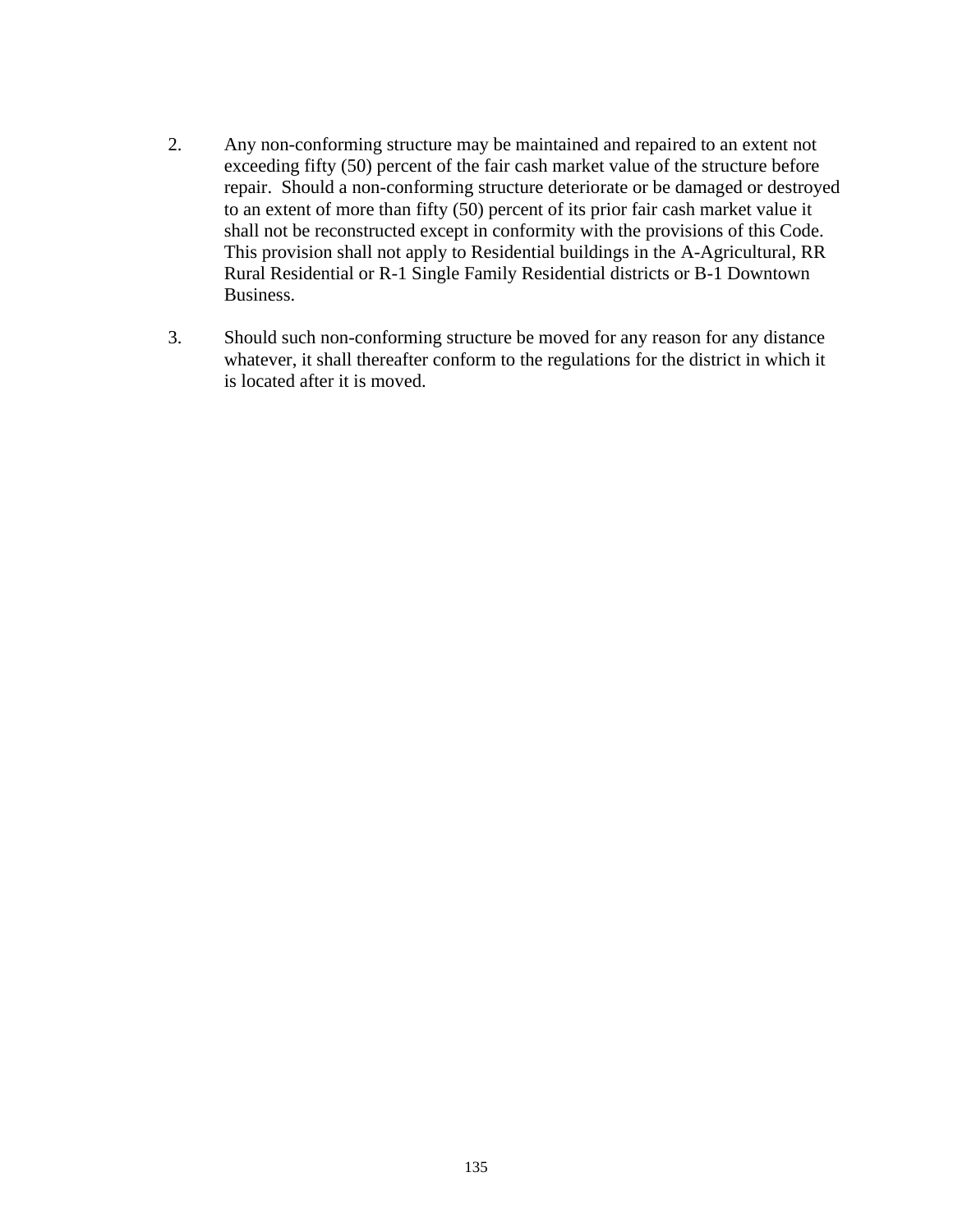#### Non Conformities Basic Facts

A 135' x 100' parcel of land with a metes and bounds description is zoned R-1 and is improved with a one-story 30' x 60' building. The building is used as a single-family owner-occupied residence. The building is 10' from the front property line and 2' from the side property line. A gravel driveway and parking lot with two spaces is on the west side of the building. The parking lot is located 25' from the front property line. The lot, use, and building were all established before Menard County has a zoning ordinance.

#### Analysis

- 1. The lot is lawful (it meets or exceeds the minimum lot size requirements in the R-1 zoning district). 2. The use is lawful (single family residential use is permitted in the R-1 zoning district).
- 3. The structure is lawful but non-conforming. It does not meet the front and side yard requirements of the new code. It does meet the rear yard and off-street parking requirements of the new code.

Altered Facts

1. Instead of an owner-occupant, the property is rented to a single mother with three children.

Altered Analysis

1. None, the renting of property does not change the analysis.

Altered Facts

1. The use is as a grocery store rather than as a single-family residence.

#### Altered Analysis

1. The use is lawful but non-conforming. Grocery stores are not a permitted use in the R-1 zoning district. 2. The structure is lawful but non-conforming. It does not meet the front and side yard requirements of the new code. It does meet the rear yard requirements. It does not meet the off-street parking requirements in that the new code required 6 (one space/300 sq. ft. of gross floor area – spaces for an 1800 square foot grocery store but only 3 are provided. The building could be expanded to the west. The building could be expanded to the north, provided the expansion was at least 7' (the required side yard) distance from the east property line and provided the expansion did not encroach into the 30' required rear yard. The parking lot could be expanded to the north and/or west.

#### Altered Facts

1. The property is zoned B-1 general business district. In addition to the grocery store, a 15' high x 30' long billboard advertising "Eat at Joe's" exists 10' from the west line and 25' from the south line.

Altered Analysis

- 1. A determination needs to be made which use (the grocery or billboard) is the "principal use". Assuming the principal use of the property is the grocery store, that use remains lawful (grocery stores permitted in the B-1 zoning district). The building remains non-conforming (does not meet the front and side yard requirements). The billboard, although a conforming structure (one that meets the front, side and rear yard requirements) constitutes a lawful but non-conforming use, i.e. billboards are not an authorized principal use in the B-1 zoning district. Off premises advertising signs are not an authorized accessory use in the B-1 district. Altered Facts
- 1. The property is zoned RR Rural Residential. The lot is used as the site for a mobile home dwelling. The lot is non-conforming as to lot area. The home can be expanded even thought the extent of non-conforming in lot area will increase, provided the Code's other bulk regulations are met.  $\_$  . The contribution of the contribution of the contribution of the contribution of the contribution of the contribution of the contribution of the contribution of the contribution of the contribution of the contributio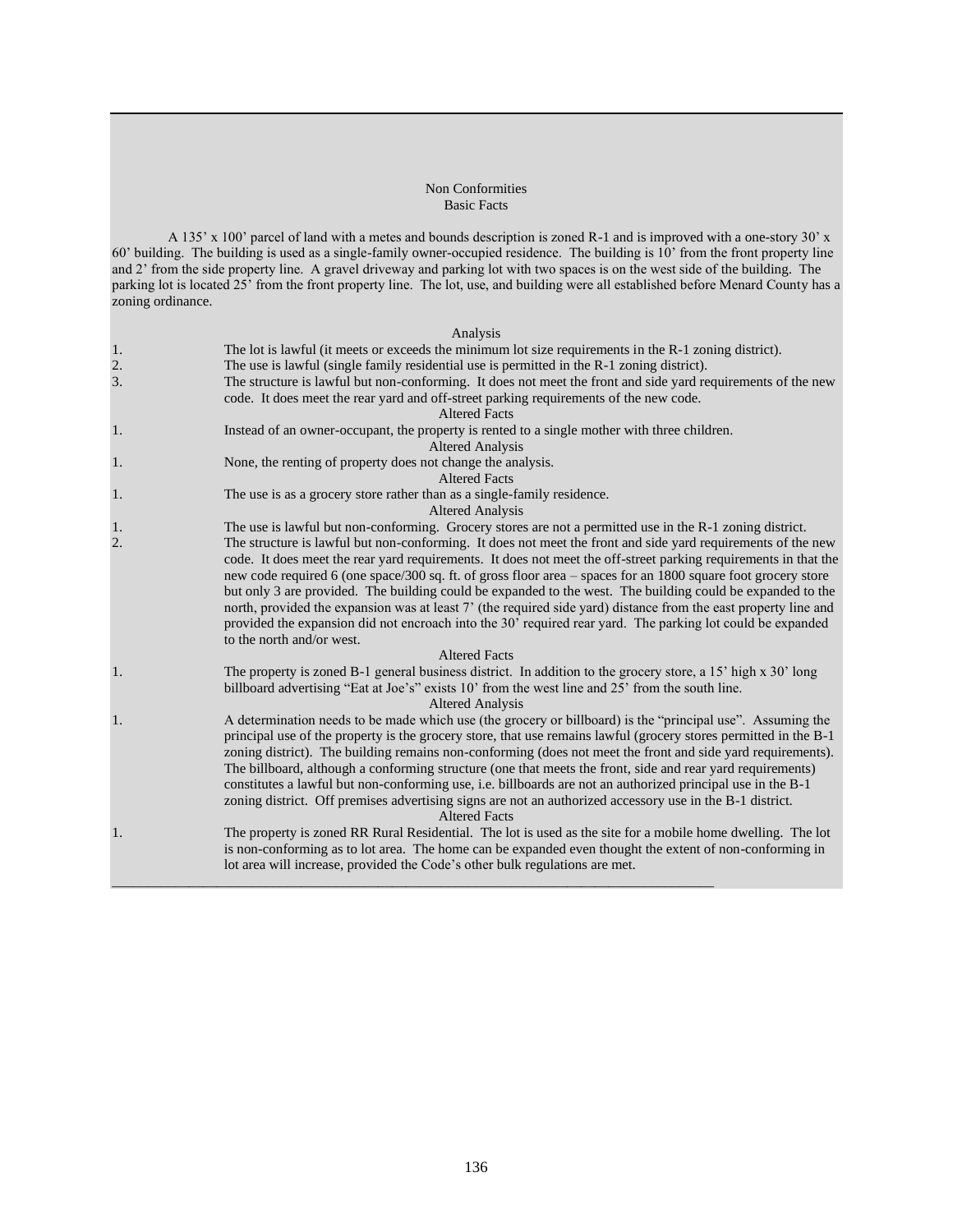## ARTICLE X

## §10.01 SPECIAL USE REGULATIONS

A. Purpose. Certain uses of land, by their very nature, and because of their unique characteristics cannot be permitted in a particular zoning district without special consideration being given to the characteristics of surrounding property, the characteristics of the site itself and the impact such a use would have on adjoining or nearby property. The Zoning Code authorizes some such uses by special use permit. The purpose of this section is to specify standards that must be met before the issuance of a special use permit. In addition to the underlying zoning district regulations and the general standards applicable to all Special Use requests, each Special Use shall meet the specific standards set fourth for that particular use and any conditions imposed by the County Commissioners in the ordinance granting the Special Use Permit.

Special Uses fall into two categories:

- 1. Uses publicly operated or traditionally affected with a public interest.
- 2. Uses entirely private in character, but of such a nature that their existence or operation may uniquely impact neighboring property or public facilities.
- B. Initiation of Special Use Applications. Applications for special use permits may be initiated by the County Commissioners; the Zoning Administrator, at the direction of the County Commissioners, the owner of, or a party to a valid and enforceable purchase option contract pertaining to, the property to which the special use permit will be attached.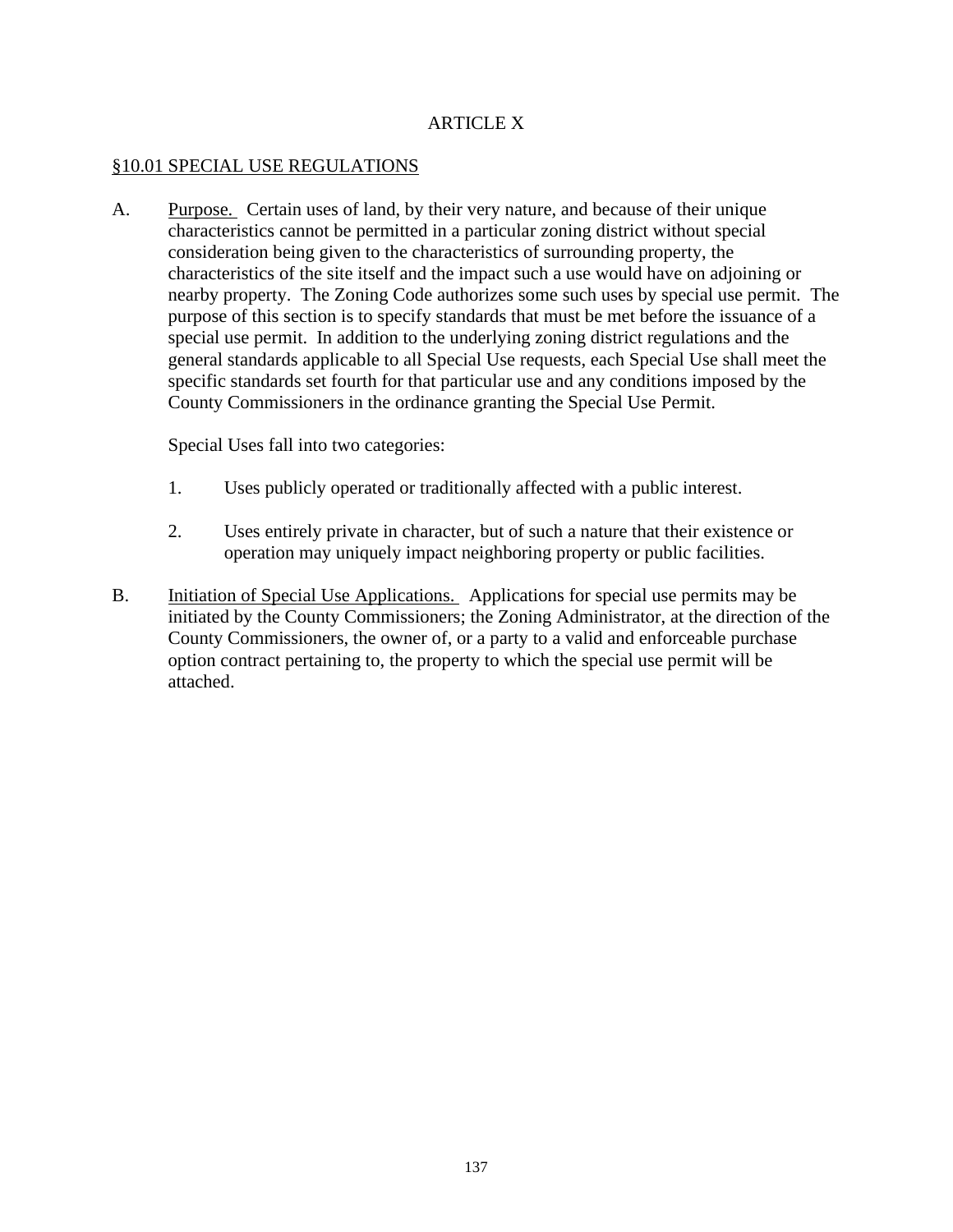#### Special Use Permit

Counties have no specific statutory authority to create or utilize special use permits. Nevertheless, the Illinois Supreme Court has found implicit authority, see Kotrich v. County of DuPage, 19 Il. 2d 181, 166 N.E. 2d 601 (1960). The court held: "instead of excluding such uses entirely from certain zones because of the harm they might cause or, despite the potential harm, including them because of the benefit they will bring, the special use technique allows a more flexible approach. It contemplates that the County Board may permit the uses where desirable and if necessary impose conditions designed to protect nearby property owners. This seems to be an effective method of dealing with a narrow but difficult problem of land use control."

Special uses are admittedly "difficult". They have been used to solve a variety of land use problems and their application has become anything but "narrow"; prompting at least one commentator to suggest, no doubt facetiously, that counties should "make every use a special use" as a way of avoiding judicial constraints on conditional or contract zoning.

There is a split of judicial authority on whether a special use permit is "legislative" like a zoning map or text amendment or administrative or quasi-judicial like a "variation". Menard County has opted to characterize special use permits as legislative. Special use permits involve 3 steps.

- 1. The County's legislative discretion is exercised when the zoning text is adopted to create the special use category and to establish the conditions which must be met to obtain the permit.
- 2. The process through which a specific request for a special use permit is reviewed and recommended for approval or denial is administrative or quasi-judicial, i.e. does the factual evidence presented show that the standards have, or can be, met through the imposition of certain conditions. That fact-finding responsibility rests with the Zoning Board of Appeals.
- 3. The decision to deny, grant or grant with conditions the requested special use permit is a legislative decision that rests with the County Commissioners.  $\_$  , and the state of the state of the state of the state of the state of the state of the state of the state of the state of the state of the state of the state of the state of the state of the state of the state of the
- C. Processing.
	- 1. Application for a Special Use. All requests for Special Use Permits other than those initiated by the County Commissioners or by the Zoning Administrator at the direction of the County Commissioners shall only be accepted when filed on the proper application forms submitted to the Zoning Administrator, which application form shall require the submission of a sketch plan drawn to scale showing the location and dimensions of all existing and proposed buildings, structures, driveways, parking areas with spaces marked and numbered, light poles or fixtures, landscaping that which is to be planted and such existing landscaping as is to be retained. Where such applications are required, the information request on them is deemed to be a minimum and applicants may be required to supply additional information prior to hearings on their requests. Such forms shall be filed in duplicate as a prerequisite to the commencement of any action on the part of Menard County except that if the sketch plan is filed on anything other than  $8\frac{1}{2} \times 11$ -inch paper, 15 copies shall be submitted. The Zoning Administrator shall forward a copy of the application to the Zoning Board of Appeals.
	- 2. Notification and Hearing Procedure. The Zoning Board of Appeals shall give notice and hold at least one (1) administrative public hearing on the proposed Special Use in the manner provided in Section XIII B3b. If variations to the bulk, sign and off-street parking regulations of this code would otherwise be necessary for the development proposal, such proposal shall be exempt from the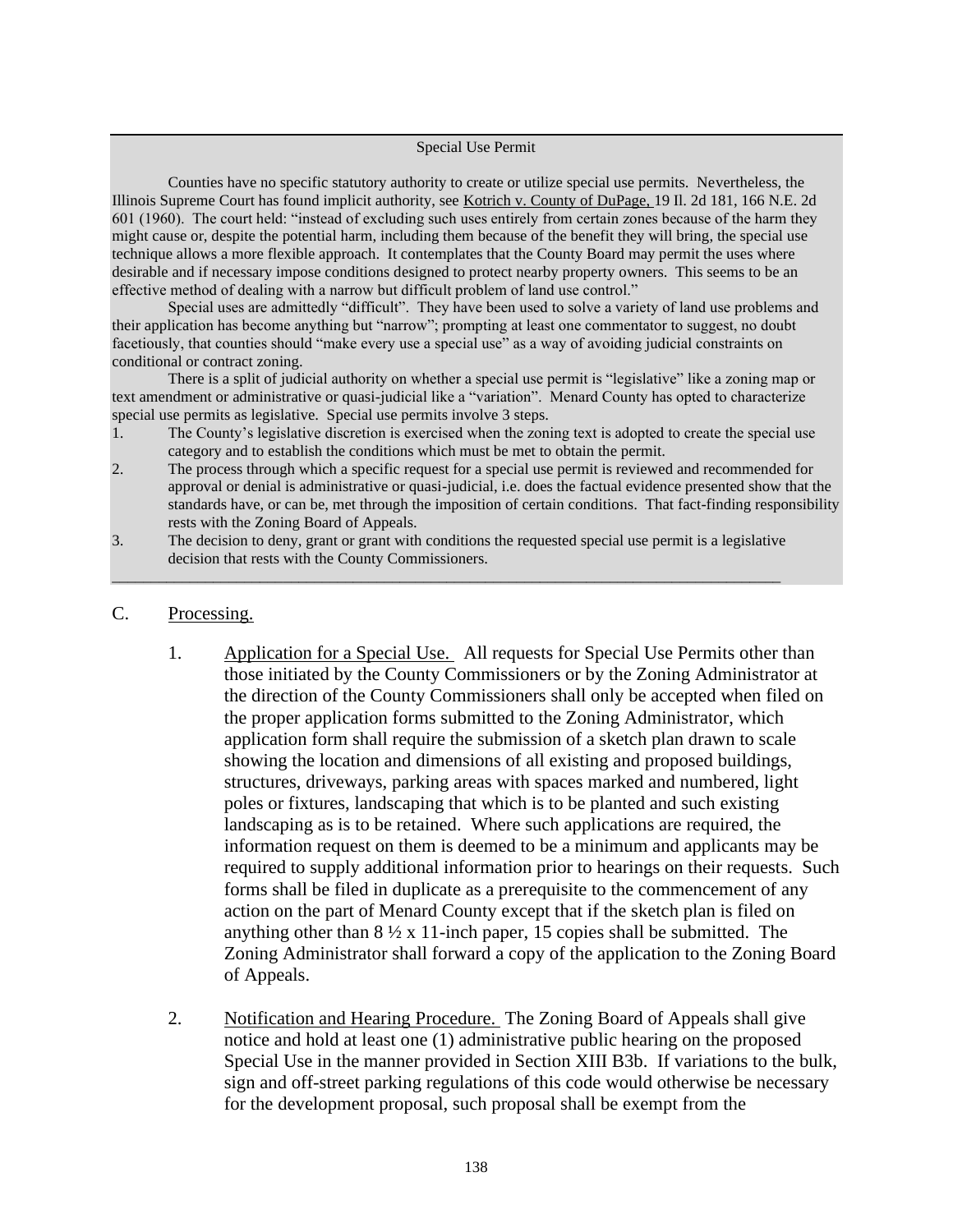administrative public hearing on the variation request and such review procedure shall be deemed to occur simultaneously with the Zoning Board of Appeals' administrative pubic hearing and recommendation on the Special Use Permit application.

- 3. Action by Zoning Board of Appeals.
	- a. Findings of Fact. No Special Use Permit shall be recommended by the Zoning Board of Appeals until written Finding of Fact are made indicating:
		- (1) The extent to which the general special use standards specified in Section 10.01 D1 are met;
		- (2) The extent to which the specific special use standards enumerated in Section 10.01 D2 are met;
		- (3) Recommendations, if any, of conditions deemed reasonably necessary to meet any or all of such general or specific special use permit standards;
	- b. The Zoning Board of Appeals shall transmit its findings of fact and recommendations to the County Commissioners.
- 4. Decision. The County Commissioners may grant, grant with conditions, refer to the Planning Commission for additional public hearing or deny any application for a Special Use Permit after receiving the report of findings and recommendation of the Zoning Board of Appeals including the recommendation of the Zoning Board of Appeals and any recommended stipulations of additional conditions and guarantees deemed necessary for the protection of the public interest and/or to insure conformance with general or specific Special Use Permit standards. The County Commissioners shall specify stipulations and conditions in the resolution granting the Special Use Permit.
- 5. Minor Changes. Minor changes in the location, siting, and height of structures may be authorized by the Zoning Administrator, however, no such change may involve a change in the character of the development, or a substantial increase in the intensity of use, reduction of parking spaces, or landscaping requirements.
- 6. Major Changes. Decisions concerning major changes in the location, sitting and height of structures, any change in the character of the development or a substantial increase in the intensity of use, reduction of parking spaces, or landscaping shall be made by the County Commissioners, after the Zoning Board of Appeals conducts an additional administrative public hearing and submits a recommendation on such proposes changes or deviations. In all major changes, the Zoning Board of Appeals and the County Commissioners shall apply the standards set forth in this Division for special uses.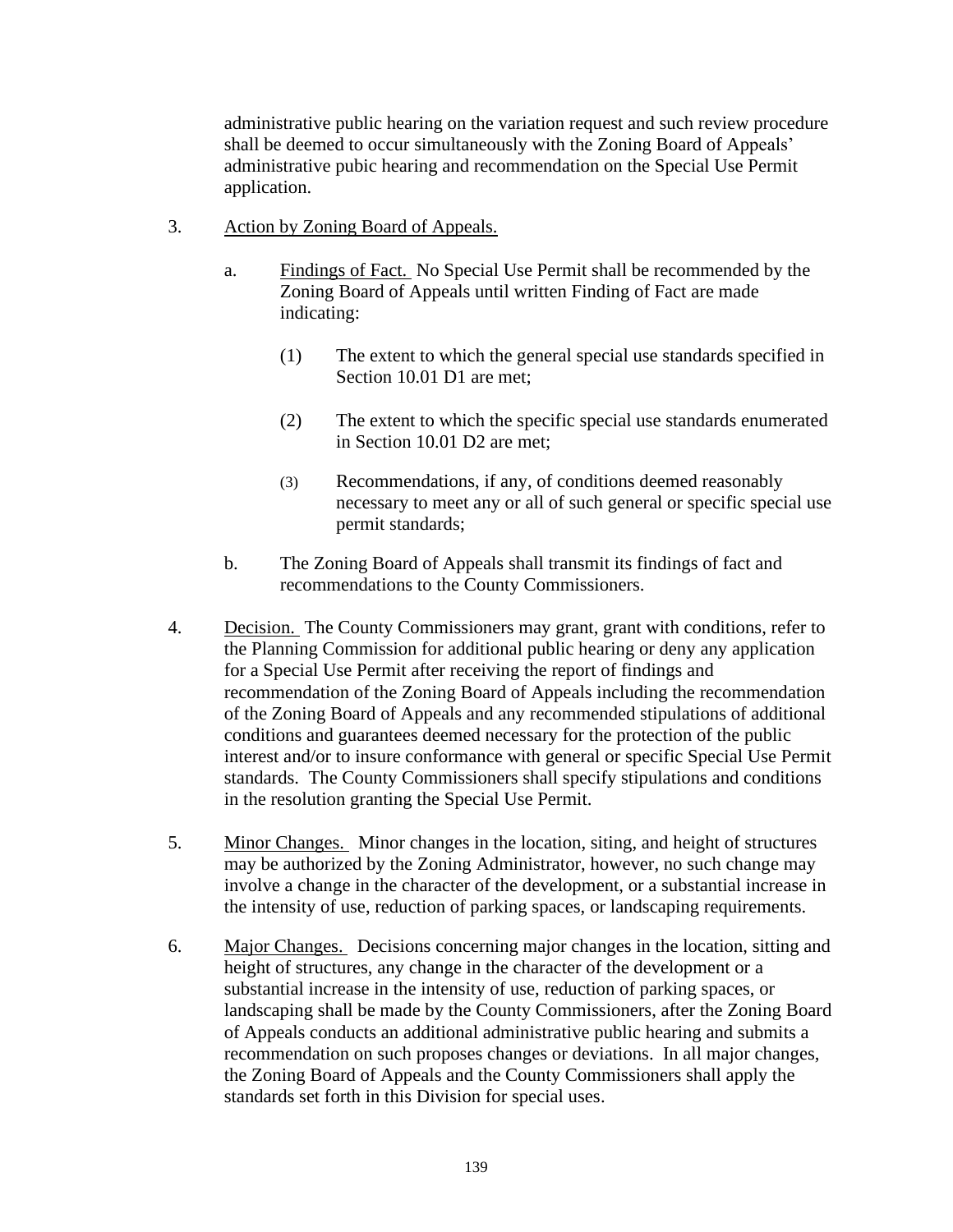## D. Standards.

- 1. General Standards. Standards applicable to all Special Use include the following:
	- a. Ingress and egress to property and proposed structures shall be located and designed in a manner which will maximize automotive and pedestrian safety and convenience, facilitate traffic flow and control and provide easy and adequate access in regular use and in case of fire or other catastrophe;
	- b. Off-street parking and driveway areas where required or provided, shall be located and designed in a manner which will maximize the items referred to in Paragraph (a) above and will minimize any adverse economic, noise, glare or odor effects of the special use on adjoining or nearby properties;
	- c. Refuse and services areas, if provided, shall be located and designed in a manner so as to accomplish the objectives specified in paragraphs (a) and (b) above;
	- d. Utilities provided in connection with the special use shall be designed and located so as to encourage the efficient and economic utilization, extension and expansion of the public utility system;
	- e. Landscaping screening and buffering materials shall be sufficient to insure that the proposed special use will have no greater impact on surrounding land uses than other uses authorized as a matter of right;
	- f. Signs of proposed exterior lighting, if any, shall be located and designed to maximize traffic safety and compatibility and harmony with adjoining or nearby properties and so as to minimize glare, noise and adverse economic impact on surrounding properties or authorized land uses;
	- g. Required yards and open spaces shall be sufficient to insure that the proposed special use will have no greater impact on surrounding land uses than other uses authorized as a matter of right;
	- h. The site on which the special use is located shall be designed to make the proposed use generally compatible with adjoining or nearby properties;
	- i. The special use shall in all other respects conform to the applicable regulations of the district in which it is located and of the entire zoning code, except as such regulations may in each instance be modified by the County Commissioners pursuant to the recommendations of the Zoning Board of Appeals.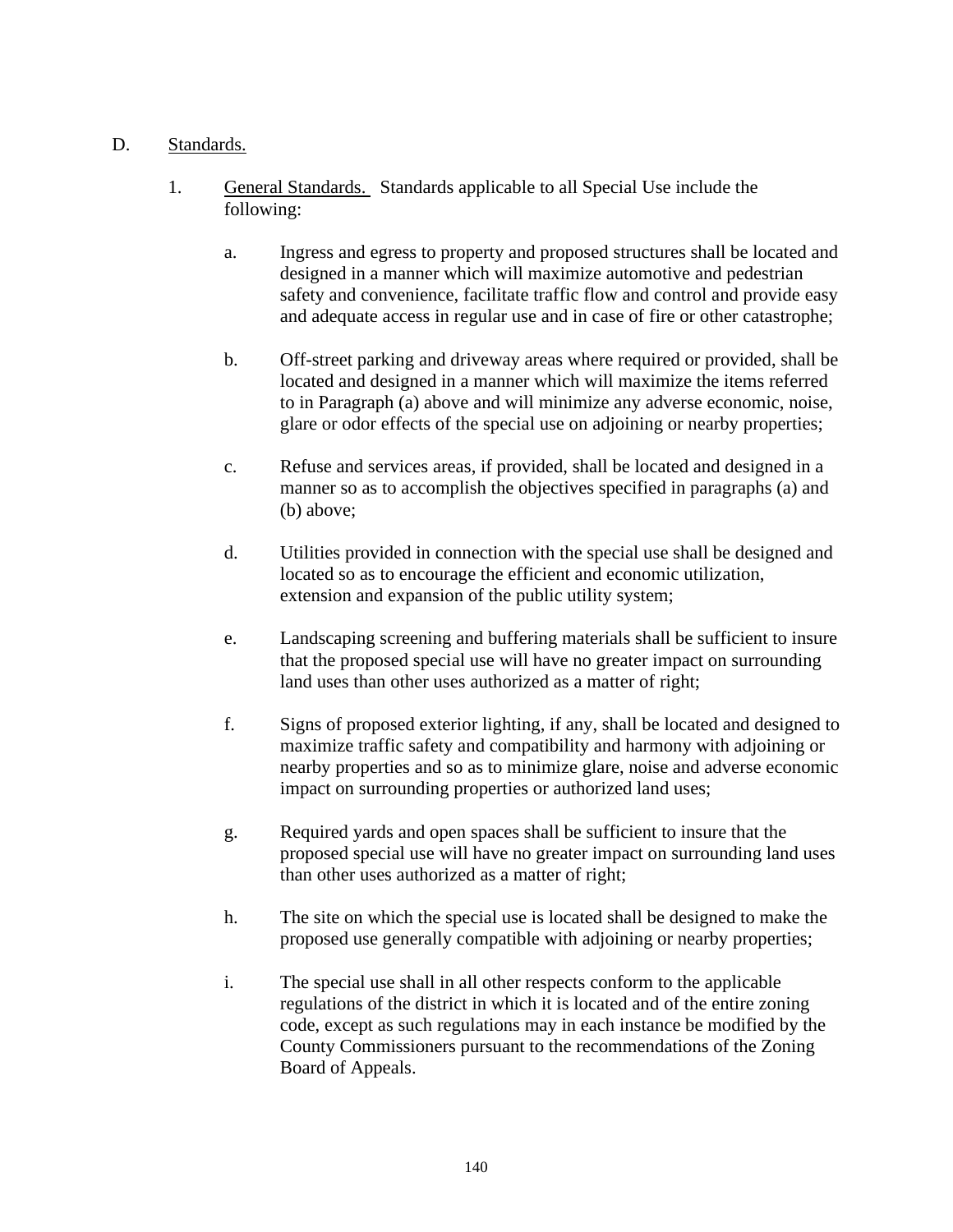- 2. Specific Standards. The purpose of this Section is to specify additional standards that must be met before the issuance of certain enumerated Special Use Permits. In addition to the standards summarized in this Section, each Special Use applicant shall show that the Special Use requested conforms specifically, or by necessary implication, to the general standards for evaluation of a Special Use as stated in Section 10.01 D1 of this Code.
- a. Agriculture and Horticultural Fairs, Displays, Shows and Exhibits, Arenas/Stadiums, Race Track/Motor Vehicle, Rifle/Pistol Range/Gun Club/Public Golf Course.
	- 1. That the proposed use is by an owner/applicant with sufficient financial means and resources to protect the public from the risk of harm reasonably anticipated from the proposed use.
	- 2. That the proposed use is by an owner/applicant with sufficient experience, to minimize the likelihood that the proposed use will be discontinued and there will be pressure for conversion of the facility to other uses.
	- 3. That the magnitude and duration of the use of the facility will be clearly identified.
- b. Airport/Heliport/Public Utility Installation/Mobile Home Parks.
	- 1. That the proposed use is by an owner/applicant with sufficient financial means and resources to protect the public from the risk of harm reasonably anticipated from such use.
	- 2. That the magnitude and duration of the use of the facility will be clearly identified.
- c. Asphalt Batch Plant/Concrete Batch Plant/Extraction, Automobile Salvage Yards, Junk Yards, Washing, and Hauling of Sand, Gravel, and Top Soil.
	- 1. Identification that the specific location is unique and specially suited for the proposed use.
	- 2. That the owner/applicant has sufficient experience to demonstrate the ability to comply with all applicable operational standards of any governmental regulatory authority.
	- 3. That the proposed use is by an owner/applicant with sufficient experience, to minimize the likelihood that the proposed use will be discontinued and there will be pressure for conversion of the facility to other uses.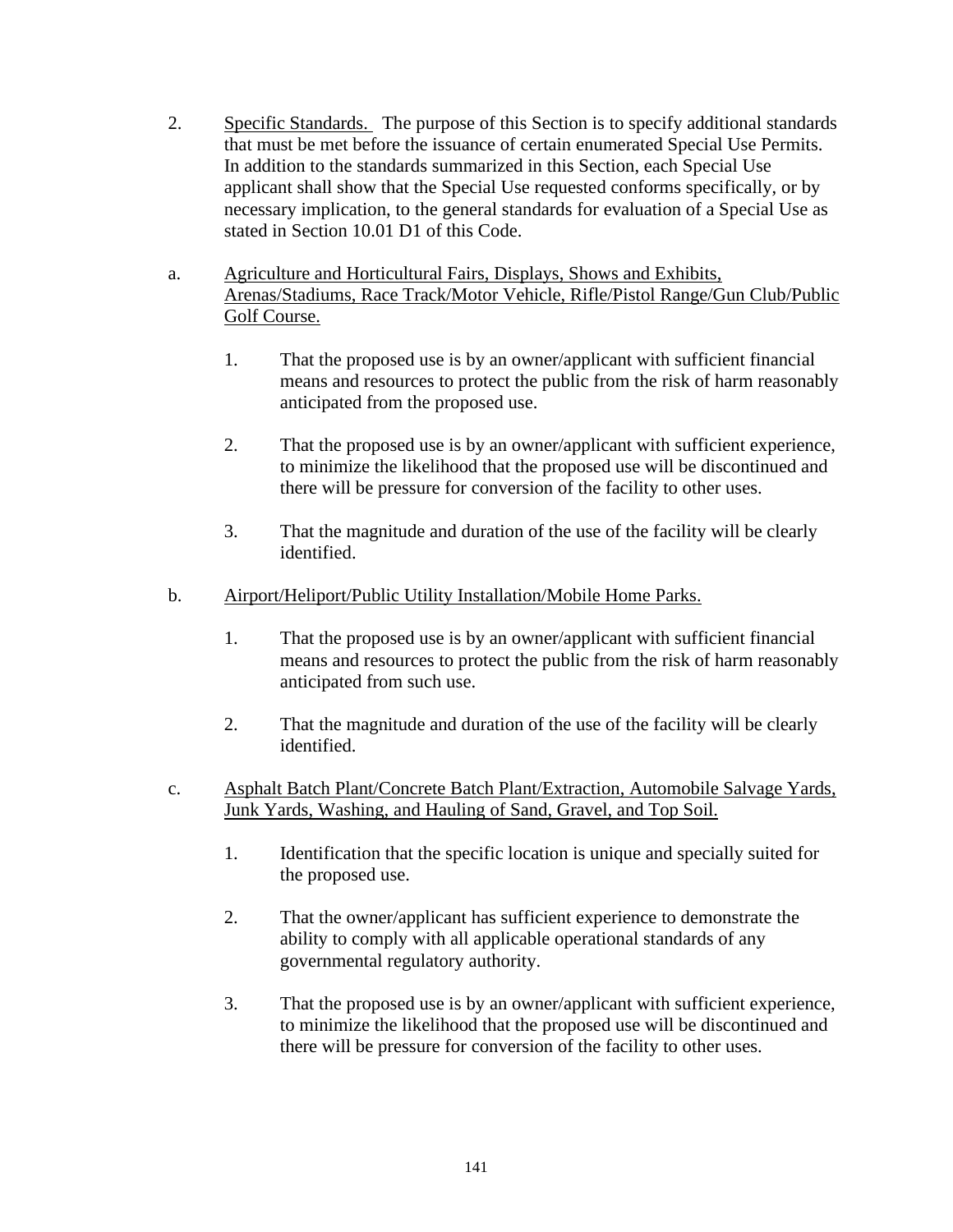- 4. That the magnitude and duration of the use of the facility will be clearly identified.
- d. Prison/Correctional Institutions.
	- 1. That the owner/applicant has sufficient experience to demonstrate the ability to demonstrate the ability to comply will all applicable operational standards of any governmental regulatory authority.
	- 2. That the magnitude and duration of the use of the facility will be clearly identified.
	- 3. Evidence of general public support.
- e. Daycare Centers.
	- 1. That the owner/applicant has sufficient experience to demonstrate the ability to comply with all applicable operational standards of any governmental regulatory authority.
- f. Lawn & Landscaping Services, Agri-business, including any of the following:
	- 1. greenhouse/nursery
	- 2. roadside produce stand
	- 3. farm supply storage and sales
	- 4. feed storage and sales
	- 5. grain elevator/storage
	- 6. livestock sales
	- 7. farm equipment/implement sales and repair
	- 8. agricultural research and development
	- 9. public riding stable
	- 10. veterinary hospitals or clinics
	- 11. kennel
	- 12. hunting facilities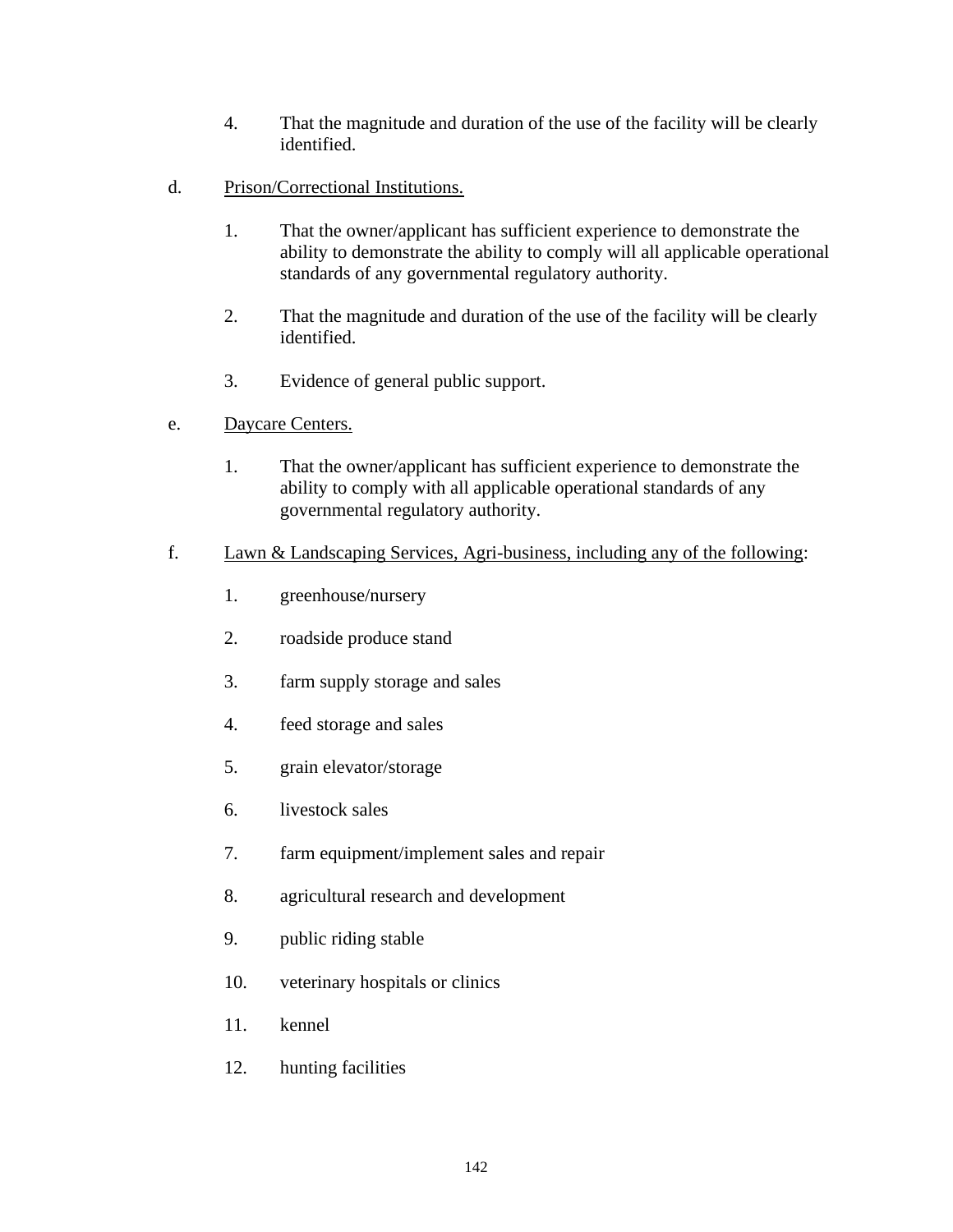- 13. fertilizer plants and storage tanks
- 14. winery
- 15. deer processing facility/meat market
- 16. automobile body shops
- 17. Lawn & landscaping services (may include greenhouse(s), nursery & other associated uses)

That the proposed use is by an owner/applicant with sufficient experience, to minimize the likelihood that the proposed use will be discontinued and there will be pressure for conversion of the facility to other uses.

- g. Sanitary Landfills/Mining and Extraction of Minerals.
	- 1. That the proposed use is by an owner/applicant with sufficient financial means and resources to protect the public from the risk of harm reasonably anticipated from the proposed use.
	- 2. That the proposed use is by an owner/applicant with sufficient experience, to minimize the likelihood that the proposed use will be discontinued and there will be pressure for conversion of the facility to other uses.
	- 3. That the magnitude and duration of the use of the facility will be clearly identified.
	- 4. Identification that the specific location is unique and specially suited for the purposed use.
	- 5. That the owner/applicant has sufficient experience to demonstrate the ability to comply with all applicable operational standards of any governmental regulatory authority.
	- 6. Evidence of general public support.
- h. Mobile Homes.
	- 1. That the mobile home will be of quality and condition comparable to other structures located in the zoning district.
	- 2. That the mobile home will be of a quality and condition comparable to other structures authorized in the zoning district.
- i. Offices/Convenience Stores.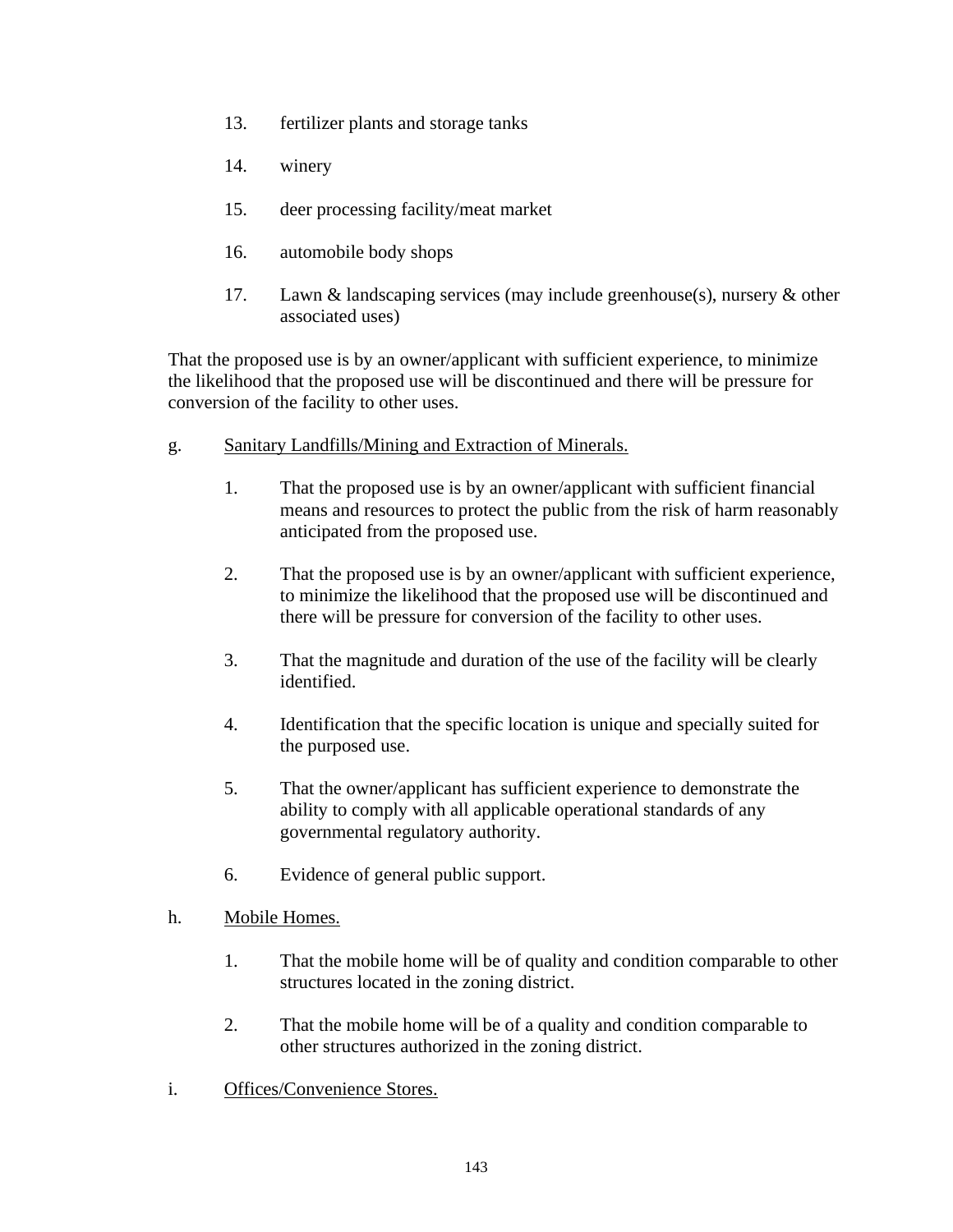- 1. That the proposed use is by an owner/applicant with sufficient financial means and resources to protect the public from the risk of harm reasonably anticipated from the proposed use.
- 2. That the proposed use is by an owner/applicant with sufficient experience, to minimize the likelihood that the proposed use will be discontinued and there will be pressure for conversion of the facility to other uses.
- 3. That the magnitude and duration of the use of the facility will be clearly identified.
- 4. Identification that the specific location is unique and specially suited for the proposed use.
- j. Off Premises Signs.
	- 1. That the proposed use is by an owner/applicant with sufficient financial means and resources to protect the public from the risk of harm reasonably anticipated from the proposed use.
	- 2. That the proposed use is by an owner/applicant with sufficient experience, to minimize the likelihood that the proposed use will be discontinued and there will be pressure for conversion of the facility to other uses.
	- 3. That the magnitude and duration of the use of the facility will be clearly identified.
	- 4. Identification that the specific location is unique and specially suited for the proposed use.
	- 5. That the sign meets the following size restrictions:
		- a. total signable area shall not exceed .5% of lot area or 500 square feet, whichever is less;
		- b. total signable area shall not exceed the lot width multiplied by 2;
		- c. no sign shall exceed the maximum permissible building or structure height of the zoning district in which the sign is to be located or 30 feet if no height standard is established for the zoning district in which the sign is to be located;
		- d. no sign shall exceed 20' in any dimension;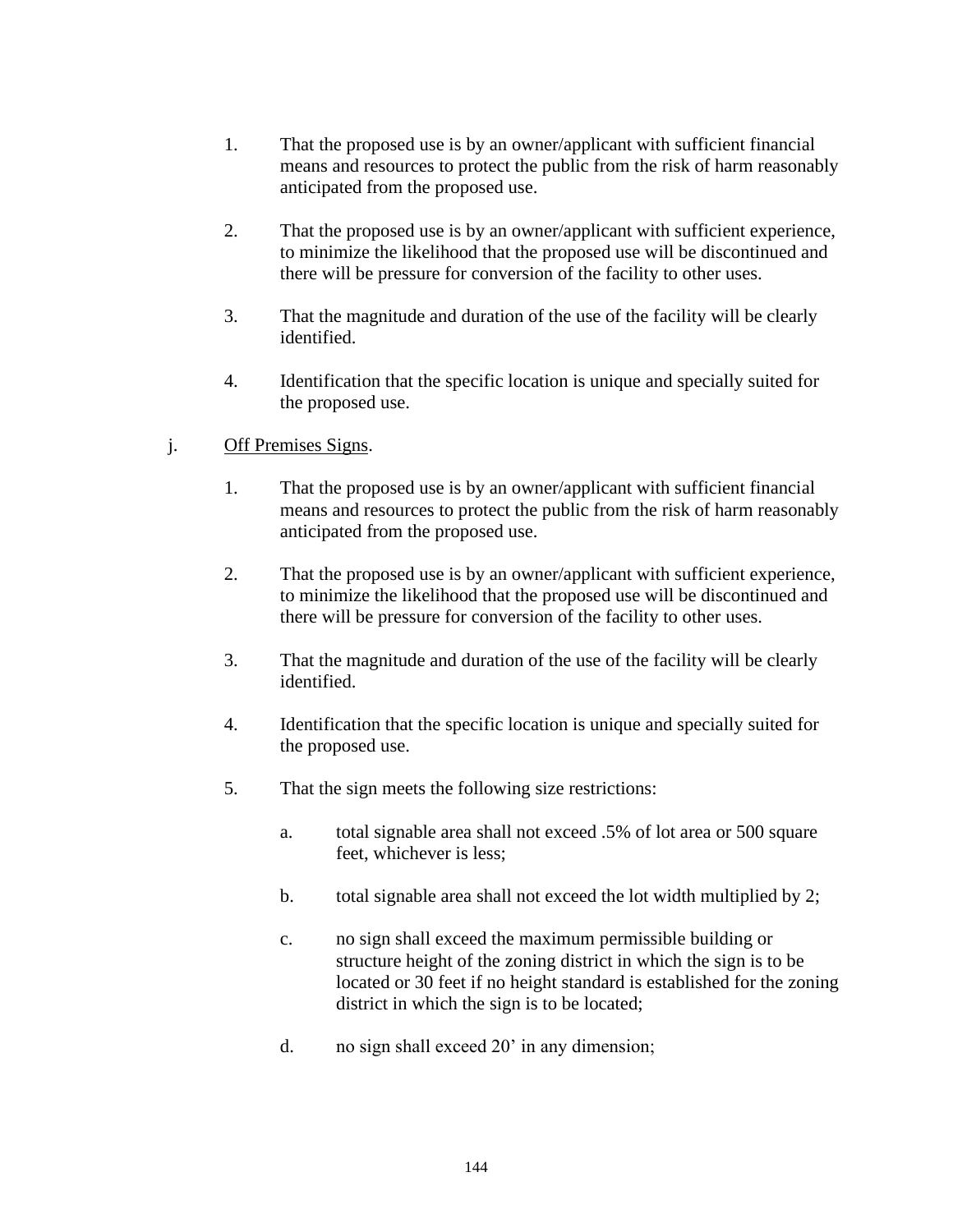- e. lighted signs shall have the light sources shaded and directed away from adjoining property.
- k. Not for Profit Museum.
	- 1. That the proposed museum will serve a specific and identifiable purpose and will be operated by a person with sufficient experience, to minimize the likelihood that the proposed use will be discontinued and that conversion of the facility to other uses will be sought.

# l. Ultra-light Aircraft Landing Strip

- 1. That the proposed use is by an owner/applicant with sufficient financial means and resources to protect the public from the risk of harm reasonably anticipated from such use.
- 2. That the magnitude and duration of the use of the facility will be clearly identified.
- 3. Proposed use and site plans have been reviewed by the Illinois Department of Transportation, Division of Aeronautics; Federal Aviation Administration, if applicable; or other appropriate agencies.
- 4. Courtesy Notices of the special use permit public hearings may be given by the mailing of a notice of hearing to the owner of any land within  $\frac{1}{4}$  mile (1320 feet) of the parcel on which action is proposed.
- 5. Proposed use is limited to ultra-light aircraft only, as defined by the Federal Aviation Administration.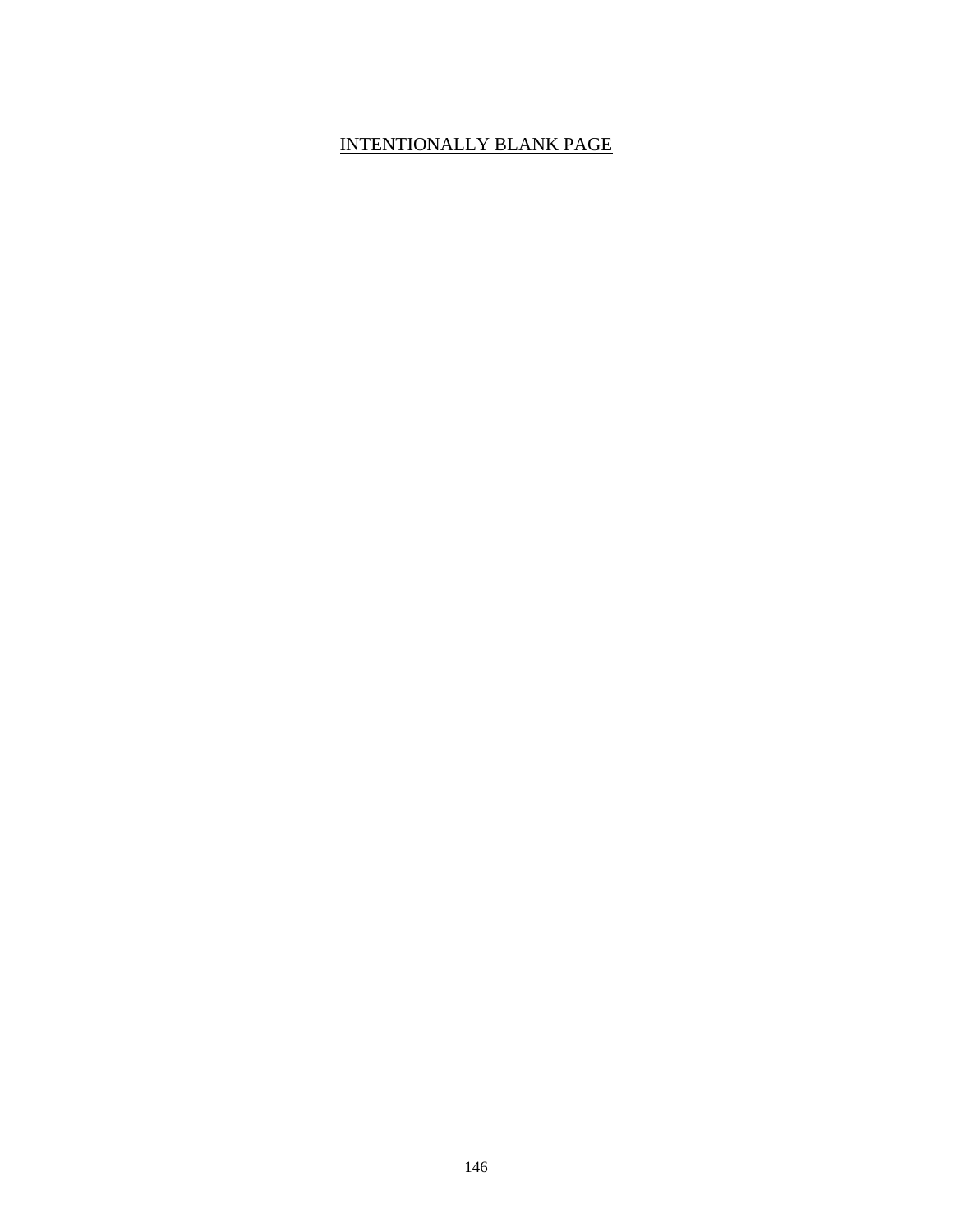# **ARTICLE XI**

# §11.01 APPEALS

- A. Authority. The Zoning Board of Appeals may modify the Zoning Administrator's orders, requirements, determinations, interpretations, or applications of this Code, but shall do so only where the Zoning Administrator has either misinterpreted or erroneously applied the provisions of this Code or has misunderstood the factual situation giving rise to the appeal.
- B. Initiation. An appeal may be taken to the Zoning Board of Appeals by any person aggrieved by a decision of the Zoning Administrator.
- C. Procedure.
	- 1. Application. An appeal shall be initiated by filing, in duplicate, a written statement of the order, requirements, determination, interpretation, or application appealed from and the factual situation giving rise to such action, in the office of the Zoning Administrator. Upon receipt of a completed application and required fee, one (1) copy thereof will be forwarded to the Zoning Board of Appeals by the Zoning Administrator.
	- 2. Notification and Hearing. The Zoning Board of Appeals shall give notice and conduct an administrative public hearing on any appeal in the manner provided by section XIII B3b of this Code.
- D. Standards in Reviewing an Appeal. The Zoning Board of Appeals shall prepare findings of fact from the evidence adduced at the administrative public hearing indicating the extent to which the following items are demonstrated:
	- 1. That the Zoning Administrator misinterpreted or erroneously applied the provisions of the Code;
	- 2. That the Zoning Administrator misunderstood the factual situation giving rise to the appeal.

The Zoning Board of Appeals may modify or reverse the action of the Zoning Administrator if either of the foregoing standards is demonstrated. If neither of the foregoing standards is demonstrated, the appeal shall be denied and the Zoning Administrator's action sustained.

The Zoning Board of Appeals in hearing appeals shall not have the authority or power to change, modify, waive, or relax requirements or regulations of this code.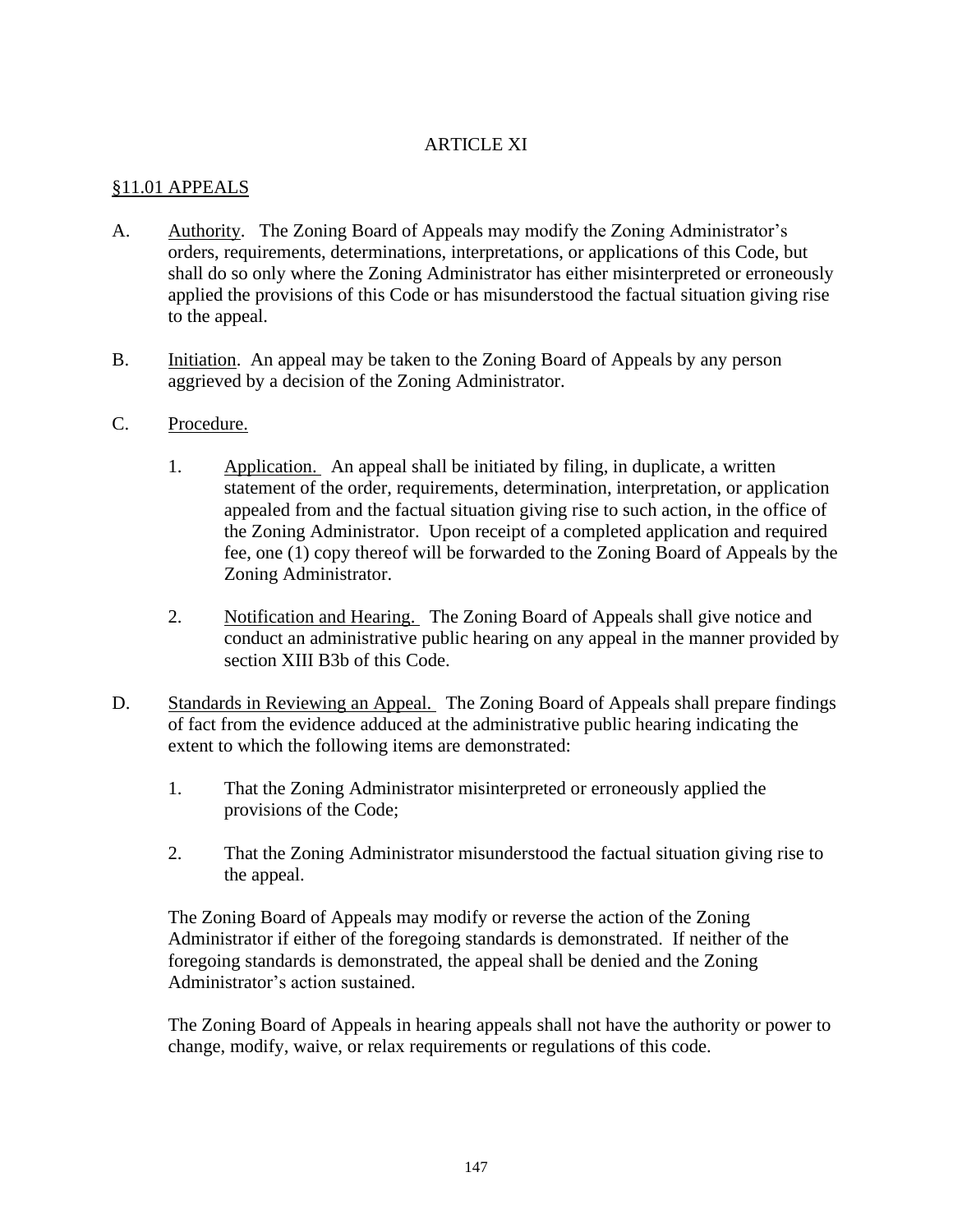- E. Vote. The concurring vote of four (4) members of the Zoning Board of Appeals is necessary to reverse the Zoning Administrator.
- F. Decisions. All decisions of the Zoning Board of Appeals on appeals initiated hereunder shall be final and reviewable only in the courts in accordance with applicable Statutes of the State of Illinois.
- G. Stay. An appeal stays all proceedings in furtherance of the action appeal from, unless the Zoning Administrator certifies to the Zoning Board of Appeals that by reasons of facts stated in the certificate a stay would cause imminent peril to life or property, in which case proceedings shall not be stayed otherwise than by a restraining order issued by the Zoning Board of Appeals or by judicial action.

"Appeals"

An individual wants to open a "bed and breakfast" in an existing structure on property zoned "M-1 Manufacturing District". The Zoning Code does not list "bed and breakfast" as a permitted or special use in that zoning district. "Motels" and "restaurants" are both listed as permitted uses in that district. The landowner's realtor calls his friend, a member of the Board of County Commissioners, to ask if it is all right to open the bed and breakfast. The County Commissioner is enthusiastic and responds "the County could really use something like that". Based on that response, the individual buys the land, starts remodeling and places a "grand opening" ad in the local paper.

#### ANALYSIS

The power to interpret and construe the Zoning Code is vested in the Zoning Administrator, not the Zoning Board of Appeals, not the Planning Commission, not the Board of County Commissioners, and certainly not any individual Board of Commission member.

In the example the property owner should ask the Zoning Administrator for a written interpretation of the Code, i.e. is a "bed and breakfast" the same as a "motel" and/or "restaurant" and therefore permitted in the manufacturing district or is a "bed and breakfast" a different use.

If the Zoning Administrator interprets the Code to find that the uses are not the same, the Zoning Administrator should notify the property owner that the property cannot be used lawfully as a "bed and breakfast". If remodeling continued, the Zoning Administrator should contact that State's Attorney's office and Menard County should seek judicial assistance in the form of a fine (for the violation of the zoning code) or injunctive relief (to force compliance with the code). The individual desiring to build the "bed and breakfast" has several alternatives: 1. forget the idea

- 2. find a place in a zoning district that specifically permits a bed and breakfast (if such location exists).
- 3. Appeal the Zoning Administrator/s interpretation to the Zoning Board of Appeals and from the Zoning Board of Appeals to the Circuit Court
- 4. Attempt to persuade the County Commissioners to initiate a text amendment to specifically permit bed and breakfasts as a permitted use in the M-1 Manufacturing district, a process that will require a public hearing before the Zoning Board of Appeals and a legislative decision by the Board of County Commissioners before work can continue assuming the text amendment is made. Just because bed and breakfasts are permitted in residential and commercial districts does not mean they are permitted in manufacturing districts. Menard County does not have "cumulative zoning". 5. Attempt to persuade the County Commissioners to rezone the property from M-1 to a classification that permits bed and breakfast establishments.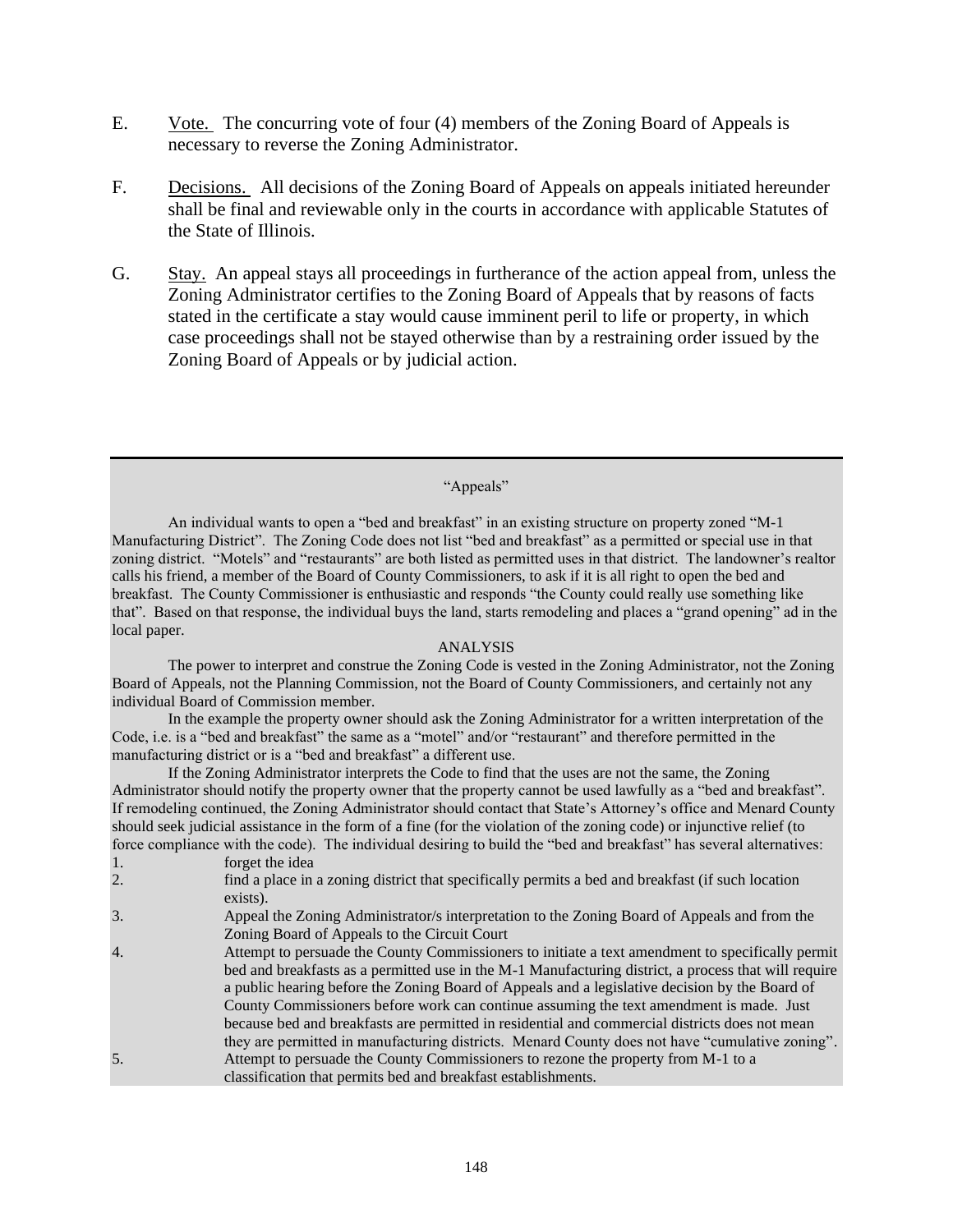If on the other hand, the Zoning Administrator interprets the code to find that the uses were the same, the person desiring to build the "bed and breakfast" can proceed subject to the appeal rights of any person "aggrieved" by the decision of the Zoning Administrator. It is the Zoning Administrator in the first instance who determines who is, or is not "aggrieved". That determination is also subject to appeal to the Zoning Board of Appeals and from the Zoning Board of Appeals to the Circuit Court.

Seeking a "variation" would to be an appropriate alternative because the problem does not deal with the property owner's inability to comply with some "bulk" regulation of the zoning ordinance.

Seeking a "variance" or "use variance" would not be appropriate because "use variances" are not authorized by Menard County's Zoning Code.

 $\_$  , and the set of the set of the set of the set of the set of the set of the set of the set of the set of the set of the set of the set of the set of the set of the set of the set of the set of the set of the set of th

The initiation of a request for a special use permit would not be an appropriate remedy in this situation because the list of authorized "special uses" in the manufacturing district does not include "bed and breakfast". It might be possible for the property owner to persuade the County Commissioners to initiate a zoning text amendment to specifically permit "bed and breakfasts" as a "special use" in the manufacturing district. If that approach were pursued it would require a public hearing before the Zoning Board of Appeals on the text amendment, action by the Board of County Commissioners on the text amendment, and if the text amendment is made, the filing of an application for a special use permit, a public hearing on that application before the Zoning Board of Appeals and final action to grant or deny the special use permit by the Board of Commissioners before remodeling work could continue assuming the special use permit is created by the text amendment and granted by the County Commissioners. The two applications cannot be processed simultaneously since there is no authority (or standards) for the special use permit until the text amendment has been made.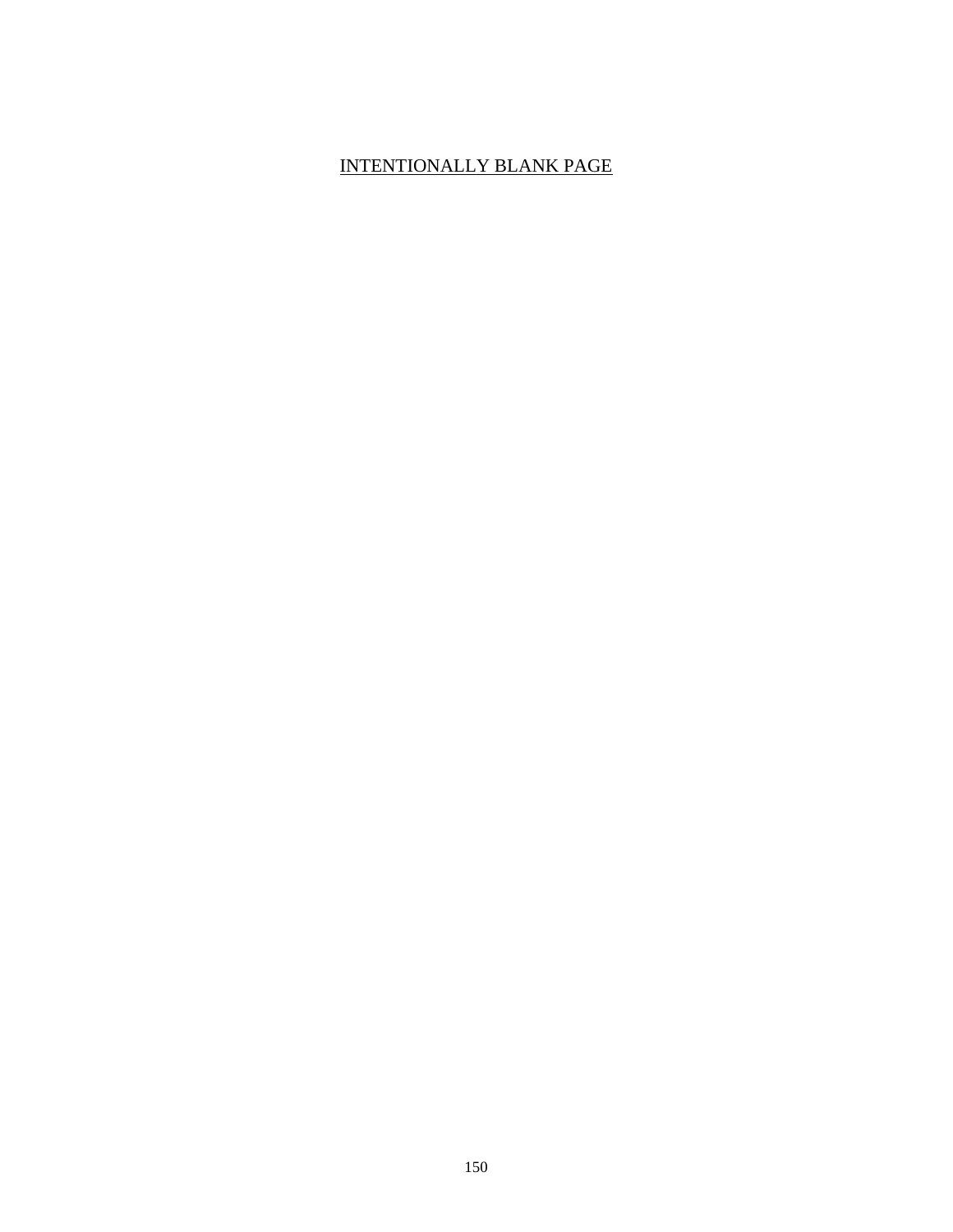# **ARTICLE XII**

# §12.01 VARIATIONS.

A. Authority. The Zoning Board of Appeals may permit variations to the bulk, sign and offstreet parking regulations of this Code but shall do so only when the granting of such a variation would be in harmony with the Code's general purpose and intent and may vary them only in specific instances where there would be practical difficulties or particular hardships in the way of carrying out the strict letter of the bulk, sign and/or off-street parking regulations of this Code and then only in the manner provided herein. Except with respect to bulk, sign, and off-street parking requirements, the Zoning Board of Appeals in permitting variations, does not have the authority or power to change, modify, waive or relax other requirements or regulations of this Code. The County does not permit "use variances".

Variations

The variation procedure is a "safety valve" in the Zoning Ordinance. It should not become a gaping hole through which all land use regulation escapes.

Variations may relax bulk regulations, sign regulations and off street parking regulations only. Variations don't:

- a. authorize uses that are not authorized elsewhere;
- b. **permit the expansion of non-conforming uses:**
- c. waiver or modify the procedures established by this code, or
- d. waive pre-requisites to lawful use or occupancy.

Menard County does not permit "use variances". If a use is not authorized as a permitted or special use by specific reference or through the Zoning Administrator's interpretation and/or appeal, it is not authorized. The way to obtain authorization is to amend the Code.

\_\_\_\_\_\_\_\_\_\_\_\_\_\_\_\_\_\_\_\_\_\_\_\_\_\_\_\_\_\_\_\_\_\_\_\_\_\_\_\_\_\_\_\_\_\_\_\_\_\_\_\_\_\_\_\_\_\_\_\_\_\_\_\_\_\_\_\_\_\_\_\_\_\_\_\_\_\_\_\_\_\_\_\_\_\_

- B. Initiation. An application for a variation may be made by the County Commissioners, the Zoning Administrator at the direction of the County Commissioners, or by the owner of, or parties to an enforceable purchase option contract pertaining to the property to which the variation request pertains.
- C. Procedure.
	- 1. Application. All requests for variations other than those initiated by or on behalf of the County Commissioners shall only be accepted when filed in duplicate with 15 copies of any material not submitted on  $8\frac{1}{2} \times 11$  paper or on proper application forms furnished through the office of the Zoning Administrator and after payment of the required fee. Where such applications are required, the information requested is deemed to be a minimum, and applicants may be required to supply additional information prior to public hearings on their request. Such forms shall be filed in duplicate as a prerequisite to the commencement of any action on the part of the County. The Zoning Administrator, when in receipt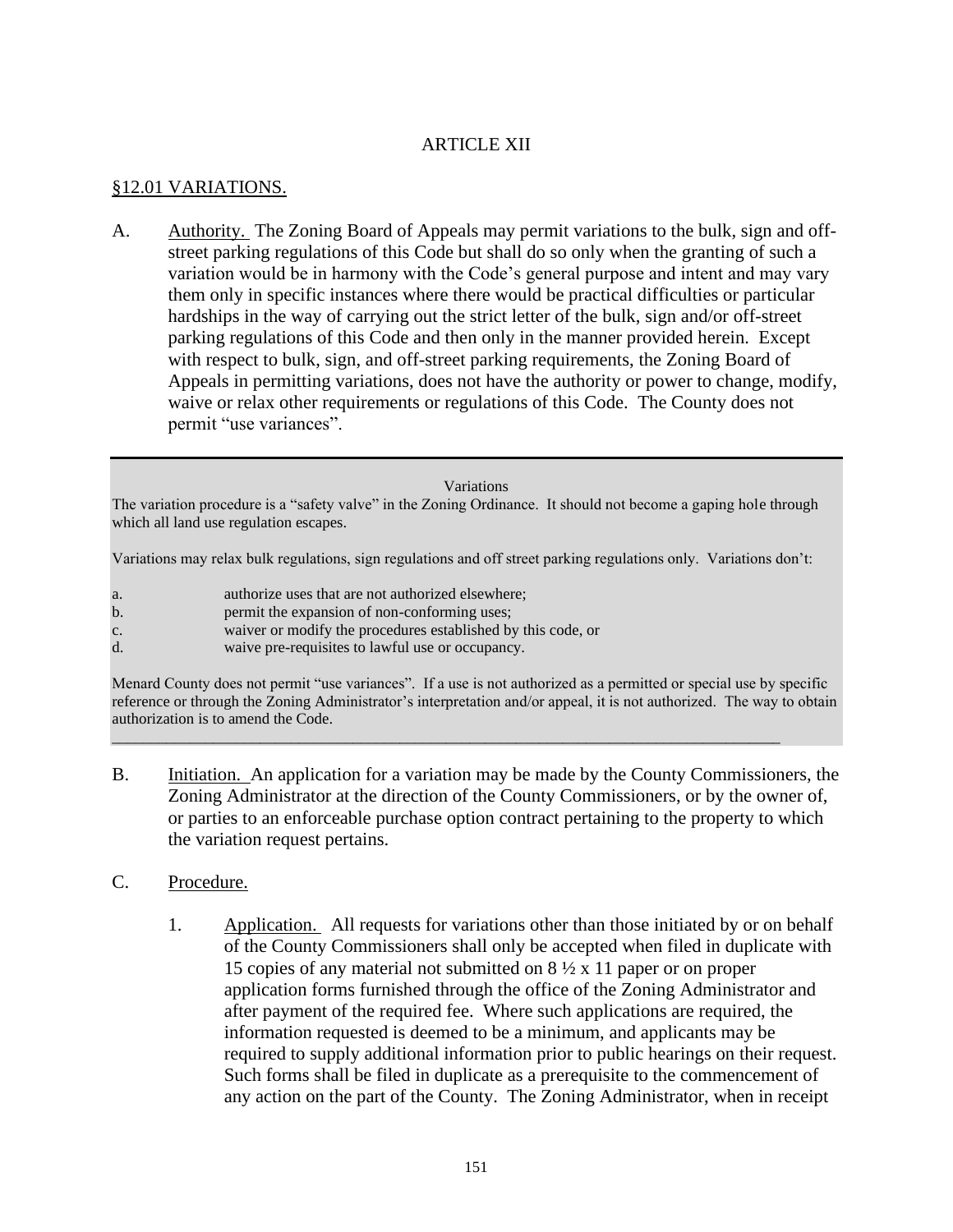of a completed application form, shall forward one (1) copy thereof to the Zoning Board of Appeals for action by said Board.

- 2. Hearing. No variation shall be granted or denied by the Zoning Board of Appeals except after an administrative public hearing before the Zoning Board of Appeals, conducted in a manner provided in Section XIII B3b of this code.
- D. Standards. The Zoning Board of Appeals shall prepare findings of fact from the evidence presented at the administrative public hearing indicating the extent to which the following items are demonstrated:
	- 1. That the granting of the variation will be in harmony with the purpose and intent of this Ordinance and will not be injurious to the neighborhood, or otherwise detrimental to the public welfare.
	- 2. That the property in question cannot yield a reasonable return if permitted to be used only under the conditions allowed by the bulk, sign, or off-street parking regulations of the zoning classification of the property in question.
	- 3. The plight of the owner is due to special circumstances.

If each of the foregoing standards are met, the Zoning Board of Appeals shall grant the variation. If they are not, the Board shall deny the variation.

The Board in its findings of fact, may impose any conditions or restrictions on the granting of the requested variation which it deems necessary to insure that the standards are met.

If such conditions or restrictions are imposed, the Board shall specify with particularity as part of the Findings of Fact the specific restrictions or conditions and the standards to which they pertain.

### E. Decisions.

- 1. All decisions of the Zoning Board of Appeals on variations shall be final and reviewable only in the courts in accordance with the applicable statutes of the State of Illinois.
- 2. Unless otherwise specified by the Board, any order of decision of the Board authorizing a variation, will expire if the applicant fails to utilize the variation within one year from the date of the decision.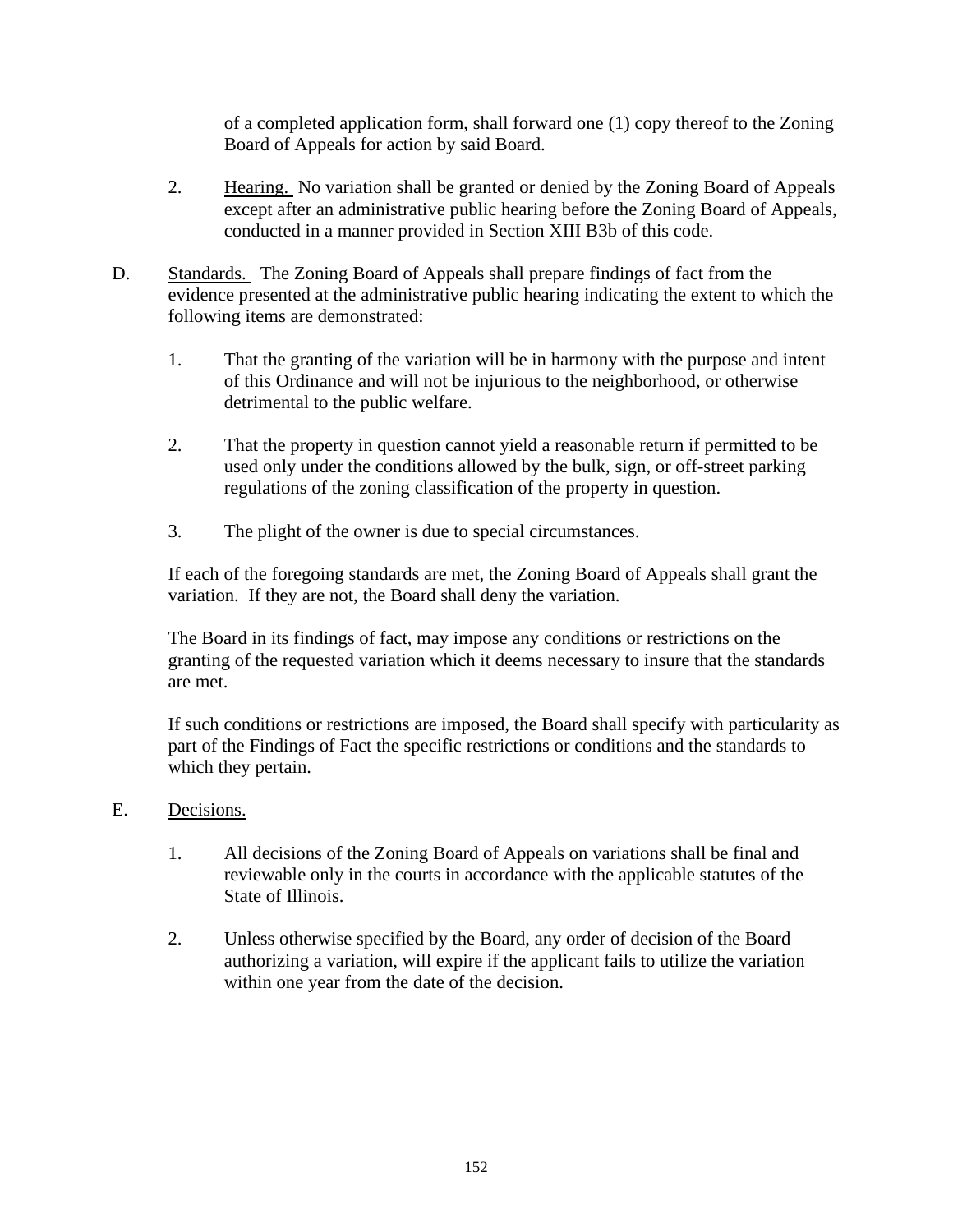## ARTICLE XIII

## §13.01 ADMINISTRATION AND ENFORCEMENT

- A. Zoning Administrator. The Supervisor of Assessments or other person designated by the County Commissioners shall be the Zoning Administrator and shall administer and enforce this code. The Zoning Administrator may:
	- 1. Interpret, construe and apply the provisions of this Code;
	- 2. Notify any person responsible for violating any of the provisions of this Code, indicating the nature of the violation and ordering the action necessary to correct the violation;
	- 3. Order discontinuance of uses of land, buildings or structures; order removal of buildings or structures; order alteration or structural changes of buildings or structures; order discontinuance of work being done; or take any other action individually or in cooperation with the Menard County State's Attorney to insure compliance with or to prevent violation of the provisions of this code;
	- 4. Maintain records of all nonconformities;
	- 5. Issue zoning and occupancy permits, and make and maintain records thereof;
	- 6. Enforce the provisions of all Special Use Permits and variations;
	- 7. Conduct inspections of building, structures, and use of land to determine compliance with this code;
	- 8. Maintain permanent and current records pertaining to this Code, including but not limited to: the Zoning Code and map, all amendments to the Code or map, all special uses, all variations, all appeals and applications therefor;
	- 9. Provide and maintain public information relative to all matters arising out of this Code;
	- 10. Initiate, direct and review, from time to time, a study of the provisions of this code, and make reports and recommendations to the County Commissioners;
	- 11. Supervise and direct such assistants, including the Zoning Officer as may be authorized by the County Commissioners.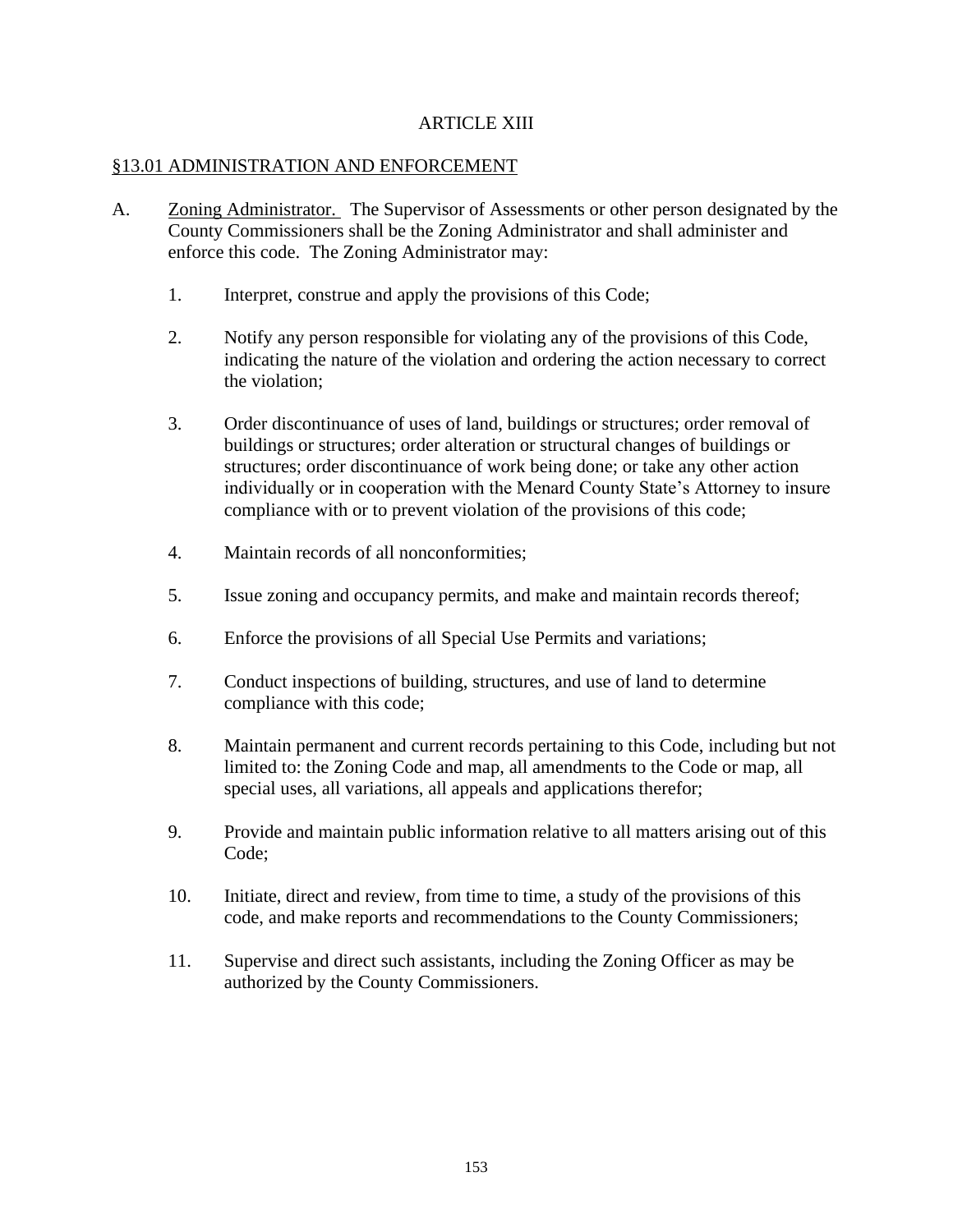#### The Zoning Administrator

"No doubt the ideal system, if it were attainable would be a code at once so flexible and so minute as to supply in advance for every conceivable situation that just and fitting rule. But life is too complex to bring the attainment of this ideal within the compass of human power".

Benjamin N. Cardozo, quoted in "Phillip K. Howard, The Death of Common Sense"

Zoning laws like any laws, need to be interpreted and applied. The responsibility, in the first instance, for interpreting and applying this zoning rests with the Zoning Administrator.

In Menard County, the Zoning Administrator is appointed by the County Board and is responsible for the implementation of the zoning code to the end that the County Commissioners purpose and intent is carried out.

Where there are questions, ambiguities, or uncertainties, it is the Zoning Administrator that first answers, clarifies and decides. Those disappointed or aggrieved by the determinations of the Zoning Administrator have appeal rights as provided in the code.

The Zoning Administrator is a County employee whose responsibility is to say "no" when that officer's best judgment says that the request is inconsistent with the code. Such decisions should not be construed as a personal attack on any particular applicant or proponent but should be seen as the only realistic way the County can achieve the dual, often conflicting goals of predictability and flexibility.

 $\_$  , and the set of the set of the set of the set of the set of the set of the set of the set of the set of the set of the set of the set of the set of the set of the set of the set of the set of the set of the set of th

#### B. Zoning Board of Appeals:

- 1. Creation. The Menard County Zoning Board of Appeals, which has been duly created by the Menard Board of County Commissioners, is the Zoning Board of Appeals referred to in this code.
- 2. Jurisdiction.
	- a. To conduct administrative public hearings, make findings of fact, and decide duly initiated appeals from any administrative order, requirement, decision or determination made by the Zoning Administrator, Zoning Officer or Assistants in the enforcement of this code in the manner provided in Article XI of this code.
	- b. To conduct administrative public hearings, make findings of fact, and decide applications for variations in the manner provided in Article XII of this code.
	- c. To conduct administrative hearings, make findings of fact and recommend to the County Commissioners approval or disapproval of applications for Special Use Permits in the manner provided in Article X of this code.
	- d. To conduct legislative public hearings and submit reports and recommendations to the County Commissioners on applications or proposals to amend the boundaries of the zoning districts created by this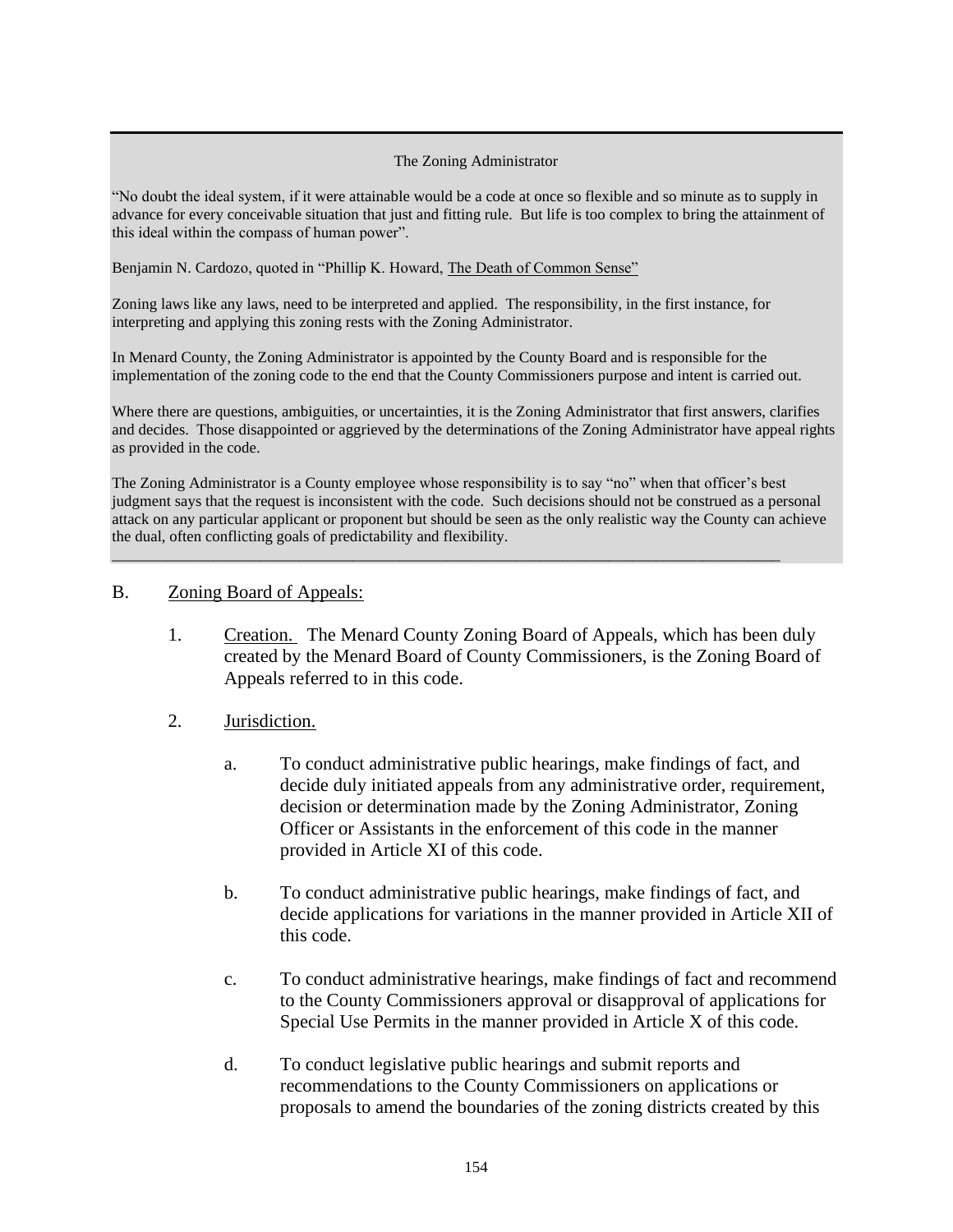code; that is, zoning district amendments in the manner provided in Article VII of this Code.

- e. To conduct legislative public hearings and submit reports and recommendations to the County Commissioners on proposed amendments to the regulations imposed by this code; that is, zoning text amendments in the manner provided in Article VII of this code.
- f. To conduct legislative public hearings and recommend approval or disapproval Preliminary Plans for subdivisions and, if directed by the County Commissioners, to report the Final Subdivision Plats in the manner provided in the County's Subdivision Regulations.
- g. To conduct legislative public hearings and recommend approval or disapproval of Preliminary Plans for subdivisions and, if directed by the County Commissioners, to report on Final Subdivisions plats in the manner provided in the County's Subdivision Regulations.
- h. To carry out and perform such additional duties as are assigned by the County Commissioners.

## 3. Meetings, Hearings, Procedures and Rules.

- a. Meetings. All meetings of the Zoning Board of Appeals shall be held at the call of the Chairman and at such times and places as the Zoning Board of Appeals may determine.
- b. Administrative Public Hearing.
	- (1) All administrative public hearings shall be held at regularly scheduled or properly called meetings of the Zoning Board of Appeals.
	- (2) Notices.
		- (a) Legal notice of an administrative public hearing shall be given at least 15 days before the hearing by publication of notice of the date, time and place of such hearing in a newspaper or general circulation published in the road district in which such property is located. If no newspaper is published in such road district, then such notice shall be published in a newspaper of general circulation published in the county and having circulation where such property is located. The notice shall contain: (1) the particular location of the real estate by legal description and street address, and if no street address then by locating such real estate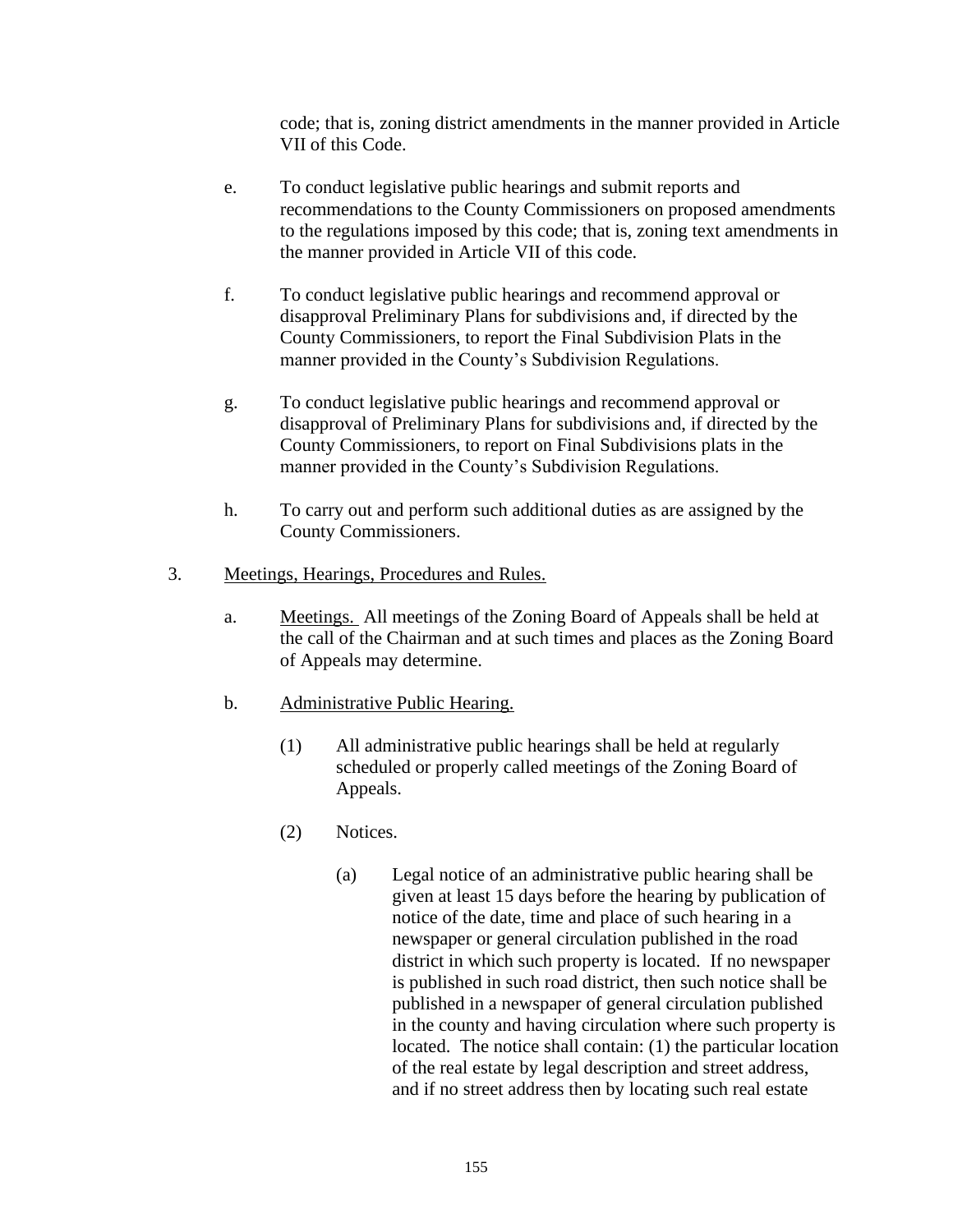with reference to any well-known landmark highway, road, thoroughfare or intersection; (2) whether or not the petitioner or applicant is acting for himself or in the capacity of agent, alter ego, or representative of a principal, and stating the name and address of the actual and true principal; (3) whether petitioner or applicant is a corporation, and if a corporation, the correct names and addresses of all officers and directors, and of all stockholders or shareholders owning any interest in excess of 20% of all outstanding stock of such corporation; (4) whether the petitioner or applicant, or his principal if other than applicant, is a business or entity doing business under an assumed name, and if so, the name and residence of all true and actual owners of such business or entity; (5) whether the petitioner or applicant is a partnership, joint venture, syndicate or an unincorporated voluntary association, and if so, the names and addresses of all partners, joint ventures, syndicated members or member of the unincorporated voluntary association; and (6) a brief description of the matter being considered at the public hearing.

- (b) Courtesy notices may be given by the mailing of a notice of hearing to the owners of any land within 400 feet from the parcel on which action is proposed and/or by posting the property.
- (3) Administrative Public Hearing Procedure.
	- (a) Parties. The applicant, Menard County, and person filing a written Entry of Appearance is a party to the administrative public hearing.
	- (b) Appearance of Others. Any person may appear and testify at an administrative public hearing, either in person or by a duly authorized agent or attorney.
	- (c) Oaths or Affirmation. The Chairman may administer oaths or affirmations.
	- (d) Compelling the Attendance of Witnesses. The Chairman may compel the attendance of witnesses my mailing to such persons at Notice compelling attendance, not less that five (5) days before the Public Hearing. Failure of a person to appear in response to such Notice shall constitute a violation of this code.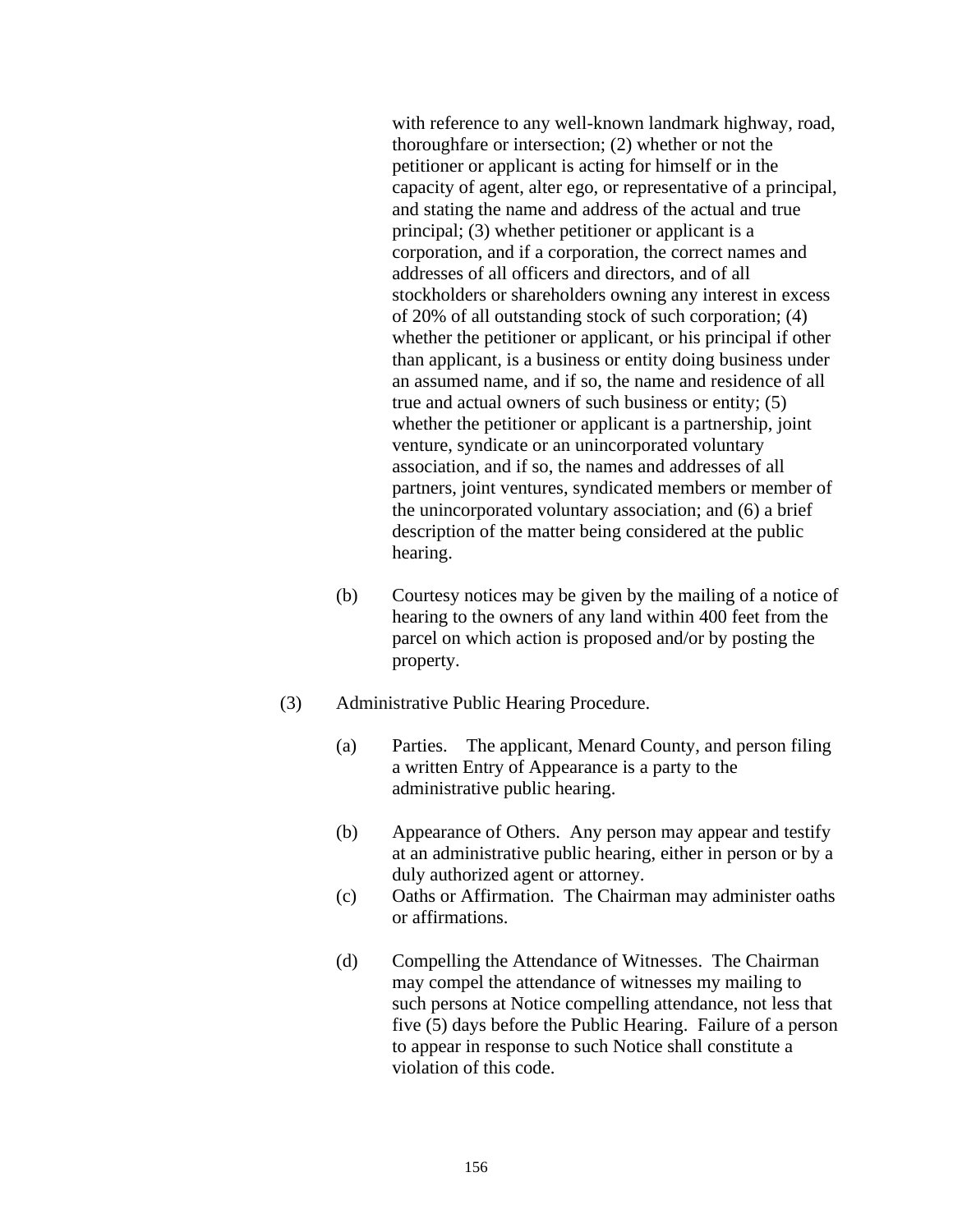- (4) Record Keeping.
	- (a) Sound Recording. The Zoning Board of Appeals shall make a sound recording of all administrative public hearings and shall retain such tape for not less than one (1) year following the closing of the hearing.
	- (b) Verbatim Transcripts. In the event that any party desires a verbatim transcript of the administrative public hearing, a written request therefore shall be filed with the Chairman of the Zoning Board of Appeals not less than three (3) weeks before such hearing date. Costs of taking such a transcript shall be paid by the requesting party. Any party desiring a transcript of the proceedings shall pay all transcription or copying costs.
- (5) Preparation of Finding of Fact. From the evidence presented to the Board during the administrative public hearing, the board shall prepare findings of fact responsive to the standards established by the code for the particular item under consideration and forward the Findings of Fact and any recommendation to the County Commissioners.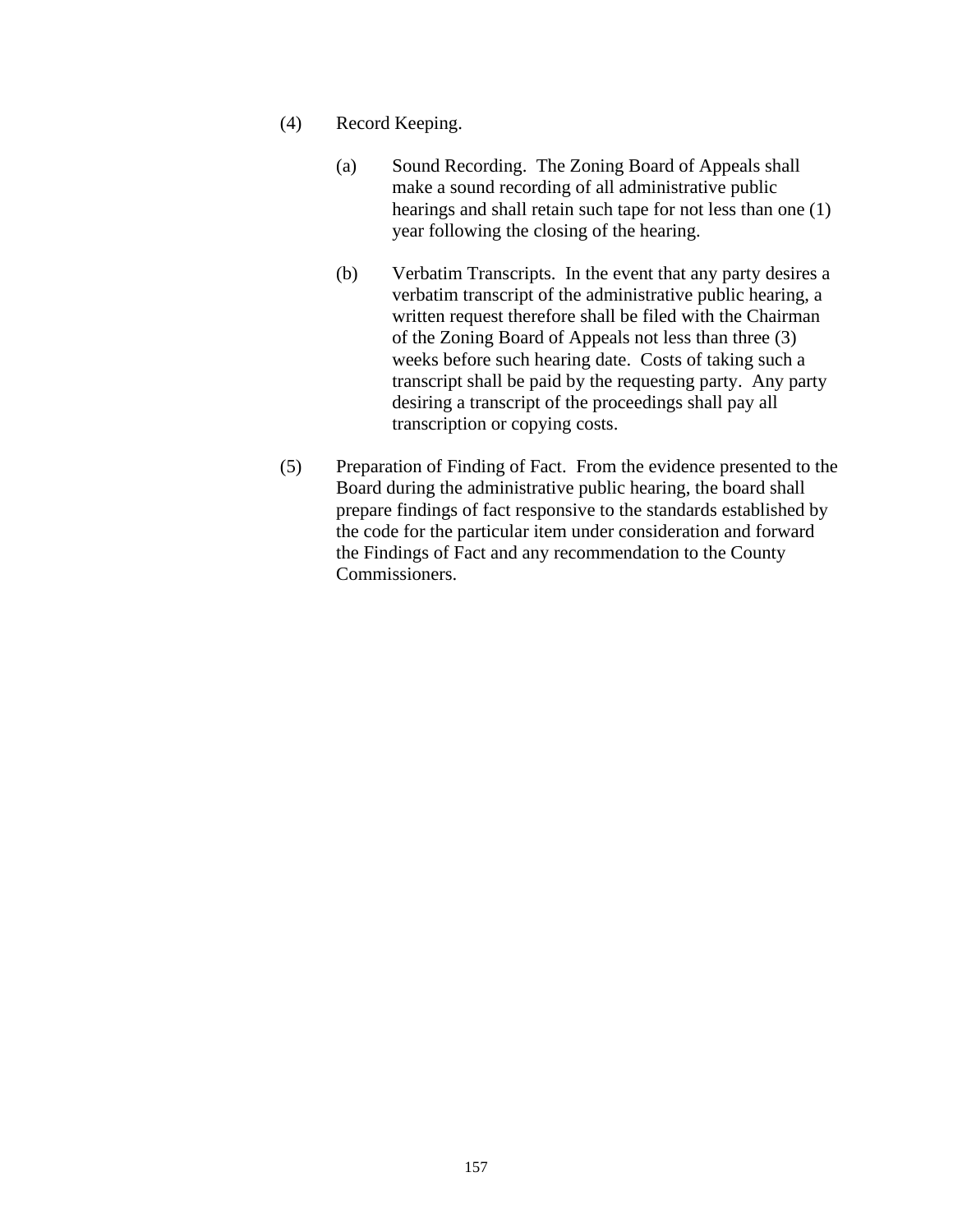#### Findings of Fact

One of the most important responsibilities of the Zoning Board of Appeals in the Administrative Public Hearing Process is to make "findings of fact". It is the findings of fact that demonstrate whether or not the standards established by the County Commissioners have or have not been met. It is that determination, i.e. whether the standards have or have not been met, that decides whether the requested relief should be recommended by the Zoning Board of Appeals and granted by the County Commissioners.

#### Example

Assume one of the standards specified in the code requires evidence that a proposed special use will provide "safe and efficient access from the proposed use to and from the adjacent public road".

Witness A testifies that the conditions in the area are "unsafe".

Witness B testifies that there is an oak tree existing along the east property line of the subject property 10' from the right-of-way that blocks visibility to the east.

Witness C testifies that neighborhood children will be killed by the reckless teenagers that the proposed use will attract. The witness concludes that it will be the Zoning Board of Appeal members that are responsible for the death of these children if the use is approved.

Witness D testifies to the speed limits along the road, the location of nearby school bus stop areas and the sight distances to the crown of the nearest hill.

Witness E brings in police reports concerning accidents at a similar facility in Sangamon County.

Witness F indicates that the traffic to and from the proposed use will cause the roads to prematurely deteriorate in a significant cost to the taxpayers of Menard County.

Witness G, the proponent, testifies that he plans to cut down the tree and design a parking lot set back more that 30' from the road right-of-way.

The Zoning Board of Appeals must sort through this testimony and decide what is "factual" and which "facts" are pertinent to the applicable standards. It is suggested that the testimony of Witness A and C are merely "opinions", the testimony of Witness F, while factual, really isn't pertinent to the actual standard and the testimony of the remaining witnesses is the sort of specific factual information that should be received by the Zoning Board of Appeals and incorporated into the Board's findings of fact. It is for the Zoning Board of Appeals to determine how relevant testimony like the testimony of Witness E really is. The weight to be given that testimony largely depends on how "similar" the two situations really are. The decision as to whether the standard is or is not met rests with the Zoning Board of Appeals but should be made on the factual evidence presented.

 $\_$  , and the set of the set of the set of the set of the set of the set of the set of the set of the set of the set of the set of the set of the set of the set of the set of the set of the set of the set of the set of th

- (6) Notification of Decision. Copies of findings of fact and decisions or recommendations of the Board shall be served by mailing a copy thereof to all parties other than the County.
- (7) Rules and Procedures. The Zoning Board of Appeals, may adopt its own rules and procedures, not in conflict with this code.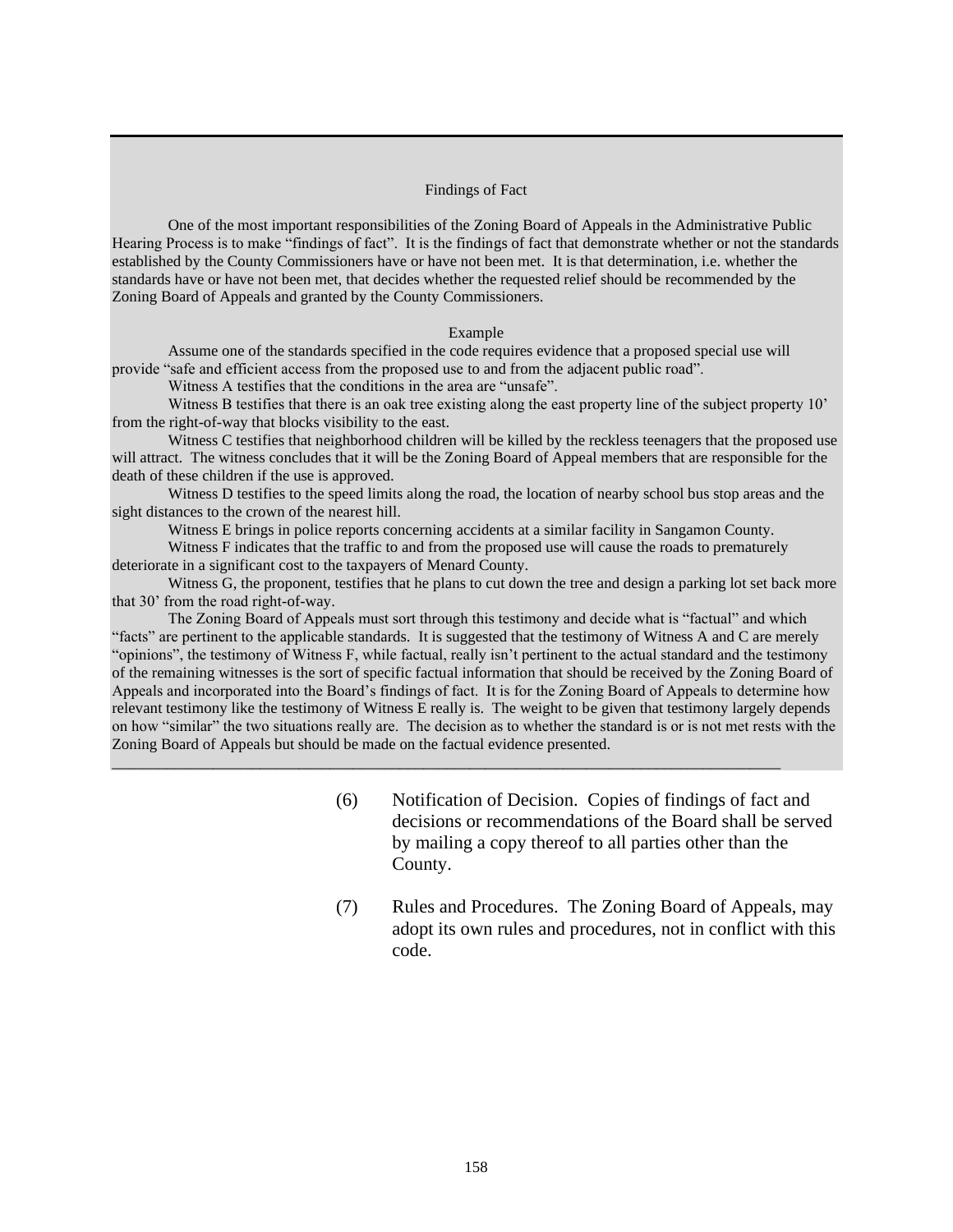- c. Legislative Public Hearings.
	- (1) All legislative public hearing shall be regularly scheduled or properly called meetings of the Zoning Board of Appeals.
	- (2) Legal Notices.
		- (a) Legal notices of a legislative public hearing shall be given at least 15 days before the hearing by publication in a newspaper of general circulation published in such county. Hearings on text amendments shall be held in the courthouse of the county or such county building with more adequate facilities for such hearing. Hearings on map amendments and subdivision plans shall be held in the road district affected by the terms of such proposed amendment or plan or in the court house, or other county building with more adequate facilities for such hearings, of the county in which the affected road district is located. Provided, that if the owner of any property affected by such proposed map amendment or plan so requests in writing, such hearing shall be held in the road district affected by the terms of such proposed amendment.
		- (b) Courtesy notices may be given by the mailing of a notice of hearing to the owners of any land within 400 feet from the parcel on which action is proposed and/or by posting the property.
	- (3) Legislative Public Hearing Procedure.
		- (a) Appearances. Any person may appear and testify at a legislative public hearing, either in person or by duly authorized agent or attorney.
		- (b) Oaths. The Chairman, may administer oaths or affirmations.
		- (c) Compelling the Appearance of Witnesses. The Chairman may compel the attendance of witnesses by mailing to such persons a Notice compelling attendance, not less than five (5) days before the Public Hearing. Failure of a person to appear in response to such a Notice shall constitute a violation of this code.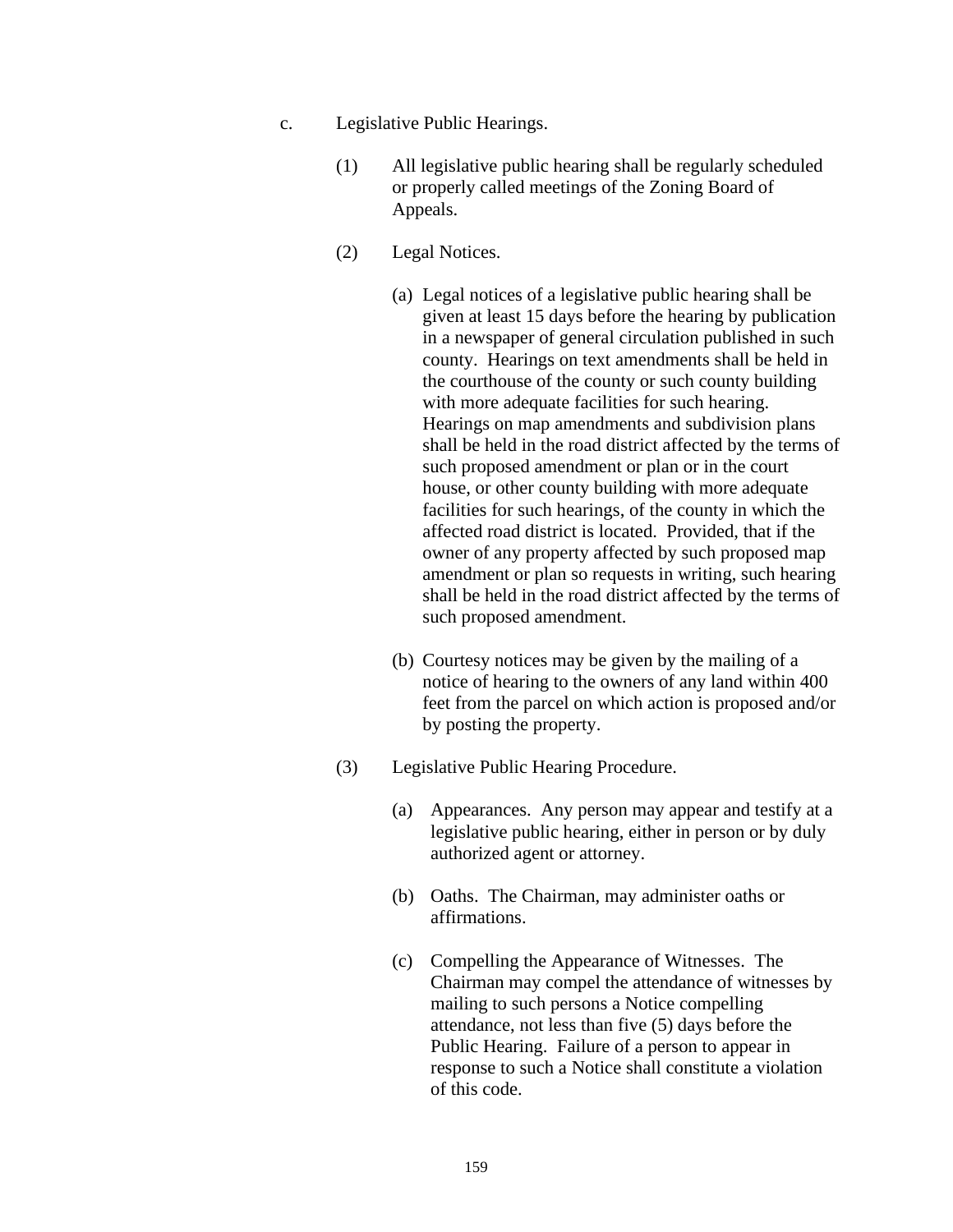- (4) Record Keeping. The Commission shall keep minutes of its proceedings, showing the vote of each member upon each question or if absent or failing to vote, indicated such fact.
- (5) Preparation of Recommendations. Based on the evidence presented, the Board shall prepare a recommendation to the County Commissioners. The recommendation shall be consistent with the purpose and intent of the ordinance and responsive to any suggested guidelines established by this code for the matter under consideration.
- (6) Transmittal of Recommendations to County Commissioners. A copy of the minutes and any reports or recommendations prepared by the Board after a legislative public hearing shall be filed with the County Commissioners prior to final action by the County Commissioners on particular item and shall become part of the public records of the County, provided however, the failure to file such minutes or report shall not invalidate any action of or by the County.

### d. Planning Commission

- (1) Creation. The Menard County Planning Commission, which has been duly created by the Menard County Commissioners, is the Planning Commission referred to in this Code.
- (2) Jurisdiction. To conduct legislative public hearings and submit reports and recommendations to the County Commissioners on zoning text and district amendments or any other matter referred to it in the manner required by Section XIII B3c of this Code.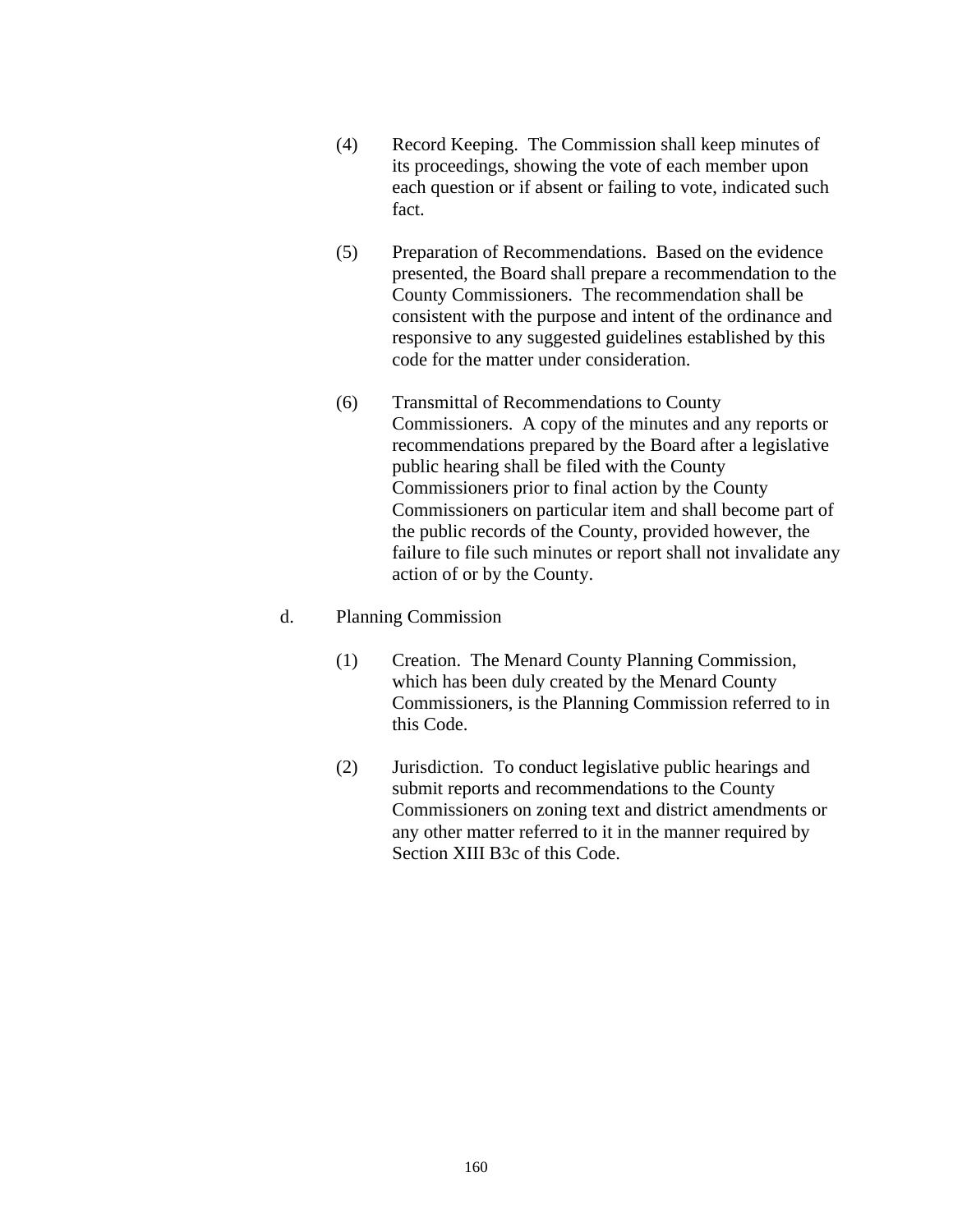### ARTICLE XIV

§14.01 SCHEDULE OF FEES. An application for an appeal, variation, district amendment, text amendment, special use, zoning permit or occupancy permit other than those initiated by or at the direction of the County Commissioners shall be accompanied by the appropriated following fee:

| Appeals                           |                                                                                                                    | \$300.00 |                                                                                                           |
|-----------------------------------|--------------------------------------------------------------------------------------------------------------------|----------|-----------------------------------------------------------------------------------------------------------|
| Variations                        |                                                                                                                    | \$300.00 |                                                                                                           |
| <b>Zoning District Amendments</b> |                                                                                                                    | \$300.00 |                                                                                                           |
| <b>Zoning Text Amendments</b>     |                                                                                                                    | \$300.00 |                                                                                                           |
| <b>Special Use Permits</b>        |                                                                                                                    | \$300.00 |                                                                                                           |
|                                   | Zoning Permit:                                                                                                     |          |                                                                                                           |
| a.                                | Buildings/Structures, as follows:                                                                                  |          |                                                                                                           |
|                                   | Less than Fifty (50) square ft.                                                                                    |          | \$40                                                                                                      |
|                                   | Fifty (50) square feet or more                                                                                     |          | \$40 plus \$0.10 per additional square foot                                                               |
|                                   | New Dwelling Construction                                                                                          |          | \$200 plus \$0.05 per square foot, per floor area and<br>including attached private garage square footage |
|                                   | Swimming Pool,<br>above-ground or in-ground<br>Signs, when fee required<br>Fence or Retaining Wall<br>Private WECS |          | \$50                                                                                                      |
|                                   |                                                                                                                    |          | \$40 plus \$0.10 per additional square foot of signable<br>area greater than sixty-four (64) square feet  |
|                                   |                                                                                                                    |          | \$40 plus \$0.10 per linear feet of fence/wall                                                            |
|                                   |                                                                                                                    |          | \$5 per foot of WECS tower height, per tower                                                              |
|                                   | <b>Telecommunications Tower</b>                                                                                    |          | \$10 per foot of telecommunications tower height, per<br>tower                                            |
| b.                                | Buildings/Structures for agricultural purposes<br>\$0                                                              |          |                                                                                                           |

Occupancy Permit NONE

The applicant shall also be required to pay all publication costs, the costs of the preparation of any required transcript or record and certified mail costs incurred by the County in providing courtesy notices under this code.